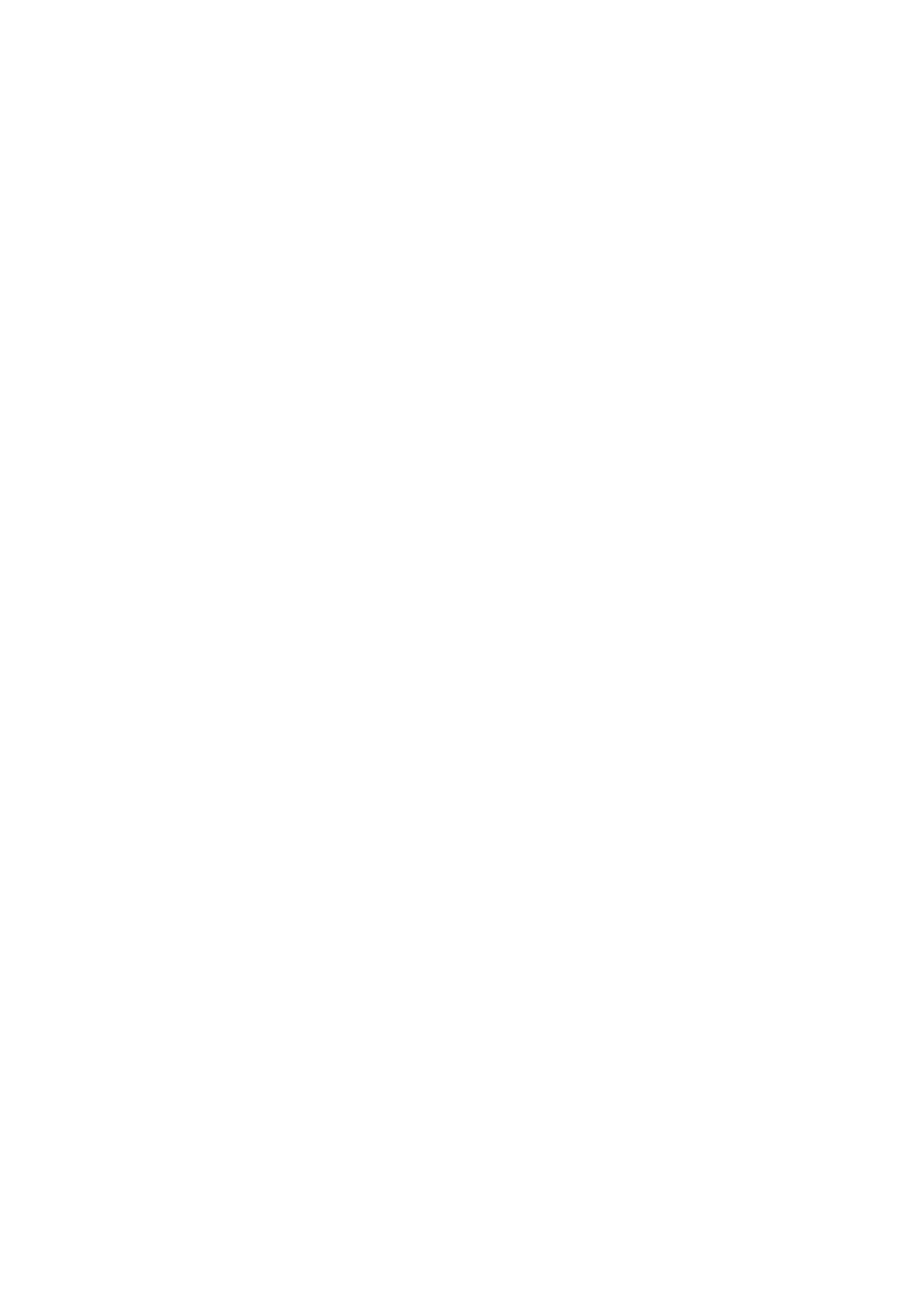# **Table of Contents**

| Preface.<br>$\mathcal{L}^{\text{max}}$ , where $\mathcal{L}^{\text{max}}$                                                                                                                                                      | $\mathcal{L}(\mathcal{A})$ . The contribution of the contribution of $\mathcal{A}$ |                                               |  |  |  |  |  | $\mathbf{1}$   |
|--------------------------------------------------------------------------------------------------------------------------------------------------------------------------------------------------------------------------------|------------------------------------------------------------------------------------|-----------------------------------------------|--|--|--|--|--|----------------|
| <b>About This Document</b>                                                                                                                                                                                                     | and a series of the contract of the contract of the contract of                    |                                               |  |  |  |  |  | $\mathbf{1}$   |
| More Information and the contract of the contract of the contract of the contract of the contract of the contract of the contract of the contract of the contract of the contract of the contract of the contract of the contr |                                                                                    |                                               |  |  |  |  |  | $\mathbf{1}$   |
| 1 Introduction<br>المنافس والمستنقل والمستنقل والمستنقل والمستنقل والمستنقل والمستنقل والمستنقل                                                                                                                                |                                                                                    |                                               |  |  |  |  |  | $\mathbf{1}$   |
| $2 \text{ C++/Tree Mapping}$ .                                                                                                                                                                                                 |                                                                                    |                                               |  |  |  |  |  | $\overline{c}$ |
| 2.1 Preliminary Information                                                                                                                                                                                                    |                                                                                    |                                               |  |  |  |  |  | $\overline{2}$ |
| $2.1.1 \text{ C++ Standard}$                                                                                                                                                                                                   |                                                                                    |                                               |  |  |  |  |  | $\overline{2}$ |
|                                                                                                                                                                                                                                |                                                                                    |                                               |  |  |  |  |  | $\overline{c}$ |
| 2.1.3 Character Type and Encoding (2.1.3 Character Type and Encoding (2.1.3 Character Type and Encoding                                                                                                                        |                                                                                    |                                               |  |  |  |  |  | $\overline{3}$ |
| 2.1.4 XML Schema Namespace                                                                                                                                                                                                     |                                                                                    |                                               |  |  |  |  |  | $\overline{3}$ |
| 2.1.5 Anonymous Types                                                                                                                                                                                                          |                                                                                    |                                               |  |  |  |  |  | $\overline{4}$ |
| 2.2 Error Handling (a) and (b) and (c) and (c) and (c) and (c) and (c) and (c) and (c) and (c) and (c) and (c) and (c) and (c) and (c) and (c) and (c) and (c) and (c) and (c) and (c) and (c) and (c) and (c) and (c) and (c) |                                                                                    |                                               |  |  |  |  |  | $\overline{4}$ |
| 2.2.1 xml_schema::duplicate_id                                                                                                                                                                                                 |                                                                                    |                                               |  |  |  |  |  | 5              |
| 2.3 Mapping for import and include                                                                                                                                                                                             |                                                                                    |                                               |  |  |  |  |  | 5              |
|                                                                                                                                                                                                                                |                                                                                    |                                               |  |  |  |  |  | 5              |
| 2.3.2 Inclusion with Target Namespace and the contract of the contract of the contract of the contract of the contract of the contract of the contract of the contract of the contract of the contract of the contract of the  |                                                                                    |                                               |  |  |  |  |  | 6              |
| 2.3.3 Inclusion without Target Namespace                                                                                                                                                                                       |                                                                                    |                                               |  |  |  |  |  | 6              |
|                                                                                                                                                                                                                                |                                                                                    |                                               |  |  |  |  |  | $\overline{7}$ |
| 2.5 Mapping for Built-in Data Types                                                                                                                                                                                            |                                                                                    |                                               |  |  |  |  |  | $\overline{7}$ |
| 2.5.1 Inheritance from Built-in Data Types                                                                                                                                                                                     |                                                                                    |                                               |  |  |  |  |  | 10             |
| 2.5.2 Mapping for any Type.                                                                                                                                                                                                    |                                                                                    |                                               |  |  |  |  |  | 11             |
| 2.5.3 Mapping for any SimpleType.                                                                                                                                                                                              |                                                                                    |                                               |  |  |  |  |  | 12             |
| 2.5.4 Mapping for QName contains the contract of the contract of the contract of the contract of the contract of the contract of the contract of the contract of the contract of the contract of the contract of the contract  |                                                                                    |                                               |  |  |  |  |  | 13             |
| 2.5.5 Mapping for IDREF                                                                                                                                                                                                        |                                                                                    |                                               |  |  |  |  |  | 14             |
| 2.5.6 Mapping for base64Binary and hexBinary                                                                                                                                                                                   |                                                                                    |                                               |  |  |  |  |  | 16             |
| 2.5.7 Time Zone Representation                                                                                                                                                                                                 |                                                                                    |                                               |  |  |  |  |  | 19             |
| $2.5.8$ Mapping for date                                                                                                                                                                                                       |                                                                                    |                                               |  |  |  |  |  | 20             |
| 2.5.9 Mapping for dateTime example and the contract of the contract of the contract of the contract of the contract of the contract of the contract of the contract of the contract of the contract of the contract of the con |                                                                                    |                                               |  |  |  |  |  | 21             |
| 2.5.10 Mapping for duration                                                                                                                                                                                                    |                                                                                    |                                               |  |  |  |  |  | 22             |
| $2.5.11$ Mapping for gDay.                                                                                                                                                                                                     |                                                                                    |                                               |  |  |  |  |  | 24             |
| 2.5.12 Mapping for gMonth                                                                                                                                                                                                      |                                                                                    |                                               |  |  |  |  |  | 24             |
| 2.5.13 Mapping for gMonthDay                                                                                                                                                                                                   |                                                                                    |                                               |  |  |  |  |  | 25             |
| 2.5.14 Mapping for gYear                                                                                                                                                                                                       | $\mathcal{L}(\mathcal{A})$ . The set of the set of the set of $\mathcal{A}$        |                                               |  |  |  |  |  | 26             |
| 2.5.15 Mapping for gYearMonth.                                                                                                                                                                                                 |                                                                                    |                                               |  |  |  |  |  | 27             |
| 2.5.16 Mapping for time.                                                                                                                                                                                                       |                                                                                    |                                               |  |  |  |  |  | 28             |
| 2.6 Mapping for Simple Types                                                                                                                                                                                                   |                                                                                    | and a series of the contract of the series of |  |  |  |  |  | 29             |
| 2.6.1 Mapping for Derivation by Restriction.                                                                                                                                                                                   |                                                                                    |                                               |  |  |  |  |  | 29             |
| 2.6.2 Mapping for Enumerations                                                                                                                                                                                                 |                                                                                    |                                               |  |  |  |  |  | 30             |
| 2.6.3 Mapping for Derivation by List                                                                                                                                                                                           |                                                                                    |                                               |  |  |  |  |  | 31             |
|                                                                                                                                                                                                                                |                                                                                    |                                               |  |  |  |  |  | 32             |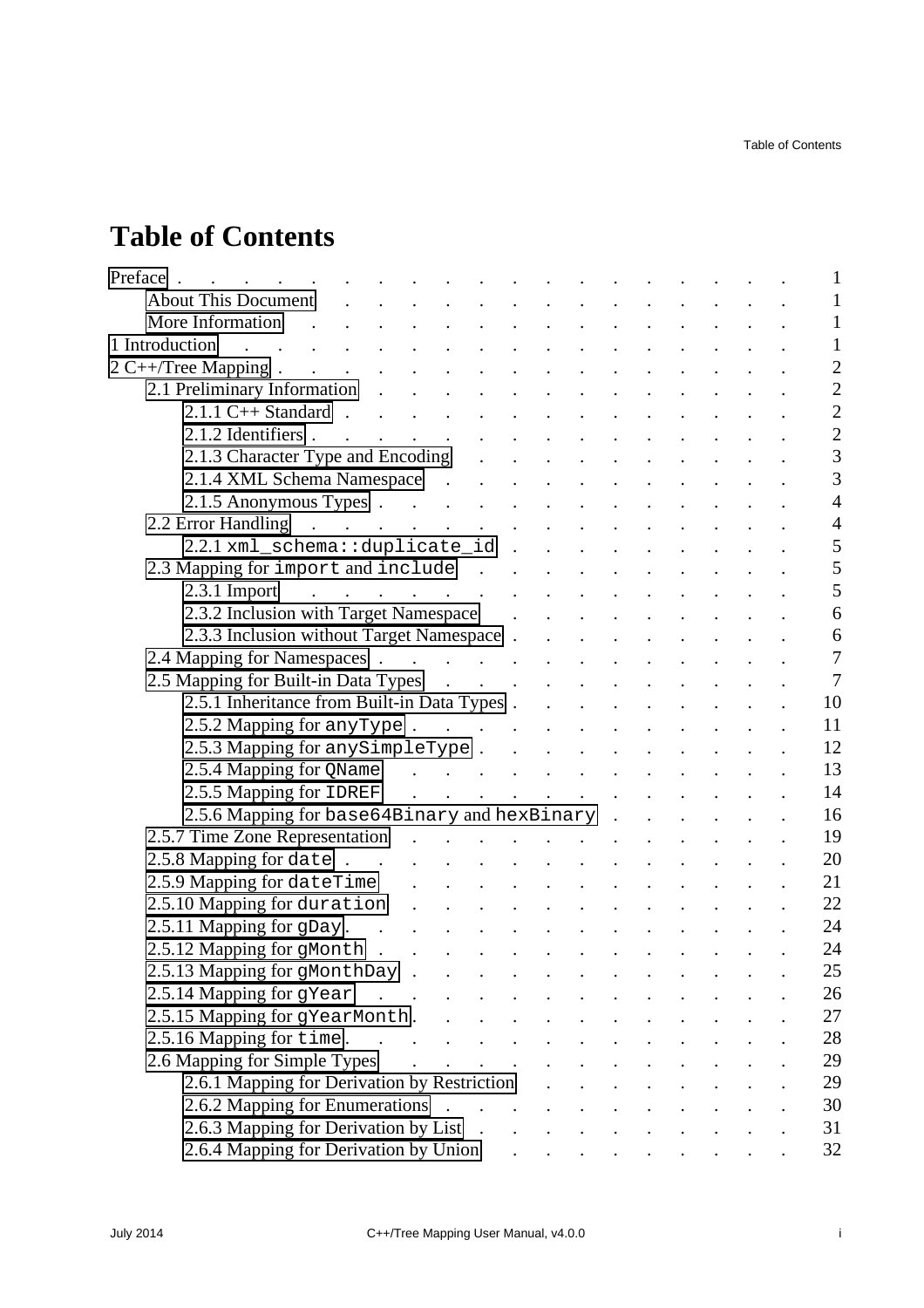| 2.7 Mapping for Complex Types                                                                                                                                                                                                                              |  |  | 33  |
|------------------------------------------------------------------------------------------------------------------------------------------------------------------------------------------------------------------------------------------------------------|--|--|-----|
| 2.7.1 Mapping for Derivation by Extension                                                                                                                                                                                                                  |  |  | 37  |
| 2.7.2 Mapping for Derivation by Restriction                                                                                                                                                                                                                |  |  | 37  |
| 2.8 Mapping for Local Elements and Attributes                                                                                                                                                                                                              |  |  | 37  |
| 2.8.1 Mapping for Members with the One Cardinality Class<br>$\mathbf{r}$                                                                                                                                                                                   |  |  | 39  |
| 2.8.2 Mapping for Members with the Optional Cardinality Class                                                                                                                                                                                              |  |  | 41  |
| 2.8.3 Mapping for Members with the Sequence Cardinality Class                                                                                                                                                                                              |  |  | 45  |
| 2.8.4 Element Order                                                                                                                                                                                                                                        |  |  | 48  |
| 2.9 Mapping for Global Elements                                                                                                                                                                                                                            |  |  | 55  |
| 2.9.1 Element Types                                                                                                                                                                                                                                        |  |  | 55  |
| 2.9.2 Element Map<br>$\mathbf{L} = \mathbf{L} \mathbf{L}$                                                                                                                                                                                                  |  |  | 58  |
| 2.10 Mapping for Global Attributes                                                                                                                                                                                                                         |  |  | 59  |
| 2.11 Mapping for xsi: type and Substitution Groups                                                                                                                                                                                                         |  |  | 60  |
| 2.12 Mapping for any and any Attribute.                                                                                                                                                                                                                    |  |  | 62  |
| 2.12.1 Mapping for any with the One Cardinality Class                                                                                                                                                                                                      |  |  | 64  |
| 2.12.2 Mapping for any with the Optional Cardinality Class<br>$\ddot{\phantom{a}}$                                                                                                                                                                         |  |  | 65  |
| 2.12.3 Mapping for any with the Sequence Cardinality Class.                                                                                                                                                                                                |  |  | 68  |
| 2.12.4 Element Wildcard Order                                                                                                                                                                                                                              |  |  | 7.4 |
| 2.12.5 Mapping for anyAttribute<br>$\label{eq:reduced} \begin{split} \mathbf{r} & \quad \mathbf{r} = \mathbf{r} \quad \mathbf{r} = \mathbf{r} \quad \mathbf{r} = \mathbf{r} \quad \mathbf{r} = \mathbf{r} \quad \mathbf{r} = \mathbf{r} \end{split}$       |  |  | 7.5 |
| 2.13 Mapping for Mixed Content Models<br>$\mathbf{r} = \mathbf{r} \cdot \mathbf{r}$ , and $\mathbf{r} = \mathbf{r} \cdot \mathbf{r}$ , and $\mathbf{r} = \mathbf{r} \cdot \mathbf{r}$                                                                      |  |  | 80  |
| 3 Parsing.<br>and the contract of the contract of the                                                                                                                                                                                                      |  |  | 82  |
|                                                                                                                                                                                                                                                            |  |  | 85  |
| 3.2 Flags and Properties and Allen and Allen and Allen and Allen and Allen and Allen and Allen and Allen and A                                                                                                                                             |  |  | 85  |
| 3.3 Error Handling                                                                                                                                                                                                                                         |  |  | 86  |
| $3.3.1$ xml_schema::parsing                                                                                                                                                                                                                                |  |  | 88  |
| 3.3.2 xml_schema::expected_element .                                                                                                                                                                                                                       |  |  | 89  |
| 3.3.3 xml_schema::unexpected_element                                                                                                                                                                                                                       |  |  | 89  |
| 3.3.4 xml_schema::expected_attribute<br>$\mathbf{r}$                                                                                                                                                                                                       |  |  | 90  |
| 3.3.5 xml_schema::unexpected_enumerator                                                                                                                                                                                                                    |  |  | 91  |
| 3.3.6 xml_schema::expected_text_content                                                                                                                                                                                                                    |  |  | 91  |
| 3.3.7 xml_schema::no_type_info                                                                                                                                                                                                                             |  |  | 91  |
| 3.3.8 xml_schema::not_derived                                                                                                                                                                                                                              |  |  | 92  |
| 3.3.9 xml_schema::no_prefix_mapping                                                                                                                                                                                                                        |  |  | 92  |
| 3.4 Reading from a Local File or URI<br>$\mathcal{L}(\mathcal{A})$ . The set of the set of $\mathcal{A}$                                                                                                                                                   |  |  | 93  |
| $3.5$ Reading from std: istream                                                                                                                                                                                                                            |  |  | 93  |
| 3.6 Reading from xercesc:: InputSource                                                                                                                                                                                                                     |  |  | 94  |
| 3.7 Reading from DOM<br>$\mathcal{A}$ . The set of the set of the set of the set of the set of the set of the set of the set of the set of the set of the set of the set of the set of the set of the set of the set of the set of the set of the set of t |  |  | 94  |
| 4 Serialization                                                                                                                                                                                                                                            |  |  | 94  |
| 4.1 Initializing the Xerces-C++ Runtime $\ldots$                                                                                                                                                                                                           |  |  | 96  |
| 4.2 Namespace Infomap and Character Encoding                                                                                                                                                                                                               |  |  | 97  |
| $4.3$ Flags                                                                                                                                                                                                                                                |  |  | 99  |
| 4.4 Error Handling<br>and the contract of the contract of the con-                                                                                                                                                                                         |  |  | 99  |
| 4.4.1 xml_schema::serialization                                                                                                                                                                                                                            |  |  | 100 |
|                                                                                                                                                                                                                                                            |  |  |     |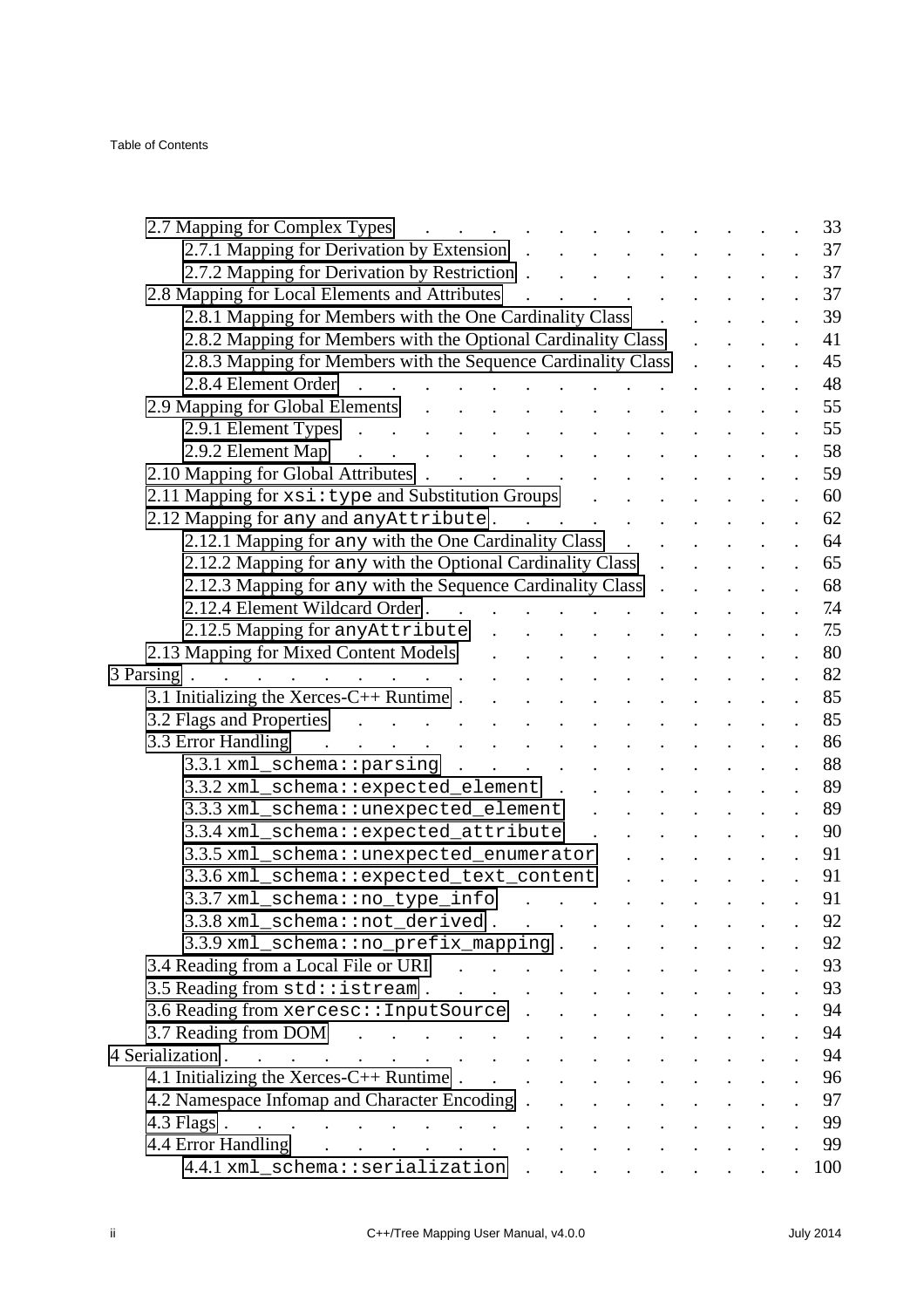Table of Contents

| 4.4.2 xml_schema::unexpected_element 100          |  |  |  |  |
|---------------------------------------------------|--|--|--|--|
| 4.4.3 xml_schema::no_type_info 100                |  |  |  |  |
| 4.5 Serializing to std: ostream 101               |  |  |  |  |
| 4.6 Serializing to xercesc: : XMLFormatTarget 101 |  |  |  |  |
| 4.7 Serializing to DOM 102                        |  |  |  |  |
| 5 Additional Functionality 103                    |  |  |  |  |
| 5.1 DOM Association 103                           |  |  |  |  |
| 5.2 Binary Serialization 106                      |  |  |  |  |
| Appendix A — Default and Fixed Values 107         |  |  |  |  |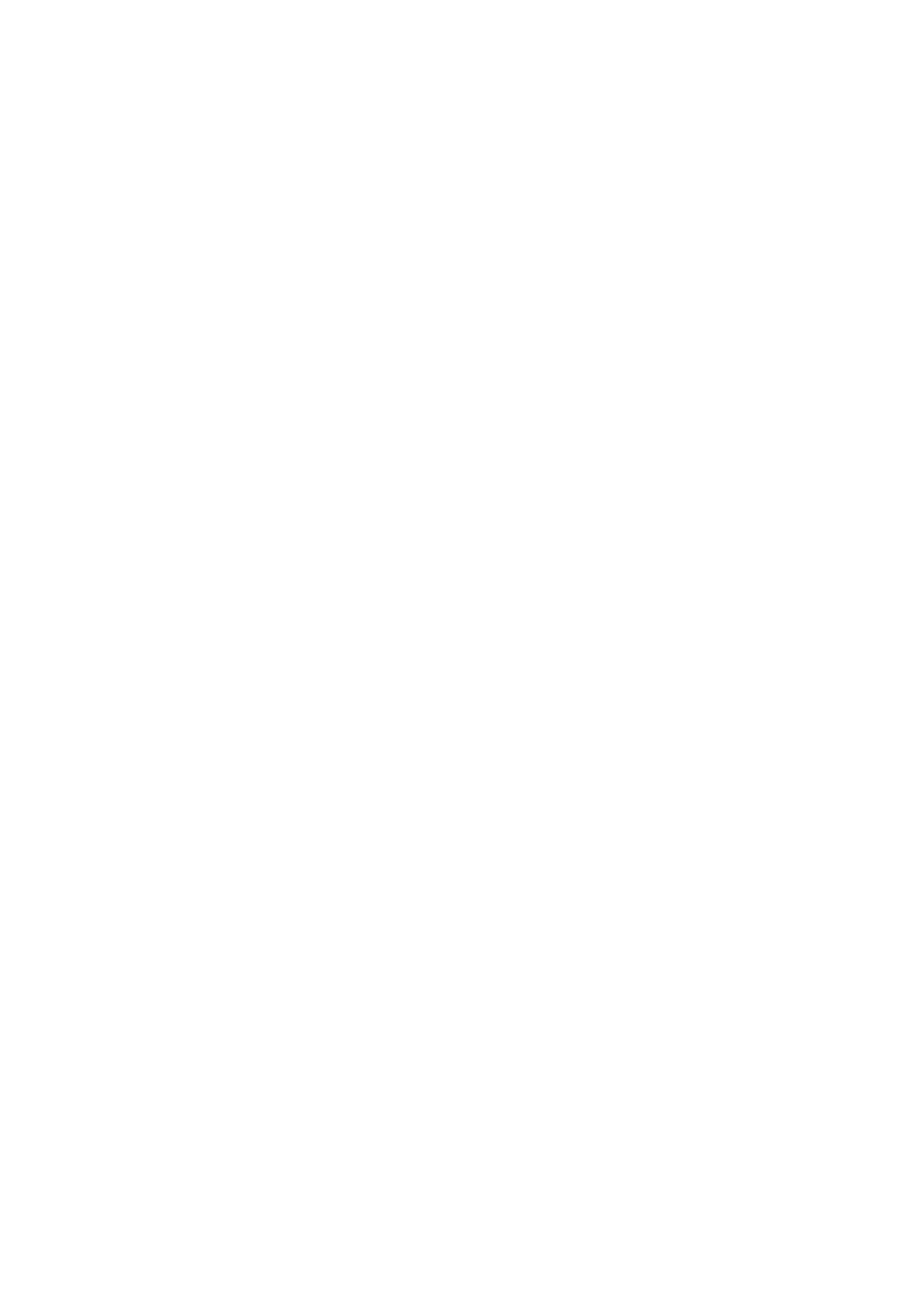### <span id="page-6-0"></span>**Preface**

### <span id="page-6-1"></span>**About This Document**

This document describes the mapping of W3C XML Schema to the C++ programming language as implemented by [CodeSynthesis XSD](http://www.codesynthesis.com/products/xsd) - an XML Schema to C++ data binding compiler. The mapping represents information stored in XML instance documents as a statically-typed, tree-like in-memory data structure and is called C++/Tree.

Revision 4.0.0

This revision of the manual describes the C++/Tree mapping as implemented by CodeSynthesis XSD version 4.0.0.

This document is available in the following formats: [XHTML,](http://codesynthesis.com/projects/xsd/documentation/cxx/tree/manual/index.xhtml) [PDF,](http://codesynthesis.com/projects/xsd/documentation/cxx/tree/manual/cxx-tree-manual.pdf) and [PostScript.](http://codesynthesis.com/projects/xsd/documentation/cxx/tree/manual/cxx-tree-manual.ps)

### <span id="page-6-2"></span>**More Information**

Beyond this manual, you may also find the following sources of information useful:

- [C++/Tree Mapping Getting Started Guide](http://www.codesynthesis.com/projects/xsd/documentation/cxx/tree/guide/)
- C++/Tree Mapping Customization Guide
- [C++/Tree Mapping Frequently Asked Questions \(FAQ\)](http://wiki.codesynthesis.com/Tree/FAQ)
- [XSD Compiler Command Line Manual](http://www.codesynthesis.com/projects/xsd/documentation/xsd.xhtml)
- The examples/cxx/tree/ directory in the XSD distribution contains a collection of examples and a README file with an overview of each example.
- The README file in the XSD distribution explains how to compile the examples on various platforms.
- The [xsd-users](http://www.codesynthesis.com/mailman/listinfo/xsd-users) mailing list is a place to ask questions. Furthermore the [archives](http://www.codesynthesis.com/pipermail/xsd-users/) may already have answers to some of your questions.

## <span id="page-6-3"></span>**1 Introduction**

 $C++/Tree$  is a W3C XML Schema to  $C++$  mapping that represents the data stored in XML as a statically-typed, vocabulary-specific object model. Based on a formal description of an XML vocabulary (schema), the C++/Tree mapping produces a tree-like data structure suitable for in-memory processing as well as XML parsing and serialization code.

A typical application that processes XML documents usually performs the following three steps: it first reads (parses) an XML instance document to an object model, it then performs some useful computations on that model which may involve modification of the model, and finally it may write (serialize) the modified object model back to XML.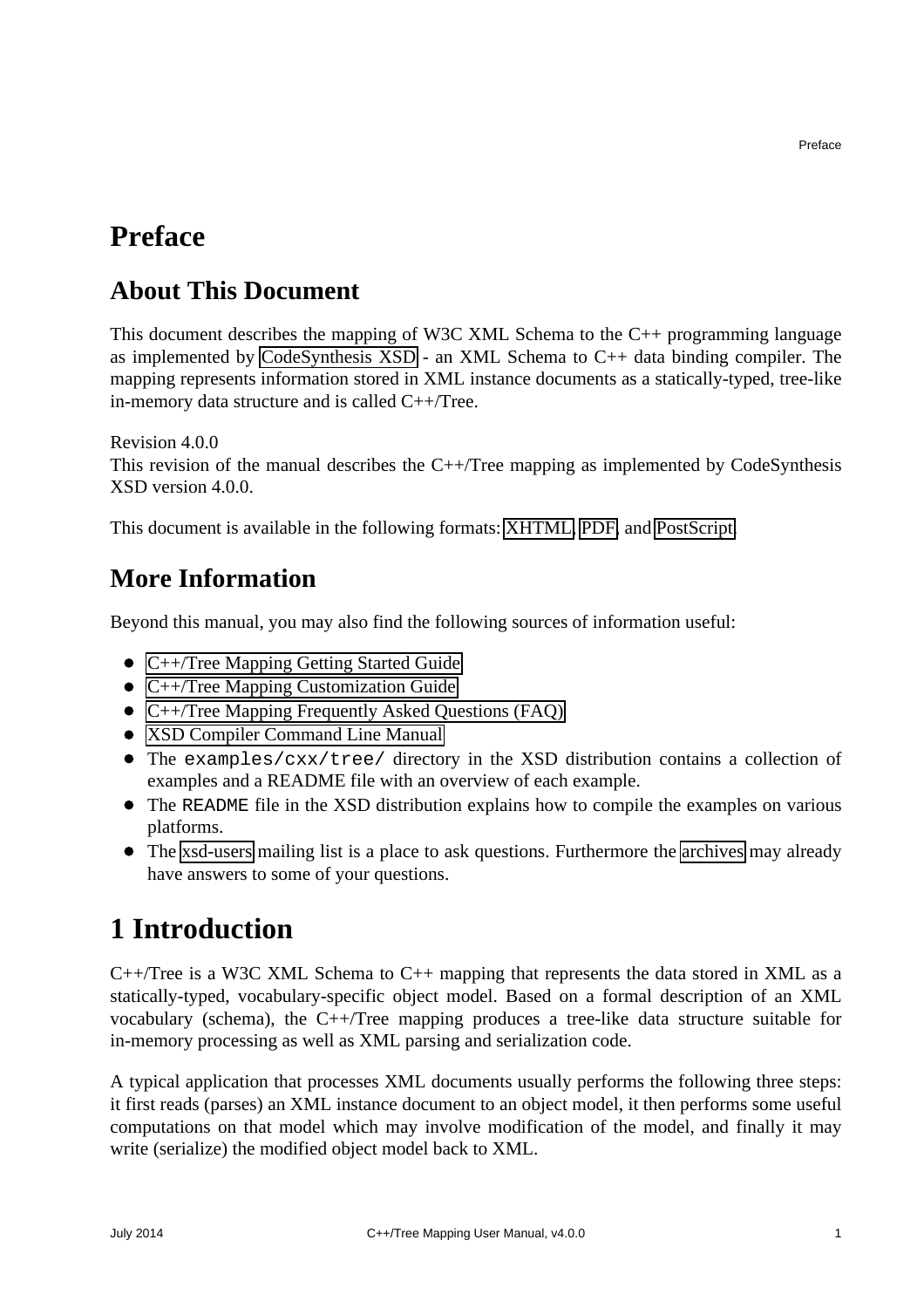The C++/Tree mapping consists of C++ types that represent the given vocabulary [\(Chapter 2,](#page-7-0) ["C++/Tree Mapping"\)](#page-7-0), a set of parsing functions that convert XML documents to a tree-like in-memory data structure [\(Chapter 3, "Parsing"\)](#page-87-0), and a set of serialization functions that convert the object model back to XML [\(Chapter 4, "Serialization"\)](#page-99-2). Furthermore, the mapping provides a number of additional features, such as DOM association and binary serialization, that can be useful in some applications [\(Chapter 5, "Additional Functionality"\)](#page-108-0).

## <span id="page-7-0"></span>**2 C++/Tree Mapping**

### <span id="page-7-1"></span>**2.1 Preliminary Information**

#### <span id="page-7-2"></span>**2.1.1 C++ Standard**

The C++/Tree mapping provides support for ISO/IEC C++ 1998/2003 (C++98) and ISO/IEC  $C_{++}$  2011 ( $C_{++}$ 11). To select the  $C_{++}$  standard for the generated code we use the  $--$ std XSD compiler command line option. While the majority of the examples in this manual use C++98, support for the new functionality and library components introduced in C++11 are discussed throughout the document.

#### <span id="page-7-3"></span>**2.1.2 Identifiers**

XML Schema names may happen to be reserved C++ keywords or contain characters that are illegal in C++ identifiers. To avoid C++ compilation problems, such names are changed (escaped) when mapped to C++. If an XML Schema name is a C++ keyword, the " $\degree$ " suffix is added to it. All character of an XML Schema name that are not allowed in C++ identifiers are replaced with "\_".

For example, XML Schema name  $try$  will be mapped to  $C++$  identifier  $try$ . Similarly, XML Schema name strange.na-me will be mapped to  $C_{++}$  identifier strange na me.

Furthermore, conflicts between type names and function names in the same scope are resolved using name escaping. Such conflicts include both a global element (which is mapped to a set of parsing and/or serialization functions or element types, see [Section 2.9, "Mapping for Global](#page-60-0)  [Elements"\)](#page-60-0) and a global type sharing the same name as well as a local element or attribute inside a type having the same name as the type itself.

For example, if we had a global type catalog and a global element with the same name then the type would be mapped to a  $C_{++}$  class with name catalog while the parsing functions corresponding to the global element would have their names escaped as catalog.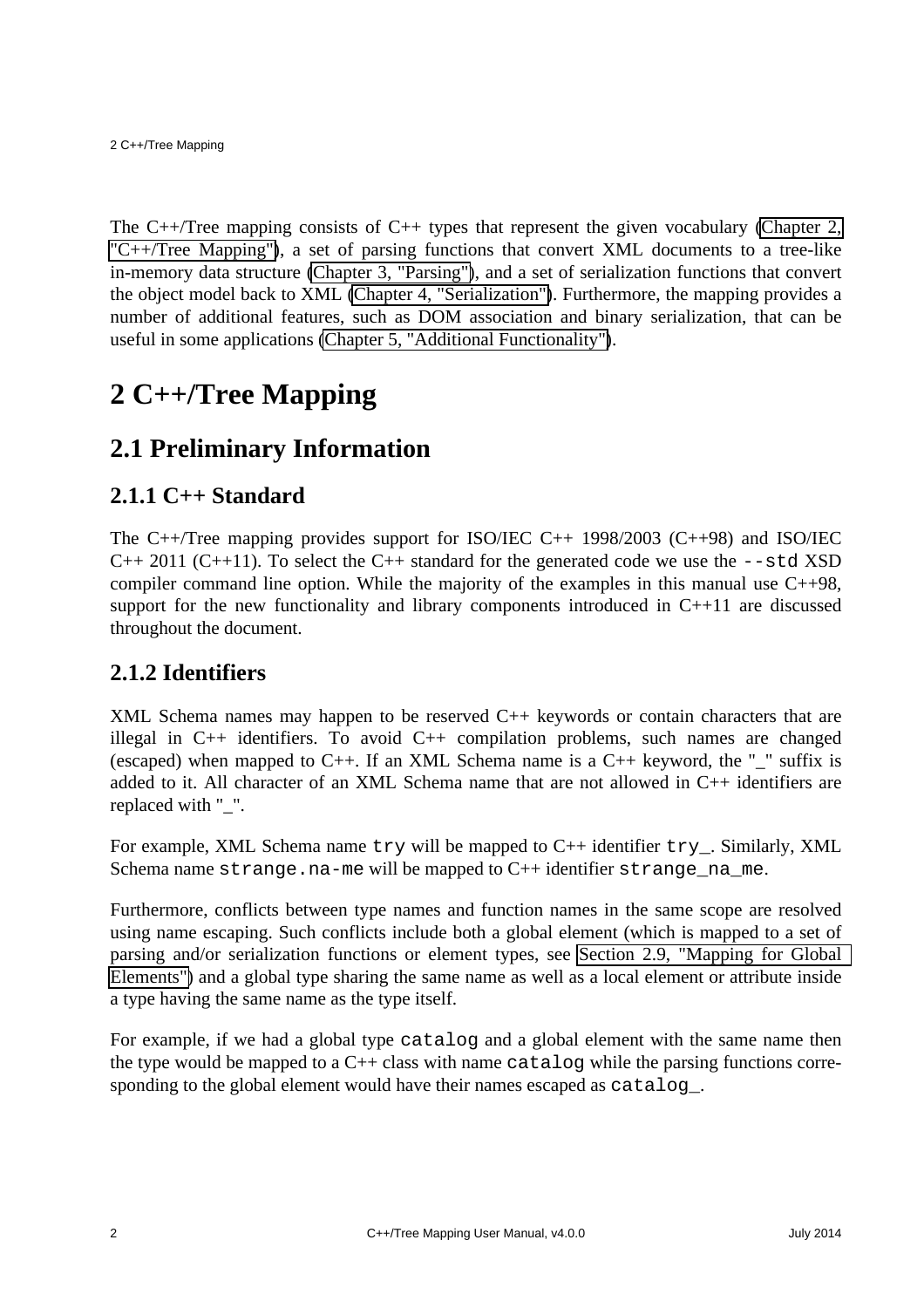By default the mapping uses the so-called K&R (Kernighan and Ritchie) identifier naming convention which is also used throughout this manual. In this convention both type and function names are in lower case and words are separated by underscores. If your application code or schemas use a different notation, you may want to change the naming convention used by the mapping for consistency. The compiler supports a set of widely-used naming conventions that you can select with the --type-naming and --function-naming options. You can also further refine one of the predefined conventions or create a completely custom naming scheme by using the  $-\frac{1}{2}$  regex options. For more detailed information on these options refer to the NAMING CONVENTION section in the [XSD Compiler Command Line Manual.](http://www.codesynthesis.com/projects/xsd/documentation/xsd.xhtml)

#### <span id="page-8-0"></span>**2.1.3 Character Type and Encoding**

The code that implements the mapping, depending on the --char-type option, is generated using either char or wchar\_t as the character type. In this document code samples use symbol C to refer to the character type you have selected when translating your schemas, for example std::basic\_string<C>.

Another aspect of the mapping that depends on the character type is character encoding. For the char character type the default encoding is UTF-8. Other supported encodings are ISO-8859-1, Xerces-C++ Local Code Page (LPC), as well as custom encodings and can be selected with the --char-encoding command line option.

For the wchar\_t character type the encoding is automatically selected between UTF-16 and UTF-32/UCS-4 depending on the size of the wchar  $\pm$  type. On some platforms (for example, Windows with Visual C++ and AIX with IBM XL C++) wchar  $_t$  is 2 bytes long. For these platforms the encoding is UTF-16. On other platforms wchar\_t is 4 bytes long and UTF-32/UCS-4 is used.

#### <span id="page-8-1"></span>**2.1.4 XML Schema Namespace**

The mapping relies on some predefined types, classes, and functions that are logically defined in the XML Schema namespace reserved for the XML Schema language  $(\text{http://www.w3.org/2001/XMLSchema})$ . By default, this namespace is mapped to C++ namespace xml\_schema. It is automatically accessible from a C++ compilation unit that includes a header file generated from an XML Schema definition.

Note that, if desired, the default mapping of this namespace can be changed as described in [Section 2.4, "Mapping for Namespaces".](#page-12-0)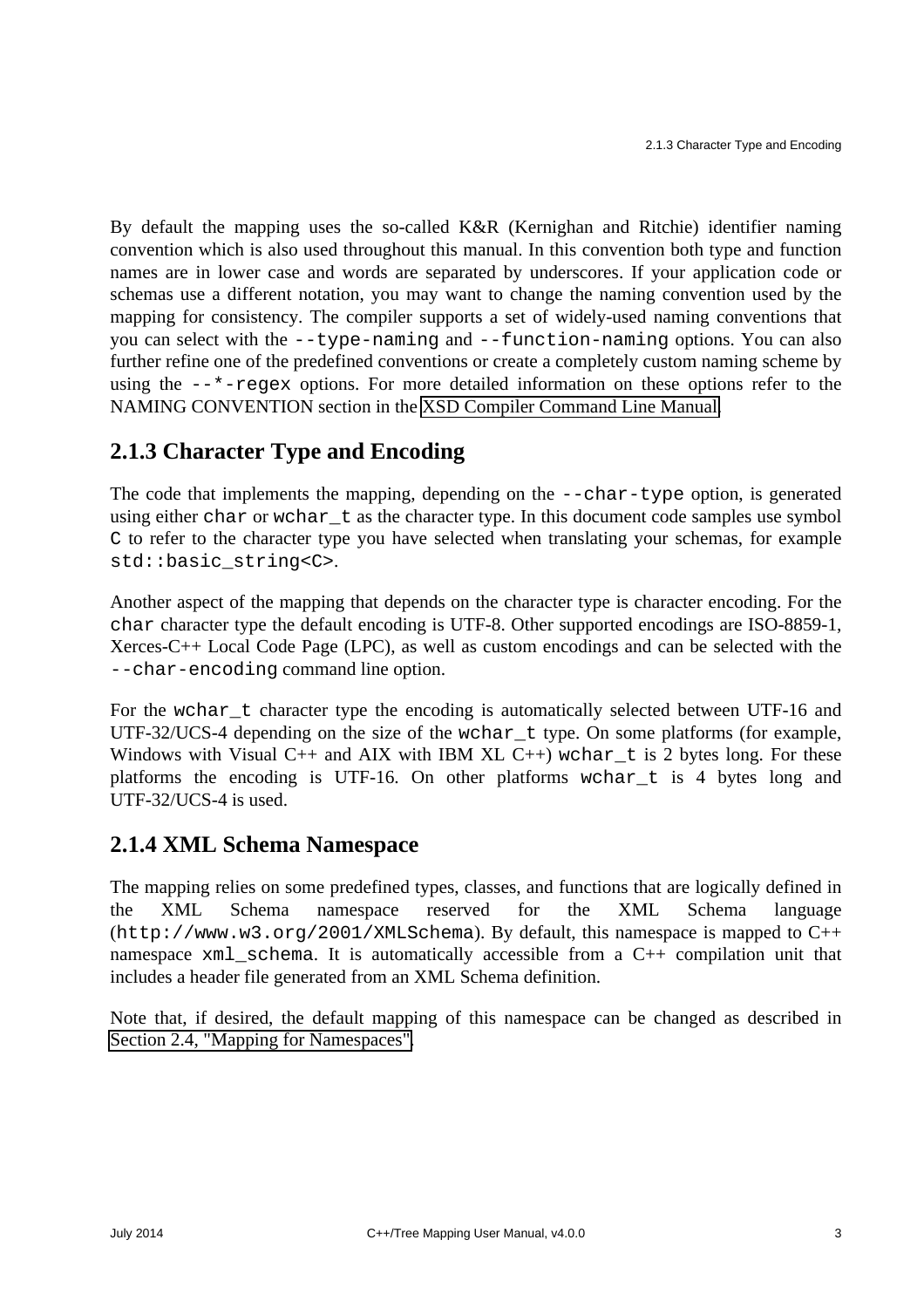2.2 Error Handling

### <span id="page-9-0"></span>**2.1.5 Anonymous Types**

For the purpose of code generation, anonymous types defined in XML Schema are automatically assigned names that are derived from enclosing attributes and elements. Otherwise, such types follows standard mapping rules for simple and complex type definitions (see [Section 2.6,](#page-34-0) ["Mapping for Simple Types"](#page-34-0) and [Section 2.7, "Mapping for Complex Types"\)](#page-38-0). For example, in the following schema fragment:

```
<element name="object">
  <complexType>
     ...
   </complexType>
</element>
```
The anonymous type defined inside element object will be given name object. The compiler has a number of options that control the process of anonymous type naming. For more information refer to the [XSD Compiler Command Line Manual.](http://www.codesynthesis.com/projects/xsd/documentation/xsd.xhtml)

### <span id="page-9-1"></span>**2.2 Error Handling**

The mapping uses the C++ exception handling mechanism as a primary way of reporting error conditions. All exceptions that are specified in this mapping derive from xml\_schema::exception which itself is derived from std::exception:

```
struct exception: virtual std::exception
\{ friend
   std::basic_ostream<C>&
   operator<< (std::basic_ostream<C>& os, const exception& e)
  \{ e.print (os);
     return os;
   }
protected:
   virtual void
  print (std::basic ostream<C>\&) const = 0;
};
```
The exception hierarchy supports "virtual" operator<< which allows you to obtain diagnostics corresponding to the thrown exception using the base exception interface. For example: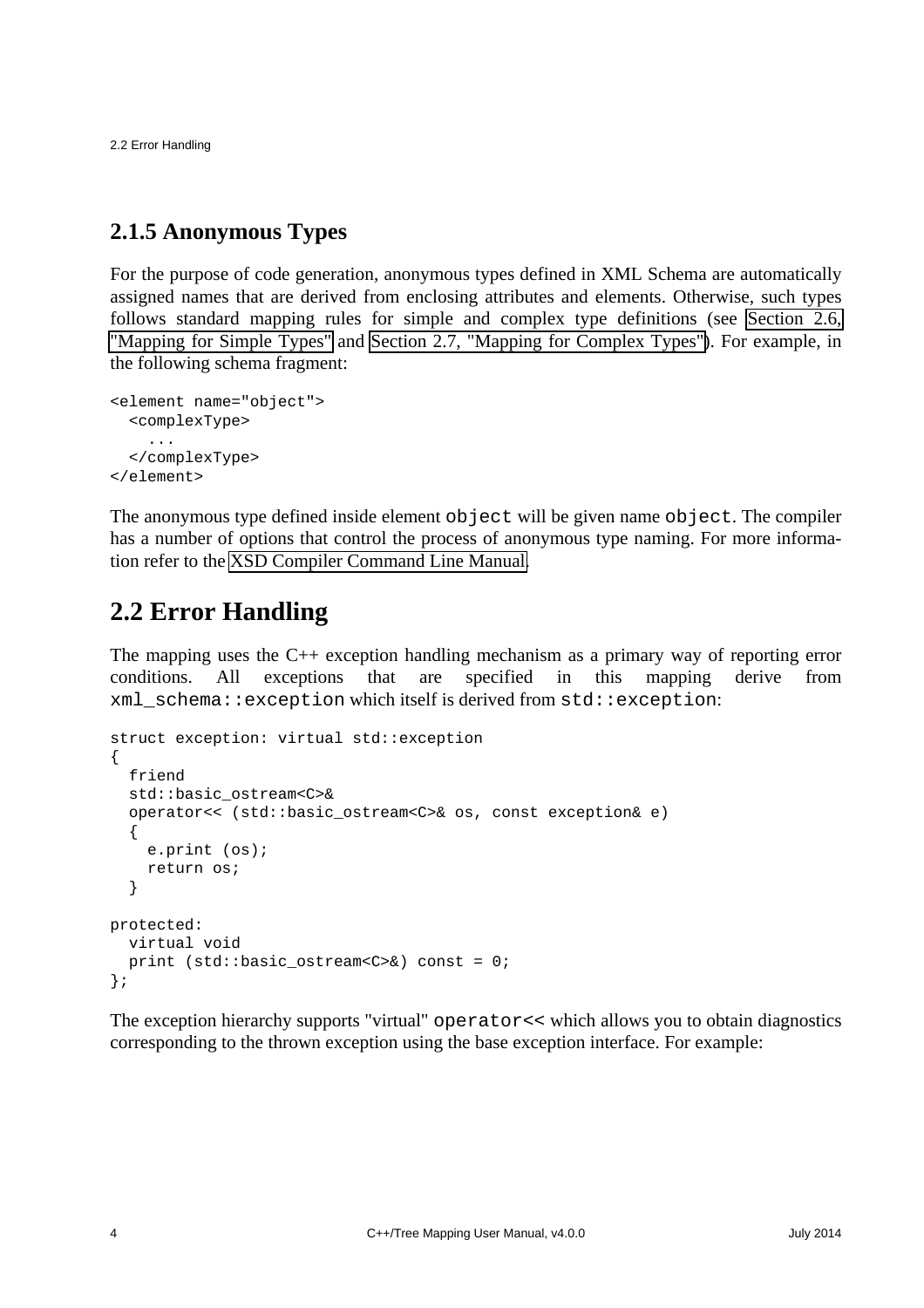```
try
{
   ...
}
catch (const xml_schema::exception& e)
{
 cerr << e << endl;
}
```
The following sub-sections describe exceptions thrown by the types that constitute the object model. [Section 3.3, "Error Handling"](#page-91-0) of [Chapter 3, "Parsing"](#page-87-0) describes exceptions and error handling mechanisms specific to the parsing functions. [Section 4.4, "Error Handling"](#page-104-1) of [Chapter](#page-99-2) [4, "Serialization"](#page-99-2) describes exceptions and error handling mechanisms specific to the serialization functions.

#### <span id="page-10-0"></span>**2.2.1 xml\_schema::duplicate\_id**

```
struct duplicate_id: virtual exception
{
  duplicate_id (const std::basic_string<C>& id);
  const std::basic_string<C>&
  id () const;
  virtual const char*
 what () const throw ();
};
```
The  $xml$  schema: duplicate id is thrown when a conflicting instance of  $xml$  schema:: id (see [Section 2.5, "Mapping for Built-in Data Types"\)](#page-12-1) is added to a tree. The offending ID value can be obtained using the id function.

## <span id="page-10-1"></span>**2.3 Mapping for import and include**

#### <span id="page-10-2"></span>**2.3.1 Import**

The XML Schema import element is mapped to the C++ Preprocessor #include directive. The value of the schemaLocation attribute is used to derive the name of the header file that appears in the #include directive. For instance:

```
<import namespace="http://www.codesynthesis.com/test"
        schemaLocation="test.xsd"/>
```
is mapped to: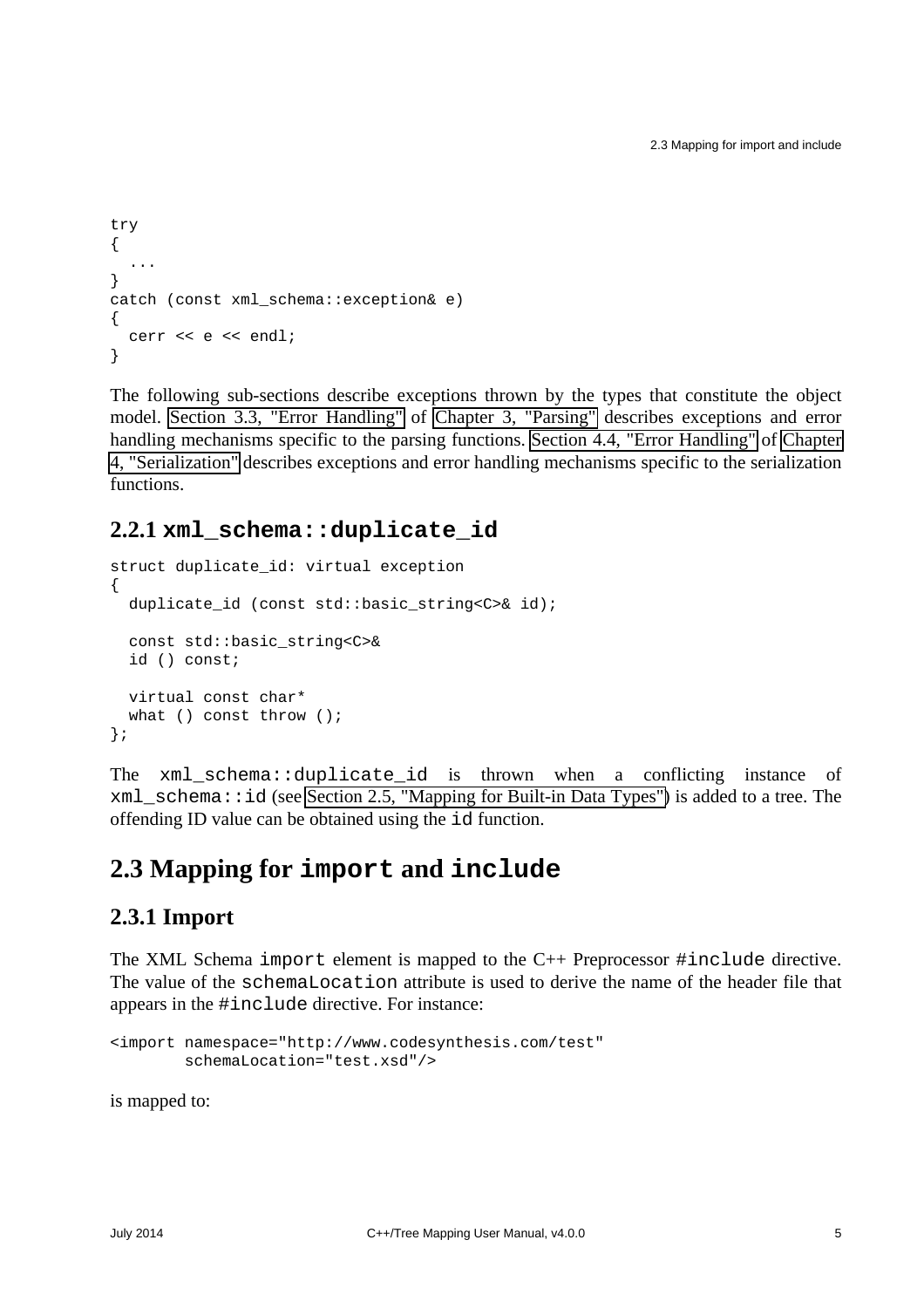2.3.2 Inclusion with Target Namespace

#include "test.hxx"

Note that you will need to compile imported schemas separately in order to produce corresponding header files.

#### <span id="page-11-0"></span>**2.3.2 Inclusion with Target Namespace**

The XML Schema include element which refers to a schema with a target namespace or appears in a schema without a target namespace follows the same mapping rules as the import element, see [Section 2.3.1, "Import".](#page-10-2)

#### <span id="page-11-1"></span>**2.3.3 Inclusion without Target Namespace**

For the XML Schema include element which refers to a schema without a target namespace and appears in a schema with a target namespace (such inclusion sometimes called "chameleon inclusion"), declarations and definitions from the included schema are generated in-line in the namespace of the including schema as if they were declared and defined there verbatim. For example, consider the following two schemas:

```
<-- common.xsd -->
<schema>
  <complexType name="type">
   ...
  </complexType>
</schema>
<-- test.xsd -->
<schema targetNamespace="http://www.codesynthesis.com/test">
   <include schemaLocation="common.xsd"/>
</schema>
```
The fragment of interest from the generated header file for  $text{text}.xsd$  would look like this:

```
// test.hxx
namespace test
{
   class type
   {
     ...
   };
}
```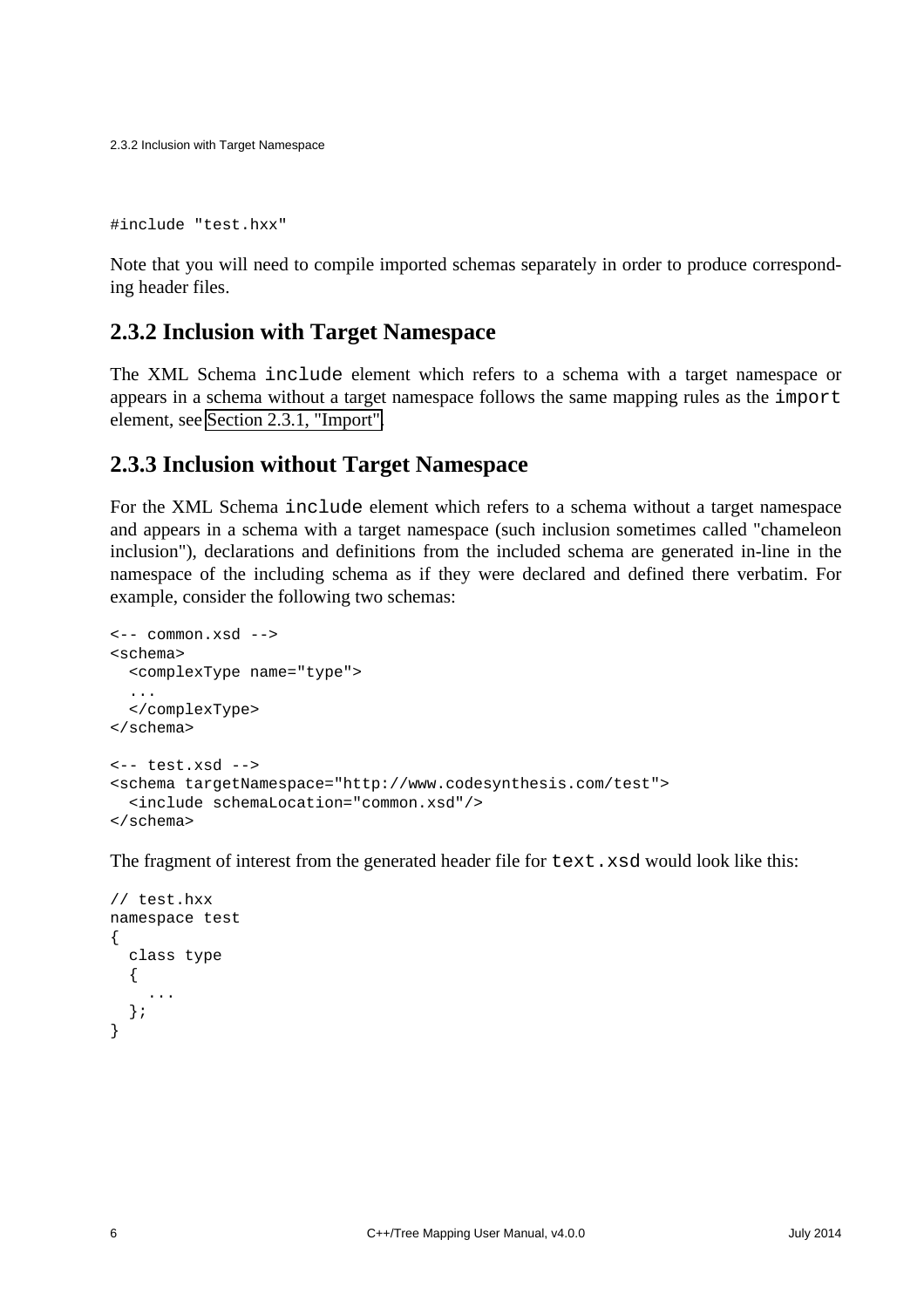## <span id="page-12-0"></span>**2.4 Mapping for Namespaces**

An XML Schema namespace is mapped to one or more nested C++ namespaces. XML Schema namespaces are identified by URIs. By default, a namespace URI is mapped to a sequence of C++ namespace names by removing the protocol and host parts and splitting the rest into a sequence of names with '/' as the name separator. For instance:

```
<schema targetNamespace="http://www.codesynthesis.com/system/test">
   ...
</schema>
is mapped to:
namespace system
{
   namespace test
   {
     ...
   }
}
```
The default mapping of namespace URIs to C++ namespace names can be altered using the --namespace-map and --namespace-regex options. See the [XSD Compiler Command](http://www.codesynthesis.com/projects/xsd/documentation/xsd.xhtml) [Line Manual](http://www.codesynthesis.com/projects/xsd/documentation/xsd.xhtml) for more information.

### <span id="page-12-1"></span>**2.5 Mapping for Built-in Data Types**

The mapping of XML Schema built-in data types to  $C_{++}$  types is summarized in the table below.

| <b>XML</b> Schema type          | Alias in the xml_schema<br>namespace | $C++$ type                                       |  |  |  |  |  |
|---------------------------------|--------------------------------------|--------------------------------------------------|--|--|--|--|--|
| anyType and anySimpleType types |                                      |                                                  |  |  |  |  |  |
| anyType                         | type                                 | Section 2.5.2, "Mapping for any Type"            |  |  |  |  |  |
| anySimpleType                   | simple_type                          | Section 2.5.3, "Mapping for any Simple-<br>Type" |  |  |  |  |  |
| fixed-length integral types     |                                      |                                                  |  |  |  |  |  |
| byte                            | byte                                 | signed char                                      |  |  |  |  |  |
| unsignedByte                    | unsigned_byte                        | unsigned char                                    |  |  |  |  |  |
| short                           | short                                | short                                            |  |  |  |  |  |
| unsignedShort                   | unsigned_short                       | unsigned short                                   |  |  |  |  |  |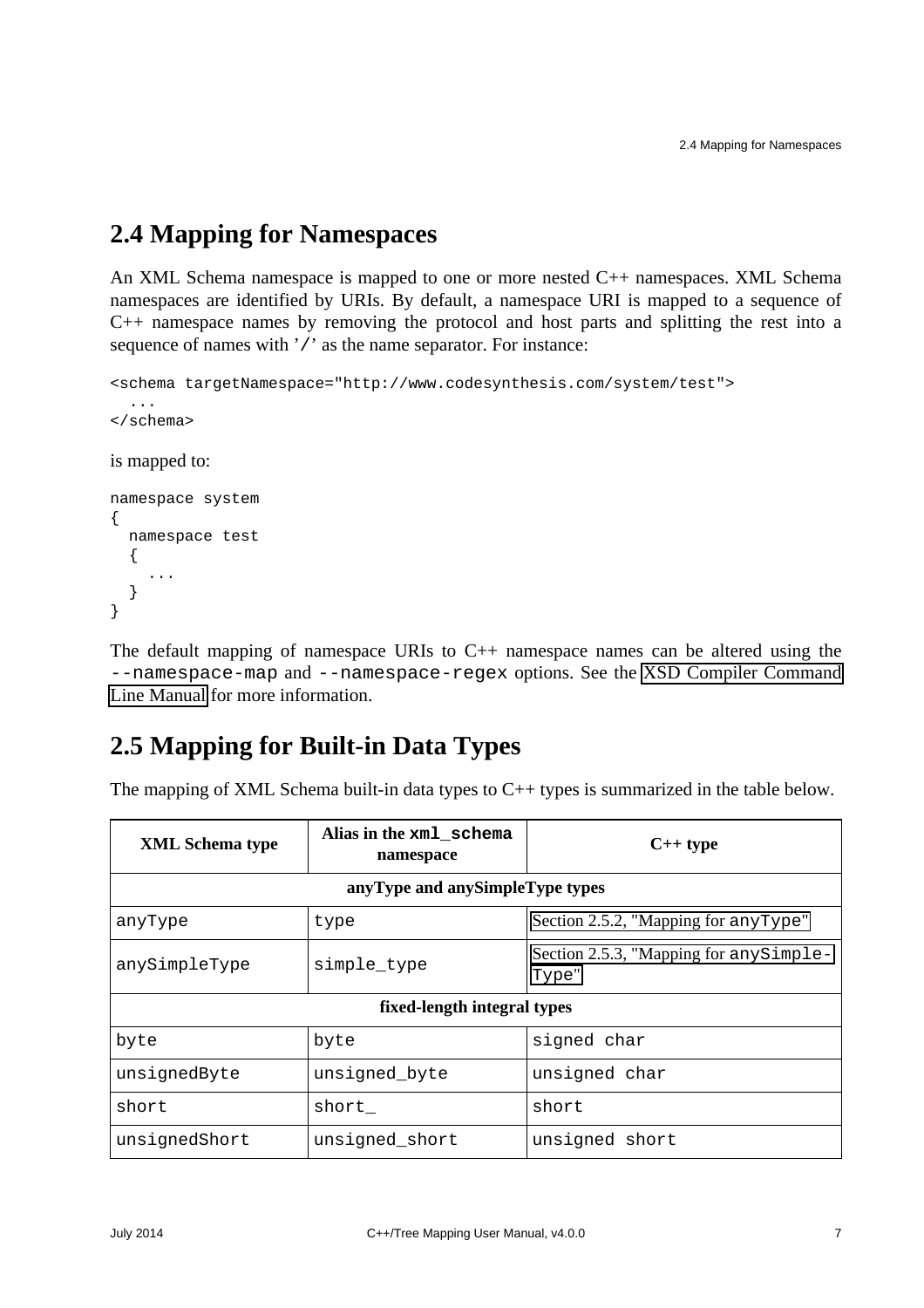#### 2.5 Mapping for Built-in Data Types

| int                                      | $int_{-}$            | int                                            |  |  |  |  |  |
|------------------------------------------|----------------------|------------------------------------------------|--|--|--|--|--|
| unsignedInt                              | unsigned_int         | unsigned int                                   |  |  |  |  |  |
| long                                     | long                 | long long                                      |  |  |  |  |  |
| unsignedLong                             | unsigned_long        | unsigned long long                             |  |  |  |  |  |
| arbitrary-length integral types          |                      |                                                |  |  |  |  |  |
| integer                                  | integer              | long long                                      |  |  |  |  |  |
| nonPositiveInteger                       | non_positive_integer | long long                                      |  |  |  |  |  |
| nonNegativeInteger                       | non_negative_integer | unsigned long long                             |  |  |  |  |  |
| positiveInteger                          | positive_integer     | unsigned long long                             |  |  |  |  |  |
| negativeInteger                          | negative_integer     | long long                                      |  |  |  |  |  |
| boolean types                            |                      |                                                |  |  |  |  |  |
| boolean                                  | boolean              | bool                                           |  |  |  |  |  |
| fixed-precision floating-point types     |                      |                                                |  |  |  |  |  |
| float                                    | float                | float                                          |  |  |  |  |  |
| double                                   | double_              | double                                         |  |  |  |  |  |
| arbitrary-precision floating-point types |                      |                                                |  |  |  |  |  |
| decimal                                  | decimal              | double                                         |  |  |  |  |  |
| string types                             |                      |                                                |  |  |  |  |  |
| string                                   | string               | type derived from std: : basic_string          |  |  |  |  |  |
| normalizedString                         | normalized_string    | type derived from string                       |  |  |  |  |  |
| token                                    | token                | type derived from normalized_string            |  |  |  |  |  |
| Name                                     | name                 | type derived from token                        |  |  |  |  |  |
| NMTOKEN                                  | nmtoken              | type derived from token                        |  |  |  |  |  |
| NMTOKENS                                 | nmtokens             | type derived from sequence <nmtoken></nmtoken> |  |  |  |  |  |
| <b>NCName</b>                            | ncname               | type derived from name                         |  |  |  |  |  |
| language                                 | language             | type derived from token                        |  |  |  |  |  |
| qualified name                           |                      |                                                |  |  |  |  |  |
| QName                                    | qname                | Section 2.5.4, "Mapping for QName"             |  |  |  |  |  |
| <b>ID/IDREF</b> types                    |                      |                                                |  |  |  |  |  |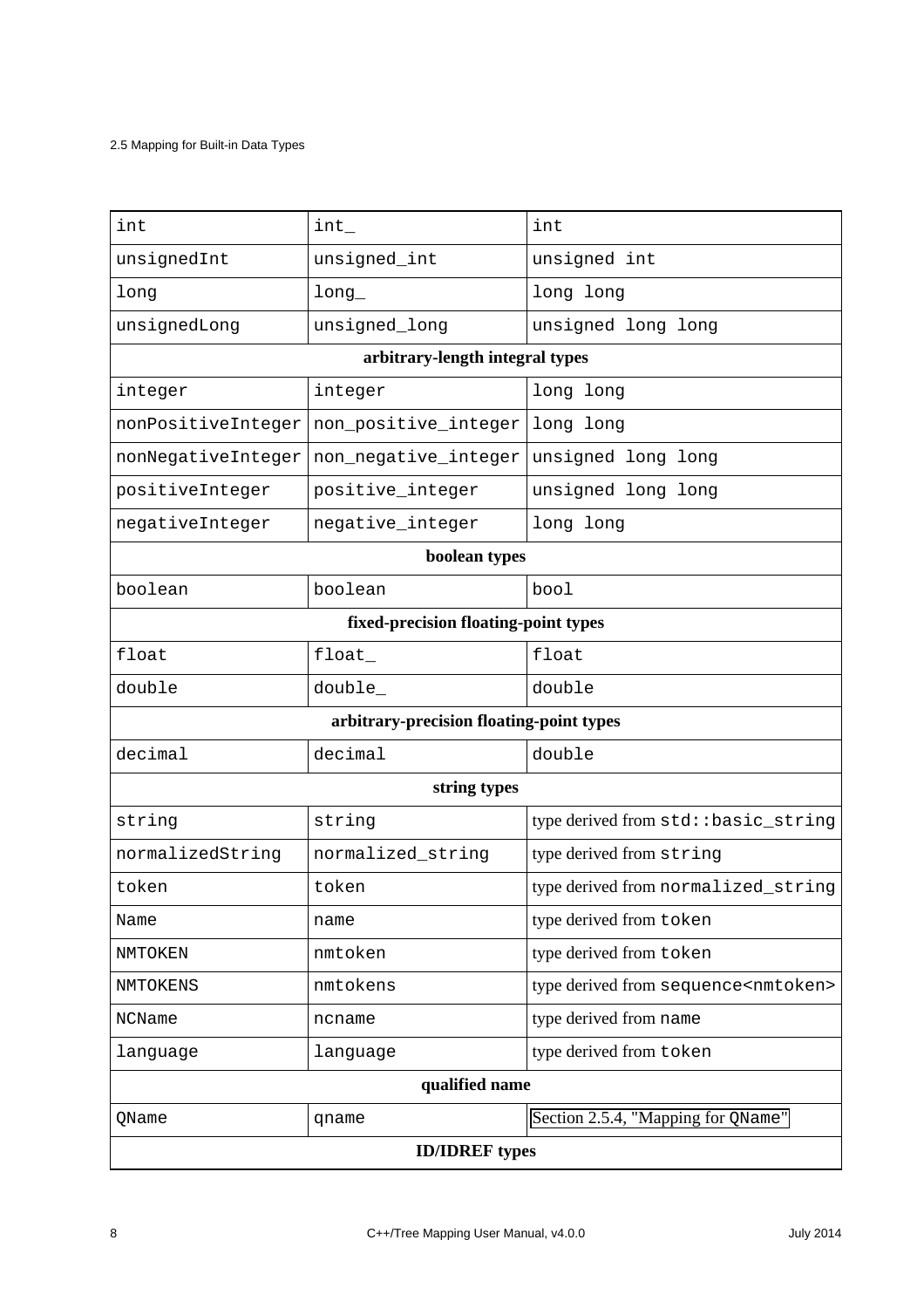| ΙD                            | id          | type derived from ncname                      |  |  |  |  |  |  |
|-------------------------------|-------------|-----------------------------------------------|--|--|--|--|--|--|
| IDREF                         | idref       | Section 2.5.5, "Mapping for IDREF"            |  |  |  |  |  |  |
| IDREFS                        | idrefs      | type derived from sequence <idref></idref>    |  |  |  |  |  |  |
| <b>URI</b> types              |             |                                               |  |  |  |  |  |  |
| anyURI                        | uri         | type derived from std: : basic_string         |  |  |  |  |  |  |
| binary types                  |             |                                               |  |  |  |  |  |  |
| base64Binary<br>base64_binary |             | Section 2.5.6, "Mapping for                   |  |  |  |  |  |  |
| hexBinary                     | hex_binary  | base64Binary and hexBinary"                   |  |  |  |  |  |  |
| date/time types               |             |                                               |  |  |  |  |  |  |
| date                          | date        | Section 2.5.8, "Mapping for date"             |  |  |  |  |  |  |
| dateTime                      | date_time   | Section 2.5.9, "Mapping for dateTime"         |  |  |  |  |  |  |
| duration                      | duration    | Section 2.5.10, "Mapping for duration"        |  |  |  |  |  |  |
| gDay                          | gday        | Section 2.5.11, "Mapping for gDay"            |  |  |  |  |  |  |
| gMonth                        | gmonth      | Section 2.5.12, "Mapping for gMonth"          |  |  |  |  |  |  |
| gMonthDay                     | gmonth_day  | Section 2.5.13, "Mapping for gMonth-<br>Day"  |  |  |  |  |  |  |
| gYear                         | gyear       | Section 2.5.14, "Mapping for gYear"           |  |  |  |  |  |  |
| gYearMonth                    | gyear_month | Section 2.5.15, "Mapping for gYear-<br>Month" |  |  |  |  |  |  |
| time                          | time        | Section 2.5.16, "Mapping for time"            |  |  |  |  |  |  |
| entity types                  |             |                                               |  |  |  |  |  |  |
| <b>ENTITY</b>                 | entity      | type derived from name                        |  |  |  |  |  |  |
| ENTITIES                      | entities    | type derived from sequence <entity></entity>  |  |  |  |  |  |  |

All XML Schema built-in types are mapped to C++ classes that are derived from the xml\_schema::simple\_type class except where the mapping is to a fundamental C++ type.

The sequence class template is defined in an implementation-specific namespace. It conforms to the sequence interface as defined by the ISO/ANSI Standard for C++ (ISO/IEC 14882:1998, Section 23.1.1, "Sequences"). Practically, this means that you can treat such a sequence as if it was std::vector. One notable extension to the standard interface that is available only for sequences of non-fundamental C++ types is the addition of the overloaded push\_back and insert member functions which instead of the constant reference to the element type accept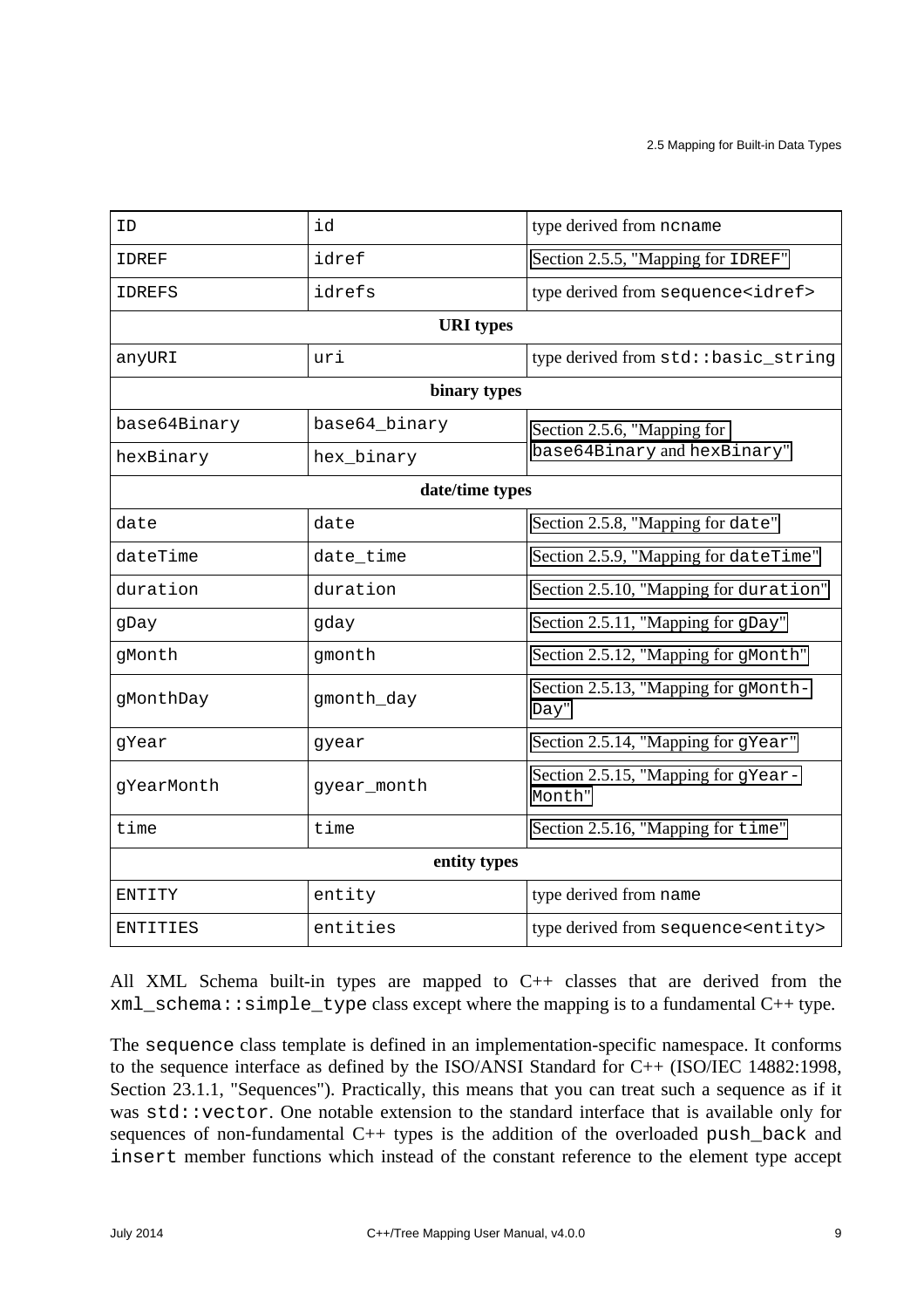automatic pointer (std::auto\_ptr or std::unique\_ptr, depending on the C++ standard selected) to the element type. These functions assume ownership of the pointed to object and reset the passed automatic pointer.

#### <span id="page-15-0"></span>**2.5.1 Inheritance from Built-in Data Types**

In cases where the mapping calls for an inheritance from a built-in type which is mapped to a fundamental C++ type, a proxy type is used instead of the fundamental C++ type  $(C++$  does not allow inheritance from fundamental types). For instance:

```
<simpleType name="my_int">
   <restriction base="int"/>
</simpleType>
```
is mapped to:

```
class my_int: public fundamental_base<int>
{
   ...
};
```
The fundamental\_base class template provides a close emulation (though not exact) of a fundamental C++ type. It is defined in an implementation-specific namespace and has the following interface:

```
template <typename X>
class fundamental_base: public simple_type
{
public:
   fundamental_base ();
   fundamental_base (X)
   fundamental_base (const fundamental_base&)
public:
   fundamental_base&
   operator= (const X&);
public:
   operator const X & () const;
   operator X& ();
   template <typename Y>
   operator Y () const;
   template <typename Y>
   operator Y ();
};
```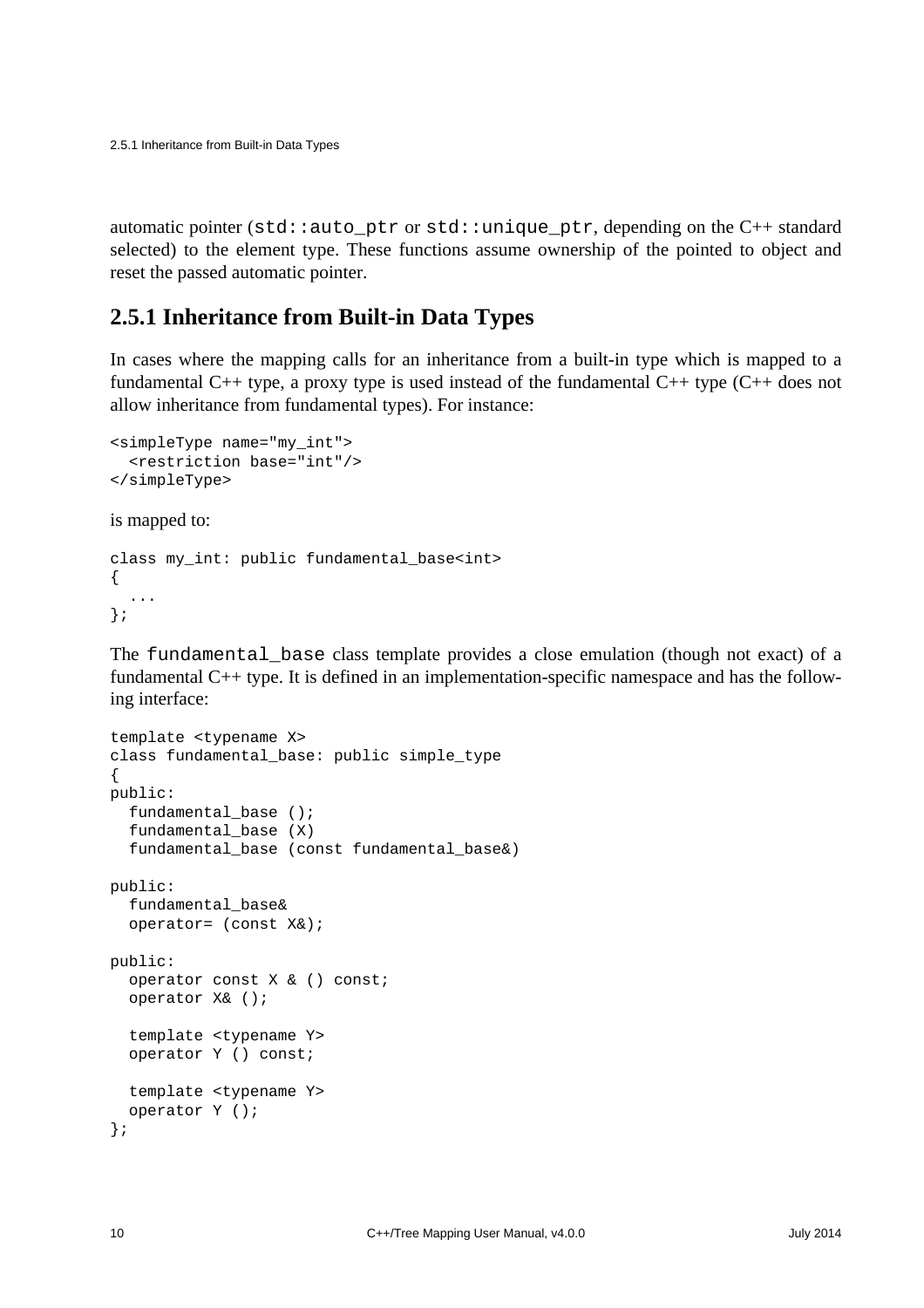#### <span id="page-16-0"></span>**2.5.2 Mapping for anyType**

The XML Schema anyType built-in data type is mapped to the xml\_schema::type C++ class:

```
class type
{
public:
   virtual
   ~type ();
   type ();
   type (const type&);
   type&
   operator= (const type&);
   virtual type*
   _clone () const;
   // anyType DOM content.
   //
public:
   typedef element_optional dom_content_optional;
   const dom_content_optional&
   dom_content () const;
   dom_content_optional&
   dom_content ();
   void
   dom_content (const xercesc::DOMElement&);
   void
  dom_content (xercesc::DOMElement*);
   void
   dom_content (const dom_content_optional&);
   const xercesc::DOMDocument&
   dom_content_document () const;
   xercesc::DOMDocument&
   dom_content_document ();
   bool
   null_content () const;
   // DOM association.
```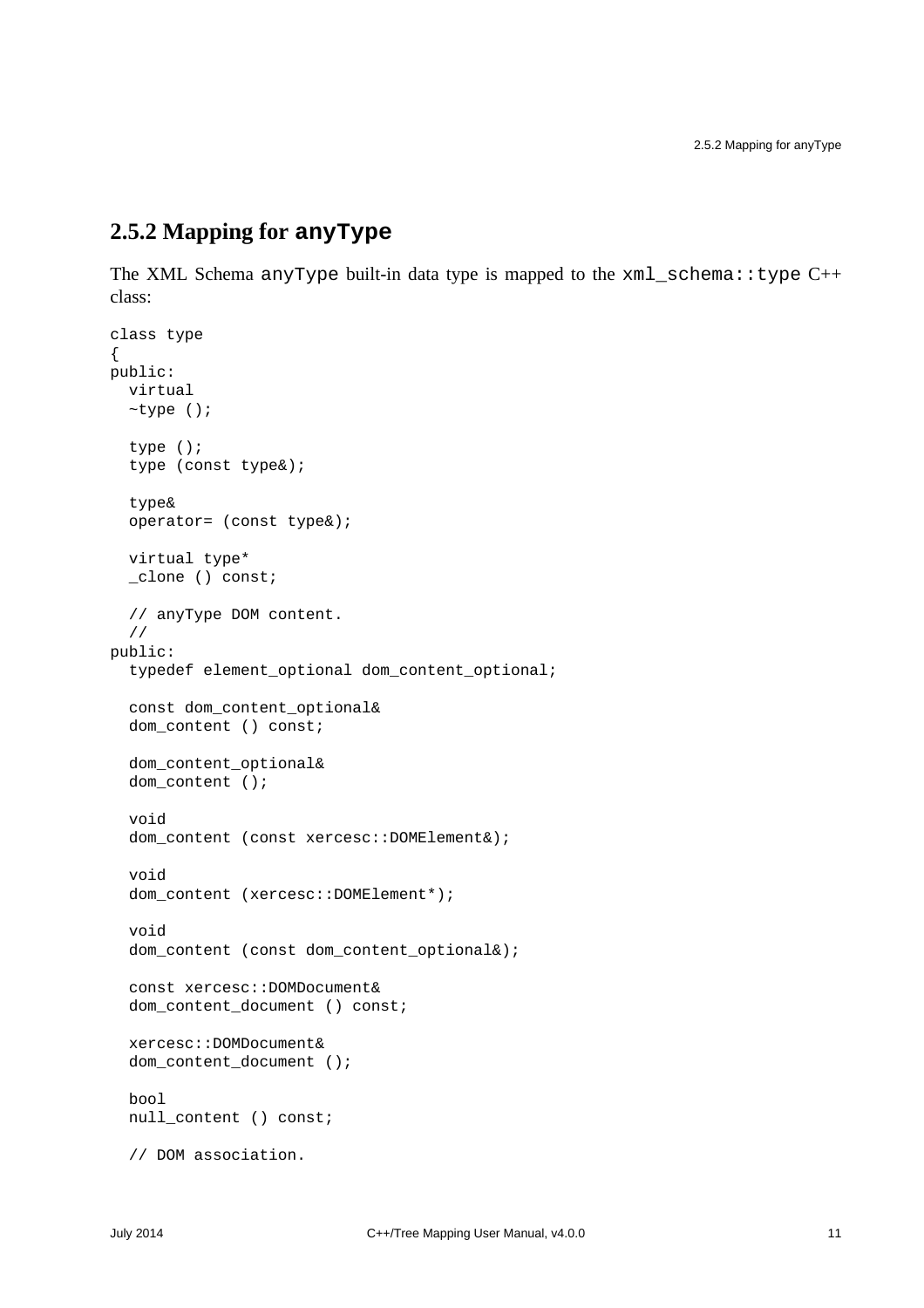2.5.3 Mapping for anySimpleType

```
 //
public:
   const xercesc::DOMNode*
   _node () const;
   xercesc::DOMNode*
   _node ();
};
```
When  $xml\_schema::type$  is used to create an instance (as opposed to being a base of a derived type), it represents the XML Schema anyType type. anyType allows any attributes and any content in any order. In the C++/Tree mapping this content can be represented as a DOM fragment, similar to XML Schema wildcards [\(Section 2.12, "Mapping for](#page-67-0) any and anyAt[tribute](#page-67-0)").

To enable automatic extraction of anyType content during parsing, the --generate-any-type option must be specified. Because the DOM API is used to access such content, the Xerces-C++ runtime should be initialized by the application prior to parsing and should remain initialized for the lifetime of objects with the DOM content. For more information on the Xerces-C++ runtime initialization see [Section 3.1, "Initializing the Xerces-C++ Runtime".](#page-90-0)

The DOM content is stored as the optional DOM element container and the DOM content accessors and modifiers presented above are identical to those generated for an optional element wildcard. Refer to Section 2.12.2, "Mapping for any [with the Optional Cardinality Class"](#page-70-0) for details on their semantics.

The dom\_content\_document() function returns the DOM document used to store the raw XML content corresponding to the anyType instance. It is equivalent to the dom\_document () function generated for types with wildcards.

The null\_content() accessor is an optimization function that allows us to check for the lack of content without actually creating its empty representation, that is, empty DOM document for anyType or empty string for anySimpleType (see the following section for details on anySimpleType).

For more information on DOM association refer to [Section 5.1, "DOM Association".](#page-108-1)

#### <span id="page-17-0"></span>**2.5.3 Mapping for anySimpleType**

The XML Schema anySimpleType built-in data type is mapped to the  $xml$  schema::simple type  $C++$  class:

```
class simple_type: public type
{
public:
   simple_type ();
```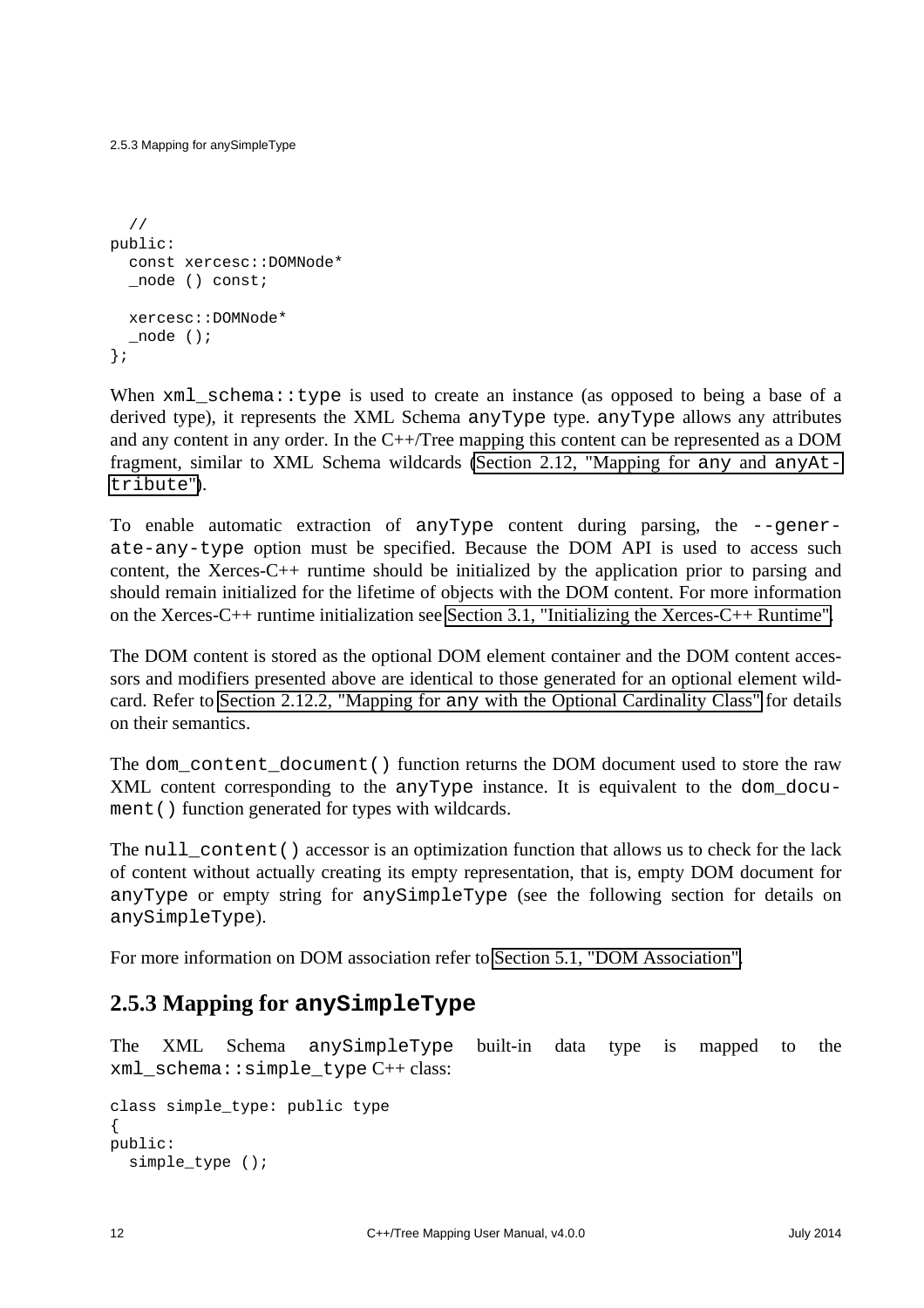```
 simple_type (const C*);
  simple type (const std::basic string<C>&);
  simple type (const simple type&);
   simple_type&
   operator= (const simple_type&);
   virtual simple_type*
   _clone () const;
   // anySimpleType text content.
   //
public:
   const std::basic_string<C>&
  text content () const;
   std::basic_string<C>&
  text content ();
   void
   text_content (const std::basic_string<C>&);
};
```
When  $xml\_scheme::simple\_type$  is used to create an instance (as opposed to being a base of a derived type), it represents the XML Schema anySimpleType type. anySimpleType allows any simple content. In the  $C++/Tree$  mapping this content can be represented as a string and accessed or modified with the text content () functions shown above.

#### <span id="page-18-0"></span>**2.5.4 Mapping for QName**

The XML Schema QName built-in data type is mapped to the  $xml$  schema: qname C++ class:

```
class qname: public simple_type
\left\{ \right.public:
   qname (const ncname&);
   qname (const uri&, const ncname&);
   qname (const qname&);
public:
   qname&
   operator= (const qname&);
public:
   virtual qname*
   _clone () const;
public:
```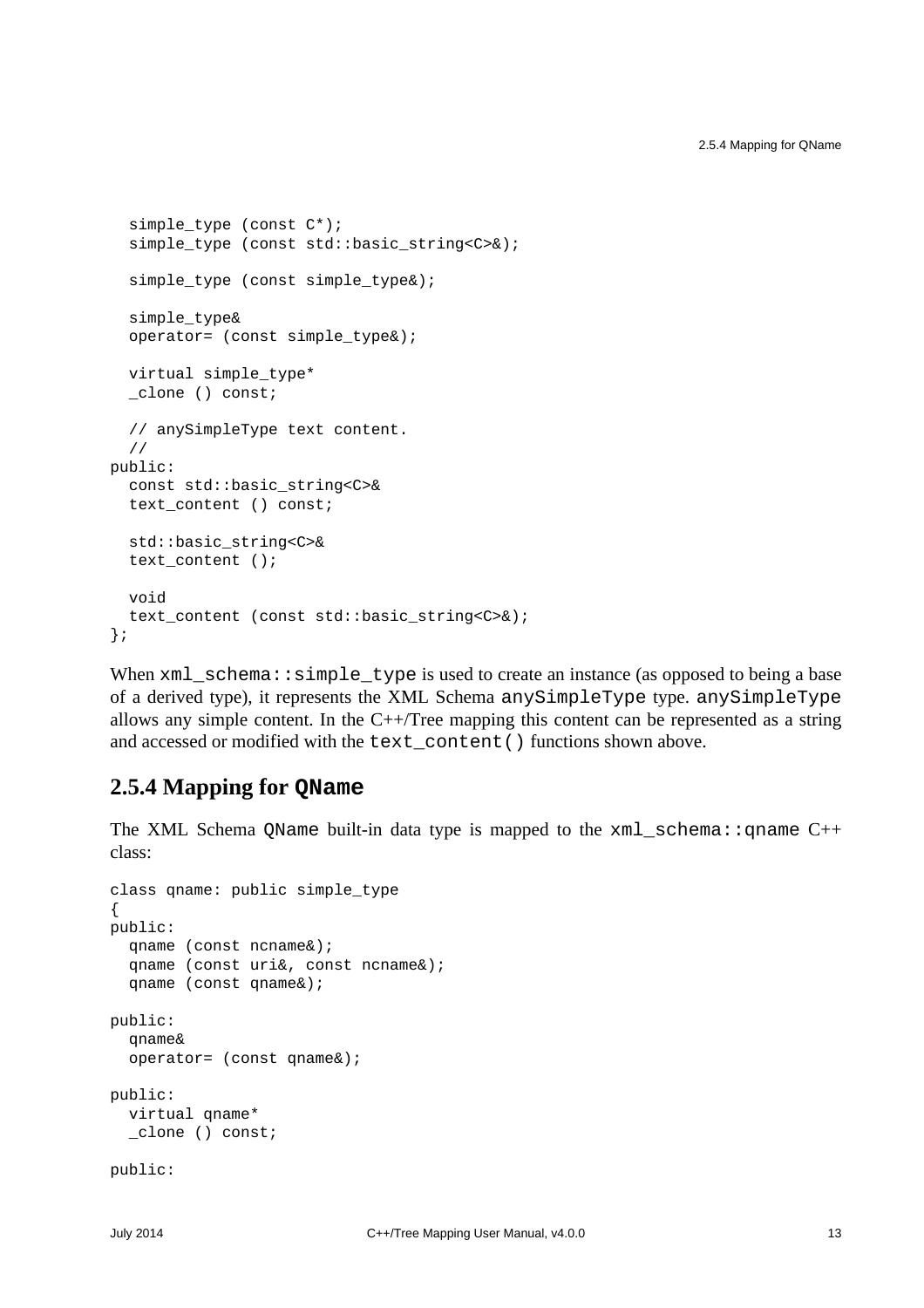```
 bool
   qualified () const;
  const uri&
  namespace_ () const;
  const ncname&
  name () const;
};
```
The qualified accessor function can be used to determine if the name is qualified.

#### <span id="page-19-0"></span>**2.5.5 Mapping for IDREF**

The XML Schema IDREF built-in data type is mapped to the  $xml\_schema::idref C++$ class. This class implements the smart pointer C++ idiom:

```
class idref: public ncname
{
public:
   idref (const C* s);
   idref (const C* s, std::size_t n);
   idref (std::size_t n, C c);
   idref (const std::basic_string<C>&);
   idref (const std::basic_string<C>&,
          std::size_t pos,
         std::size_t n = npos);public:
   idref (const idref&);
public:
   virtual idref*
   _clone () const;
public:
   idref&
   operator= (C c);
   idref&
   operator= (const C* s);
   idref&
   operator= (const std::basic_string<C>&)
   idref&
   operator= (const idref&);
public:
   const type*
```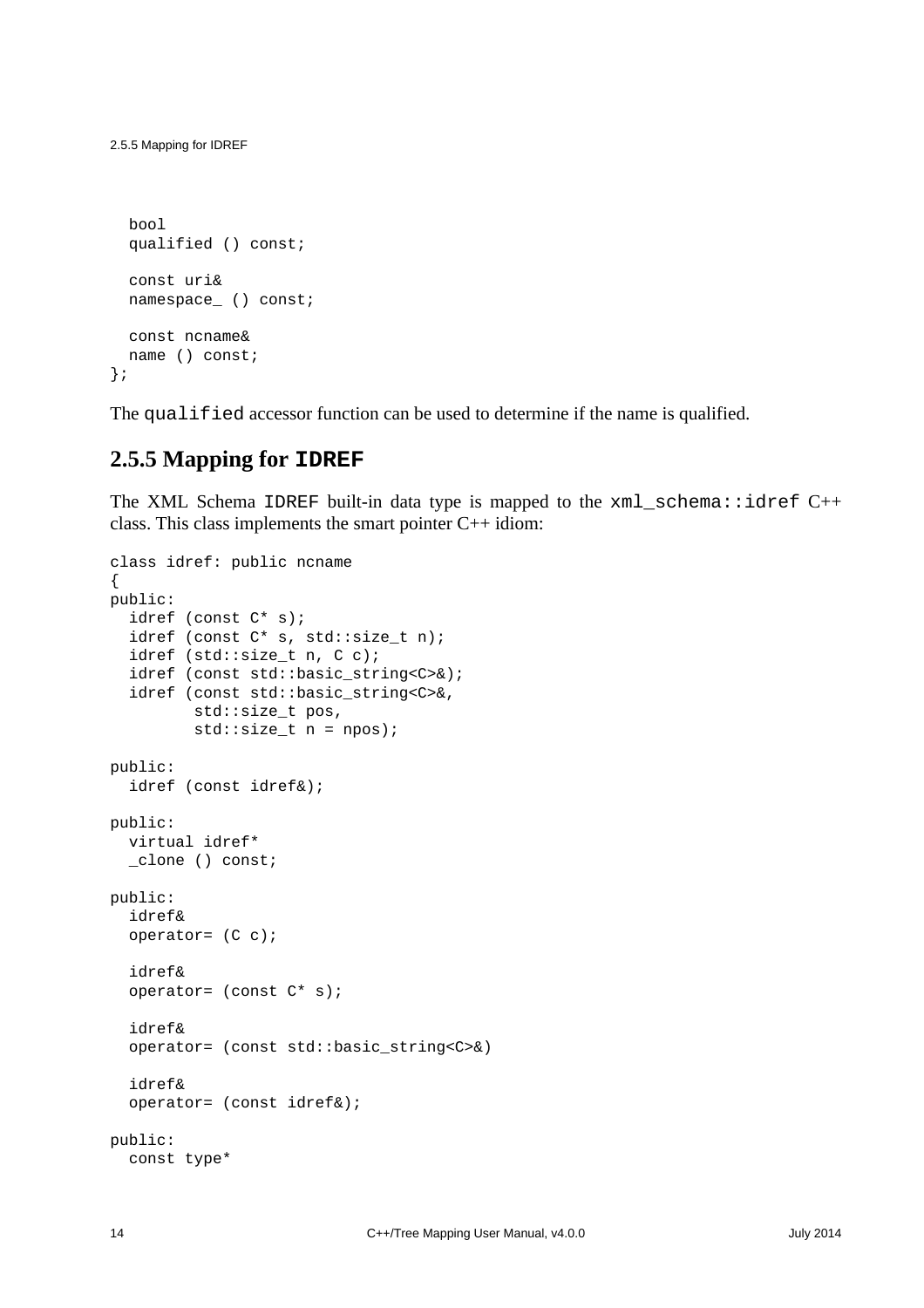```
 operator-> () const;
   type*
   operator-> ();
   const type&
   operator* () const;
   type&
   operator* ();
   const type*
   get () const;
   type*
   get ();
   // Conversion to bool.
   //
public:
   typedef void (idref::*bool_convertible)();
   operator bool_convertible () const;
};
```
The object, idref instance refers to, is the immediate container of the matching id instance. For example, with the following instance document and schema:

```
<!-- test.xml -->
<root>
  <object id="obj-1" text="hello"/>
  <reference>obj-1</reference>
</root>
<!-- test.xsd -->
<schema>
   <complexType name="object_type">
     <attribute name="id" type="ID"/>
     <attribute name="text" type="string"/>
   </complexType>
   <complexType name="root_type">
     <sequence>
       <element name="object" type="object_type"/>
       <element name="reference" type="IDREF"/>
     </sequence>
   </complexType>
   <element name="root" type="root_type"/>
</schema>
```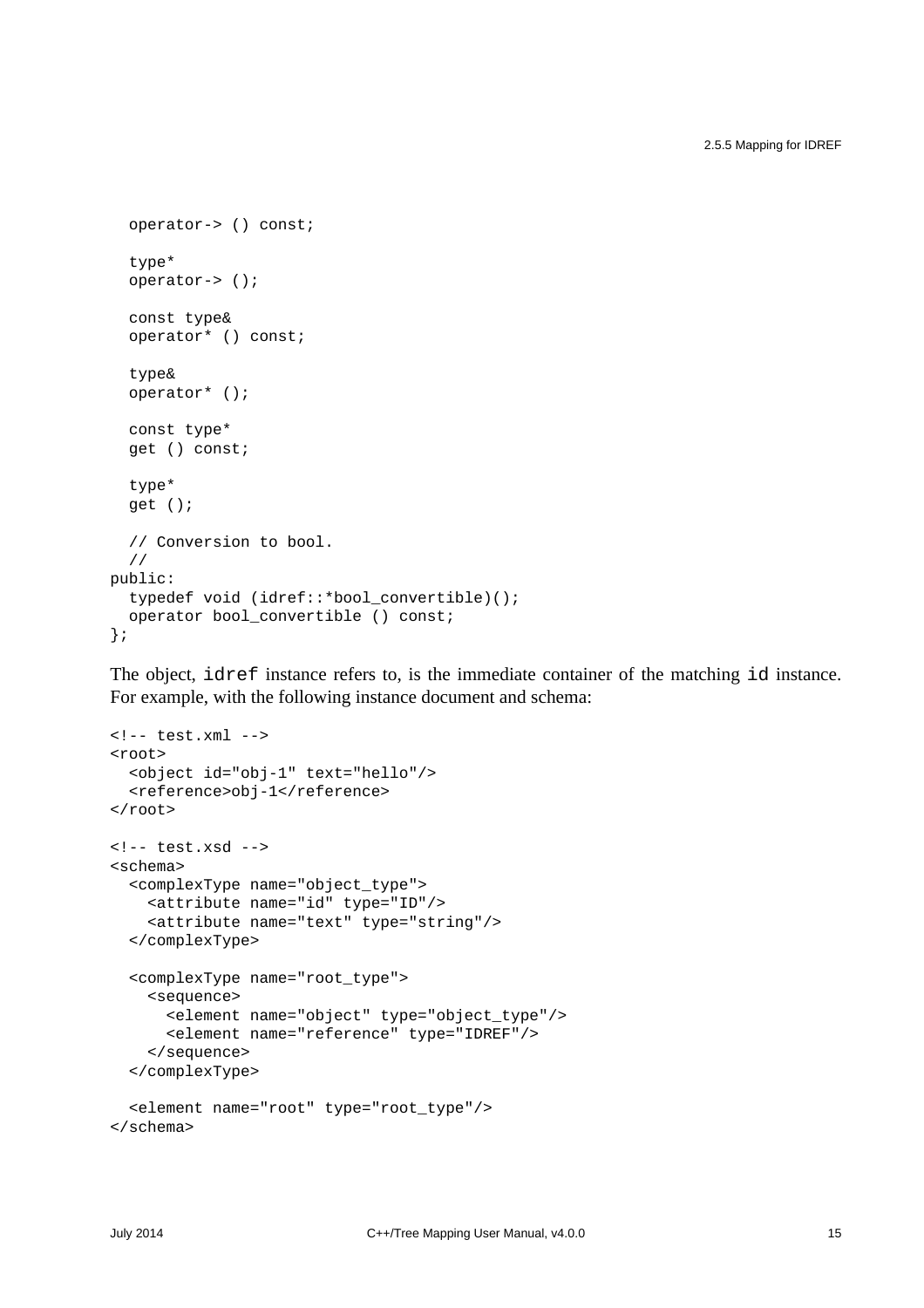2.5.6 Mapping for base64Binary and hexBinary

The ref instance in the code below will refer to an object of type object\_type:

```
root type& root = \dots;
xml_schema::idref& ref (root.reference ());
object_type& obj (dynamic_cast<object_type&> (*ref));
cout << obj.text () << endl;
```
The smart pointer interface of the idref class always returns a pointer or reference to  $xml$  schema::type. This means that you will need to manually cast such pointer or reference to its real (dynamic) type before you can use it (unless all you need is the base interface provided by  $xml$  schema::type). As a special extension to the XML Schema language, the mapping supports static typing of idref references by employing the refType extension attribute. The following example illustrates this mechanism:

```
<!-- test.xsd -->
<schema
  xmlns:xse="http://www.codesynthesis.com/xmlns/xml-schema-extension">
   ...
       <element name="reference" type="IDREF" xse:refType="object_type"/>
   ...
</schema>
```
With this modification we do not need to do manual casting anymore:

```
root_type& root = ...;
root_type::reference_type& ref (root.reference ());
object_type& obj (*ref);
cout << ref->text () << endl;
```
#### <span id="page-21-0"></span>**2.5.6 Mapping for base64Binary and hexBinary**

The XML Schema base64Binary and hexBinary built-in data types are mapped to the xml\_schema::base64\_binary and xml\_schema::hex\_binary C++ classes, respectively. The base64\_binary and hex\_binary classes support a simple buffer abstraction by inheriting from the xml\_schema::buffer class:

```
class bounds: public virtual exception
{
public:
  virtual const char*
 what () const throw ();
};
class buffer
```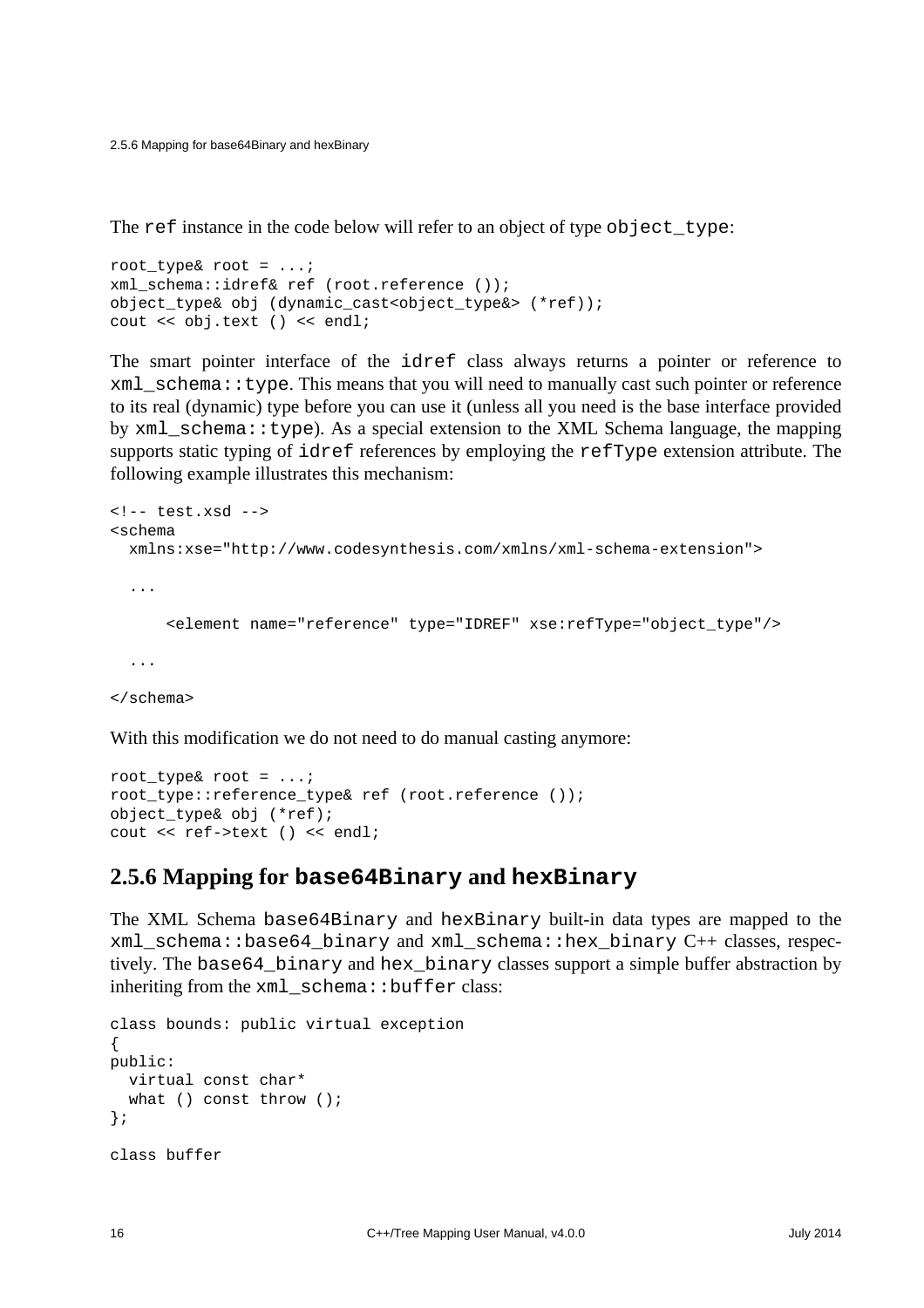```
{
public:
   typedef std::size_t size_t;
public:
 buffer (size t size = 0);
  buffer (size t size, size t capacity);
   buffer (const void* data, size_t size);
  buffer (const void* data, size t size, size t capacity);
   buffer (void* data,
           size_t size,
           size_t capacity,
          bool assume ownership);
public:
   buffer (const buffer&);
   buffer&
   operator= (const buffer&);
   void
   swap (buffer&);
public:
   size_t
   capacity () const;
   bool
   capacity (size_t);
public:
   size_t
   size () const;
   bool
   size (size_t);
public:
   const char*
  data () const;
   char*
   data ();
   const char*
   begin () const;
   char*
   begin ();
   const char*
```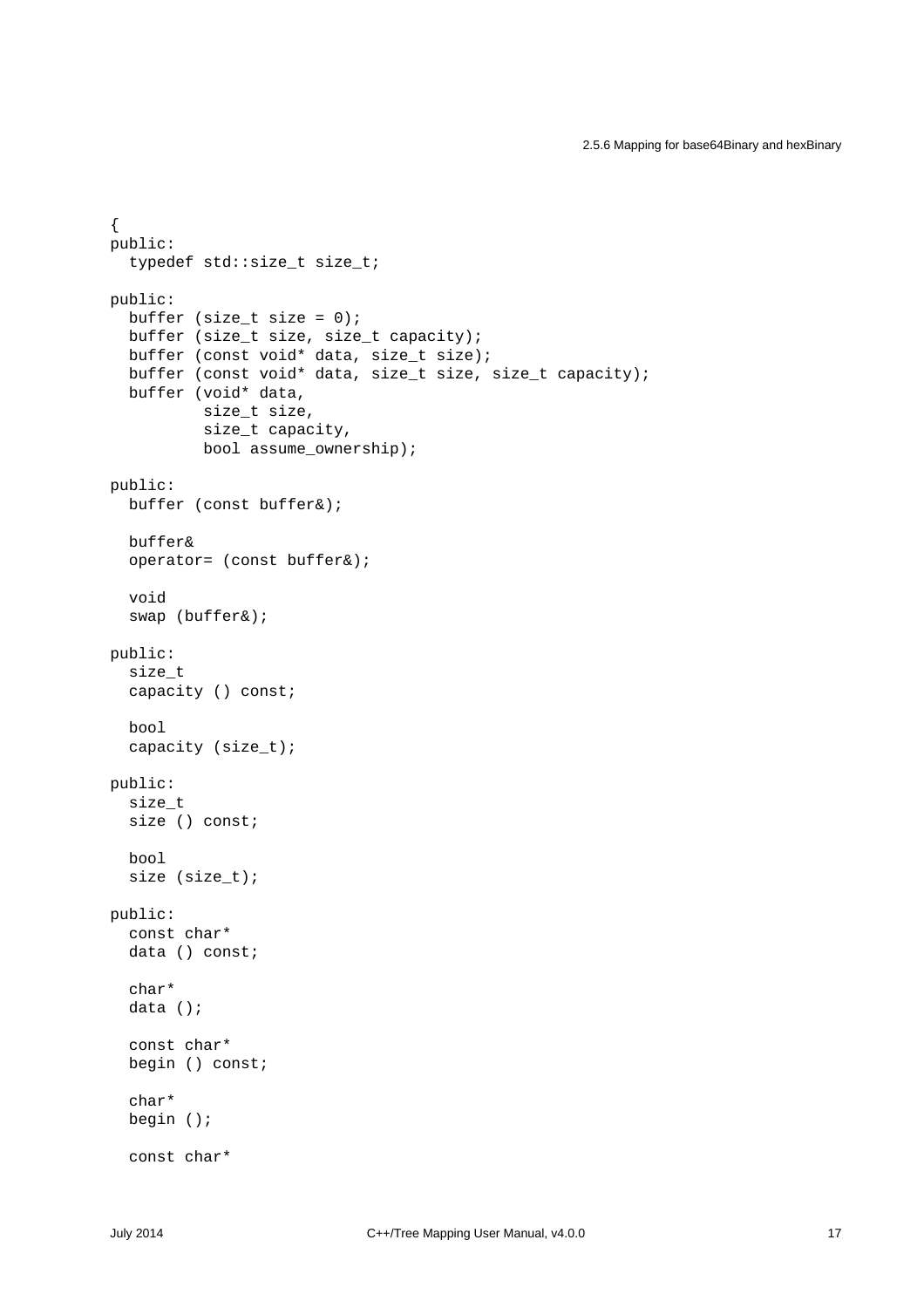2.5.6 Mapping for base64Binary and hexBinary

```
 end () const;
   char*
   end ();
};
```
The last overloaded constructor reuses an existing data buffer instead of making a copy. If the assume\_ownership argument is true, the instance assumes ownership of the memory block pointed to by the data argument and will eventually release it by calling operator delete. The capacity and size modifier functions return true if the underlying buffer has moved.

The bounds exception is thrown if the constructor arguments violate the  $\langle$  size  $\langle$  = capac ity) constraint.

The base64\_binary and hex\_binary classes support the buffer interface and perform automatic decoding/encoding from/to the Base64 and Hex formats, respectively:

```
class base64_binary: public simple_type, public buffer
{
public:
  base64_binary (size_t size = 0);
   base64_binary (size_t size, size_t capacity);
   base64_binary (const void* data, size_t size);
   base64_binary (const void* data, size_t size, size_t capacity);
   base64_binary (void* data,
                  size_t size,
                  size_t capacity,
                  bool assume_ownership);
public:
   base64_binary (const base64_binary&);
   base64_binary&
   operator= (const base64_binary&);
   virtual base64_binary*
   _clone () const;
public:
   std::basic_string<C>
   encode () const;
};
class hex_binary: public simple_type, public buffer
{
public:
  hex_binary (size_t size = 0);
   hex_binary (size_t size, size_t capacity);
   hex_binary (const void* data, size_t size);
   hex_binary (const void* data, size_t size, size_t capacity);
```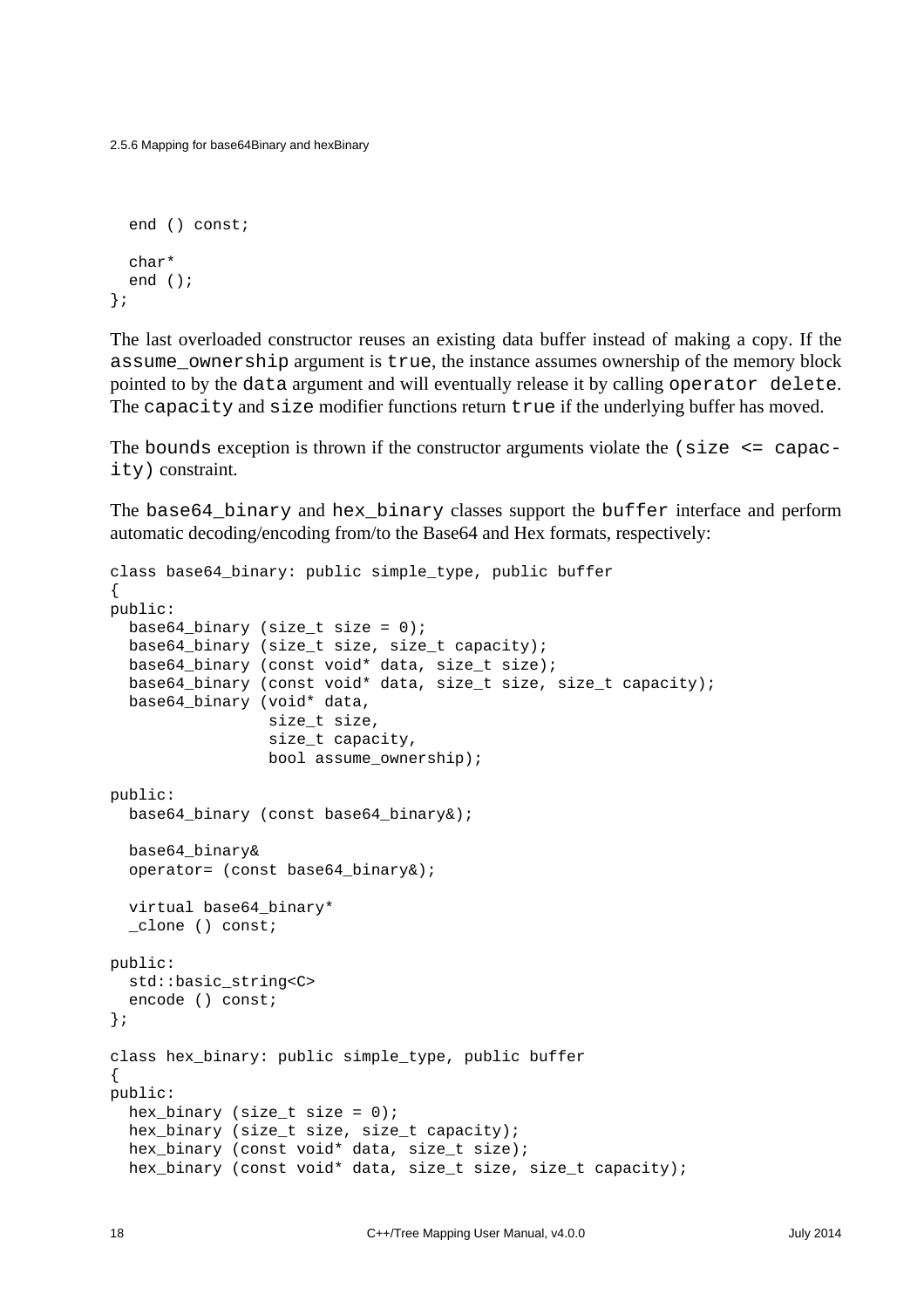```
 hex_binary (void* data,
              size t size,
               size_t capacity,
              bool assume ownership);
public:
  hex binary (const hex binary&);
   hex_binary&
   operator= (const hex_binary&);
   virtual hex_binary*
   _clone () const;
public:
   std::basic_string<C>
   encode () const;
};
```
### <span id="page-24-0"></span>**2.5.7 Time Zone Representation**

The date, dateTime, gDay, gMonth, gMonthDay, gYear, gYearMonth, and time XML Schema built-in types all include an optional time zone component. The following xml\_schema::time\_zone base class is used to represent this information:

```
class time_zone
{
public:
   time_zone ();
  time zone (short hours, short minutes);
   bool
   zone_present () const;
   void
   zone_reset ();
   short
   zone_hours () const;
   void
   zone_hours (short);
   short
   zone_minutes () const;
   void
   zone_minutes (short);
};
```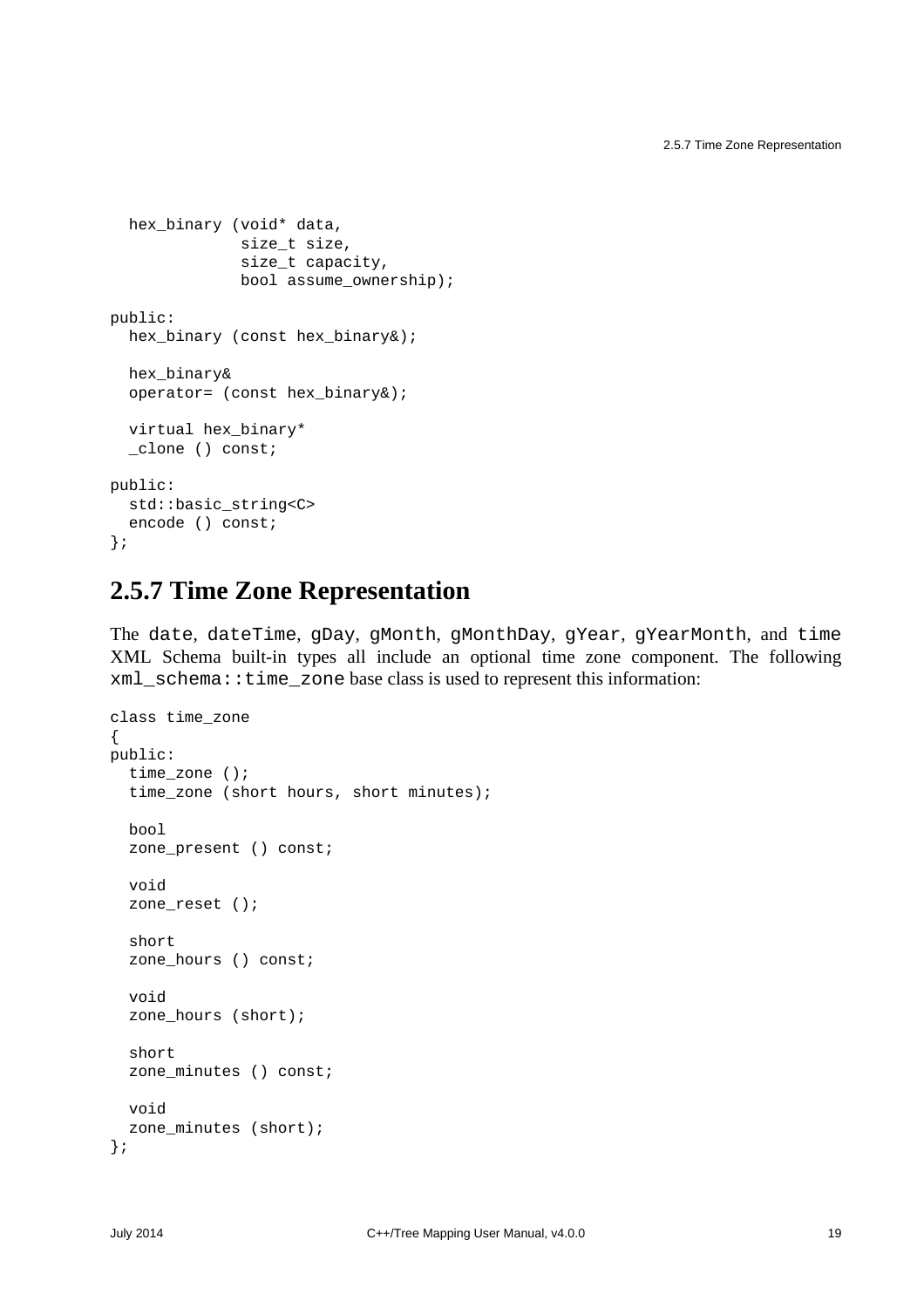```
bool
operator== (const time zone&, const time zone&);
bool
operator!= (const time_zone&, const time_zone&);
```
The zone\_present() accessor function returns true if the time zone is specified. The zone\_reset() modifier function resets the time zone object to the *not specified* state. If the time zone offset is negative then both hours and minutes components are represented as negative integers.

### <span id="page-25-0"></span>**2.5.8 Mapping for date**

The XML Schema date built-in data type is mapped to the  $xml$  schema: : date  $C++$  class which represents a year, a day, and a month with an optional time zone. Its interface is presented below. For more information on the base xml\_schema::time\_zone class refer to [Section](#page-24-0) [2.5.7, "Time Zone Representation".](#page-24-0)

```
class date: public simple_type, public time_zone
{
public:
   date (int year, unsigned short month, unsigned short day);
   date (int year, unsigned short month, unsigned short day,
         short zone_hours, short zone_minutes);
public:
   date (const date&);
   date&
   operator= (const date&);
   virtual date*
   _clone () const;
public:
   int
   year () const;
   void
   year (int);
   unsigned short
   month () const;
   void
   month (unsigned short);
   unsigned short
   day () const;
```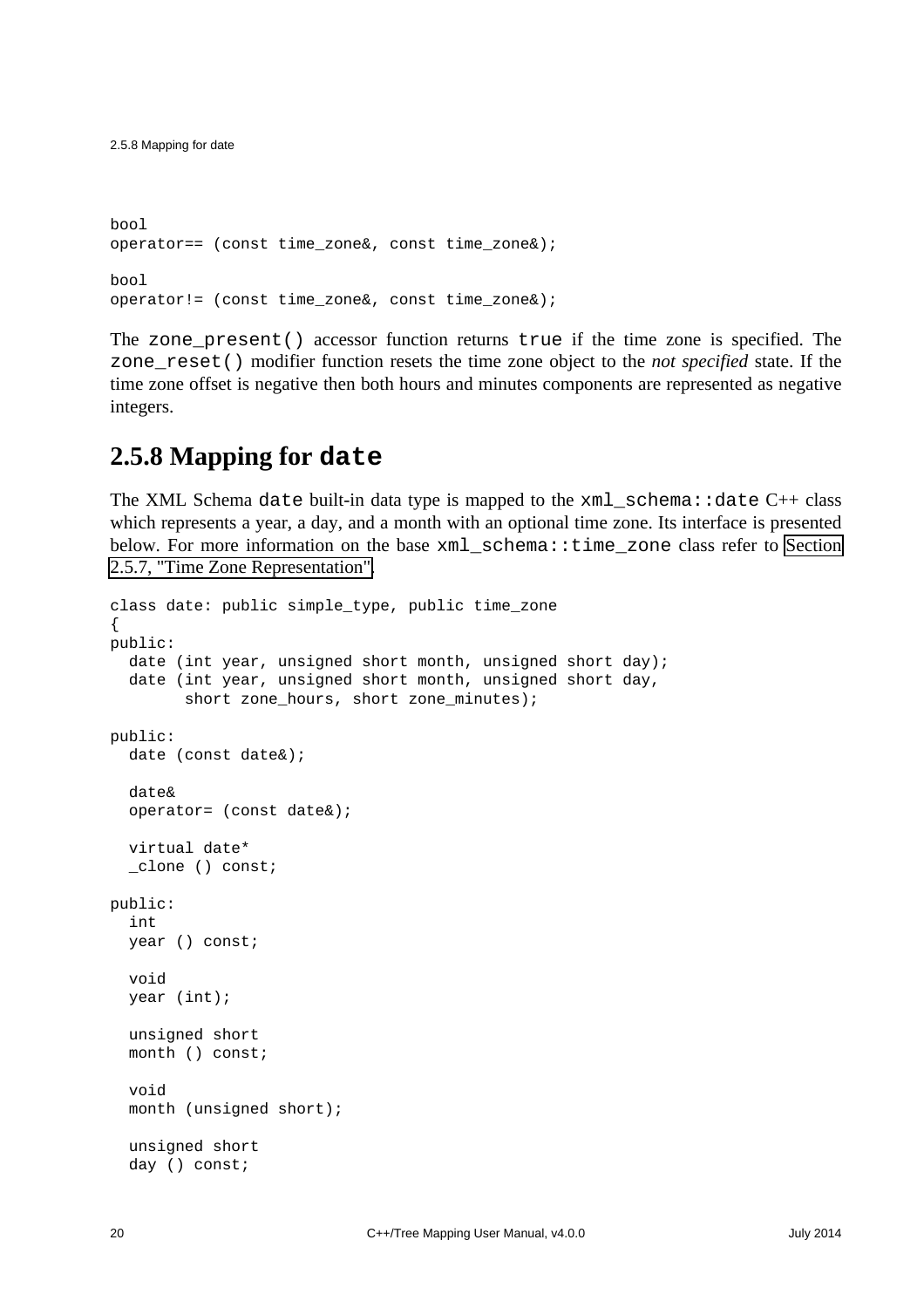```
 void
  day (unsigned short);
};
bool
operator== (const date&, const date&);
bool
operator!= (const date&, const date&);
```
### <span id="page-26-0"></span>**2.5.9 Mapping for dateTime**

The XML Schema dateTime built-in data type is mapped to the

xml\_schema::date\_time C++ class which represents a year, a month, a day, hours, minutes, and seconds with an optional time zone. Its interface is presented below. For more information on the base xml schema::time zone class refer to Section 2.5.7, "Time Zone [Representation".](#page-24-0)

```
class date_time: public simple_type, public time_zone
{
public:
   date_time (int year, unsigned short month, unsigned short day,
               unsigned short hours, unsigned short minutes,
              double seconds);
   date_time (int year, unsigned short month, unsigned short day,
              unsigned short hours, unsigned short minutes,
              double seconds, short zone_hours, short zone_minutes);
public:
   date_time (const date_time&);
   date_time&
   operator= (const date_time&);
   virtual date_time*
   _clone () const;
public:
   int
   year () const;
   void
   year (int);
   unsigned short
   month () const;
   void
```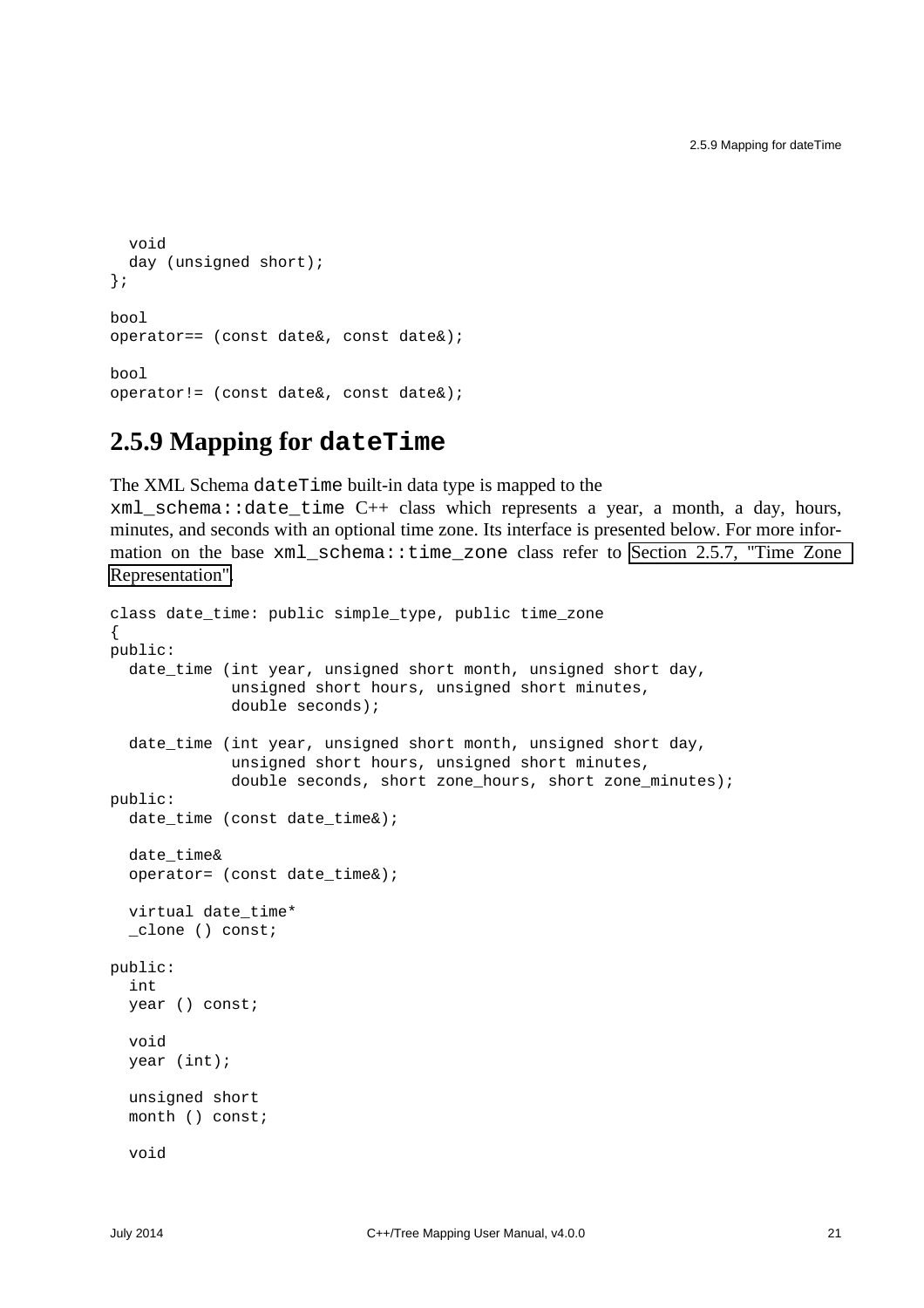```
 month (unsigned short);
   unsigned short
   day () const;
   void
  day (unsigned short);
   unsigned short
   hours () const;
   void
  hours (unsigned short);
   unsigned short
   minutes () const;
   void
   minutes (unsigned short);
   double
  seconds () const;
   void
   seconds (double);
};
bool
operator== (const date_time&, const date_time&);
bool
operator!= (const date_time&, const date_time&);
```
## <span id="page-27-0"></span>**2.5.10 Mapping for duration**

The XML Schema duration built-in data type is mapped to the xml\_schema::duration C++ class which represents a potentially negative duration in the form of years, months, days, hours, minutes, and seconds. Its interface is presented below.

```
class duration: public simple_type
{
public:
   duration (bool negative,
             unsigned int years, unsigned int months, unsigned int days,
            unsigned int hours, unsigned int minutes, double seconds);
public:
   duration (const duration&);
   duration&
   operator= (const duration&);
```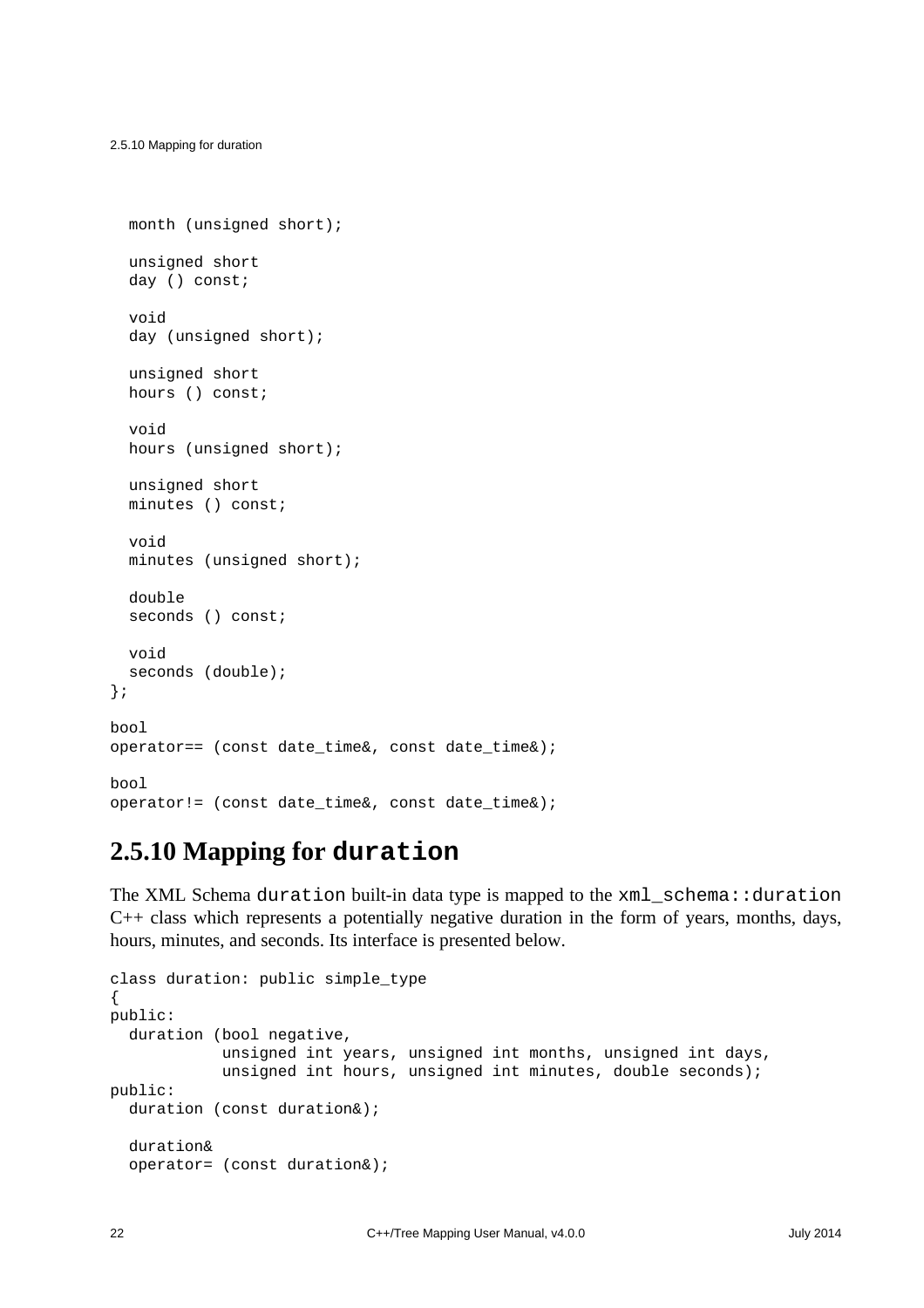2.5.10 Mapping for duration

```
 virtual duration*
   _clone () const;
public:
   bool
   negative () const;
   void
   negative (bool);
   unsigned int
   years () const;
   void
   years (unsigned int);
   unsigned int
  months () const;
   void
   months (unsigned int);
   unsigned int
   days () const;
   void
   days (unsigned int);
   unsigned int
   hours () const;
   void
   hours (unsigned int);
   unsigned int
   minutes () const;
   void
   minutes (unsigned int);
   double
  seconds () const;
   void
   seconds (double);
};
bool
```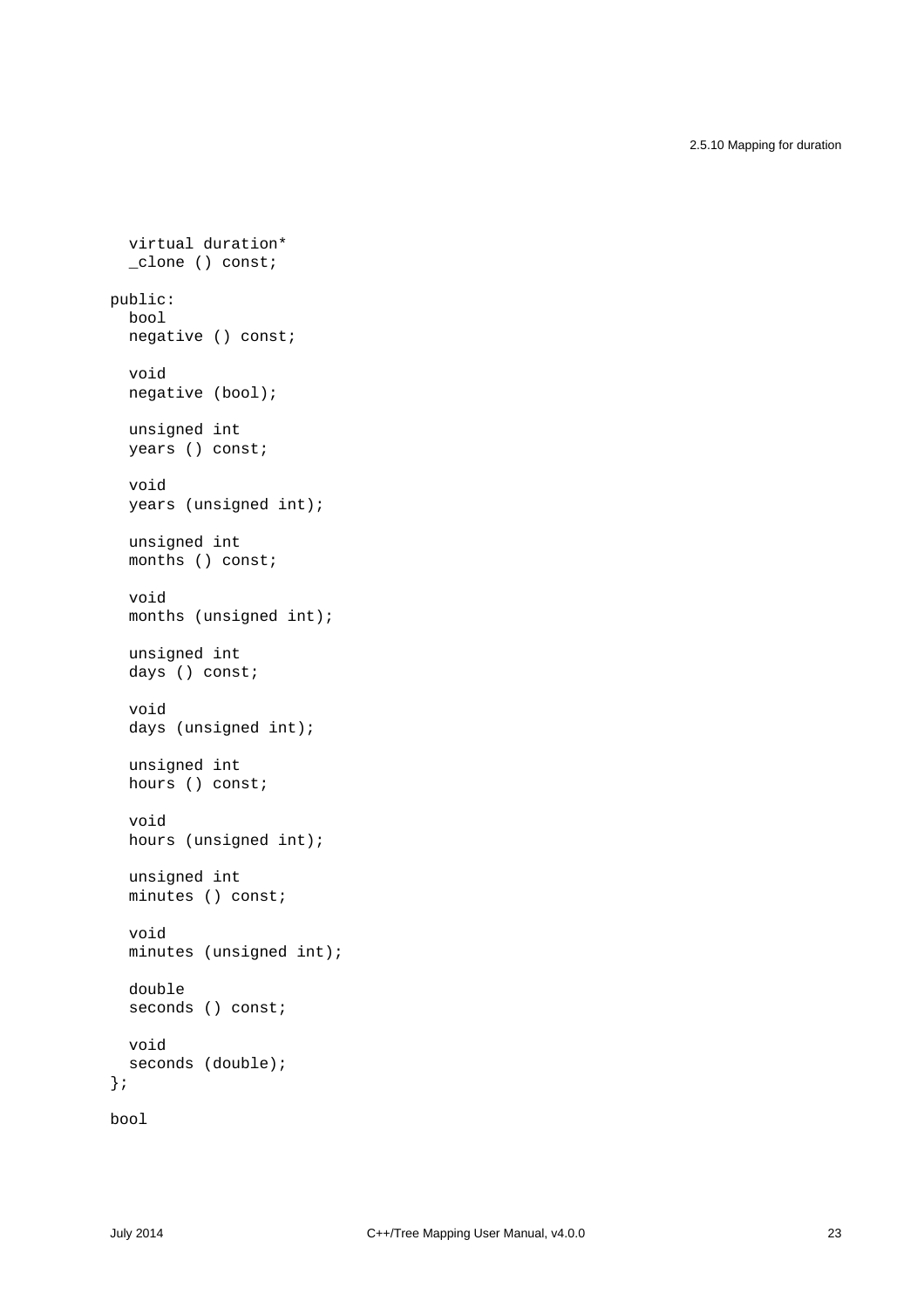```
operator== (const duration&, const duration&);
bool
operator!= (const duration&, const duration&);
```
### <span id="page-29-0"></span>**2.5.11 Mapping for gDay**

The XML Schema gDay built-in data type is mapped to the  $xml$  schema::gday C++ class which represents a day of the month with an optional time zone. Its interface is presented below. For more information on the base xml schema::time zone class refer to [Section 2.5.7,](#page-24-0) ["Time Zone Representation".](#page-24-0)

```
class gday: public simple_type, public time_zone
{
public:
   explicit
   gday (unsigned short day);
   gday (unsigned short day, short zone_hours, short zone_minutes);
public:
   gday (const gday&);
   gday&
   operator= (const gday&);
   virtual gday*
   _clone () const;
public:
  unsigned short
   day () const;
   void
   day (unsigned short);
};
bool
operator== (const gday&, const gday&);
bool
operator!= (const gday&, const gday&);
```
### <span id="page-29-1"></span>**2.5.12 Mapping for gMonth**

The XML Schema gMonth built-in data type is mapped to the  $xml$  schema:: gmonth  $C++$ class which represents a month of the year with an optional time zone. Its interface is presented below. For more information on the base xml\_schema::time\_zone class refer to [Section](#page-24-0) [2.5.7, "Time Zone Representation".](#page-24-0)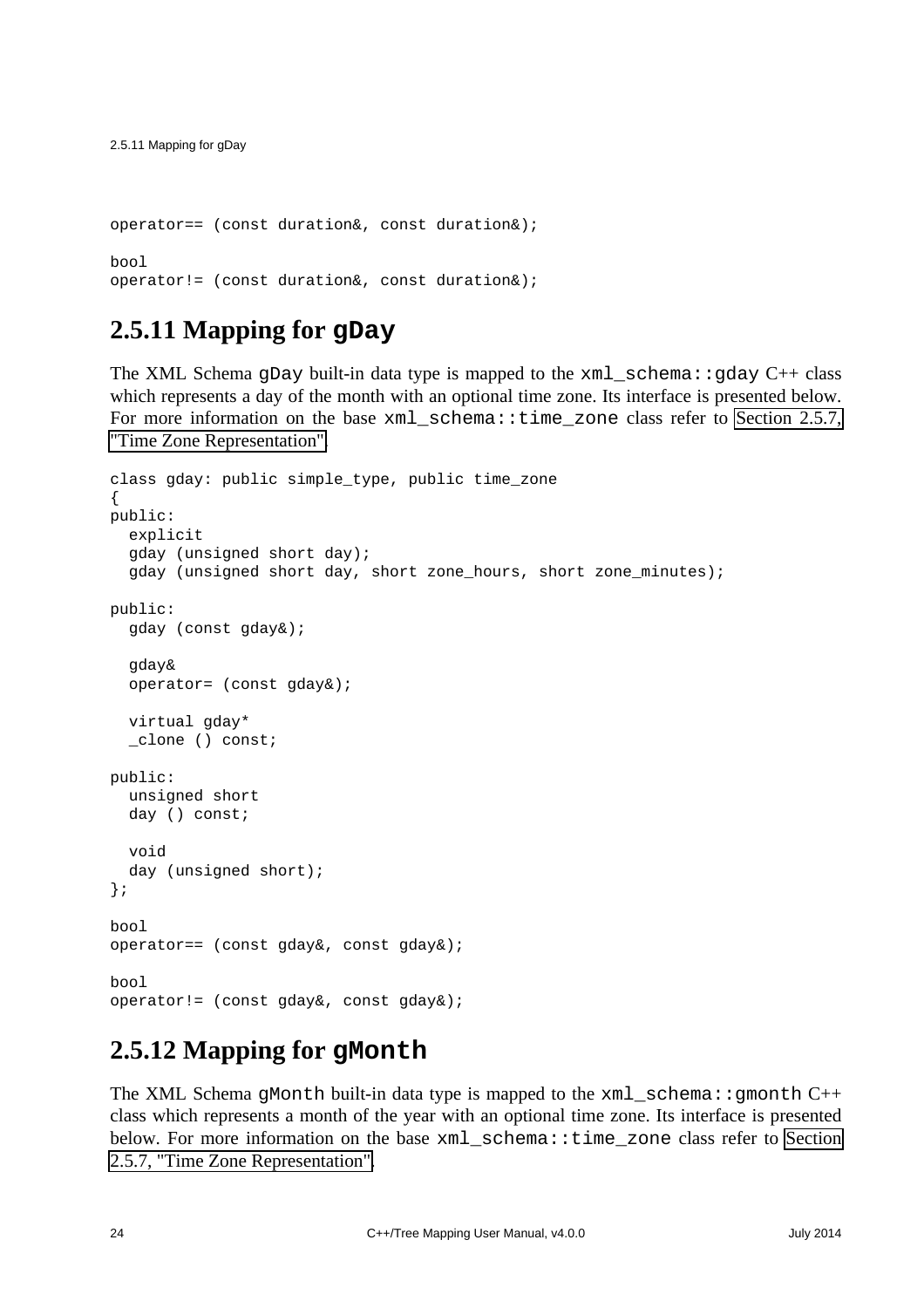```
class gmonth: public simple_type, public time_zone
{
public:
   explicit
   gmonth (unsigned short month);
   gmonth (unsigned short month,
          short zone hours, short zone minutes);
public:
   gmonth (const gmonth&);
   gmonth&
   operator= (const gmonth&);
   virtual gmonth*
   _clone () const;
public:
   unsigned short
   month () const;
   void
   month (unsigned short);
};
bool
operator== (const gmonth&, const gmonth&);
bool
operator!= (const gmonth&, const gmonth&);
```
### <span id="page-30-0"></span>**2.5.13 Mapping for gMonthDay**

The XML Schema gMonthDay built-in data type is mapped to the  $xml\_schema: :gmonth\_day C++ class which represents a day and a month of the year with$ an optional time zone. Its interface is presented below. For more information on the base xml\_schema::time\_zone class refer to [Section 2.5.7, "Time Zone Representation".](#page-24-0)

```
class gmonth_day: public simple_type, public time_zone
{
public:
   gmonth_day (unsigned short month, unsigned short day);
   gmonth_day (unsigned short month, unsigned short day,
               short zone_hours, short zone_minutes);
public:
   gmonth_day (const gmonth_day&);
   gmonth_day&
   operator= (const gmonth_day&);
```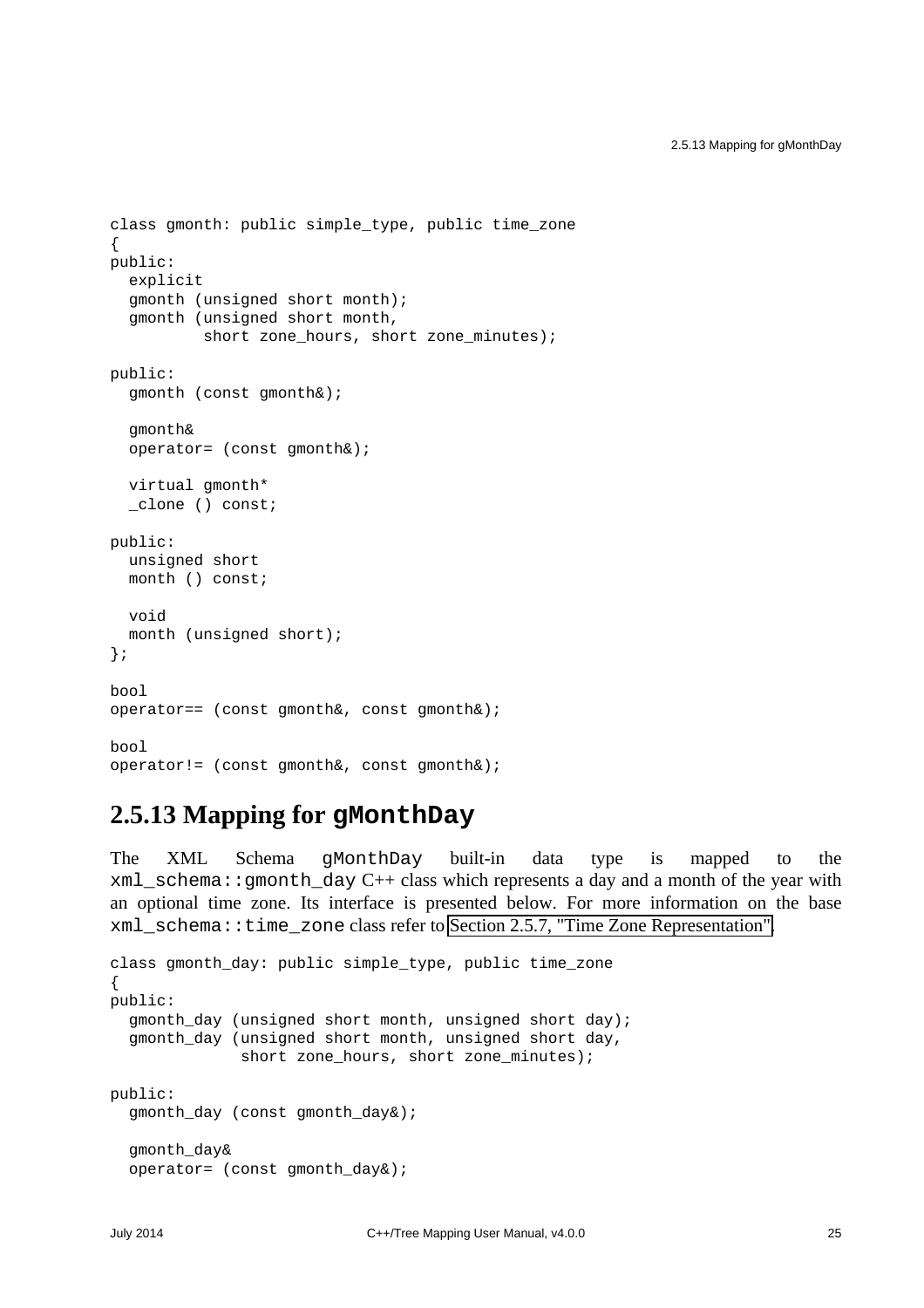```
 virtual gmonth_day*
   _clone () const;
public:
   unsigned short
   month () const;
   void
   month (unsigned short);
   unsigned short
   day () const;
   void
  day (unsigned short);
};
bool
operator== (const qmonth day&, const qmonth day&);
bool
operator!= (const gmonth_day&, const gmonth_day&);
```
### <span id="page-31-0"></span>**2.5.14 Mapping for gYear**

The XML Schema gYear built-in data type is mapped to the xml\_schema::gyear C++ class which represents a year with an optional time zone. Its interface is presented below. For more information on the base xml\_schema::time\_zone class refer to [Section 2.5.7, "Time](#page-24-0) [Zone Representation".](#page-24-0)

```
class gyear: public simple_type, public time_zone
\{public:
   explicit
   gyear (int year);
   gyear (int year, short zone_hours, short zone_minutes);
public:
   gyear (const gyear&);
   gyear&
   operator= (const gyear&);
   virtual gyear*
   _clone () const;
public:
   int
   year () const;
```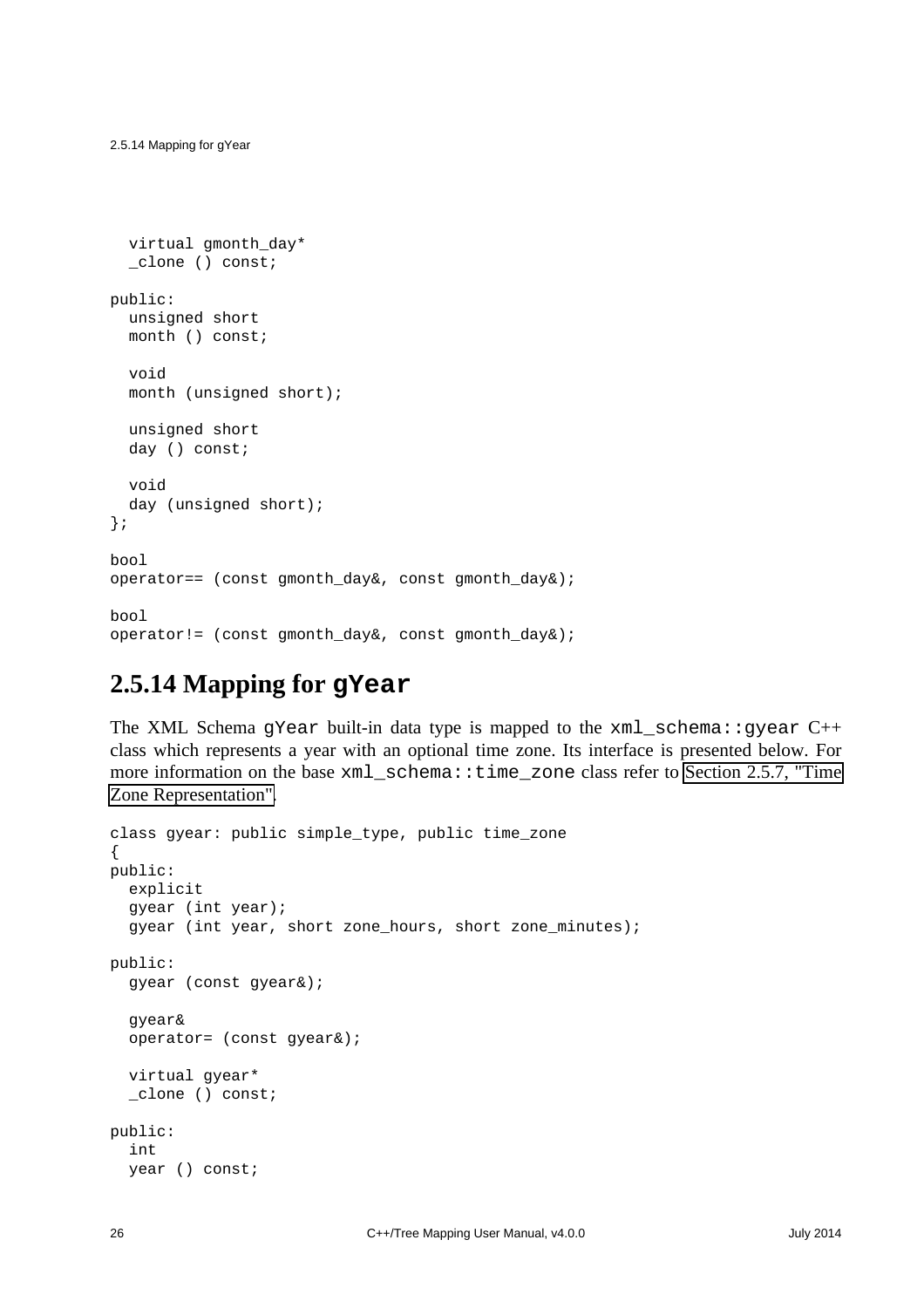```
 void
  year (int);
};
bool
operator== (const gyear&, const gyear&);
bool
operator!= (const gyear&, const gyear&);
```
### <span id="page-32-0"></span>**2.5.15 Mapping for gYearMonth**

The XML Schema gYearMonth built-in data type is mapped to the xml\_schema::gyear\_month C++ class which represents a year and a month with an optional time zone. Its interface is presented below. For more information on the base xml\_schema::time\_zone class refer to [Section 2.5.7, "Time Zone Representation".](#page-24-0)

```
class gyear_month: public simple_type, public time_zone
\left\{ \right.public:
   gyear_month (int year, unsigned short month);
   gyear_month (int year, unsigned short month,
                 short zone_hours, short zone_minutes);
public:
   gyear_month (const gyear_month&);
   gyear_month&
   operator= (const gyear_month&);
   virtual gyear_month*
   _clone () const;
public:
   int
   year () const;
   void
   year (int);
   unsigned short
   month () const;
   void
   month (unsigned short);
};
bool
```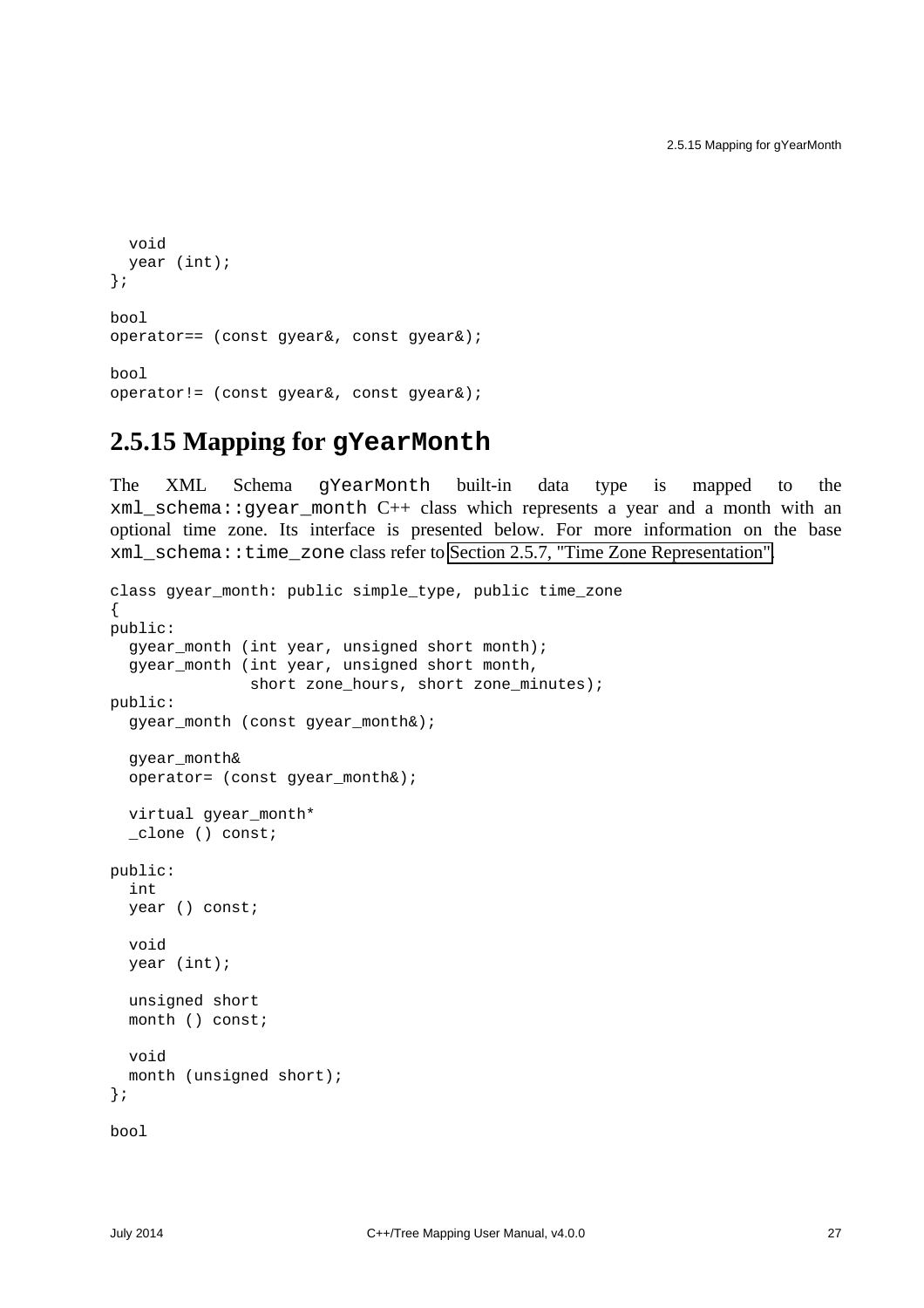```
operator== (const gyear_month&, const gyear_month&);
bool
operator!= (const qyear month&, const qyear month&);
```
### <span id="page-33-0"></span>**2.5.16 Mapping for time**

The XML Schema time built-in data type is mapped to the  $xml$  schema::time C++ class which represents hours, minutes, and seconds with an optional time zone. Its interface is presented below. For more information on the base xml\_schema::time\_zone class refer to [Section 2.5.7, "Time Zone Representation".](#page-24-0)

```
class time: public simple_type, public time_zone
{
public:
   time (unsigned short hours, unsigned short minutes, double seconds);
   time (unsigned short hours, unsigned short minutes, double seconds,
         short zone_hours, short zone_minutes);
public:
   time (const time&);
   time&
   operator= (const time&);
   virtual time*
   _clone () const;
public:
   unsigned short
   hours () const;
   void
   hours (unsigned short);
   unsigned short
   minutes () const;
   void
   minutes (unsigned short);
   double
  seconds () const;
   void
  seconds (double);
};
bool
```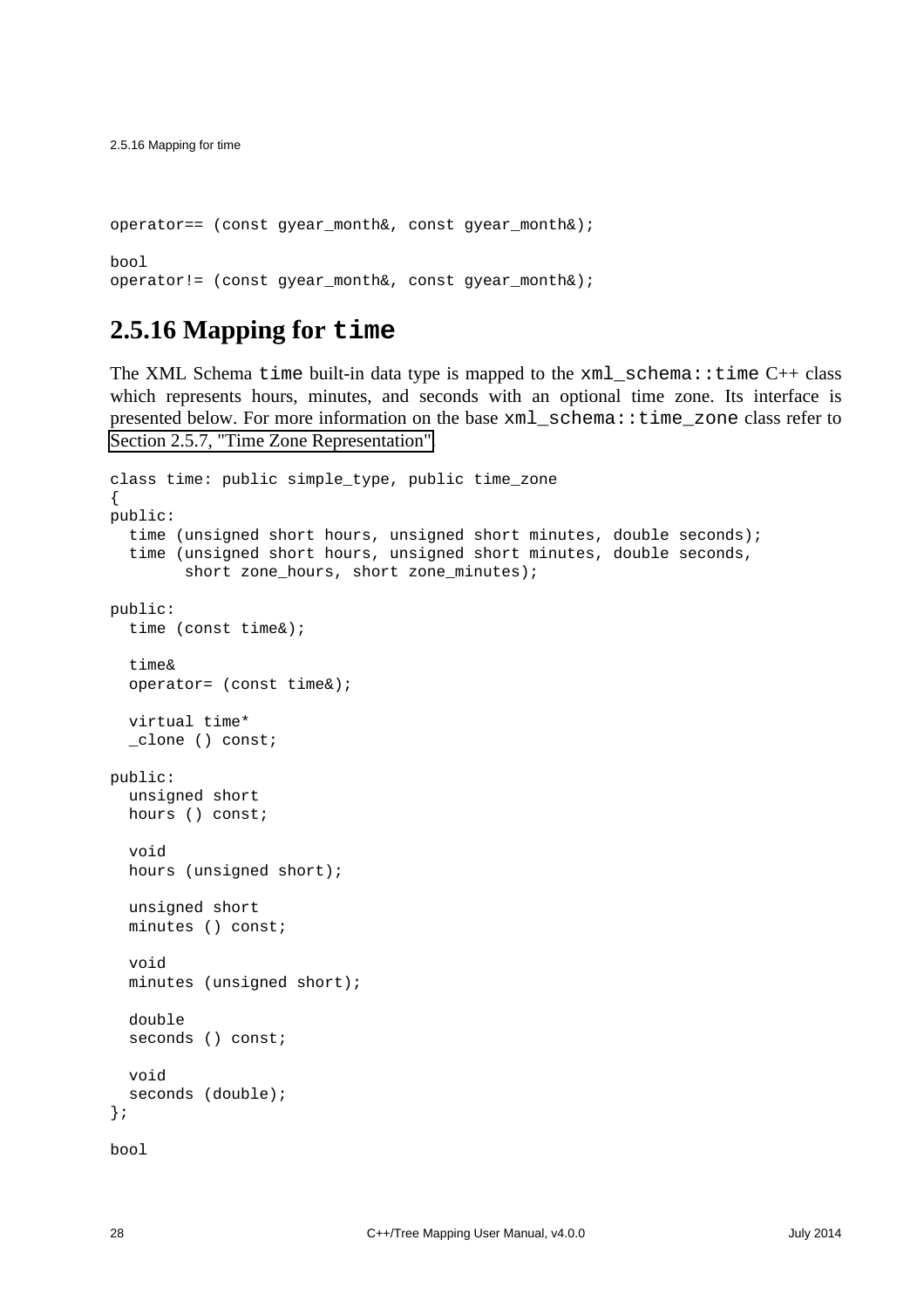```
operator== (const time&, const time&);
bool
operator!= (const time&, const time&);
```
## <span id="page-34-0"></span>**2.6 Mapping for Simple Types**

An XML Schema simple type is mapped to a C++ class with the same name as the simple type. The class defines a public copy constructor, a public copy assignment operator, and a public virtual clone function. The clone function is declared const, does not take any arguments, and returns a pointer to a complete copy of the instance allocated in the free store. The \_clone function shall be used to make copies when static type and dynamic type of the instance may differ (see [Section 2.11, "Mapping for](#page-65-0)  $xsi:type$  and Substitution Groups"). For instance:

```
<simpleType name="object">
   ...
</simpleType>
is mapped to:
class object: ...
{
public:
   object (const object&);
public:
   object&
   operator= (const object&);
public:
   virtual object*
   _clone () const;
   ...
};
```
The base class specification and the rest of the class definition depend on the type of derivation used to define the simple type.

#### <span id="page-34-1"></span>**2.6.1 Mapping for Derivation by Restriction**

XML Schema derivation by restriction is mapped to C++ public inheritance. The base type of the restriction becomes the base type for the resulting  $C++$  class. In addition to the members described in [Section 2.6, "Mapping for Simple Types",](#page-34-0) the resulting C++ class defines a public constructor with the base type as its single argument. For instance: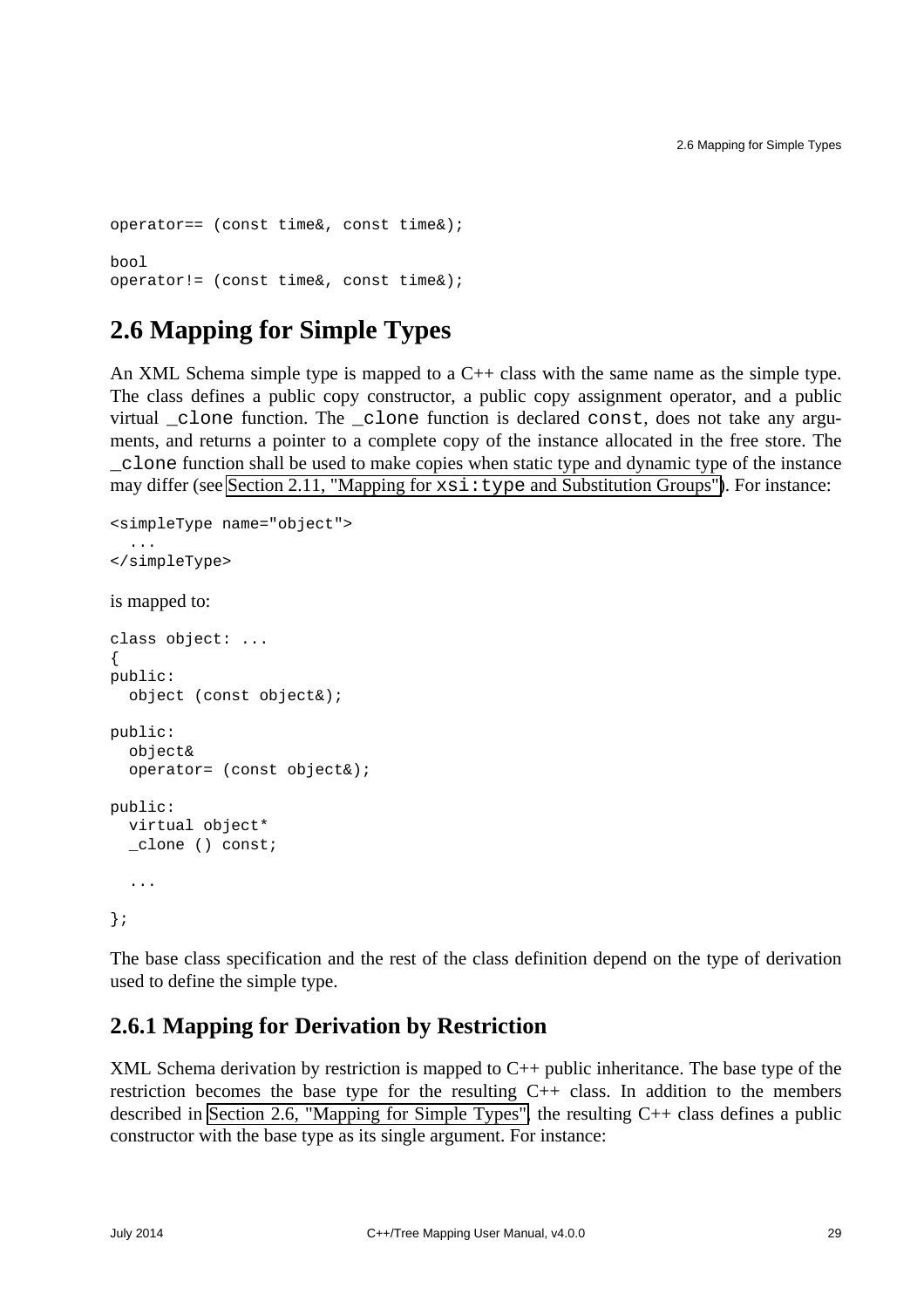2.6.2 Mapping for Enumerations

```
<simpleType name="object">
   <restriction base="base">
     ...
   </restriction>
</simpleType>
```
#### is mapped to:

```
class object: public base
{
public:
   object (const base&);
   object (const object&);
public:
   object&
   operator= (const object&);
public:
   virtual object*
   _clone () const;
};
```
#### <span id="page-35-0"></span>**2.6.2 Mapping for Enumerations**

XML Schema restriction by enumeration is mapped to a  $C_{++}$  class with semantics similar to  $C_{++}$ enum. Each XML Schema enumeration element is mapped to a C++ enumerator with the name derived from the value attribute and defined in the class scope. In addition to the members described in [Section 2.6, "Mapping for Simple Types",](#page-34-0) the resulting C++ class defines a public constructor that can be called with one of the enumerators as its single argument, a public constructor that can be called with enumeration's base value as its single argument, a public assignment operator that can be used to assign the value of one of the enumerators, and a public implicit conversion operator to the underlying  $C_{++}$  enum type.

Furthermore, for string-based enumeration types, the resulting  $C++$  class defines a public constructor with a single argument of type const  $C^*$  and a public constructor with a single argument of type const std::basic\_string<C>&. For instance:

```
<simpleType name="color">
   <restriction base="string">
     <enumeration value="red"/>
     <enumeration value="green"/>
     <enumeration value="blue"/>
   </restriction>
</simpleType>
```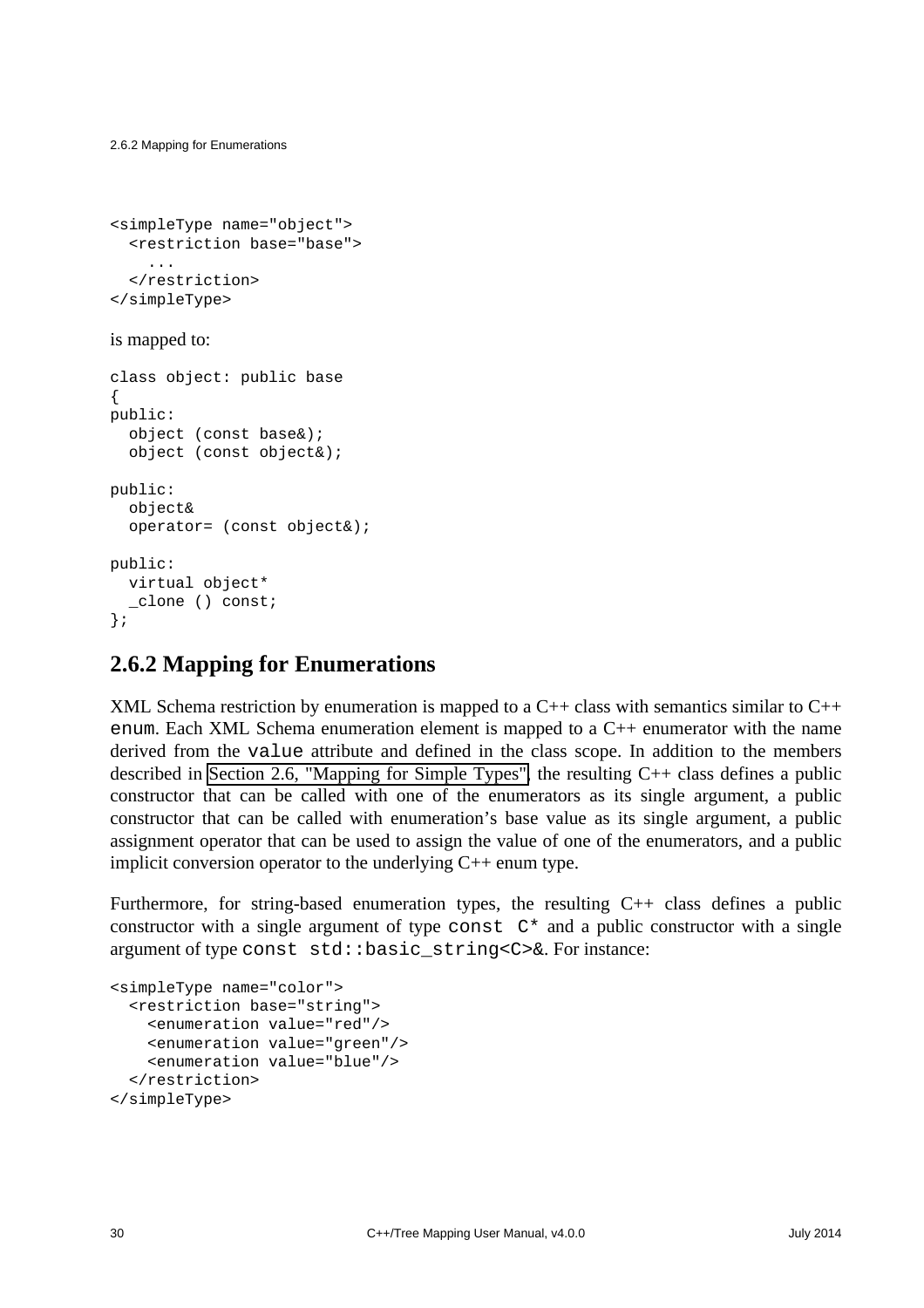```
is mapped to:
```

```
class color: public xml_schema::string
{
public:
   enum value
   {
     red,
     green,
     blue
   };
public:
   color (value);
   color (const C*);
  color (const std::basic_string<C>&);
  color (const xml schema::string&);
   color (const color&);
public:
   color&
   operator= (value);
   color&
   operator= (const color&);
public:
   virtual color*
   _clone () const;
public:
   operator value () const;
};
```
## **2.6.3 Mapping for Derivation by List**

XML Schema derivation by list is mapped to C++ public inheritance from xml\_schema::simple\_type [\(Section 2.5.3, "Mapping for](#page-17-0) anySimpleType") and a suitable sequence type. The list item type becomes the element type of the sequence. In addition to the members described in [Section 2.6, "Mapping for Simple Types",](#page-34-0) the resulting  $C_{++}$  class defines a public default constructor, a public constructor with the first argument of type size\_type and the second argument of list item type that creates a list object with the specified number of copies of the specified element value, and a public constructor with the two arguments of an input iterator type that creates a list object from an iterator range. For instance:

```
<simpleType name="int_list">
   <list itemType="int"/>
</simpleType>
```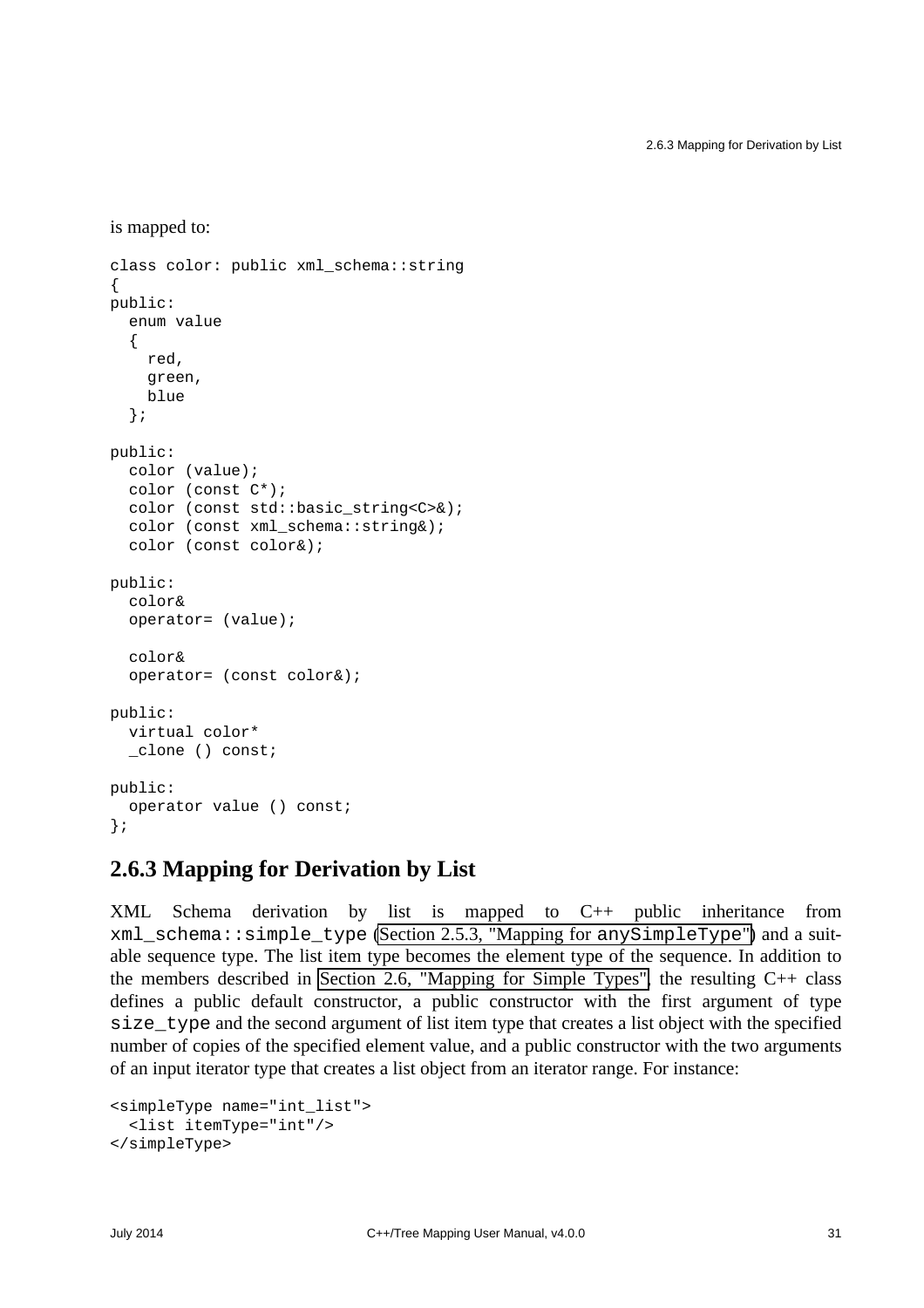2.6.4 Mapping for Derivation by Union

is mapped to:

```
class int list: public simple type,
                  public sequence<int>
{
public:
   int_list ();
   int_list (size_type n, int x);
   template <typename I>
   int_list (const I& begin, const I& end);
   int_list (const int_list&);
public:
   int_list&
   operator= (const int_list&);
public:
   virtual int_list*
   _clone () const;
};
```
The sequence class template is defined in an implementation-specific namespace. It conforms to the sequence interface as defined by the ISO/ANSI Standard for C++ (ISO/IEC 14882:1998, Section 23.1.1, "Sequences"). Practically, this means that you can treat such a sequence as if it was std::vector. One notable extension to the standard interface that is available only for sequences of non-fundamental C++ types is the addition of the overloaded push\_back and insert member functions which instead of the constant reference to the element type accept automatic pointer (std::auto ptr or std::unique ptr, depending on the  $C_{++}$  standard selected) to the element type. These functions assume ownership of the pointed to object and reset the passed automatic pointer.

## **2.6.4 Mapping for Derivation by Union**

XML Schema derivation by union is mapped to C++ public inheritance from xml\_schema::simple\_type [\(Section 2.5.3, "Mapping for](#page-17-0) anySimpleType") and std::basic\_string<C>. In addition to the members described in [Section 2.6, "Mapping for](#page-34-0) [Simple Types",](#page-34-0) the resulting  $C_{++}$  class defines a public constructor with a single argument of type const  $C^*$  and a public constructor with a single argument of type const std::basic\_string<C>&. For instance:

```
<simpleType name="int_string_union">
   <xsd:union memberTypes="xsd:int xsd:string"/>
</simpleType>
```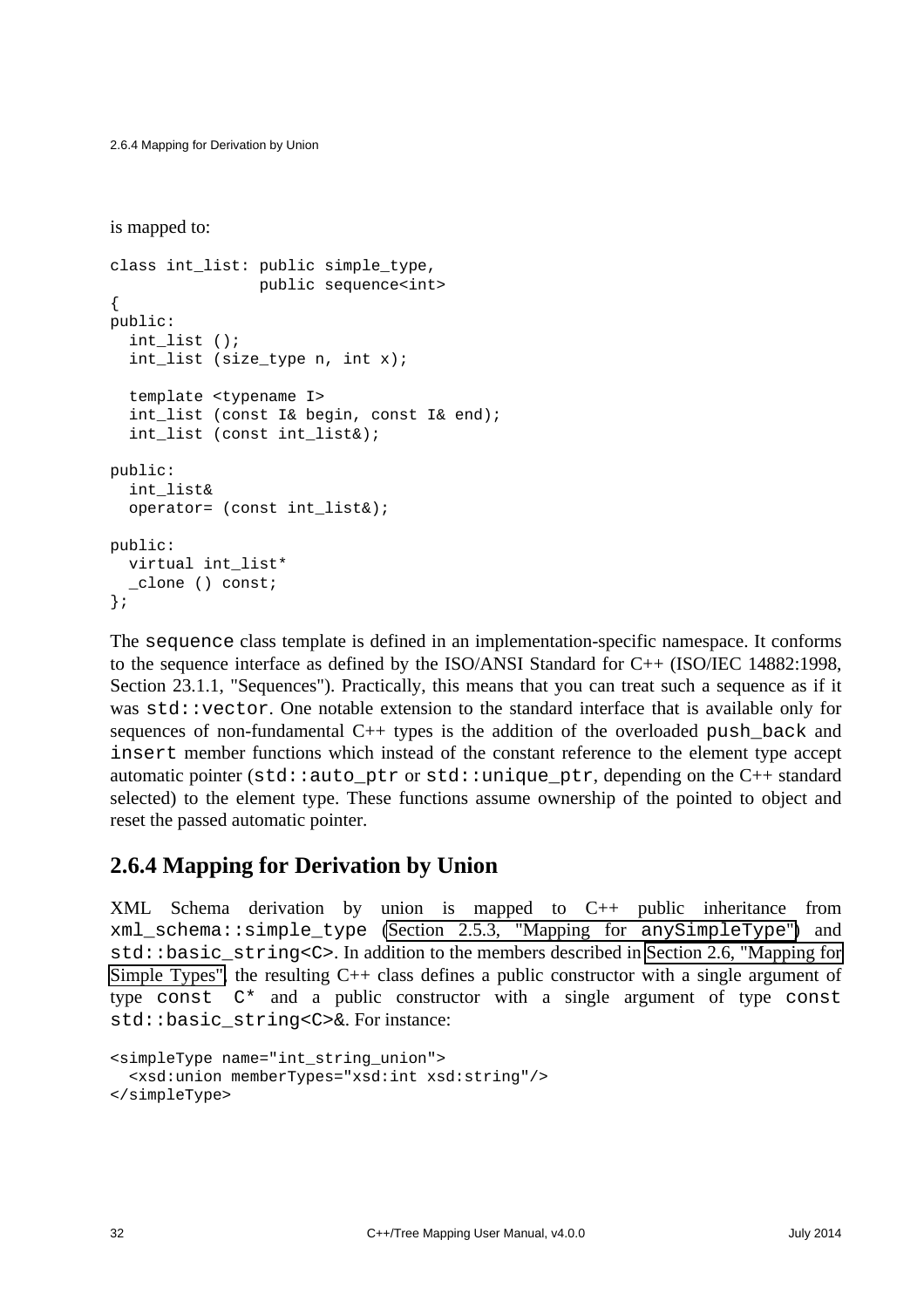```
is mapped to:
```

```
class int string union: public simple type,
                          public std::basic_string<C>
{
public:
   int_string_union (const C*);
   int_string_union (const std::basic_string<C>&);
   int_string_union (const int_string_union&);
public:
   int_string_union&
   operator= (const int_string_union&);
public:
   virtual int_string_union*
   _clone () const;
};
```
# **2.7 Mapping for Complex Types**

An XML Schema complex type is mapped to a  $C_{++}$  class with the same name as the complex type. The class defines a public copy constructor, a public copy assignment operator, and a public virtual \_clone function. The \_clone function is declared const, does not take any arguments, and returns a pointer to a complete copy of the instance allocated in the free store. The \_clone function shall be used to make copies when static type and dynamic type of the instance may differ (see [Section 2.11, "Mapping for](#page-65-0)  $xsi:type$  and Substitution Groups").

Additionally, the resulting  $C_{++}$  class defines two public constructors that take an initializer for each member of the complex type and all its base types that belongs to the One cardinality class (see [Section 2.8, "Mapping for Local Elements and Attributes"\)](#page-42-0). In the first constructor, the arguments are passed as constant references and the newly created instance is initialized with copies of the passed objects. In the second constructor, arguments that are complex types (that is, they themselves contain elements or attributes) are passed as either  $std$ ::auto ptr (C++98) or  $std:$ : unique\_ptr (C++11), depending on the C++ standard selected. In this case the newly created instance is directly initialized with and assumes ownership of the pointed to objects and the  $std:$  [auto | unique ] ptr arguments are reset to 0. For instance:

```
<complexType name="complex">
   <sequence>
     <element name="a" type="int"/>
     <element name="b" type="string"/>
   </sequence>
</complexType>
<complexType name="object">
   <sequence>
```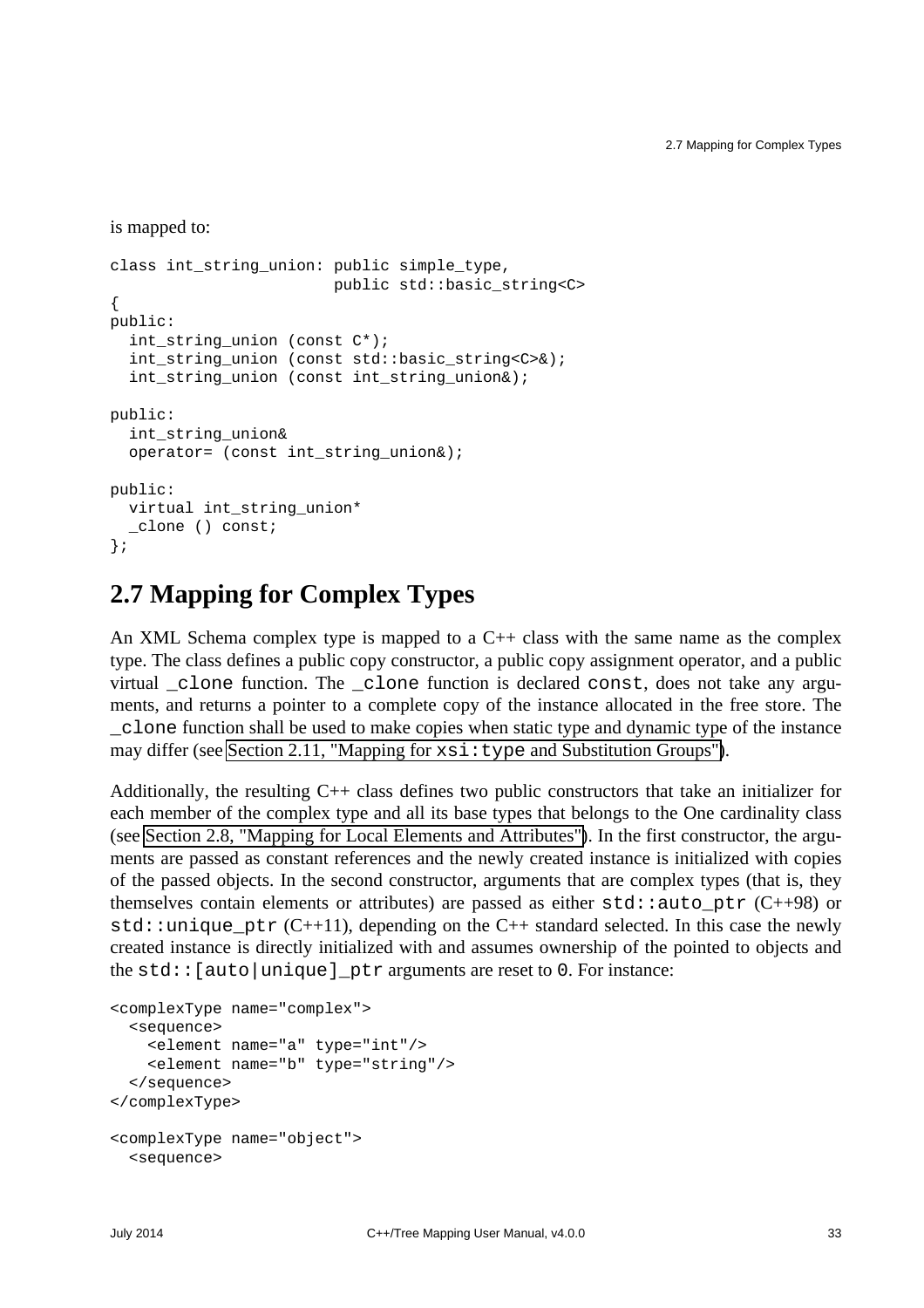2.7 Mapping for Complex Types

```
 <element name="s-one" type="boolean"/>
     <element name="c-one" type="complex"/>
     <element name="optional" type="int" minOccurs="0"/>
     <element name="sequence" type="string" maxOccurs="unbounded"/>
   </sequence>
</complexType>
```

```
is mapped to:
```

```
class complex: public xml_schema::type
{
public:
   object (const int& a, const xml_schema::string& b);
   object (const complex&);
public:
   object&
   operator= (const complex&);
public:
   virtual complex*
   _clone () const;
   ...
};
class object: public xml_schema::type
{
public:
   object (const bool& s_one, const complex& c_one);
   object (const bool& s_one, std::[auto|unique]_ptr<complex> c_one);
   object (const object&);
public:
   object&
   operator= (const object&);
public:
   virtual object*
   _clone () const;
   ...
```
};

Notice that the generated complex class does not have the second (std::[auto|unique]\_ptr) version of the constructor since all its required members are of simple types.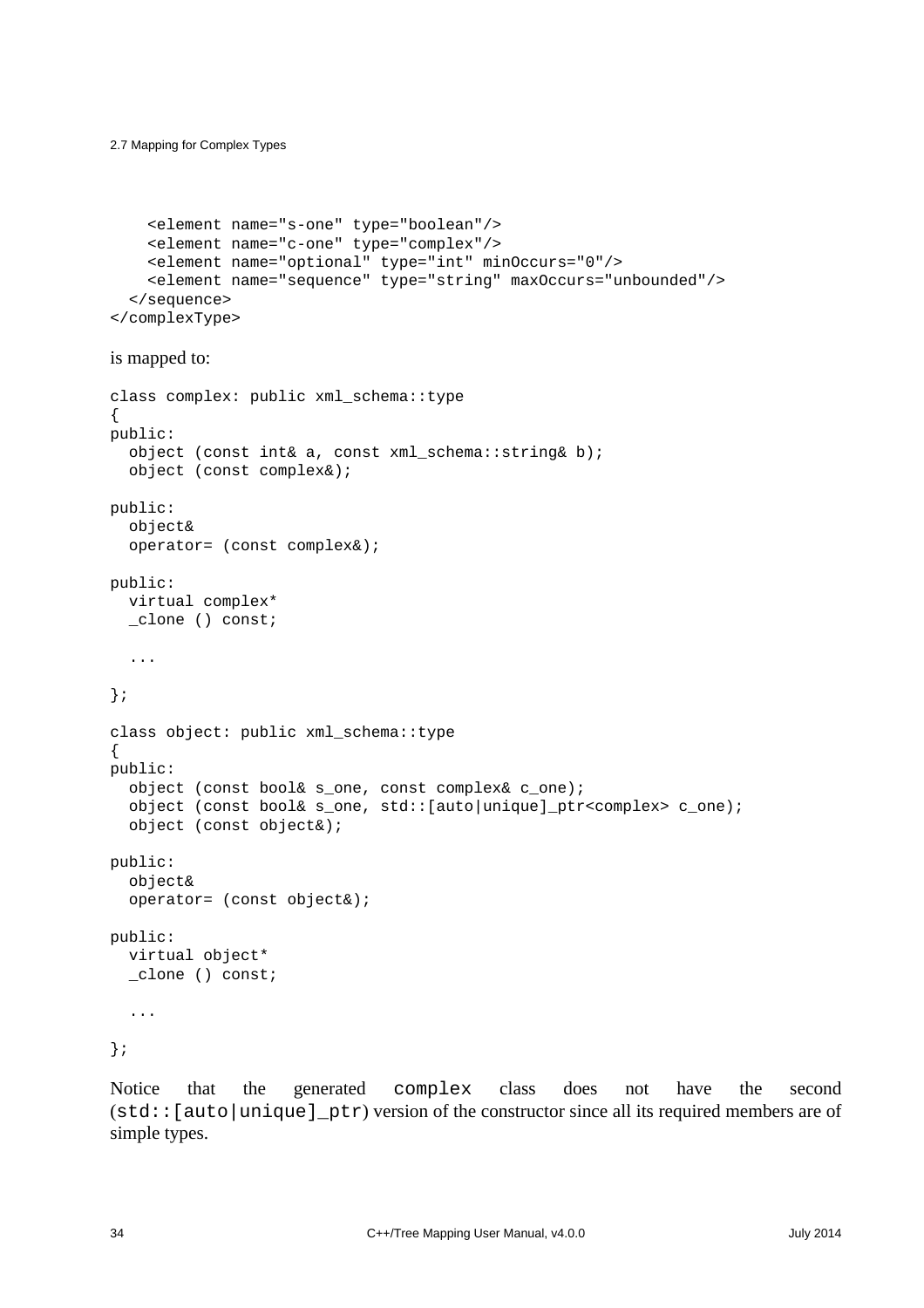If an XML Schema complex type has an ultimate base which is an XML Schema simple type then the resulting C++ class also defines a public constructor that takes an initializer for the base type as well as for each member of the complex type and all its base types that belongs to the One cardinality class. For instance:

```
<complexType name="object">
  <simpleContent>
     <extension base="date">
       <attribute name="lang" type="language" use="required"/>
     </extension>
   </simpleContent>
</complexType>
```
#### is mapped to:

```
class object: public xml_schema::string
\left\{ \right.public:
   object (const xml_schema::language& lang);
   object (const xml_schema::date& base,
            const xml_schema::language& lang);
   ...
};
```
Furthermore, for string-based XML Schema complex types, the resulting C++ class also defines two public constructors with the first arguments of type const C\* and std::basic\_string<C>&, respectively, followed by arguments for each member of the complex type and all its base types that belongs to the One cardinality class. For enumeration-based complex types the resulting C++ class also defines a public constructor with the first arguments of the underlying enum type followed by arguments for each member of the complex type and all its base types that belongs to the One cardinality class. For instance:

```
<simpleType name="color">
  <restriction base="string">
    <enumeration value="red"/>
     <enumeration value="green"/>
     <enumeration value="blue"/>
  </restriction>
</simpleType>
<complexType name="object">
  <simpleContent>
     <extension base="color">
```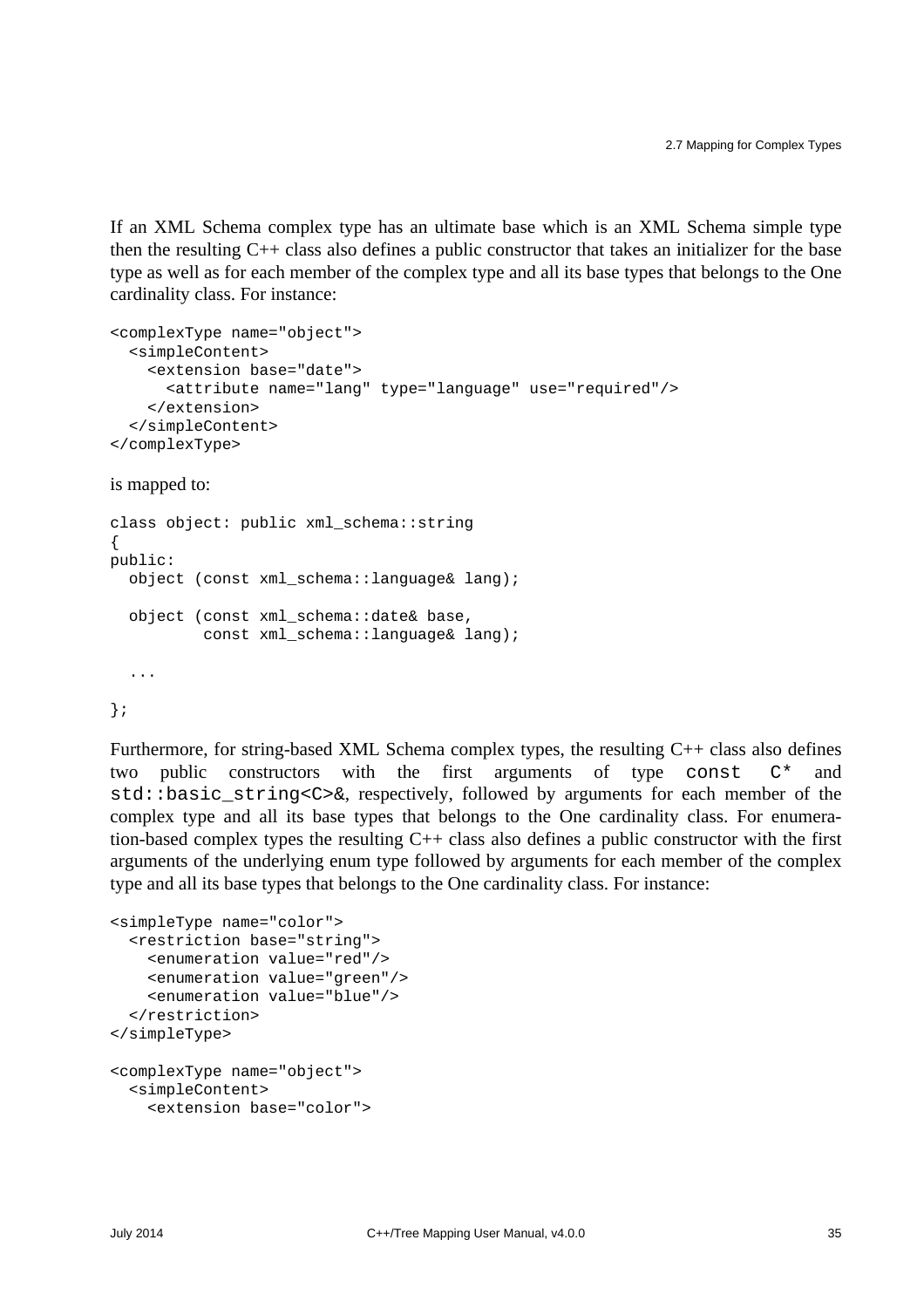2.7 Mapping for Complex Types

```
 <attribute name="lang" type="language" use="required"/>
     </extension>
   </simpleContent>
</complexType>
```
#### is mapped to:

```
class color: public xml_schema::string
{
public:
   enum value
   {
     red,
     green,
     blue
   };
public:
   color (value);
   color (const C*);
  color (const std::basic_string<C>&);
   ...
};
class object: color
\left\{ \right.public:
   object (const color& base,
           const xml_schema::language& lang);
   object (const color::value& base,
            const xml_schema::language& lang);
   object (const C* base,
            const xml_schema::language& lang);
   object (const std::basic_string<C>& base,
           const xml_schema::language& lang);
   ...
```
};

Additional constructors can be requested with the --generate-default-ctor and --generate-from-base-ctor options. See the [XSD Compiler Command Line Manual](http://www.codesynthesis.com/projects/xsd/documentation/xsd.xhtml) for details.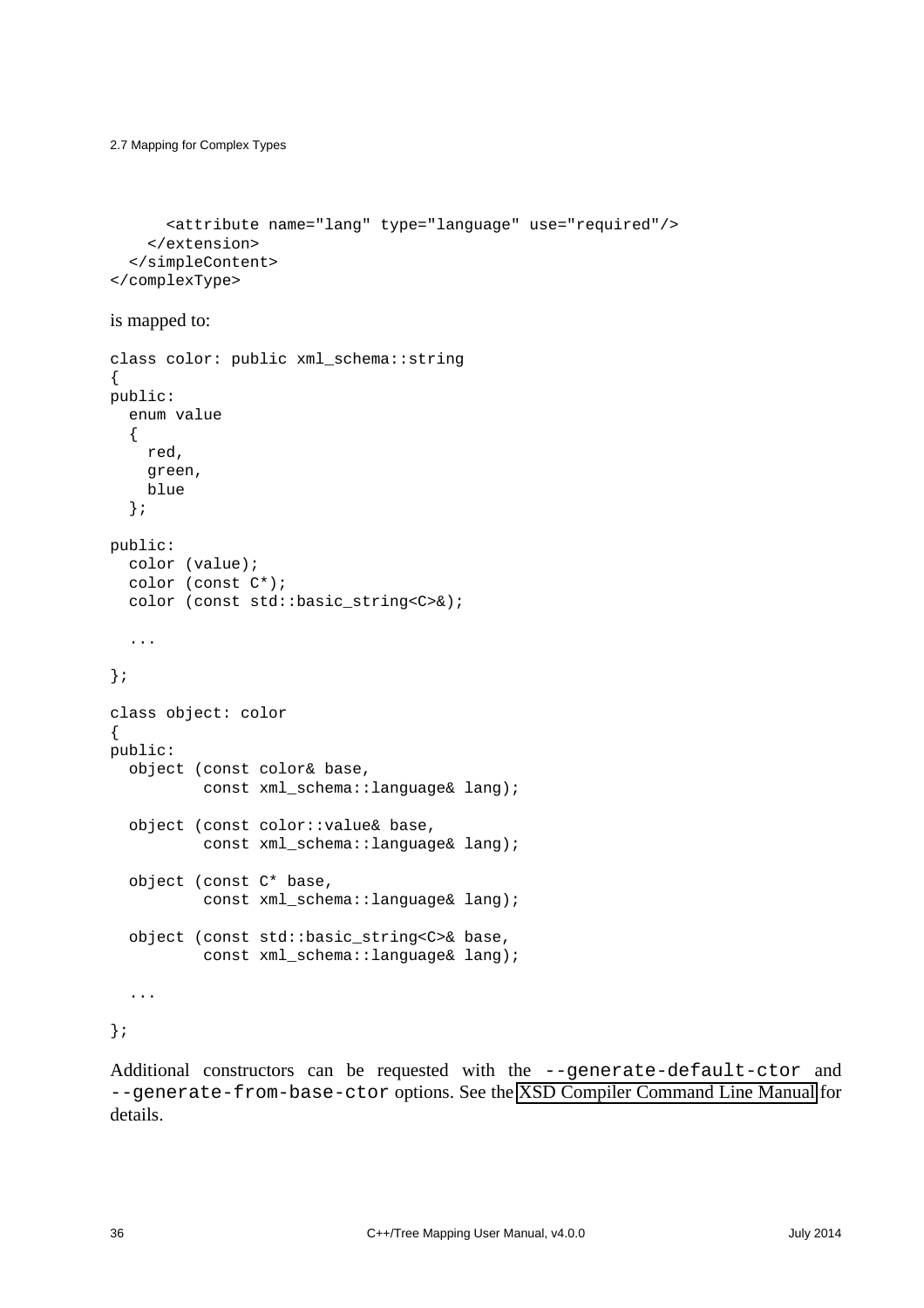If an XML Schema complex type is not explicitly derived from any type, the resulting  $C++$  class is derived from xml\_schema::type. In cases where an XML Schema complex type is defined using derivation by extension or restriction, the resulting C++ base class specification depends on the type of derivation and is described in the subsequent sections.

The mapping for elements and attributes that are defined in a complex type is described in [Section 2.8, "Mapping for Local Elements and Attributes".](#page-42-0)

## **2.7.1 Mapping for Derivation by Extension**

XML Schema derivation by extension is mapped to  $C_{++}$  public inheritance. The base type of the extension becomes the base type for the resulting C++ class.

## **2.7.2 Mapping for Derivation by Restriction**

XML Schema derivation by restriction is mapped to C++ public inheritance. The base type of the restriction becomes the base type for the resulting C++ class. XML Schema elements and attributes defined within restriction do not result in any definitions in the resulting C++ class. Instead, corresponding (unrestricted) definitions are inherited from the base class. In the future versions of this mapping, such elements and attributes may result in redefinitions of accessors and modifiers to reflect their restricted semantics.

# <span id="page-42-0"></span>**2.8 Mapping for Local Elements and Attributes**

XML Schema element and attribute definitions are called local if they appear within a complex type definition, an element group definition, or an attribute group definitions.

Local XML Schema element and attribute definitions have the same C++ mapping. Therefore, in this section, local elements and attributes are collectively called members.

While there are many different member cardinality combinations (determined by the use attribute for attributes and the minOccurs and maxOccurs attributes for elements), the mapping divides all possible cardinality combinations into three cardinality classes:

```
one
    attributes: use == "required"
    attributes: use == "optional" and has default or fixed value 
    elements: minOccurs == "1" and maxOccurs == "1"optional
    attributes: use == "optional" and doesn't have default or fixed value 
    elements: minOccurs == "0" and maxOccurs == "1"
```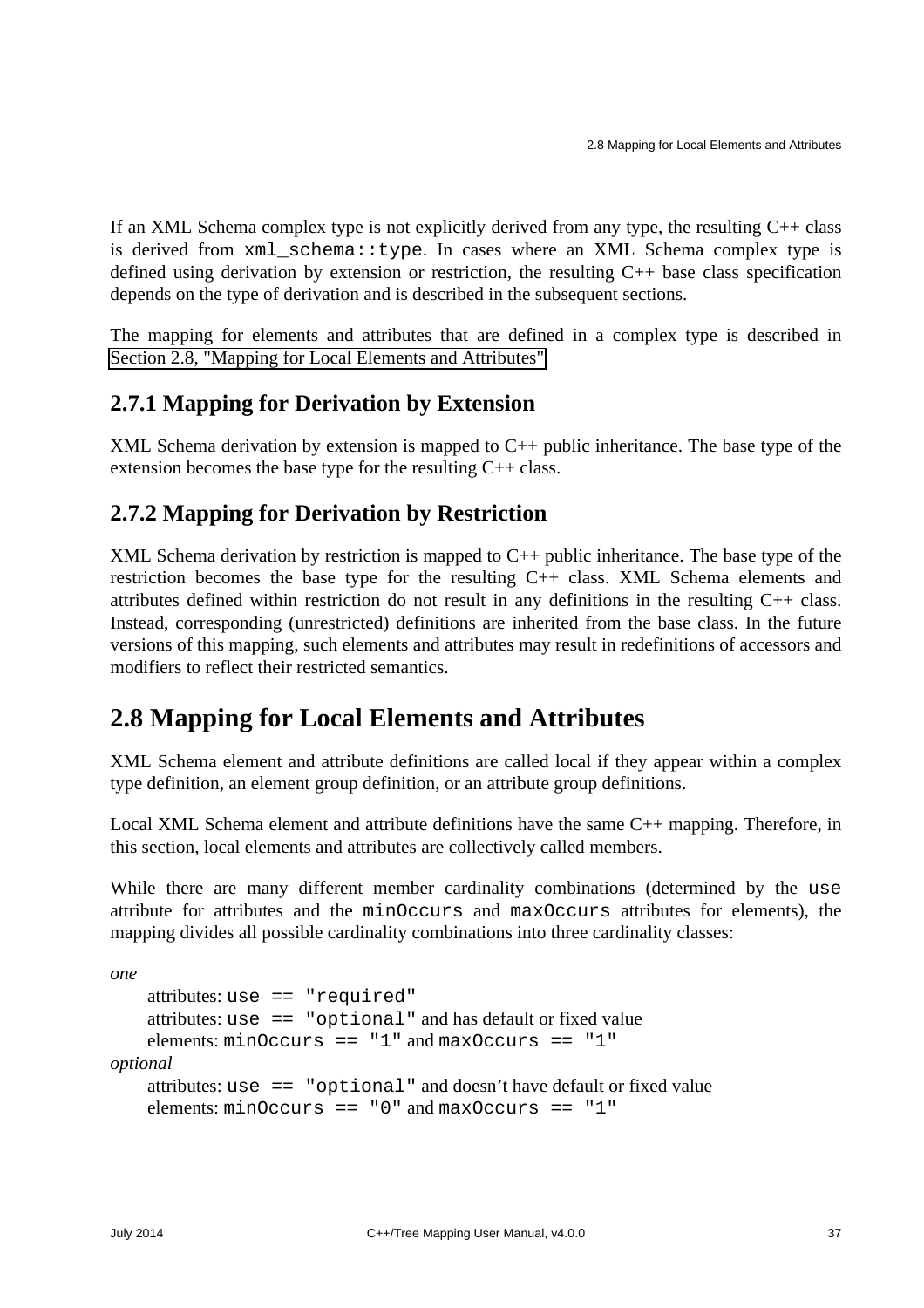2.8 Mapping for Local Elements and Attributes

*sequence* elements: maxOccurs > "1"

An optional attribute with a default or fixed value acquires this value if the attribute hasn't been specified in an instance document (see [Appendix A, "Default and Fixed Values"\)](#page-112-0). This mapping places such optional attributes to the One cardinality class.

A member is mapped to a set of public type definitions (typedefs) and a set of public accessor and modifier functions. Type definitions have names derived from the member's name. The accessor and modifier functions have the same name as the member. For example:

```
<complexType name="object">
   <sequence>
     <element name="member" type="string"/>
   </sequence>
</complexType>
```
is mapped to:

```
class object: public xml_schema::type
{
public:
   typedef xml_schema::string member_type;
   const member_type&
   member () const;
   ...
```
};

In addition, if a member has a default or fixed value, a static accessor function is generated that returns this value. For example:

```
<complexType name="object">
   <attribute name="data" type="string" default="test"/>
</complexType>
```
is mapped to:

```
class object: public xml_schema::type
{
public:
   typedef xml_schema::string data_type;
   const data_type&
   data () const;
   static const data_type&
```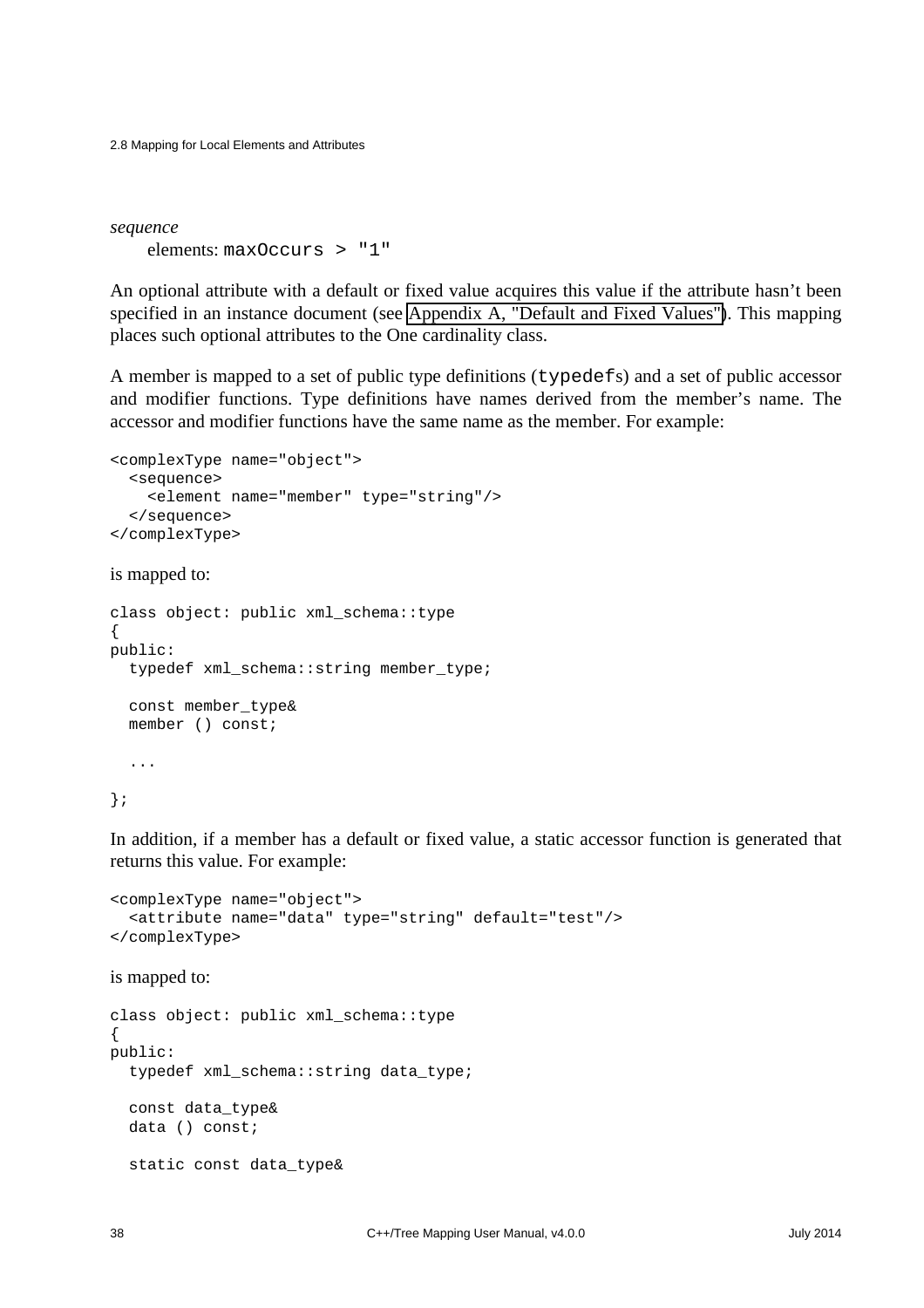```
data default value ();
   ...
};
```
Names and semantics of type definitions for the member as well as signatures of the accessor and modifier functions depend on the member's cardinality class and are described in the following sub-sections.

### **2.8.1 Mapping for Members with the One Cardinality Class**

For the One cardinality class, the type definitions consist of an alias for the member's type with the name created by appending the \_type suffix to the member's name.

The accessor functions come in constant and non-constant versions. The constant accessor function returns a constant reference to the member and can be used for read-only access. The non-constant version returns an unrestricted reference to the member and can be used for read-write access.

The first modifier function expects an argument of type reference to constant of the member's type. It makes a deep copy of its argument. Except for member's types that are mapped to fundamental C++ types, the second modifier function is provided that expects an argument of type automatic pointer (std::auto\_ptr or std::unique\_ptr, depending on the C++ standard selected) to the member's type. It assumes ownership of the pointed to object and resets the passed automatic pointer. For instance:

```
<complexType name="object">
  <sequence>
     <element name="member" type="string"/>
  </sequence>
</complexType>
```

```
is mapped to:
```

```
class object: public xml_schema::type
{
public:
   // Type definitions.
   //
   typedef xml_schema::string member_type;
   // Accessors.
   //
   const member_type&
   member () const;
   member_type&
```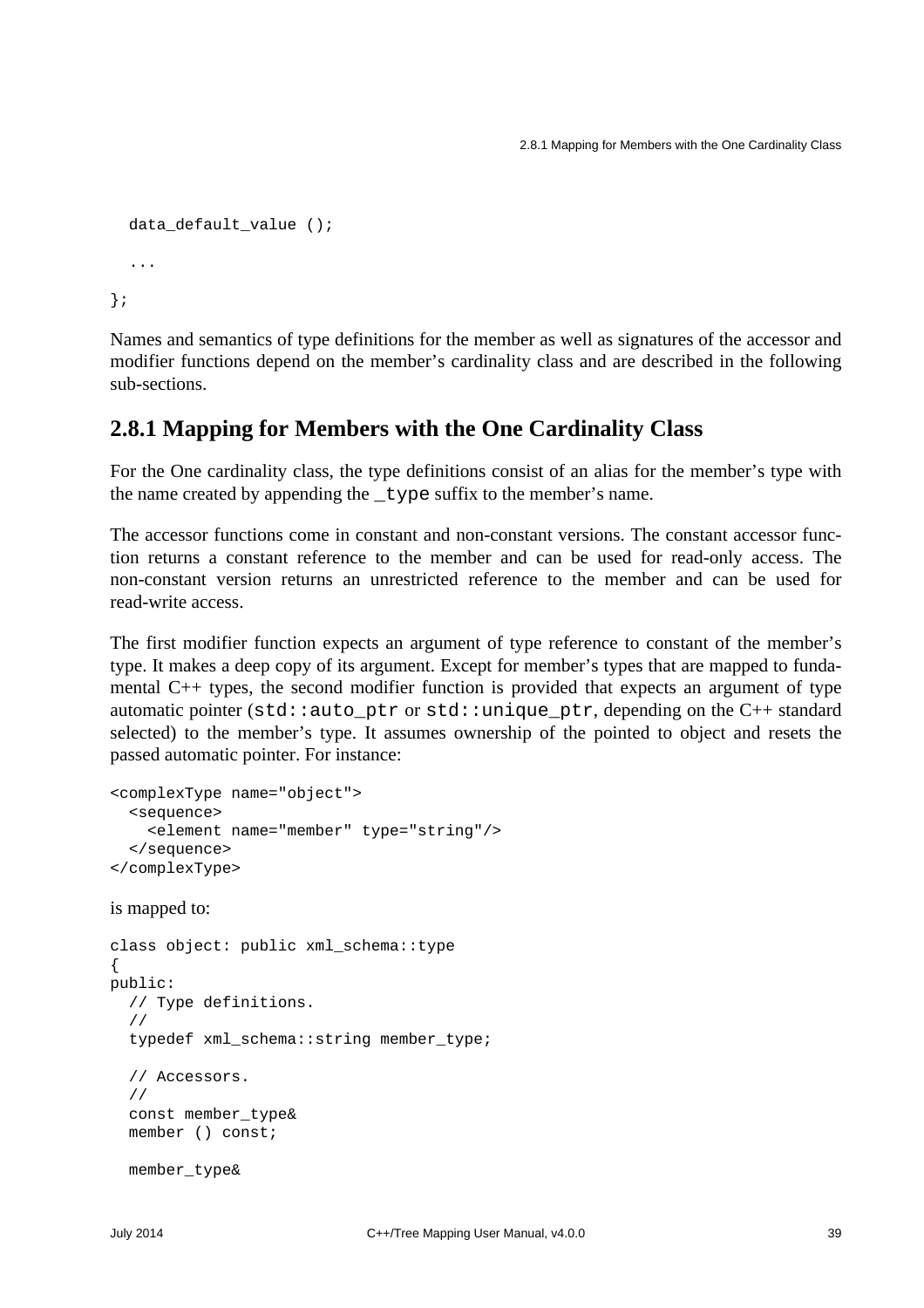2.8.1 Mapping for Members with the One Cardinality Class

```
 member ();
   // Modifiers.
   //
  void
   member (const member_type&);
   void
   member (std::[auto|unique]_ptr<member_type>);
   ...
};
```
In addition, if requested by specifying the --generate-detach option and only for members of non-fundamental  $C_{++}$  types, the mapping provides a detach function that returns an automatic pointer to the member's type, for example:

```
class object: public xml_schema::type
{
public:
   ...
   std::[auto|unique]_ptr<member_type>
  detach_member ();
   ...
};
```
This function detaches the value from the tree leaving the member value uninitialized. Accessing such an uninitialized value prior to re-initializing it results in undefined behavior.

The following code shows how one could use this mapping:

```
void
f (object& o)
{
  using xml_schema::string;
 string s (o.member ()); // get object::member_type& sr (o.member ()); // get
  o.member ("hello"); // set, deep copy
 o.member () = "hello"; // set, deep copy
  // C++98 version.
  //
  std::auto_ptr<string> p (new string ("hello"));
  o.member (p); // set, assumes ownership
  p = o.detach_member (); // detach, member is uninitialized
  o.member (p); // re-attach
```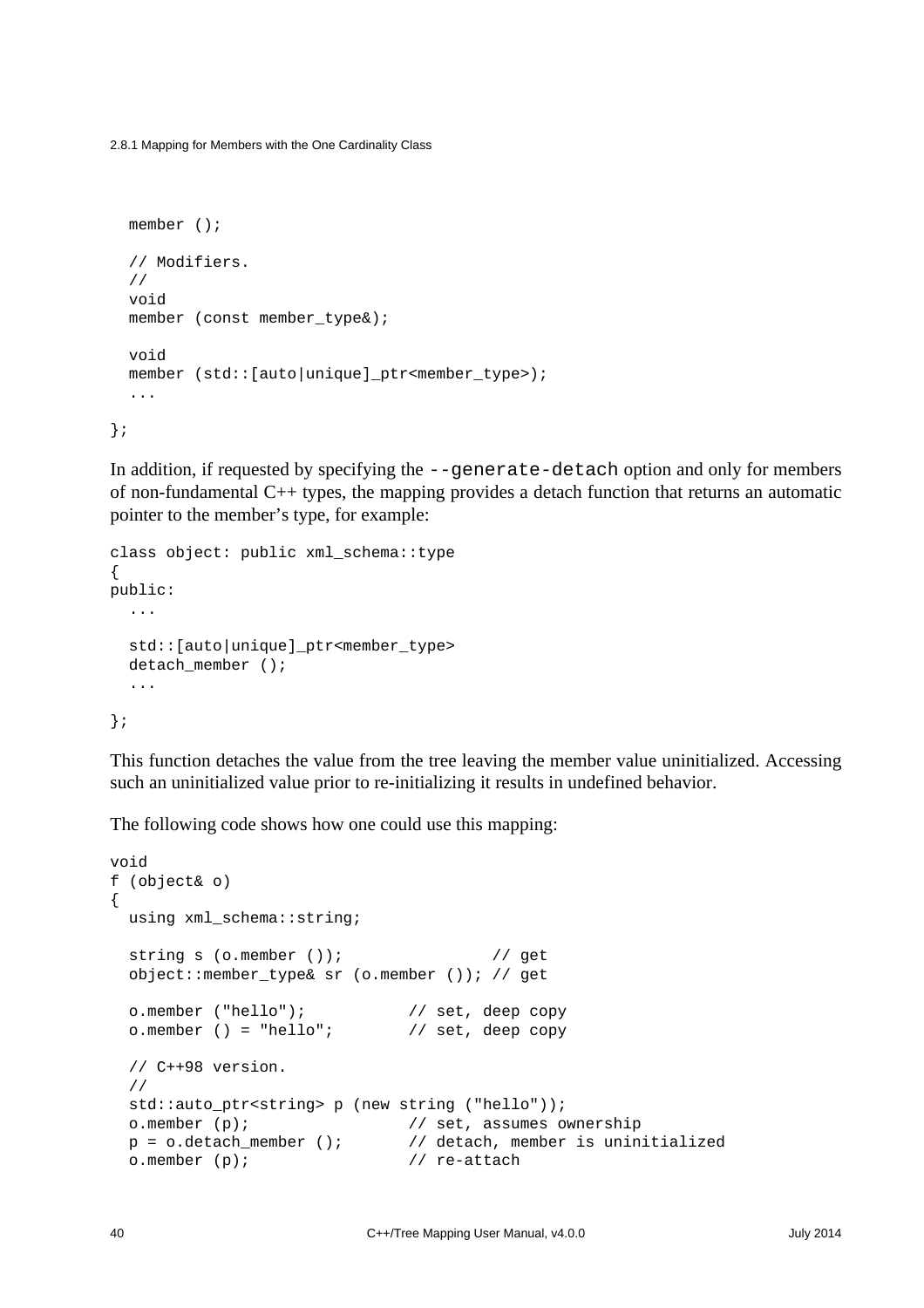```
 // C++11 version.
  //
 std::unique ptr<string> p (new string ("hello"));
 o.member (std::move (p)); // set, assumes ownership
 p = o.detach member (); // detach, member is uninitialized
  o.member (std::move (p)); // re-attach
}
```
#### <span id="page-46-0"></span>**2.8.2 Mapping for Members with the Optional Cardinality Class**

For the Optional cardinality class, the type definitions consist of an alias for the member's type with the name created by appending the <u>type</u> suffix to the member's name and an alias for the container type with the name created by appending the \_optional suffix to the member's name.

Unlike accessor functions for the One cardinality class, accessor functions for the Optional cardinality class return references to corresponding containers rather than directly to members. The accessor functions come in constant and non-constant versions. The constant accessor function returns a constant reference to the container and can be used for read-only access. The non-constant version returns an unrestricted reference to the container and can be used for read-write access.

The modifier functions are overloaded for the member's type and the container type. The first modifier function expects an argument of type reference to constant of the member's type. It makes a deep copy of its argument. Except for member's types that are mapped to fundamental C++ types, the second modifier function is provided that expects an argument of type automatic pointer (std::auto ptr or std::unique ptr, depending on the C++ standard selected) to the member's type. It assumes ownership of the pointed to object and resets the passed automatic pointer. The last modifier function expects an argument of type reference to constant of the container type. It makes a deep copy of its argument. For instance:

```
<complexType name="object">
  <sequence>
     <element name="member" type="string" minOccurs="0"/>
  </sequence>
</complexType>
```
is mapped to:

```
class object: public xml_schema::type
{
public:
   // Type definitions.
   //
  typedef xml schema::string member type;
  typedef optional<member type> member optional;
```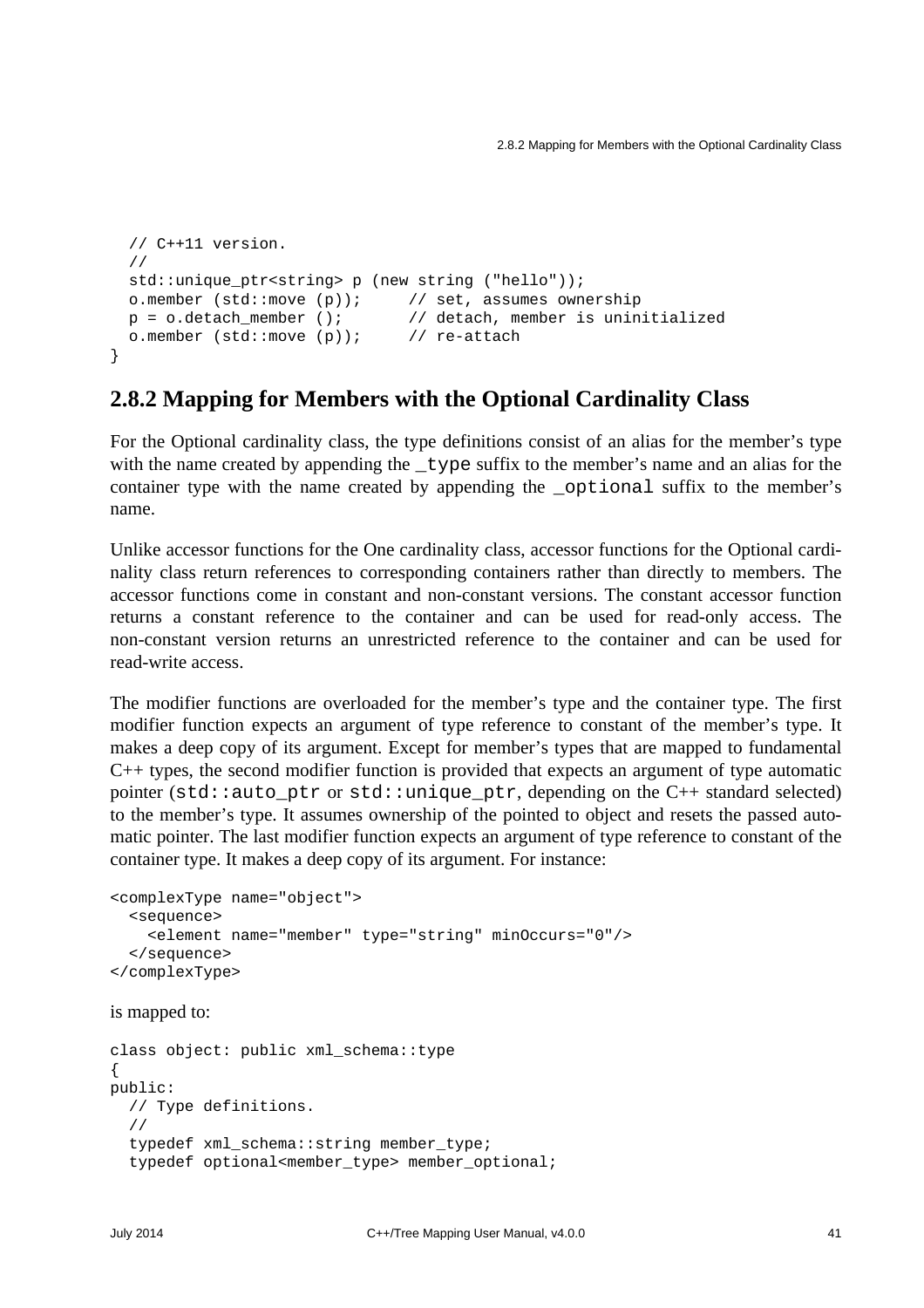2.8.2 Mapping for Members with the Optional Cardinality Class

```
 // Accessors.
   //
  const member_optional&
  member () const;
  member_optional&
  member ();
   // Modifiers.
   //
  void
  member (const member_type&);
   void
  member (std::[auto|unique]_ptr<member_type>);
  void
  member (const member_optional&);
   ...
};
```
The optional class template is defined in an implementation-specific namespace and has the following interface. The [auto|unique]\_ptr-based constructor and modifier function are only available if the template argument is not a fundamental  $C++$  type.

```
template <typename X>
class optional
{
public:
   optional ();
   // Makes a deep copy.
   //
   explicit
   optional (const X&);
   // Assumes ownership.
   //
   explicit
   optional (std::[auto|unique]_ptr<X>);
   optional (const optional&);
public:
   optional&
   operator= (const X&);
   optional&
```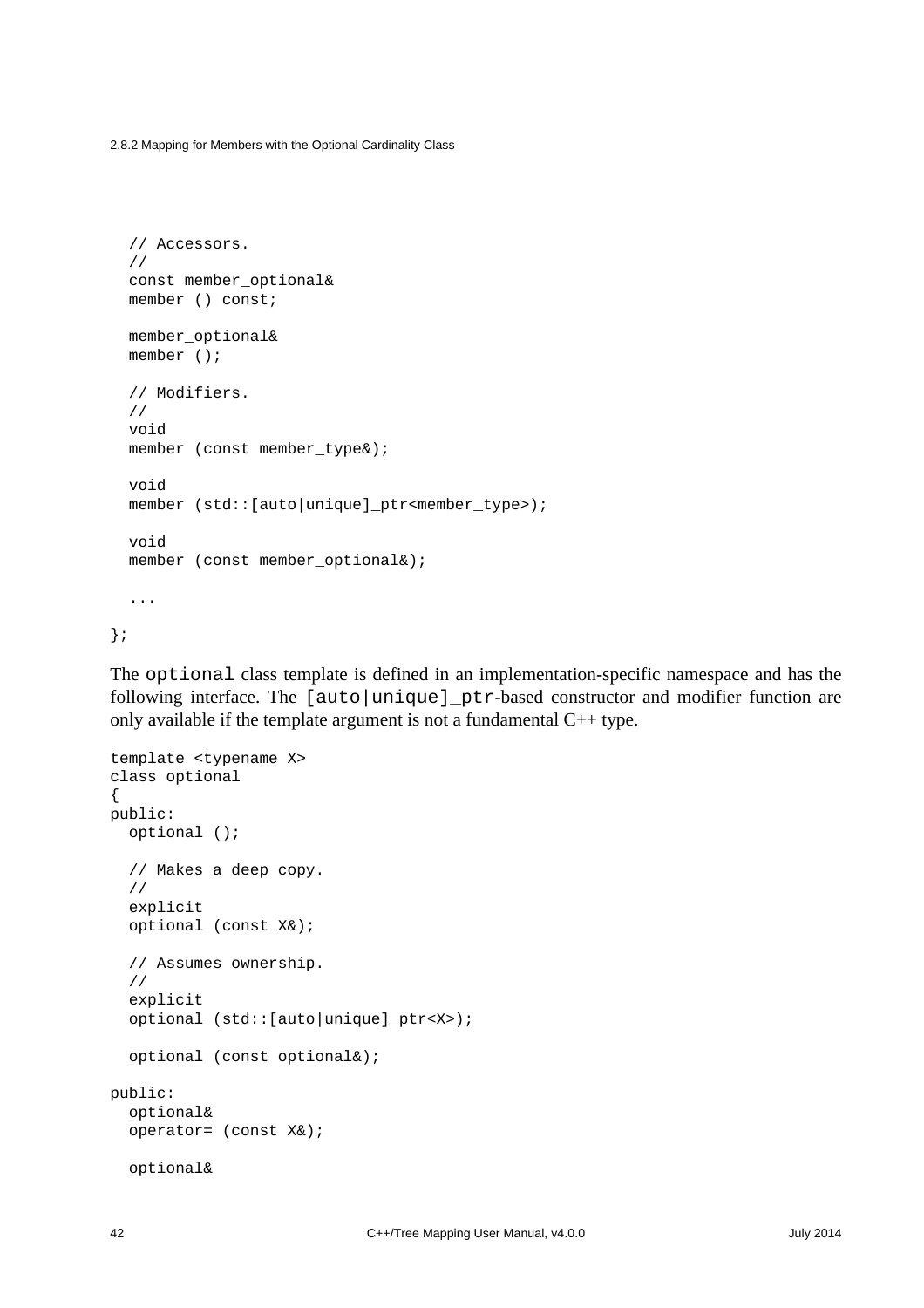```
 operator= (const optional&);
   // Pointer-like interface.
   //
public:
   const X*
   operator-> () const;
  x* operator-> ();
   const X&
   operator* () const;
   X&
   operator* ();
   typedef void (optional::*bool_convertible) ();
   operator bool_convertible () const;
   // Get/set interface.
   //
public:
   bool
   present () const;
   const X&
   get () const;
   X&
   get ();
   // Makes a deep copy.
   //
   void
   set (const X&);
   // Assumes ownership.
   //
   void
   set (std::[auto|unique]_ptr<X>);
   // Detach and return the contained value.
   //
   std::[auto|unique]_ptr<X>
   detach ();
   void
   reset ();
};
```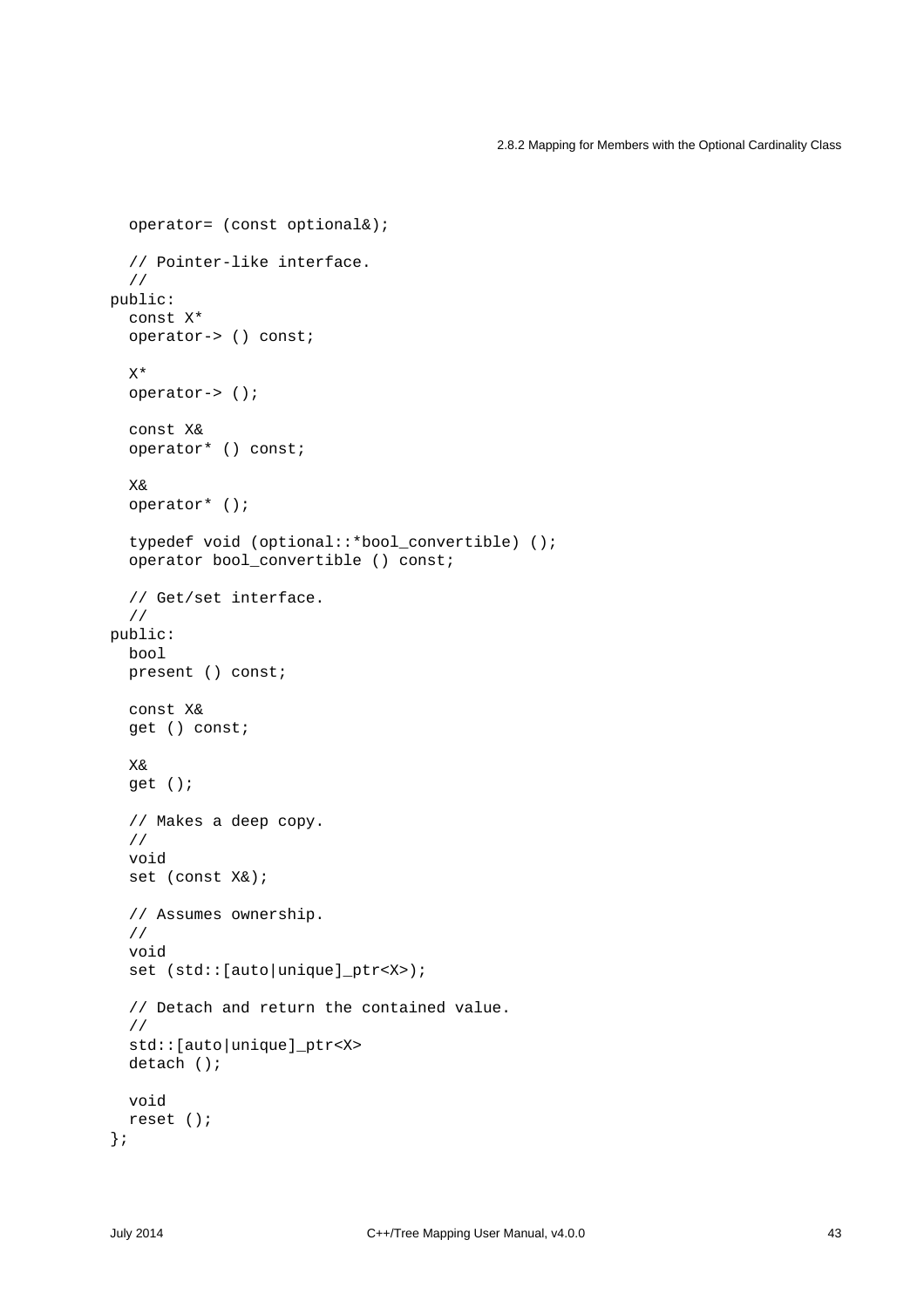2.8.2 Mapping for Members with the Optional Cardinality Class

```
template <typename X>
bool
operator== (const optional<X>&, const optional<X>&);
template <typename X>
bool
operator!= (const optional<X>&, const optional<X>&);
template <typename X>
bool
operator< (const optional<X>&, const optional<X>&);
template <typename X>
bool
operator> (const optional<X>&, const optional<X>&);
template <typename X>
bool
operator<= (const optional<X>&, const optional<X>&);
template <typename X>
bool
operator>= (const optional<X>&, const optional<X>&);
```
The following code shows how one could use this mapping:

```
void
f (object& o)
{
  using xml_schema::string;
 if (o.member ().present ()) // test\{ string& s (o.member ().get ()); // get
    o.member ("hello"); // set, deep copy
    o.member ().set ("hello"); // set, deep copy
   o.member ().reset (); // reset
  }
  // Same as above but using pointer notation:
  //
 if (o.member ()) // test
  {
   string& s (*o.member ()); // get
    o.member ("hello"); // set, deep copy
   *o.member () = "hello"; // set, deep copy o.member ().reset (); // reset
  }
  // C++98 version.
  //
```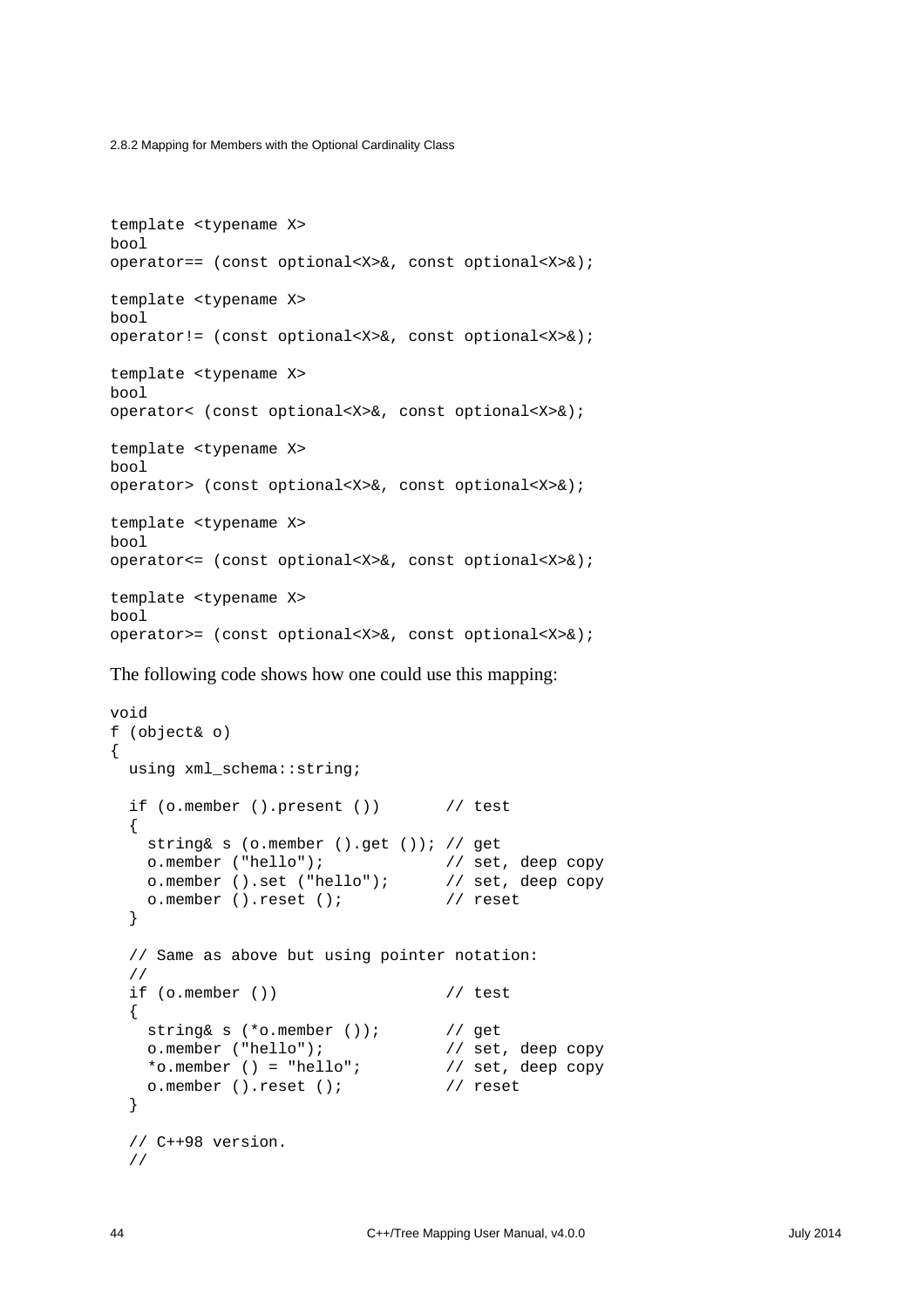```
std::auto ptr<string> p (new string ("hello"));
 o.member (p); // set, assumes ownership
p = new string('hello'); o.member ().set (p); // set, assumes ownership
p = o.\text{member} ().detach (); \frac{p}{q} // detach, member is reset
 o.member ().set (p); // re-attach
 // C++11 version.
 //
std::unique ptr<string> p (new string ("hello"));
 o.member (std::move (p)); // set, assumes ownership
 p.reset (new string ("hello"));
 o.member ().set (std::move (p)); // set, assumes ownership
p = o.member ().detach (); // detach, member is reset
 o.member ().set (std::move (p)); // re-attach
```
#### **2.8.3 Mapping for Members with the Sequence Cardinality Class**

For the Sequence cardinality class, the type definitions consist of an alias for the member's type with the name created by appending the <u>type</u> suffix to the member's name, an alias of the container type with the name created by appending the \_sequence suffix to the member's name, an alias of the iterator type with the name created by appending the *iterator suffix to* the member's name, and an alias of the constant iterator type with the name created by appending the \_const\_iterator suffix to the member's name.

The accessor functions come in constant and non-constant versions. The constant accessor function returns a constant reference to the container and can be used for read-only access. The non-constant version returns an unrestricted reference to the container and can be used for read-write access.

The modifier function expects an argument of type reference to constant of the container type. The modifier function makes a deep copy of its argument. For instance:

```
<complexType name="object">
  <sequence>
    <element name="member" type="string" minOccurs="unbounded"/>
  </sequence>
</complexType>
```
is mapped to:

}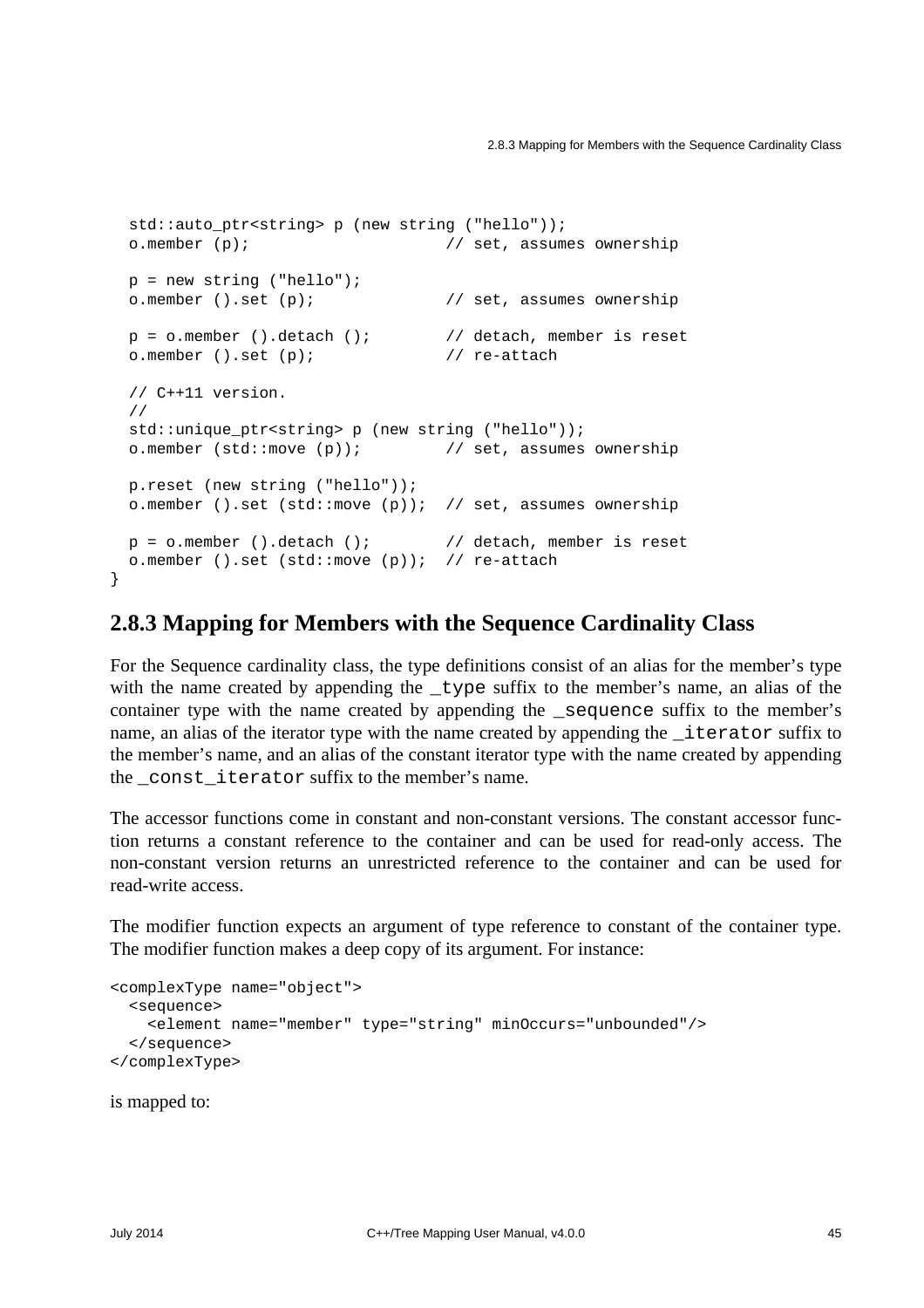2.8.3 Mapping for Members with the Sequence Cardinality Class

```
class object: public xml_schema::type
{
public:
  // Type definitions.
   //
  typedef xml schema::string member type;
  typedef sequence<member type> member sequence;
   typedef member_sequence::iterator member_iterator;
  typedef member sequence::const_iterator member_const_iterator;
   // Accessors.
   //
   const member_sequence&
   member () const;
   member_sequence&
   member ();
   // Modifier.
   //
   void
  member (const member sequence&);
   ...
```
};

The sequence class template is defined in an implementation-specific namespace. It conforms to the sequence interface as defined by the ISO/ANSI Standard for C++ (ISO/IEC 14882:1998, Section 23.1.1, "Sequences"). Practically, this means that you can treat such a sequence as if it was std::vector. Two notable extensions to the standard interface that are available only for sequences of non-fundamental C++ types are the addition of the overloaded push\_back and insert as well as the detach\_back and detach member functions. The additional push\_back and insert functions accept an automatic pointer (std::auto\_ptr or  $std:$  unique\_ptr, depending on the  $C++$  standard selected) to the element type instead of the constant reference. They assume ownership of the pointed to object and reset the passed automatic pointer. The detach back and detach functions detach the element value from the sequence container and, by default, remove the element from the sequence. These additional functions have the following signatures:

```
template <typename X>
class sequence
{
public:
   ...
   void
   push_back (std::[auto|unique]_ptr<X>)
```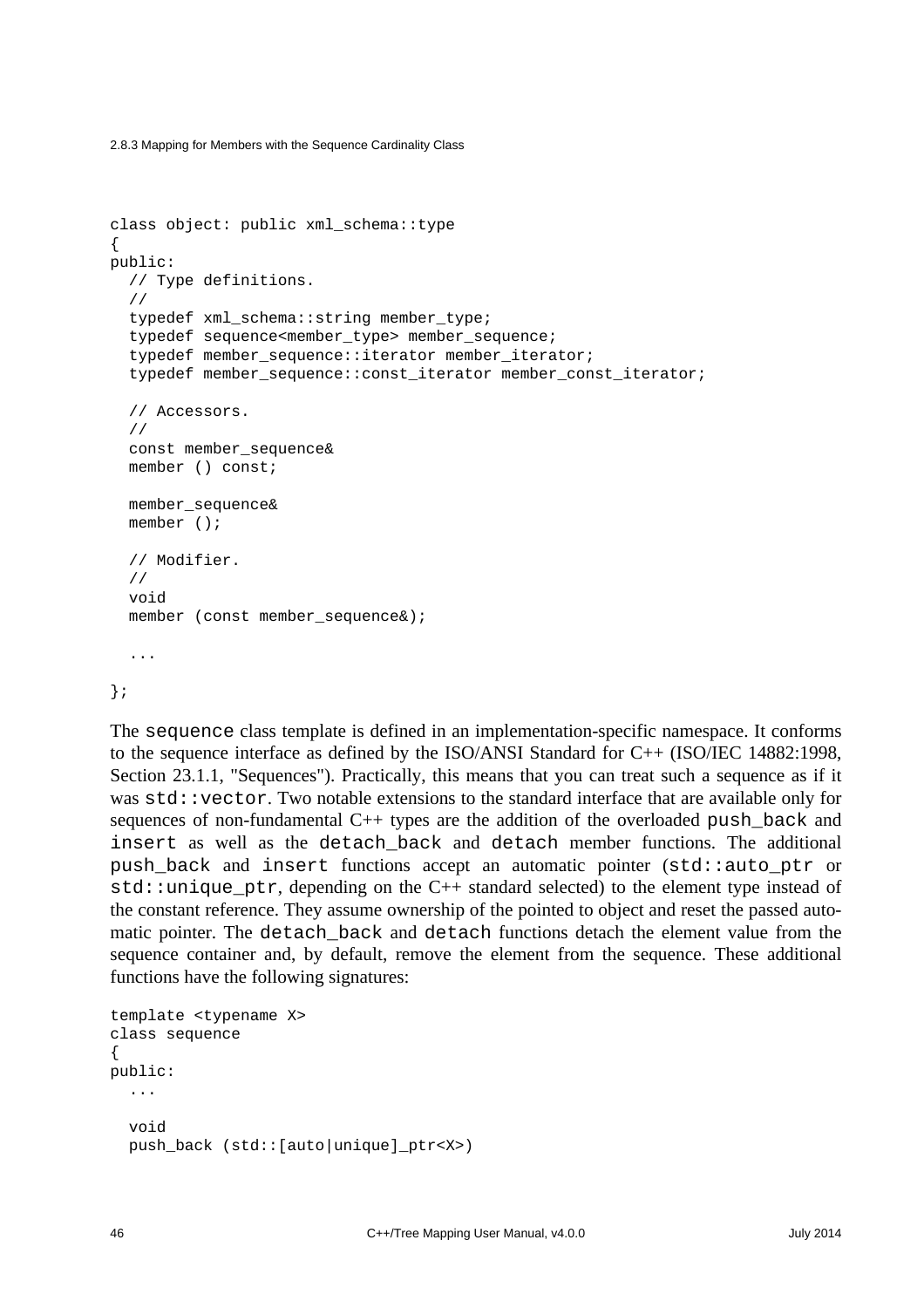```
 iterator
  insert (iterator position, std:: [auto|unique] ptr<X>)
   std::[auto|unique]_ptr<X>
   detach_back (bool pop = true);
   iterator
   detach (iterator position,
          std:: [auto|unique] ptr<X>& result,
           bool erase = true)
   ...
}
```
The following code shows how one could use this mapping:

```
void
f (object& o)
\{ using xml_schema::string;
  object::member_sequence& s (o.member ());
  // Iteration.
   //
  for (object::member_iterator i (s.begin ()); i != s.end (); ++i)
   {
    string& value (*i);
   }
   // Modification.
   //
  s.push_back ("hello"); // deep copy
   // C++98 version.
  //
  std::auto_ptr<string> p (new string ("hello"));
 s.push_back (p); \frac{1}{2} // assumes ownership
 p = s.detach_back (); // detach and pop
  s.push_back (p); // re-append
   // C++11 version.
   //
  std::unique_ptr<string> p (new string ("hello"));
  s.push_back (std::move (p)); // assumes ownership
 p = s.detach back (); // detach and pop
  s.push_back (std::move (p)); // re-append
   // Setting a new container.
   //
  object::member_sequence n;
```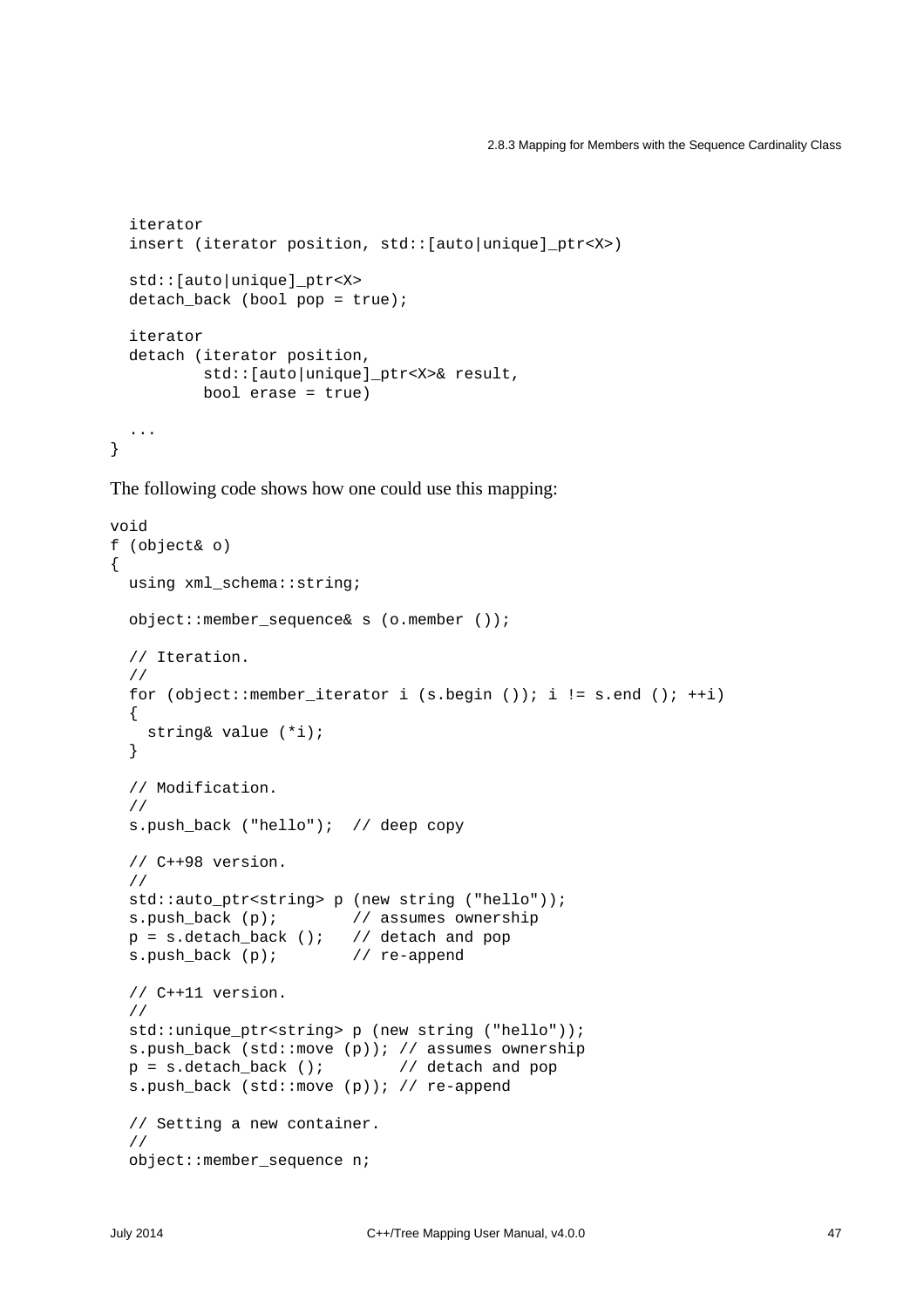```
 n.push_back ("one");
  n.push_back ("two");
  o.member (n); // deep copy
}
```
## **2.8.4 Element Order**

 $C++/Tree$  is a "flattening" mapping in a sense that many levels of nested compositors (choice and sequence), all potentially with their own cardinalities, are in the end mapped to a flat set of elements with one of the three cardinality classes discussed in the previous sections. While this results in a simple and easy to use API for most types, in certain cases, the order of elements in the actual XML documents is not preserved once parsed into the object model. And sometimes such order has application-specific significance. As an example, consider a schema that defines a batch of bank transactions:

```
<complexType name="withdraw">
  <sequence>
     <element name="account" type="unsignedInt"/>
     <element name="amount" type="unsignedInt"/>
   </sequence>
</complexType>
<complexType name="deposit">
   <sequence>
     <element name="account" type="unsignedInt"/>
     <element name="amount" type="unsignedInt"/>
  </sequence>
</complexType>
<complexType name="batch">
  <choice minOccurs="0" maxOccurs="unbounded">
     <element name="withdraw" type="withdraw"/>
     <element name="deposit" type="deposit"/>
  </choice>
</complexType>
```
The batch can contain any number of transactions in any order but the order of transactions in each actual batch is significant. For instance, consider what could happen if we reorder the transactions and apply all the withdrawals before deposits.

For the batch schema type defined above the default  $C++/Tree$  mapping will produce a  $C++$ class that contains a pair of sequence containers, one for each of the two elements. While this will capture the content (transactions), the order of this content as it appears in XML will be lost. Also, if we try to serialize the batch we just loaded back to XML, all the withdrawal transactions will appear before deposits.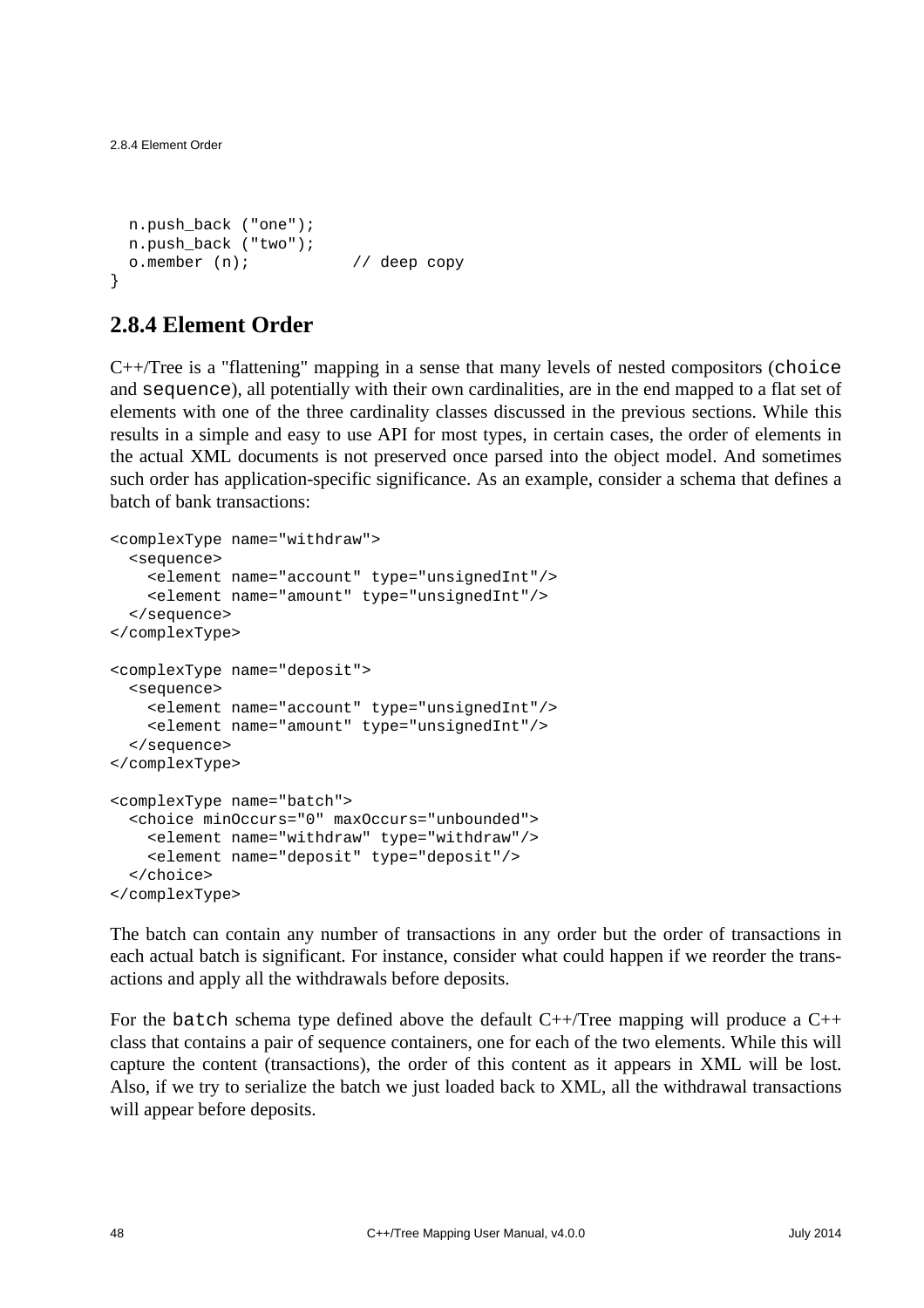To overcome this limitation of a flattening mapping, C++/Tree allows us to mark certain XML Schema types, for which content order is important, as ordered.

There are several command line options that control which schema types are treated as ordered. To make an individual type ordered, we use the --ordered-type option, for example:

--ordered-type batch

To automatically treat all the types that are derived from an ordered type also ordered, we use the --ordered-type-derived option. This is primarily useful if you would like to iterate over the complete hierarchy's content using the content order sequence (discussed below).

Ordered types are also useful for handling mixed content. To automatically mark all the types with mixed content as ordered we use the --ordered-type-mixed option. For more information on handling mixed content see [Section 2.13, "Mapping for Mixed Content Models".](#page-85-0)

Finally, we can mark all the types in the schema we are compiling with the --ordered-type-all option. You should only resort to this option if all the types in your schema truly suffer from the loss of content order since, as we will discuss shortly, ordered types require extra effort to access and, especially, modify. See the [XSD Compiler Command Line](http://www.codesynthesis.com/projects/xsd/documentation/xsd.xhtml)  [Manual](http://www.codesynthesis.com/projects/xsd/documentation/xsd.xhtml) for more information on these options.

Once a type is marked ordered, C++/Tree alters its mapping in several ways. Firstly, for each local element, element wildcard [\(Section 2.12.4, "Element Wildcard Order"\)](#page-79-0), and mixed content text [\(Section 2.13, "Mapping for Mixed Content Models"\)](#page-85-0) in this type, a content id constant is generated. Secondly, an addition sequence is added to the class that captures the content order. Here is how the mapping of our batch class changes once we make it ordered:

```
class batch: public xml_schema::type
{
public:
   // withdraw
   //
   typedef withdraw withdraw_type;
   typedef sequence<withdraw_type> withdraw_sequence;
   typedef withdraw_sequence::iterator withdraw_iterator;
   typedef withdraw_sequence::const_iterator withdraw_const_iterator;
  static const std::size_t withdraw_id = 1;
   const withdraw_sequence&
  withdraw () const;
   withdraw_sequence&
  withdraw ();
   void
```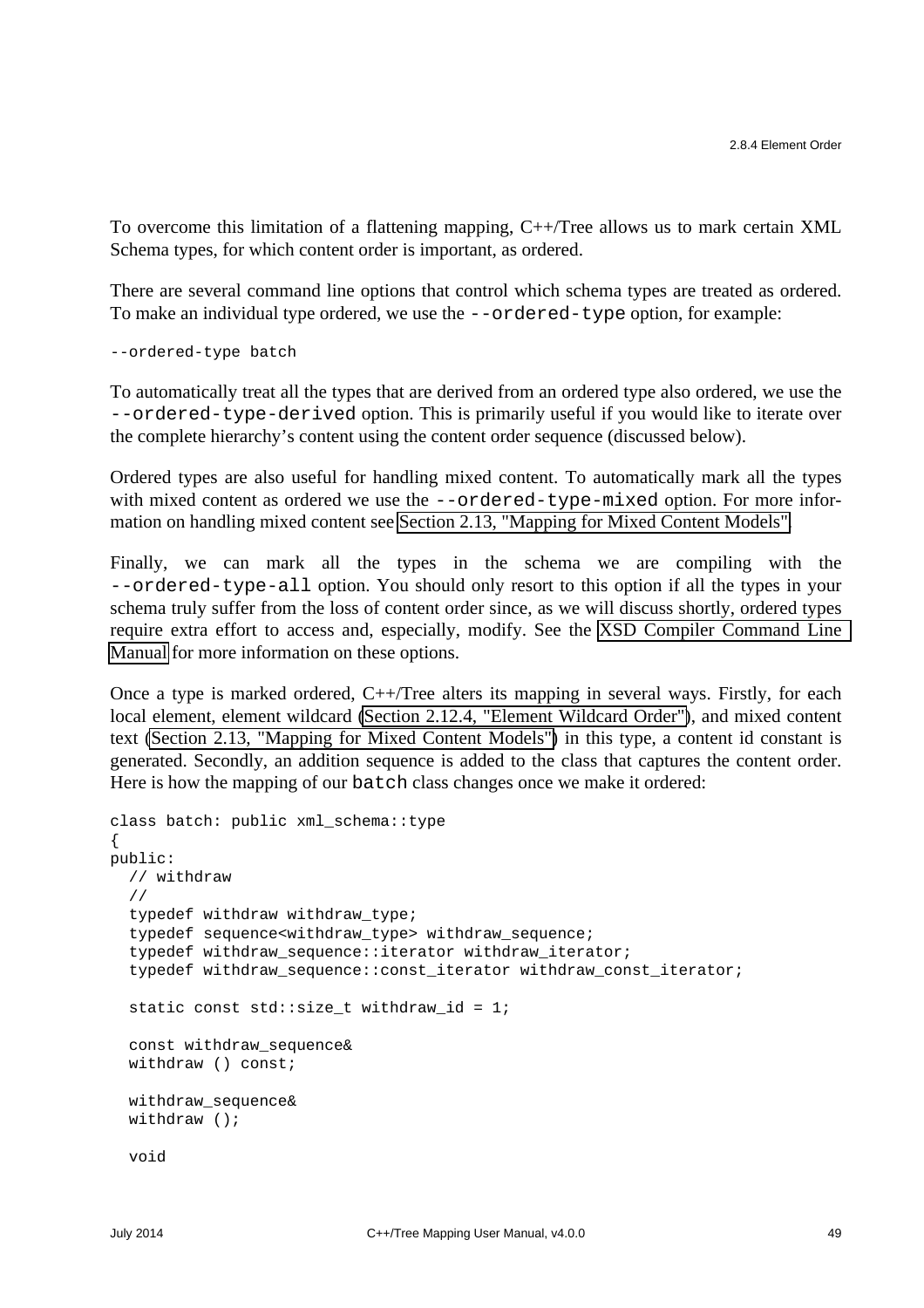```
 withdraw (const withdraw_sequence&);
 // deposit
 //
 typedef deposit deposit_type;
typedef sequence<deposit type> deposit sequence;
typedef deposit sequence::iterator deposit iterator;
 typedef deposit_sequence::const_iterator deposit_const_iterator;
static const std:: size t deposit id = 2;
 const deposit_sequence&
 deposit () const;
 deposit_sequence&
 deposit ();
 void
deposit (const deposit sequence&);
 // content_order
 //
 typedef xml_schema::content_order content_order_type;
 typedef std::vector<content_order_type> content_order_sequence;
 typedef content_order_sequence::iterator content_order_iterator;
 typedef content_order_sequence::const_iterator content_order_const_iterator;
 const content_order_sequence&
 content_order () const;
 content_order_sequence&
 content_order ();
 void
content order (const content order sequence&);
 ...
```
};

Notice the withdraw\_id and deposit\_id content ids as well as the extra content\_order sequence that does not correspond to any element in the schema definition. The other changes to the mapping for ordered types has to do with XML parsing and serialization code. During parsing the content order is captured in the content\_order sequence while during serialization this sequence is used to determine the order in which content is serialized. The content order sequence is also copied during copy construction and assigned during copy assignment. It is also taken into account during comparison.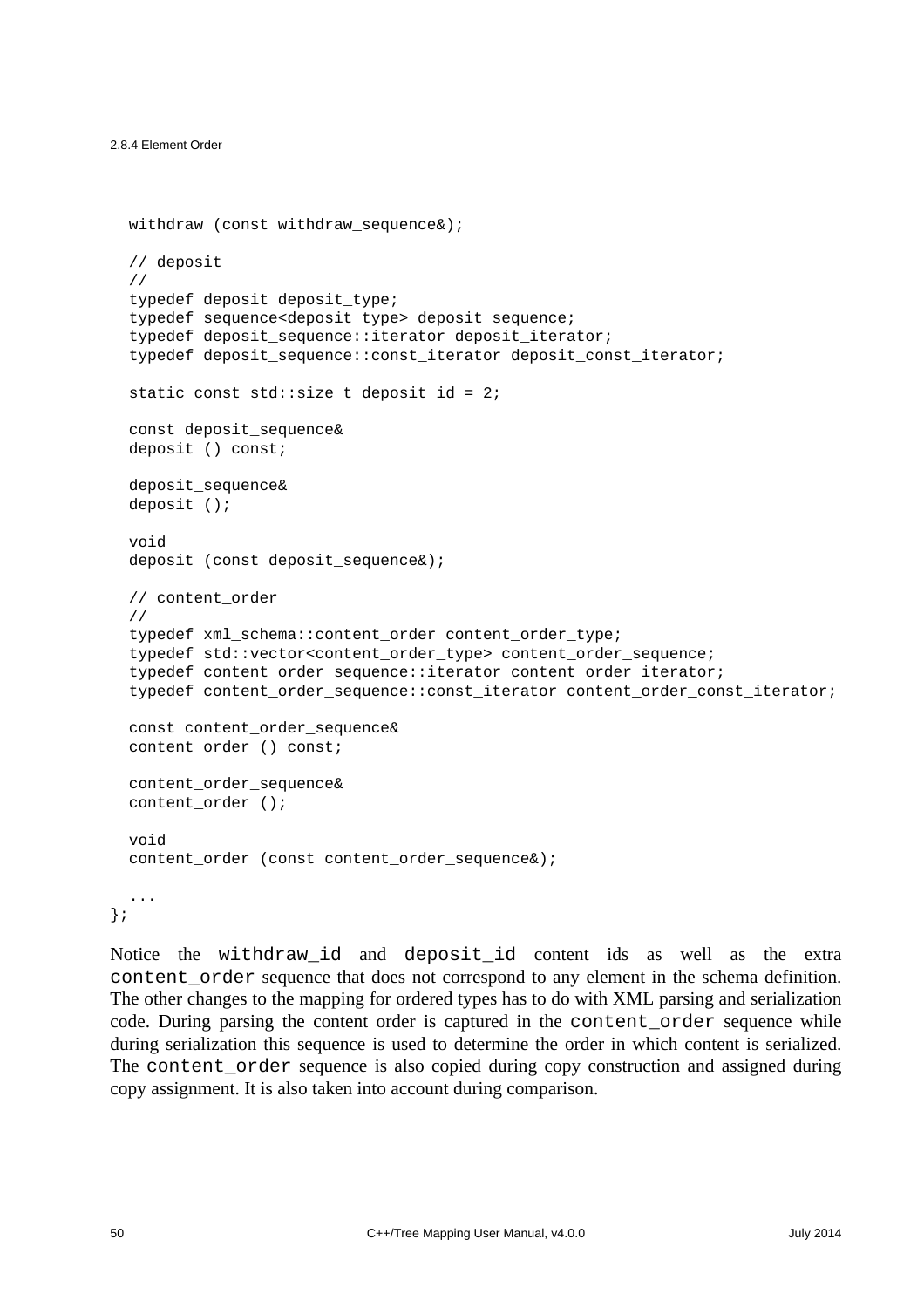The entry type of the content\_order sequence is the xml\_schema::content\_order type that has the following interface:

```
namespace xml_schema
{
  struct content_order
   {
     content_order (std::size_t id, std::size_t index = 0);
     std::size_t id;
    std::size t index;
   };
  bool
   operator== (const content_order&, const content_order&);
   bool
   operator!= (const content_order&, const content_order&);
  bool
   operator< (const content_order&, const content_order&);
}
```
The content\_order sequence describes the order of content (elements, including wildcards, as well as mixed content text). Each entry in this sequence consists of the content id (for example, withdraw id or deposit id in our case) as well as, for elements of the sequence cardinality class, an index into the corresponding sequence container (the index is unused for the one and optional cardinality classes). For example, in our case, if the content id is withdraw\_id, then the index will point into the withdraw element sequence.

With all this information we can now examine how to iterate over transaction in the batch in content order:

```
b = \ldotsfor (batch::content_order_const_iterator i (b.content_order ().begin ());
      i != b.content_order ().end ();
     ++i)
{
   switch (i->id)
 {
   case batch::withdraw_id:
     {
      const withdraw& t (b.withdraw ()[i->index]);
       cerr << t.account () << " withdraw " << t.amount () << endl;
      break;
     }
   case batch::deposit_id:
    \{
```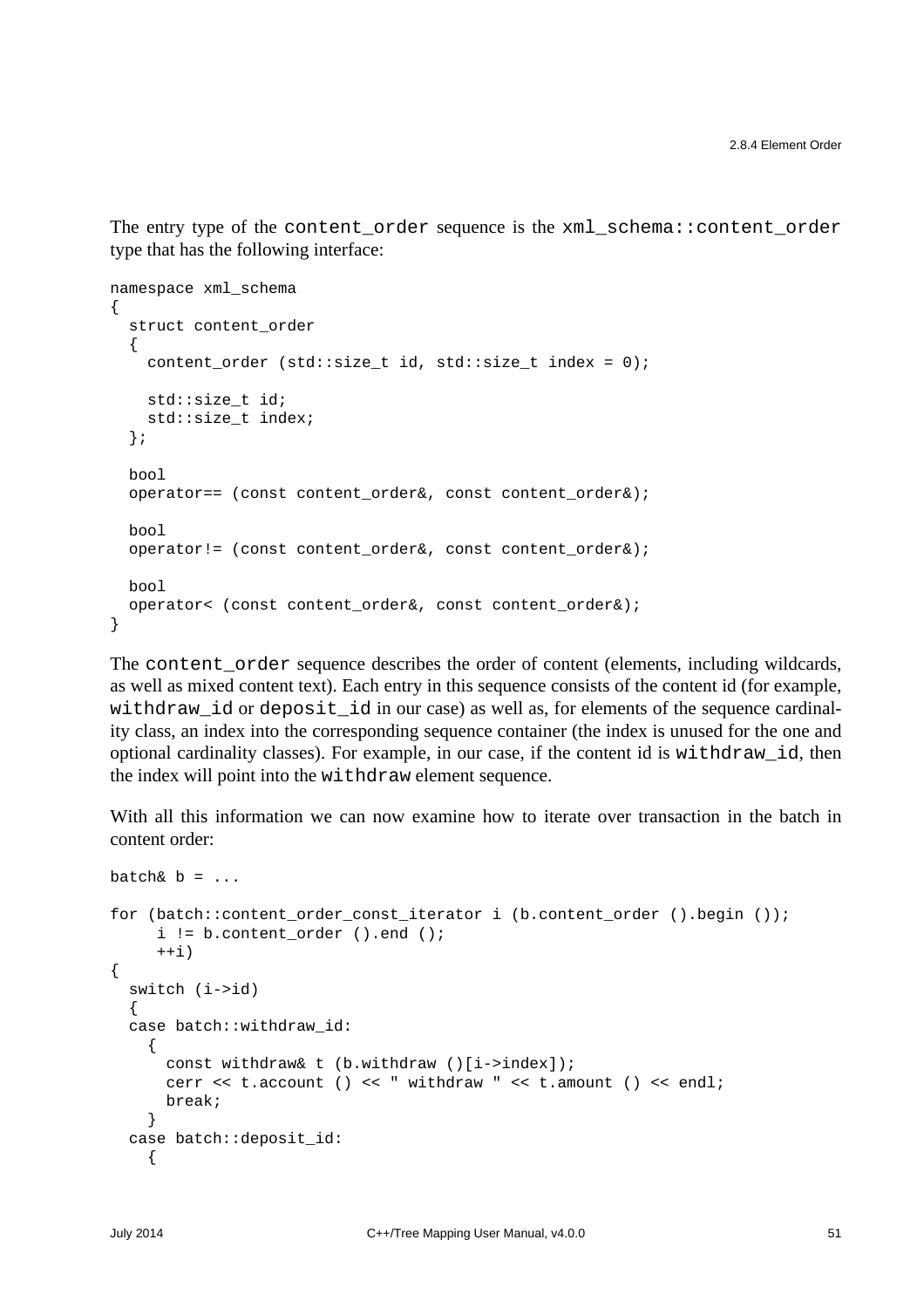```
 const deposit& t (b.deposit ()[i->index]);
       cerr << t.account () << " deposit " << t.amount () << endl;
       break;
     }
   default:
     {
       assert (false); // Unknown content id.
    \mathfrak{h} }
}
```
If we serialized our batch back to XML, we would also see that the order of transactions in the output is exactly the same as in the input rather than all the withdrawals first followed by all the deposits.

The most complex aspect of working with ordered types is modifications. Now we not only need to change the content, but also remember to update the order information corresponding to this change. As a first example, we add a deposit transaction to the batch:

```
using xml_schema::content_order;
```

```
batch::deposit_sequence& d (b.deposit ());
batch::withdraw_sequence& w (b.withdraw ());
batch::content_order_sequence& co (b.content_order ());
d.push_back (deposit (123456789, 100000));
co.push_back (content_order (batch::deposit_id, d.size () - 1));
```
In the above example we first added the content (deposit transaction) and then updated the content order information by adding an entry with deposit\_id content id and the index of the just added deposit transaction.

Removing the last transaction can be easy if we know which transaction (deposit or withdrawal) is last:

```
d.pop_back ();
co.pop_back ();
```
If, however, we do not know which transaction is last, then things get a bit more complicated:

```
switch (co.back ().id)
{
case batch::withdraw_id:
   {
     d.pop_back ();
     break;
   }
case batch::deposit_id:
   {
```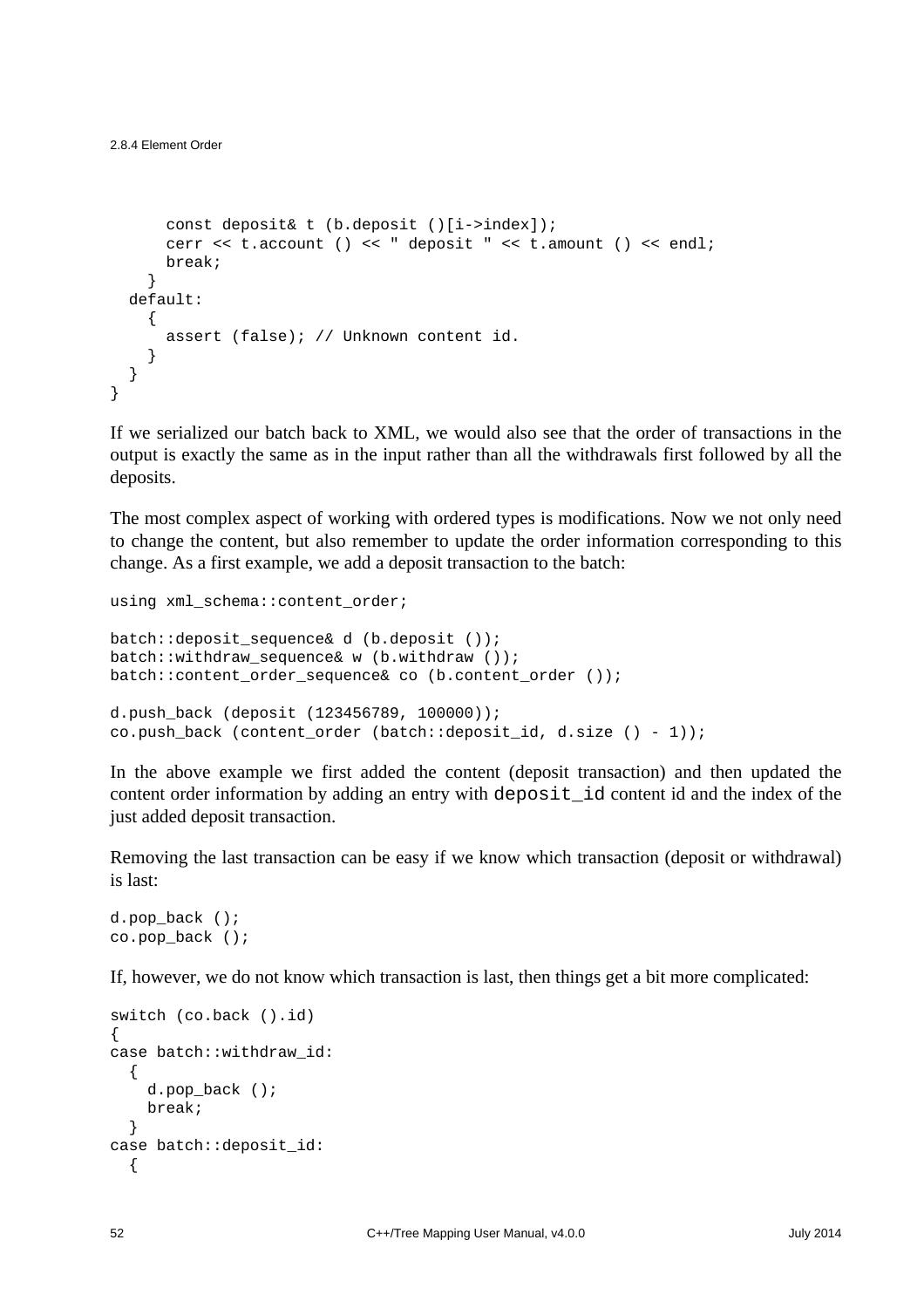```
w.pop back ();
     break;
   }
}
co.pop_back ();
```
The following example shows how to add a transaction at the beginning of the batch:

```
w.push_back (withdraw (123456789, 100000));
co.insert (co.begin (),
            content_order (batch::withdraw_id, w.size () - 1));
```
Note also that when we merely modify the content of one of the elements in place, we do not need to update its order since it doesn't change. For example, here is how we can change the amount in the first withdrawal:

w[0].amount (10000);

For the complete working code shown in this section refer to the  $\alpha$  order/element example in the examples/cxx/tree/ directory in the XSD distribution.

If both the base and derived types are ordered, then the content order sequence is only added to the base and the content ids are unique within the whole hierarchy. In this case the content order sequence for the derived type contains ordering information for both base and derived content.

In some applications we may need to perform more complex content processing. For example, in our case, we may need to remove all the withdrawal transactions. The default container, std::vector, is not particularly suitable for such operations. What may be required by some applications is a multi-index container that not only allows us to iterate in content order similar to std::vector but also search by the content id as well as the content id and index pair.

While C++/Tree does not provide this functionality by default, it allows us to specify a custom container type for content order with the --order-container command line option. The only requirement from the generated code side for such a container is to provide the vector-like push\_back(), size(), and const iteration interfaces.

As an example, here is how we can use the Boost Multi-Index container for content order. First we create the content-order-container.hxx header with the following definition (in  $C_{++}11$ , use the alias template instead):

```
#ifndef CONTENT ORDER CONTAINER
#define CONTENT_ORDER_CONTAINER
#include <cstddef> // std::size_t
#include <boost/multi_index_container.hpp>
```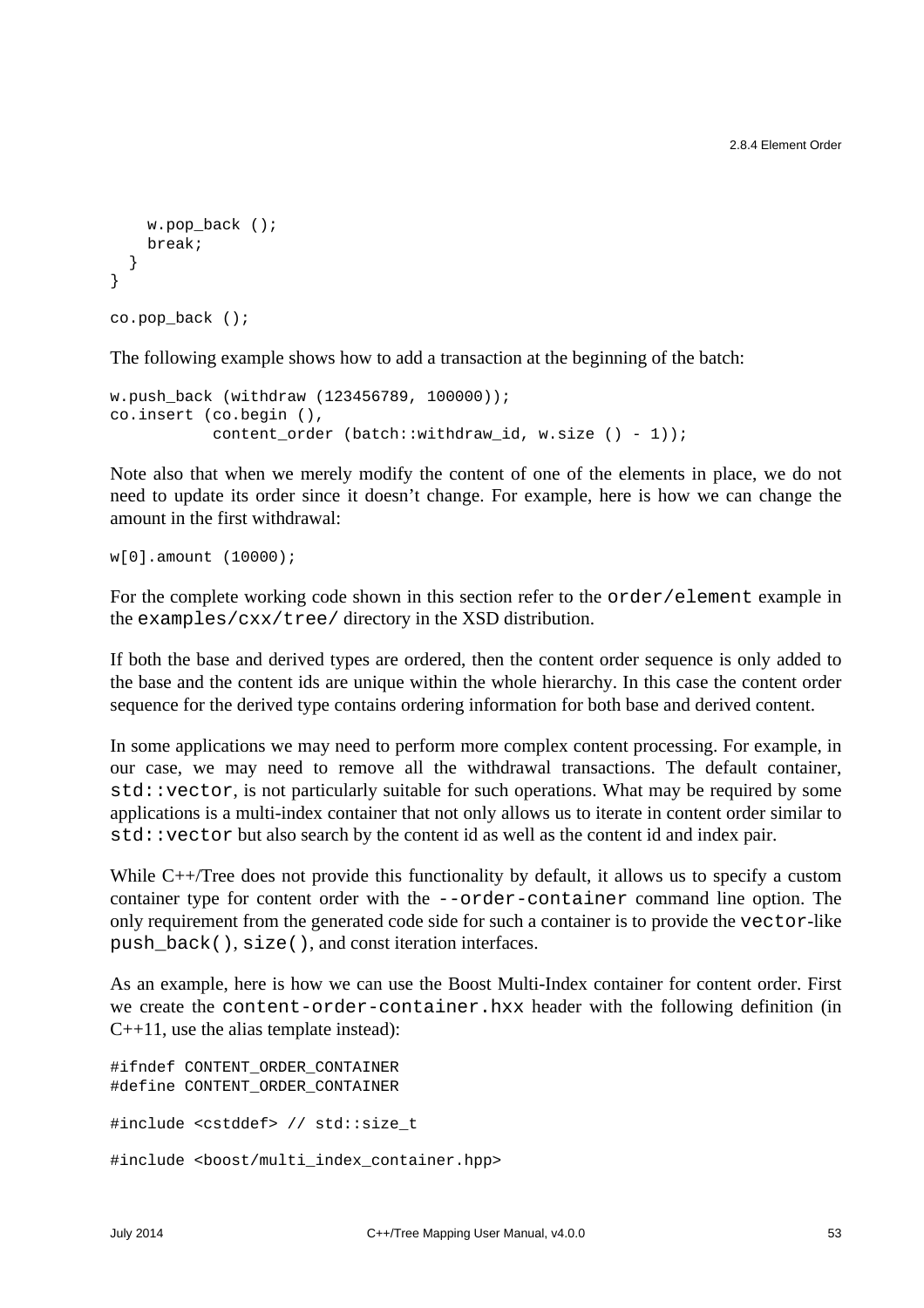```
#include <boost/multi_index/member.hpp>
#include <boost/multi_index/identity.hpp>
#include <boost/multi_index/ordered_index.hpp>
#include <boost/multi_index/random_access_index.hpp>
struct by id \{};
struct by id index \{\}\template <typename T>
struct content order container:
  boost::multi_index::multi_index_container<
     T,
     boost::multi_index::indexed_by<
       boost::multi_index::random_access<>,
       boost::multi_index::ordered_unique<
         boost::multi_index::tag<by_id_index>,
         boost::multi_index::identity<T>
      >,
       boost::multi_index::ordered_non_unique<
         boost::multi_index::tag<by_id>,
         boost::multi_index::member<T, std::size_t, &T::id>
\rightarrow >
   >
{};
```
#endif

Next we add the following two XSD compiler options to include this header into every generated header file and to use the custom container type (see the XSD compiler command line manual for more information on shell quoting for the first option):

```
--hxx-prologue '#include "content-order-container.hxx"'
--order-container content_order_container
```
With these changes we can now use the multi-index functionality, for example, to search for a specific content id:

```
typedef batch::content_order_sequence::index<br/><br/>ky_id>::type id_set;
typedef id_set::iterator id_iterator;
const id_set& ids (b.content_order ().get<br/>ky_id> ());
std::pair<id_iterator, id_iterator> r (
   ids.equal_range (std::size_t (batch::deposit_id));
for (id_iterator i (r.first); i != r.second; ++i)
```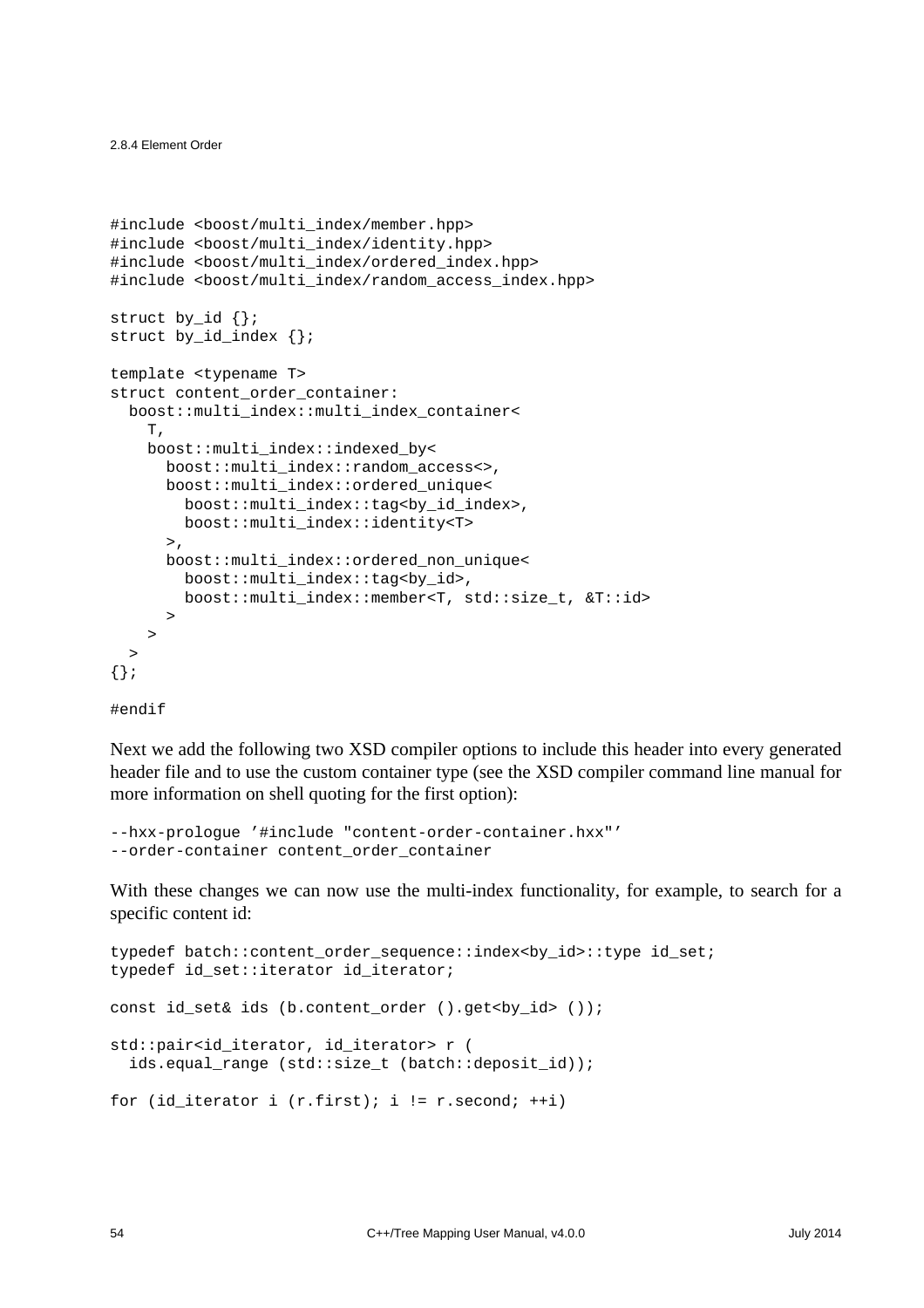```
{
  const deposit& t (b.deposit ()[i->index]);
  cerr << t.account () << " deposit " << t.amount () << endl;
}
```
# **2.9 Mapping for Global Elements**

An XML Schema element definition is called global if it appears directly under the schema element. A global element is a valid root of an instance document. By default, a global element is mapped to a set of overloaded parsing and, optionally, serialization functions with the same name as the element. It is also possible to generate types for root elements instead of parsing and serialization functions. This is primarily useful to distinguish object models with the same root type but with different root elements. See [Section 2.9.1, "Element Types"](#page-60-0) for details. It is also possible to request the generation of an element map which allows uniform parsing and serialization of multiple root elements. See [Section 2.9.2, "Element Map"](#page-63-0) for details.

The parsing functions read XML instance documents and return corresponding object models as an automatic pointer (std::auto\_ptr or std::unique\_ptr, depending on the  $C_{++}$  standard selected). Their signatures have the following pattern (type denotes element's type and name denotes element's name):

```
std::[auto|unique]_ptr<type>
name (....);
```
The process of parsing, including the exact signatures of the parsing functions, is the subject of [Chapter 3, "Parsing".](#page-87-0)

The serialization functions write object models back to XML instance documents. Their signatures have the following pattern:

void name (<stream type>&, const type&, ....);

The process of serialization, including the exact signatures of the serialization functions, is the subject of [Chapter 4, "Serialization".](#page-99-0)

#### <span id="page-60-0"></span>**2.9.1 Element Types**

The generation of element types is requested with the --generate-element-map option. With this option each global element is mapped to a C++ class with the same name as the element. Such a class is derived from xml\_schema::element\_type and contains the same set of type definitions, constructors, and member function as would a type containing a single element with the One cardinality class named "value". In addition, the element type also contains a set of member functions for accessing the element name and namespace as well as its value in a uniform manner. For example: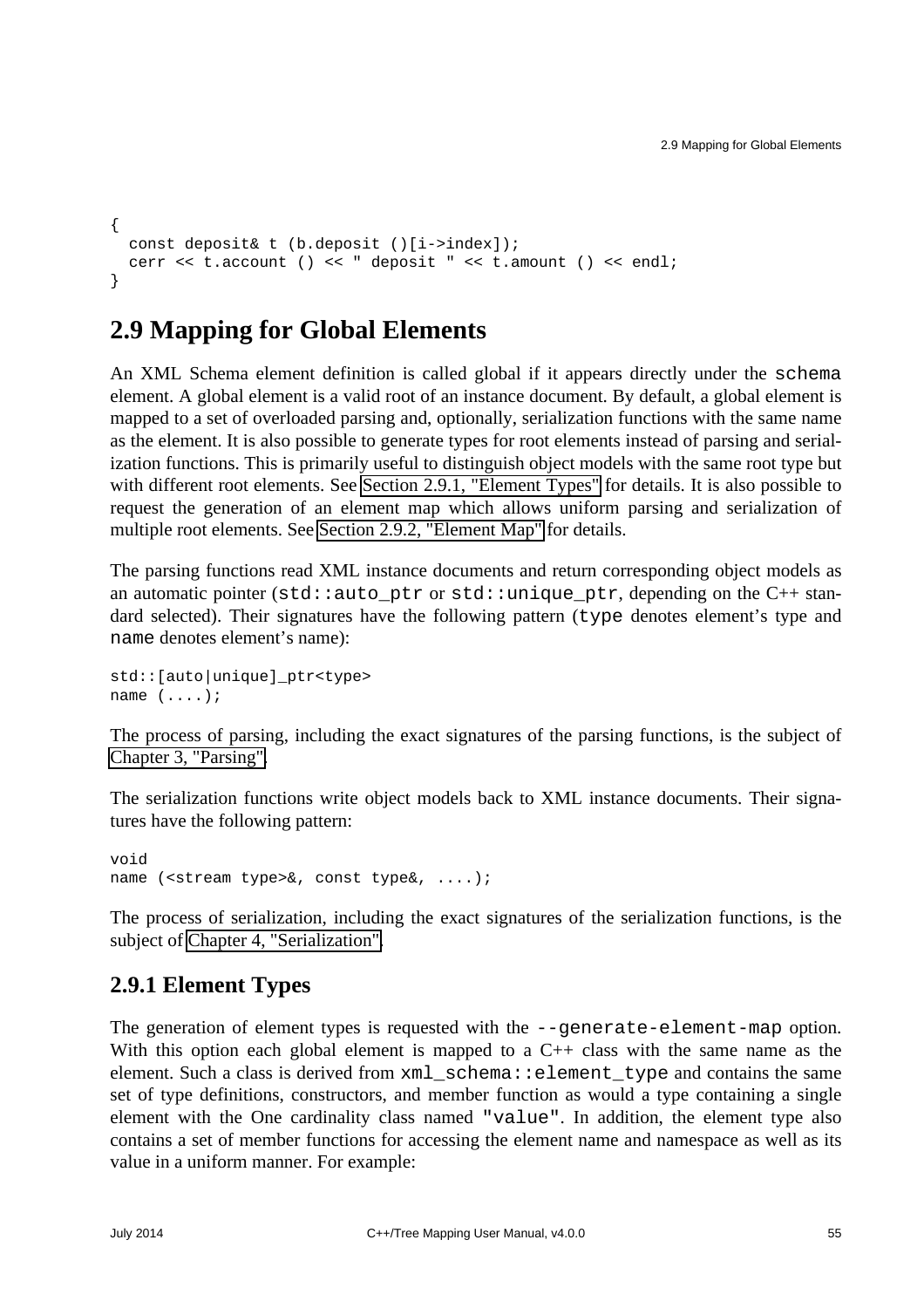```
2.9.1 Element Types
```

```
<complexType name="type">
  <sequence>
     ...
  </sequence>
</complexType>
```

```
<element name="root" type="type"/>
```
#### is mapped to:

```
class type
{
   ...
};
class root: public xml_schema::element_type
{
public:
  // Element value.
   //
   typedef type value_type;
   const value_type&
   value () const;
   value_type&
   value ();
   void
   value (const value_type&);
   void
   value (std::[auto|unique]_ptr<value_type>);
   // Constructors.
   //
   root (const value_type&);
   root (std::[auto|unique]_ptr<value_type>);
   root (const xercesc::DOMElement&, xml_schema::flags = 0);
  root (const root&, xml\_schema::flags = 0);
   virtual root*
   _clone (xml_schema::flags = 0) const;
   // Element name and namespace.
   //
   static const std::string&
   name ();
```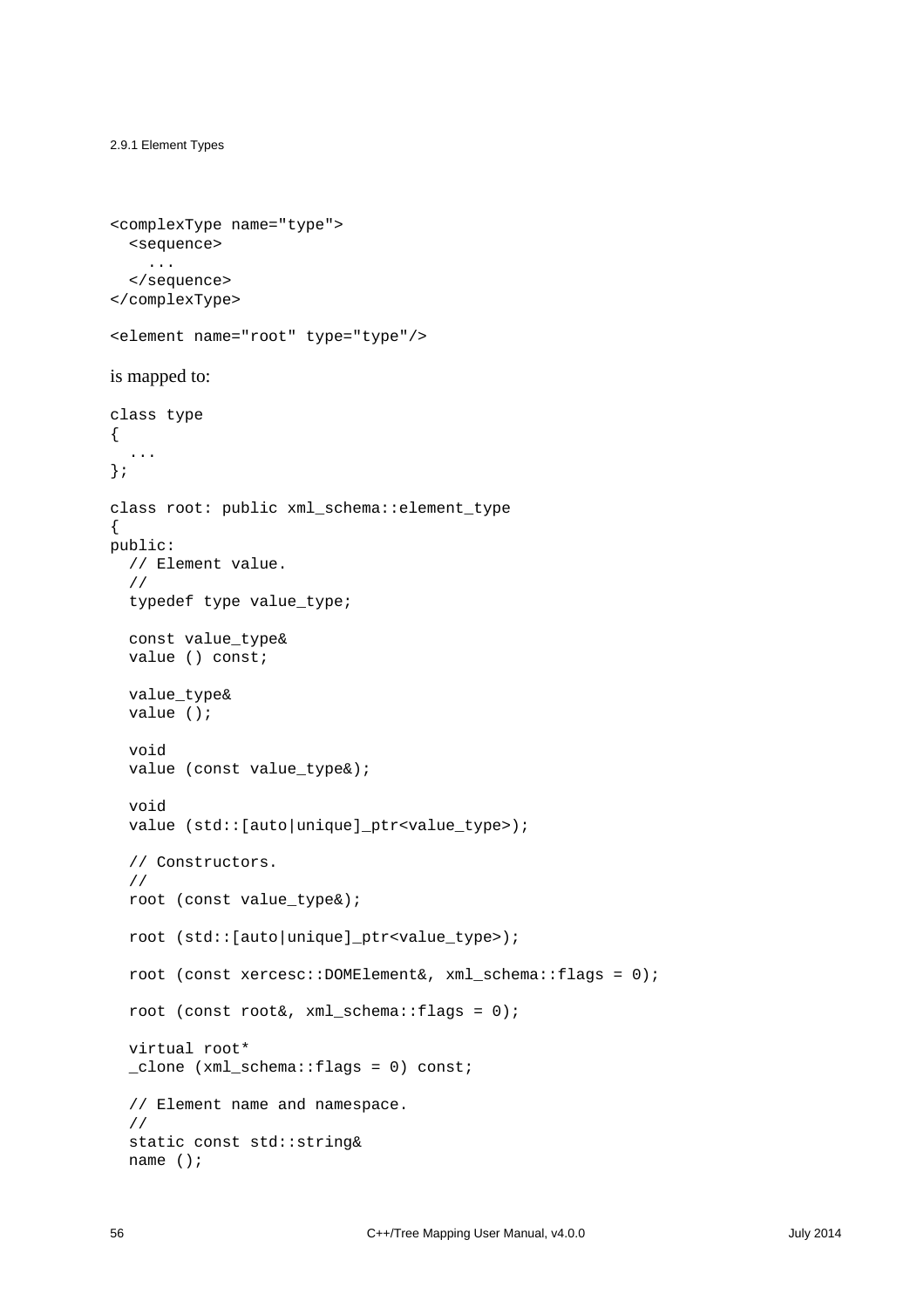```
 static const std::string&
  namespace ();
   virtual const std::string&
  name () const;
   virtual const std::string&
  namespace () const;
   // Element value as xml_schema::type.
   //
   virtual const xml_schema::type*
   _value () const;
   virtual xml_schema::type*
   _value ();
};
void
operator<< (xercesc::DOMElement&, const root&);
```
The xml\_schema::element\_type class is a common base type for all element types and is defined as follows:

```
namespace xml_schema
{
  class element_type
   {
   public:
     virtual
     ~element_type ();
     virtual element_type*
    \angleclone (flags f = 0) const = 0;
     virtual const std::basic_string<C>&
    _name () const = 0; virtual const std::basic_string<C>&
    \_namespace () const = 0;
     virtual xml_schema::type*
    _value () = 0; virtual const xml_schema::type*
    _value () const = 0; };
}
```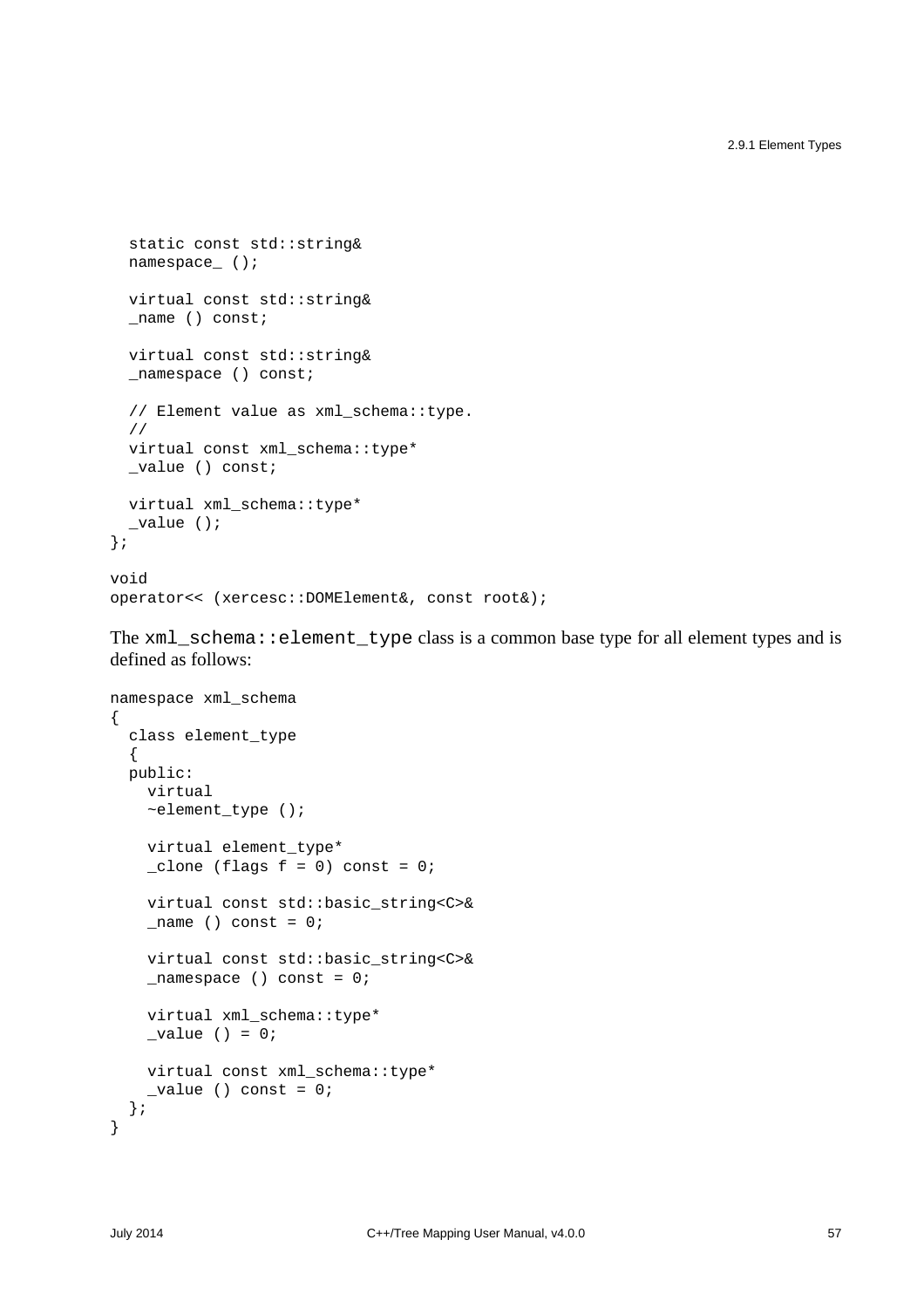2.9.2 Element Map

The \_value() member function returns a pointer to the element value or 0 if the element is of a fundamental  $C++$  type and therefore is not derived from  $xml$  schema::type.

Unlike parsing and serialization functions, element types are only capable of parsing and serializing from/to a DOMElement object. This means that the application will need to perform its own XML-to-DOM parsing and DOM-to-XML serialization. The following section describes a mechanism provided by the mapping to uniformly parse and serialize multiple root elements.

## <span id="page-63-0"></span>**2.9.2 Element Map**

When element types are generated for root elements it is also possible to request the generation of an element map with the --generate-element-map option. The element map allows uniform parsing and serialization of multiple root elements via the common xml\_schema::element\_type base type. The xml\_schema::element\_map class is defined as follows:

```
namespace xml_schema
{
  class element_map
\{ public:
     static std::[auto|unique]_ptr<xml_schema::element_type>
     parse (const xercesc::DOMElement&, flags = 0);
     static void
    serialize (xercesc::DOMElement&, const element type&);
   };
}
```
The parse() function creates the corresponding element type object based on the element name and namespace and returns it as an automatic pointer (std::auto\_ptr or  $std:$ : unique ptr, depending on the  $C++$  standard selected) to

xml\_schema::element\_type. The serialize() function serializes the passed element object to DOMElement. Note that in case of serialize(), the DOMElement object should have the correct name and namespace. If no element type is available for an element, both functions throw the xml\_schema::no\_element\_info exception:

```
struct no_element_info: virtual exception
{
  no_element_info (const std::basic_string<C>& element_name,
                   const std::basic string<C>& element namespace);
   const std::basic_string<C>&
 element_name () const;
  const std::basic_string<C>&
  element_namespace () const;
```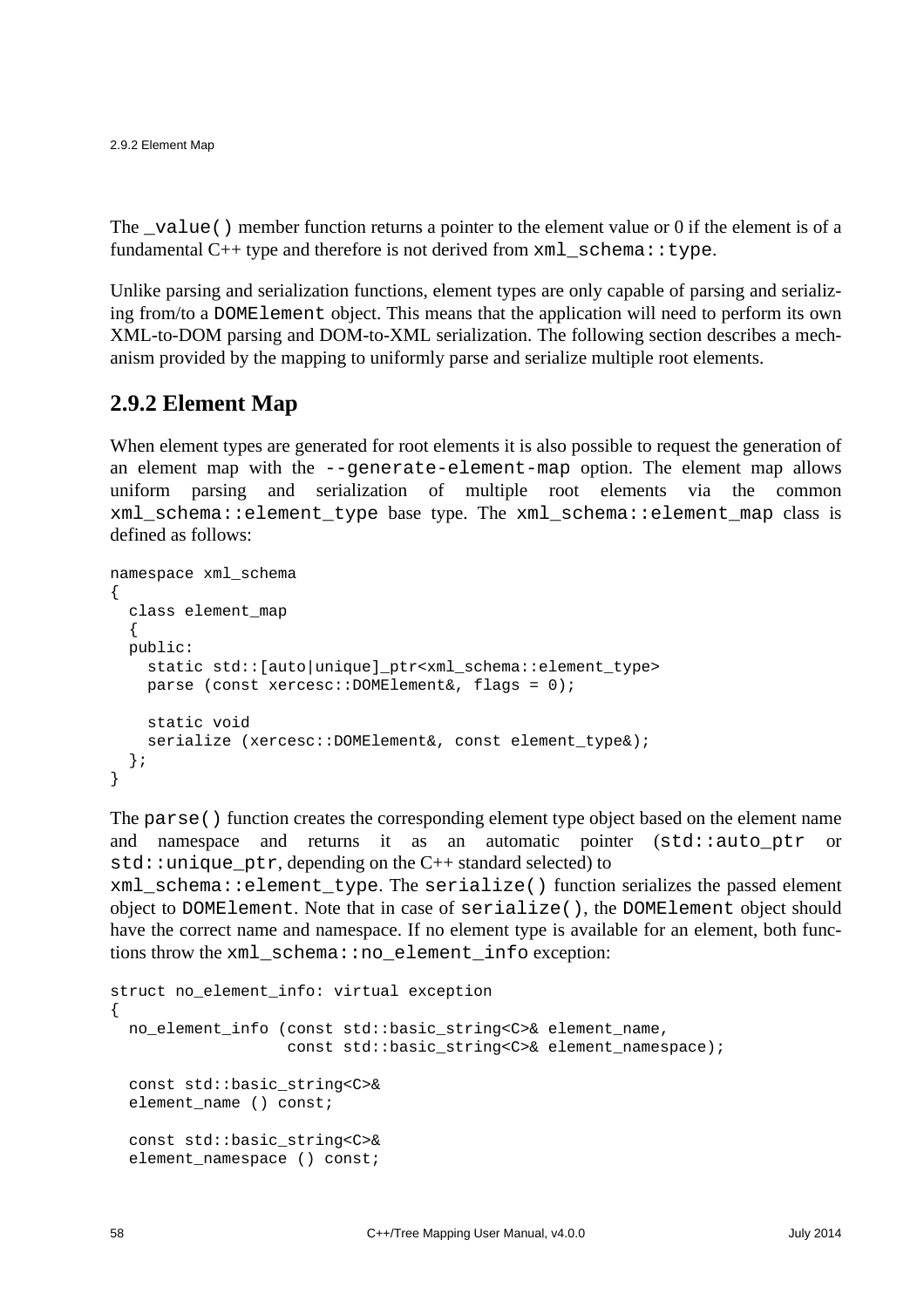```
 virtual const char*
 what () const throw ();
};
```
The application can discover the actual type of the element object returned by parse() either using dynamic\_cast or by comparing element names and namespaces. The following code fragments illustrate how the element map can be used:

```
// Parsing.
//
DOMElement& e = ... // Parse XML to DOM.
auto_ptr<xml_schema::element_type> r (
   xml_schema::element_map::parse (e));
if (root1 r1 = dynamic_cast<root1*> (r.get()))
{
   ...
}
else if (r->_name == root2::name () & \&&r->_namespace () == root2::namespace ())
{
   root2& r2 (static_cast<root2&> (*r));
   ...
}
// Serialization.
//
xml_schema::element_type& r = ...
string name (r. name ());
string ns (r._namespace ());
DOMDocument& doc = ... // Create a new DOMDocument with name and ns.
DOMElement& e (*doc->getDocumentElement ());
xml schema::element map::serialize (e, r);
// Serialize DOMDocument to XML.
```
# **2.10 Mapping for Global Attributes**

An XML Schema attribute definition is called global if it appears directly under the schema element. A global attribute does not have any mapping.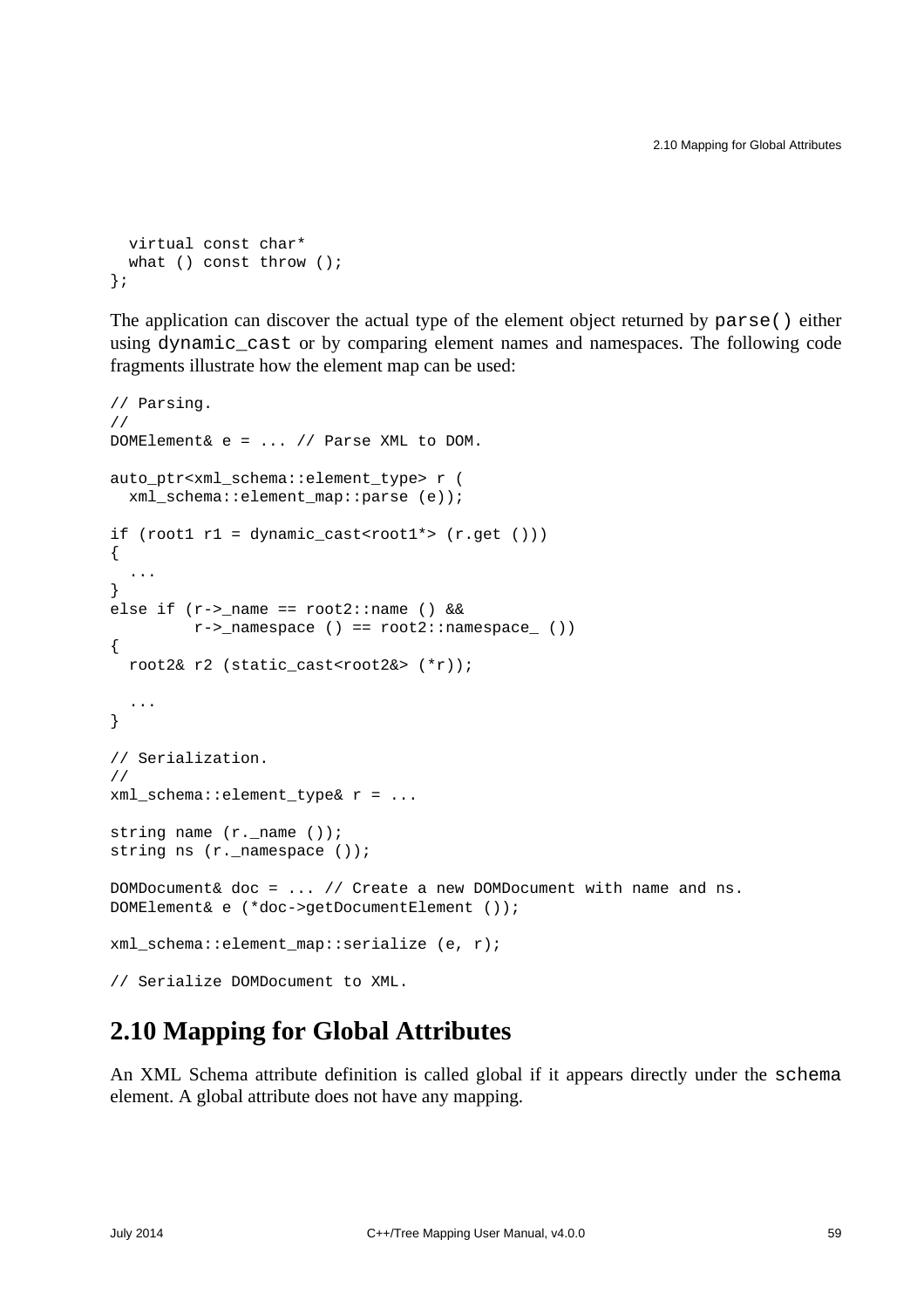2.11 Mapping for xsi:type and Substitution Groups

## <span id="page-65-0"></span>**2.11 Mapping for xsi:type and Substitution Groups**

The mapping provides optional support for the XML Schema polymorphism features  $(xsi:type and substitution groups)$  which can be requested with the --generate-polymorphic option. When used, the dynamic type of a member may be different from its static type. Consider the following schema definition and instance document:

```
<!-- test.xsd -->
<schema>
   <complexType name="base">
     <attribute name="text" type="string"/>
   </complexType>
   <complexType name="derived">
     <complexContent>
       <extension base="base">
          <attribute name="extra-text" type="string"/>
       </extension>
     </complexContent>
   </complexType>
   <complexType name="root_type">
     <sequence>
       <element name="item" type="base" maxOccurs="unbounded"/>
     </sequence>
   </complexType>
   <element name="root" type="root_type"/>
</schema>
\leftarrow \leftarrow test. xml \leftarrow \rightarrow<root xmlns:xsi="http://www.w3.org/2001/XMLSchema-instance">
   <item text="hello"/>
   <item text="hello" extra-text="world" xsi:type="derived"/>
\langle root>
```
In the resulting object model, the container for the  $root$ : item member will have two elements: the first element's type will be base while the second element's (dynamic) type will be derived. This can be discovered using the dynamic\_cast operator as shown in the following example:

```
void
f (root& r)
{
  for (root::item const iterator i (r.item ().begin ());
       i := r.item ().end ()
       ++i) {
    if (derived* d = dynamic cast<derived*> (x(*i)))
```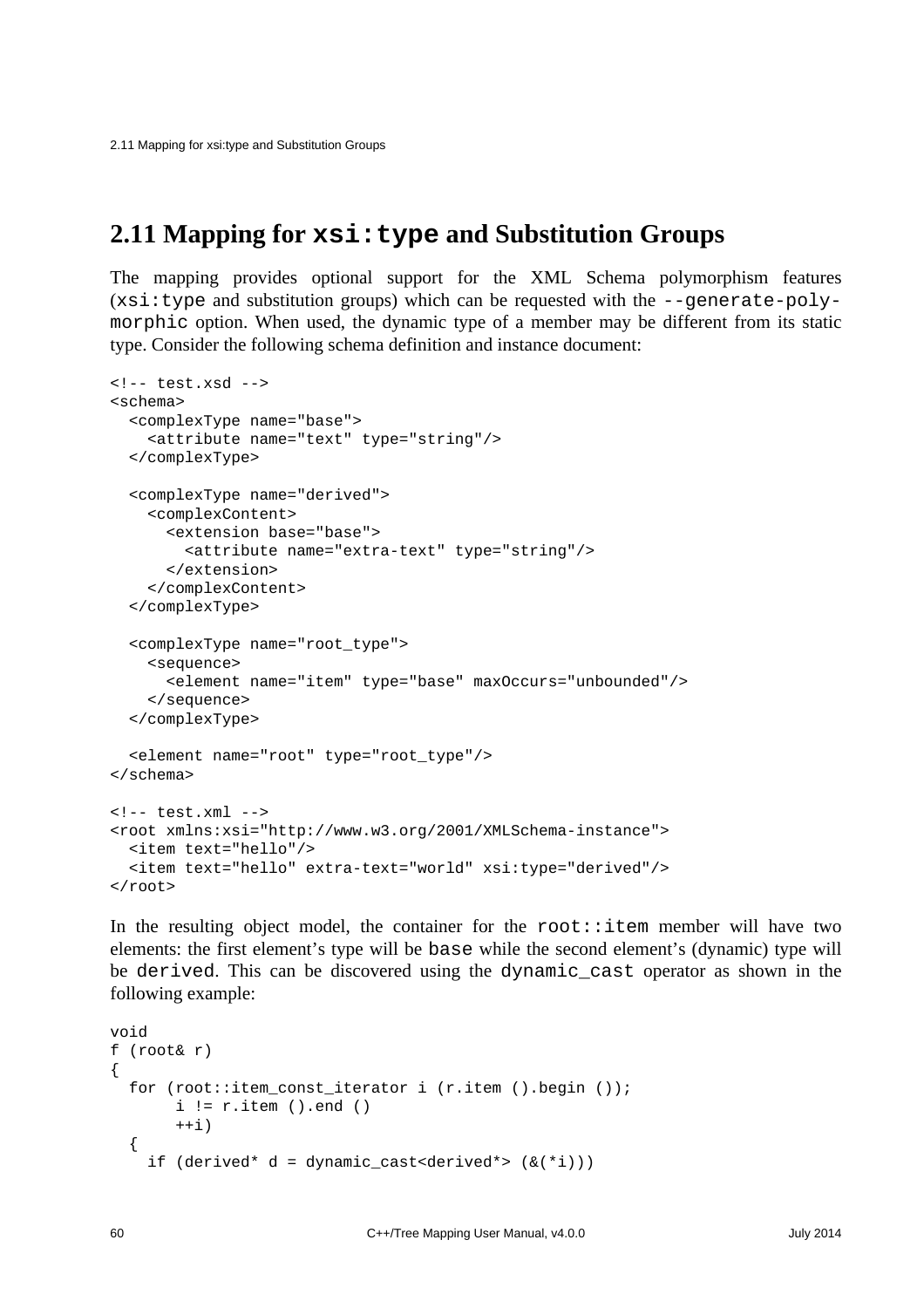2.11 Mapping for xsi:type and Substitution Groups

```
 {
         // derived
      }
      else
      {
         // base
      }
   }
}
```
The \_clone virtual function should be used instead of copy constructors to make copies of members that might use polymorphism:

```
void
f (root& r)
{
  for (root::item_const_iterator i (r.item ().begin ());
       i := r.item ().end ()
       ++i) {
    std::auto ptr<br/>base> c (i-> clone ());
   }
}
```
The mapping can often automatically determine which types are polymorphic based on the substitution group declarations. However, if your XML vocabulary is not using substitution groups or if substitution groups are defined in a separate schema, then you will need to use the --polymorphic-type option to specify which types are polymorphic. When using this option you only need to specify the root of a polymorphic type hierarchy and the mapping will assume that all the derived types are also polymorphic. Also note that you need to specify this option when compiling every schema file that references the polymorphic type. Consider the following two schemas as an example:

```
\leftarrow :-- base.xsd -->
<xs:schema xmlns:xs="http://www.w3.org/2001/XMLSchema">
   <xs:complexType name="base">
     <xs:sequence>
       <xs:element name="b" type="xs:int"/>
     </xs:sequence>
   </xs:complexType>
   <!-- substitution group root -->
   <xs:element name="base" type="base"/>
```
</xs:schema>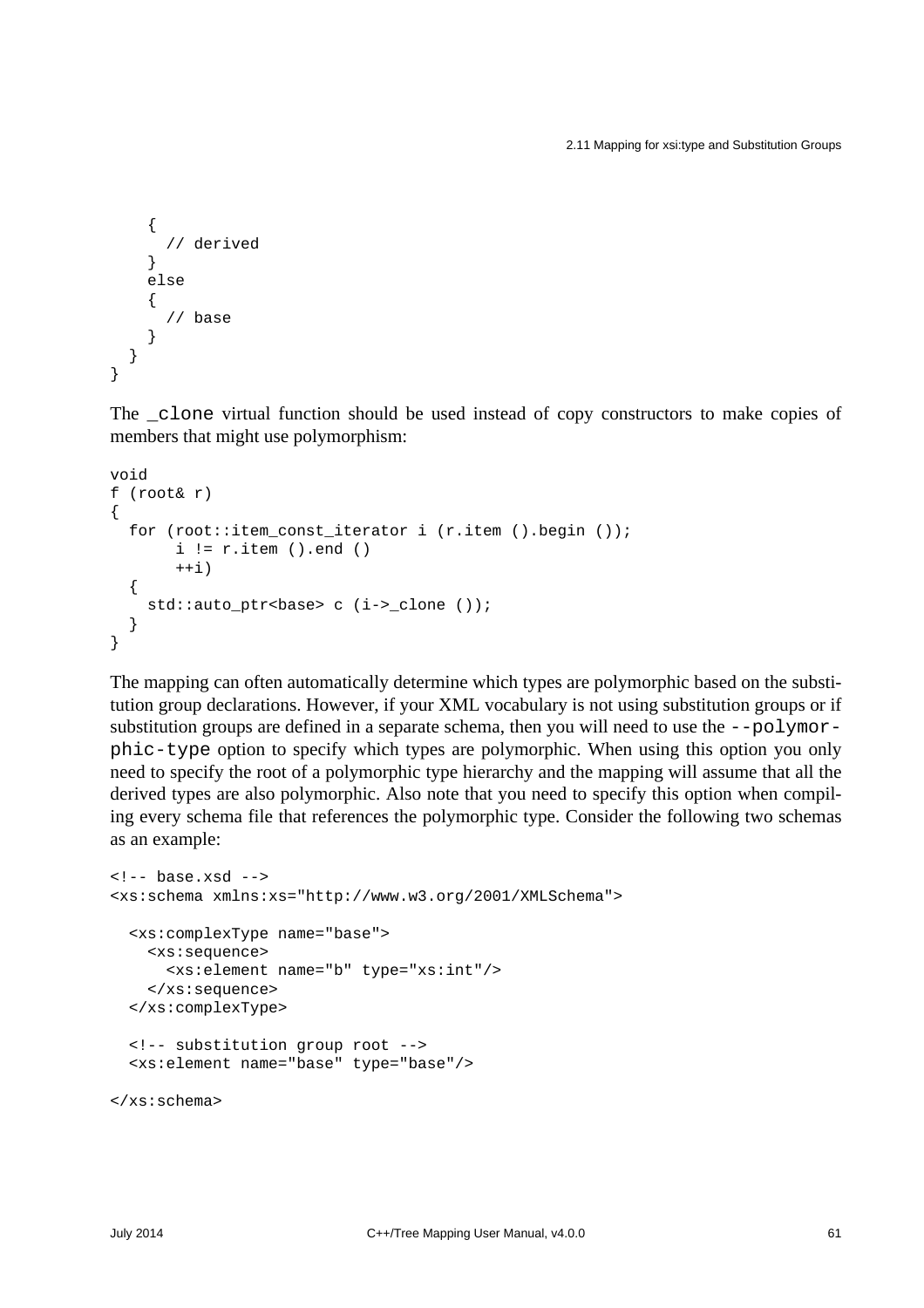2.12 Mapping for any and anyAttribute

```
<!-- derived.xsd -->
<xs:schema xmlns:xs="http://www.w3.org/2001/XMLSchema">
   <include schemaLocation="base.xsd"/>
   <xs:complexType name="derived">
     <xs:complexContent>
       <xs:extension base="base">
         <xs:sequence>
           <xs:element name="d" type="xs:string"/>
         </xs:sequence>
       </xs:extension>
     </xs:complexContent>
   </xs:complexType>
   <xs:element name="derived" type="derived" substitutionGroup="base"/>
</xs:schema>
```
In this example we need to specify "--polymorphic-type base" when compiling both schemas because the substitution group is declared in a schema other than the one defining type base.

You can also indicate that all types should be treated as polymorphic with the  $-$ -polymorphic-type-all. However, this may result in slower generated code with a greater footprint.

# **2.12 Mapping for any and anyAttribute**

For the XML Schema any and anyAttribute wildcards an optional mapping can be requested with the --generate-wildcard option. The mapping represents the content matched by wildcards as DOM fragments. Because the DOM API is used to access such content, the Xerces-C++ runtime should be initialized by the application prior to parsing and should remain initialized for the lifetime of objects with the wildcard content. For more information on the Xerces-C++ runtime initialization see [Section 3.1, "Initializing the Xerces-C++ Runtime".](#page-90-0)

The mapping for any is similar to the mapping for local elements (see [Section 2.8, "Mapping for](#page-42-0) [Local Elements and Attributes"\)](#page-42-0) except that the type used in the wildcard mapping is xercesc::DOMElement. As with local elements, the mapping divides all possible cardinality combinations into three cardinality classes: *one*, *optional*, and *sequence*.

The mapping for anyAttribute represents the attributes matched by this wildcard as a set of xercesc::DOMAttr objects with a key being the attribute's name and namespace.

Similar to local elements and attributes, the any and anyAttribute wildcards are mapped to a set of public type definitions (typedefs) and a set of public accessor and modifier functions. Type definitions have names derived from "any" for the any wildcard and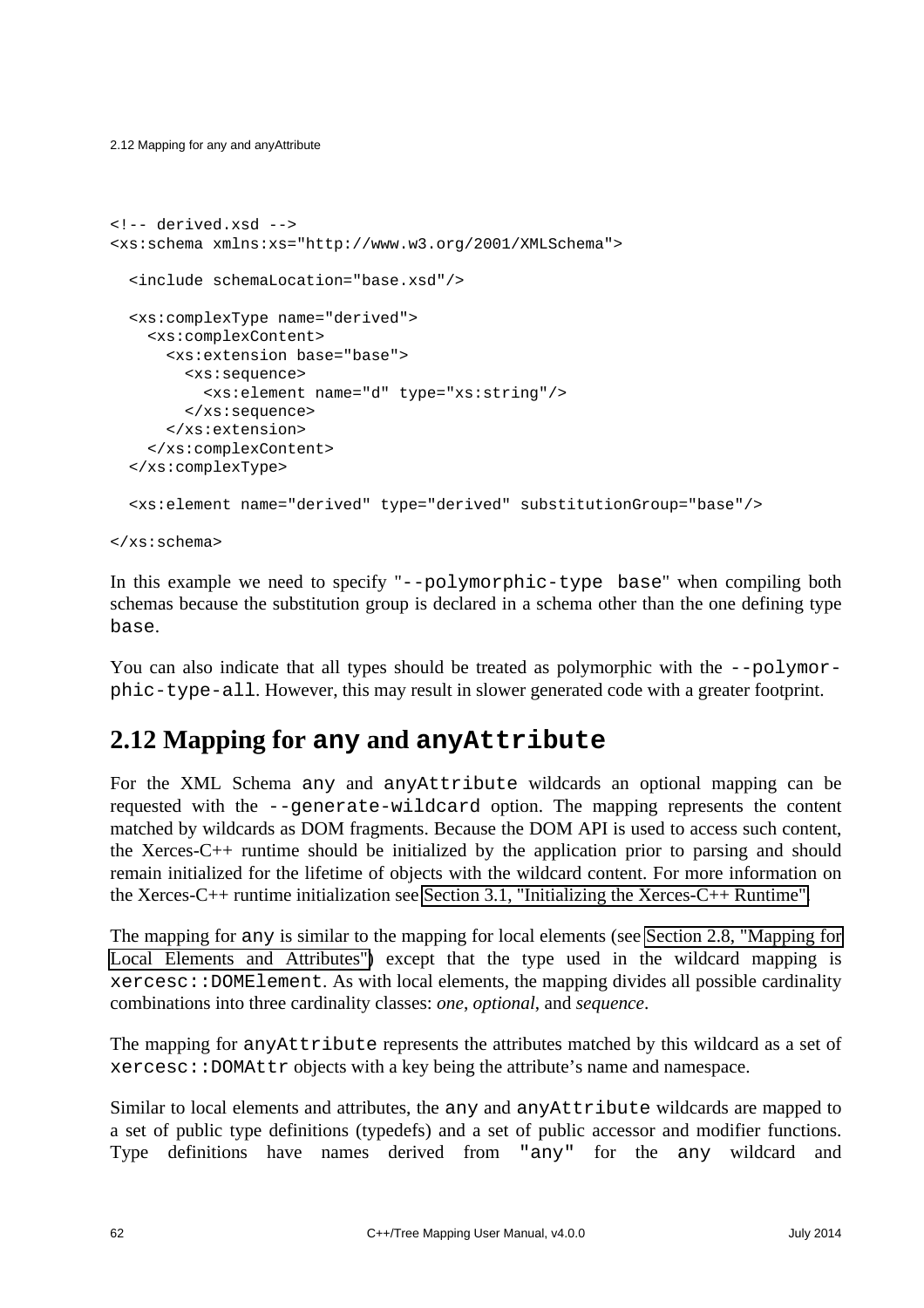"any\_attribute" for the anyAttribute wildcard. The accessor and modifier functions are named "any" for the any wildcard and "any\_attribute" for the anyAttribute wildcard. Subsequent wildcards in the same type have escaped names such as "any1" or "any\_attribute1".

Because Xerces-C++ DOM nodes always belong to a DOMDocument, each type with a wildcard has an associated DOMDocument object. The reference to this object can be obtained using the accessor function called dom\_document. The access to the document object from the application code may be necessary to create or modify the wildcard content. For example:

```
<complexType name="object">
  <sequence>
     <any namespace="##other"/>
   </sequence>
   <anyAttribute namespace="##other"/>
</complexType>
```

```
is mapped to:
```

```
class object: public xml_schema::type
{
public:
   // any
   //
   const xercesc::DOMElement&
   any () const;
   void
   any (const xercesc::DOMElement&);
   ...
   // any_attribute
   //
   typedef attribute_set any_attribute_set;
  typedef any attribute set::iterator any attribute iterator;
  typedef any attribute set::const iterator any attribute const iterator;
   const any_attribute_set&
  any attribute () const;
   any_attribute_set&
  any attribute ();
   ...
   // DOMDocument object for wildcard content.
   //
   const xercesc::DOMDocument&
```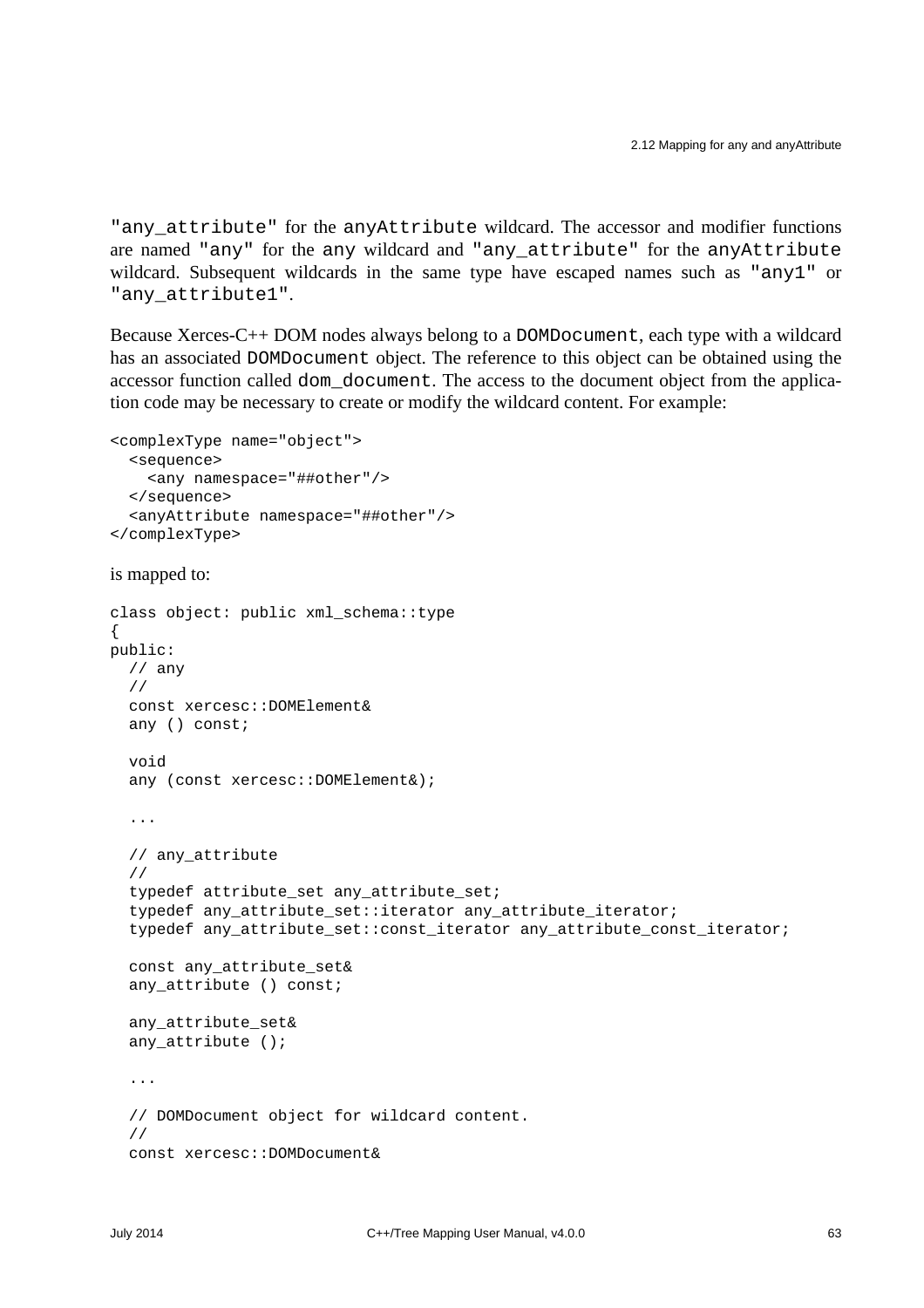2.12.1 Mapping for any with the One Cardinality Class

```
dom document () const;
   xercesc::DOMDocument&
  dom document ();
   ...
};
```
Names and semantics of type definitions for the wildcards as well as signatures of the accessor and modifier functions depend on the wildcard type as well as the cardinality class for the any wildcard. They are described in the following sub-sections.

### **2.12.1 Mapping for any with the One Cardinality Class**

For any with the One cardinality class, there are no type definitions. The accessor functions come in constant and non-constant versions. The constant accessor function returns a constant reference to xercesc::DOMElement and can be used for read-only access. The non-constant version returns an unrestricted reference to xercesc::DOMElement and can be used for read-write access.

The first modifier function expects an argument of type reference to constant xercesc::DOMElement and makes a deep copy of its argument. The second modifier function expects an argument of type pointer to xercesc::DOMElement. This modifier function assumes ownership of its argument and expects the element object to be created using the DOM document associated with this instance. For example:

```
<complexType name="object">
   <sequence>
    <any namespace="##other"/>
   </sequence>
</complexType>
```
is mapped to:

```
class object: public xml_schema::type
{
public:
   // Accessors.
   //
   const xercesc::DOMElement&
   any () const;
   xercesc::DOMElement&
   any ();
   // Modifiers.
   //
   void
```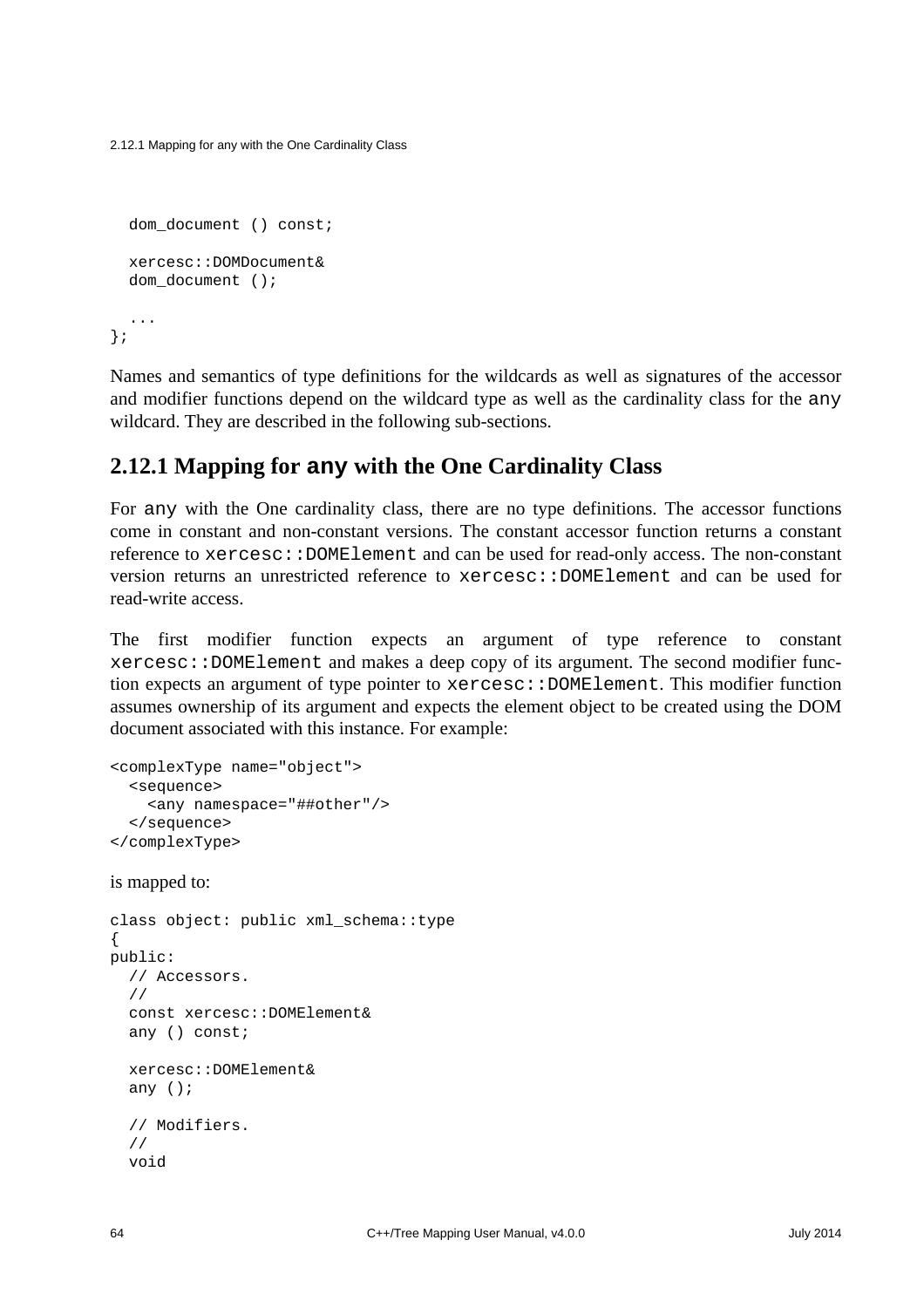```
 any (const xercesc::DOMElement&);
 void
 any (xercesc::DOMElement*);
 ...
```
};

The following code shows how one could use this mapping:

```
void
f (object& o, const xercesc::DOMElement& e)
{
  using namespace xercesc;
 DOMElement&e1 (o.any ()); // qeto.any (e) \sqrt{2} // set, deep copy
  DOMDocument& doc (o.dom_document ());
  o.any (doc.createElement (...)); // set, assumes ownership
}
```
#### **2.12.2 Mapping for any with the Optional Cardinality Class**

For any with the Optional cardinality class, the type definitions consist of an alias for the container type with name any\_optional (or any1\_optional, etc., for subsequent wildcards in the type definition).

Unlike accessor functions for the One cardinality class, accessor functions for the Optional cardinality class return references to corresponding containers rather than directly to DOMElement. The accessor functions come in constant and non-constant versions. The constant accessor function returns a constant reference to the container and can be used for read-only access. The non-constant version returns an unrestricted reference to the container and can be used for read-write access.

The modifier functions are overloaded for  $x$ ercesc::DOMElement and the container type. The first modifier function expects an argument of type reference to constant xercesc::DOMElement and makes a deep copy of its argument. The second modifier function expects an argument of type pointer to xercesc::DOMElement. This modifier function assumes ownership of its argument and expects the element object to be created using the DOM document associated with this instance. The third modifier function expects an argument of type reference to constant of the container type and makes a deep copy of its argument. For instance: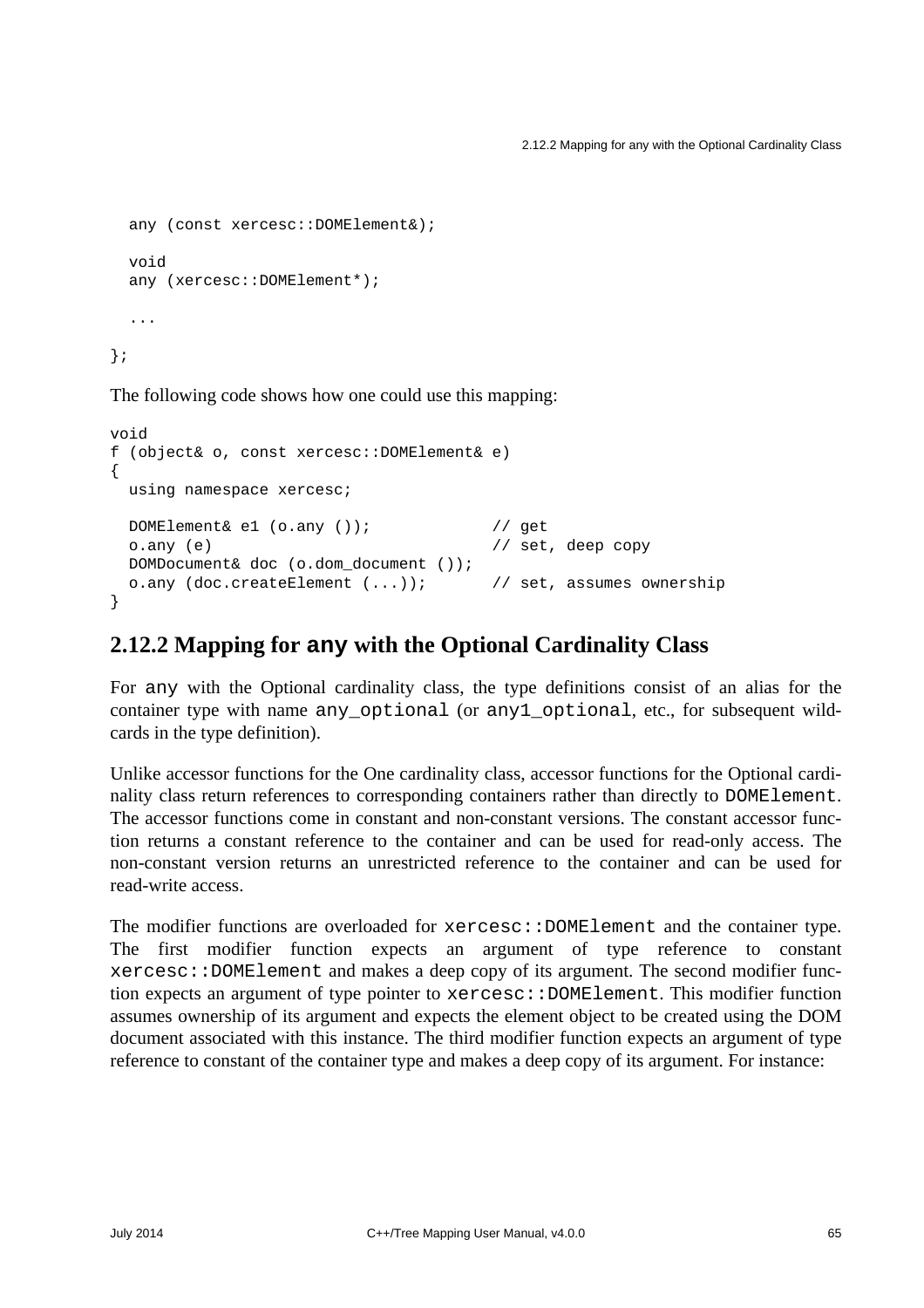2.12.2 Mapping for any with the Optional Cardinality Class

```
<complexType name="object">
  <sequence>
    <any namespace="##other" minOccurs="0"/>
  </sequence>
</complexType>
```
is mapped to:

```
class object: public xml_schema::type
{
public:
   // Type definitions.
   //
   typedef element_optional any_optional;
   // Accessors.
   //
   const any_optional&
   any () const;
   any_optional&
   any ();
   // Modifiers.
   //
   void
   any (const xercesc::DOMElement&);
   void
   any (xercesc::DOMElement*);
   void
  any (const any_optional&);
   ...
};
```
The element\_optional container is a specialization of the optional class template described in [Section 2.8.2, "Mapping for Members with the Optional Cardinality Class".](#page-46-0) Its interface is presented below:

```
class element_optional
{
public:
   explicit
  element optional (xercesc::DOMDocument&);
   // Makes a deep copy.
   //
```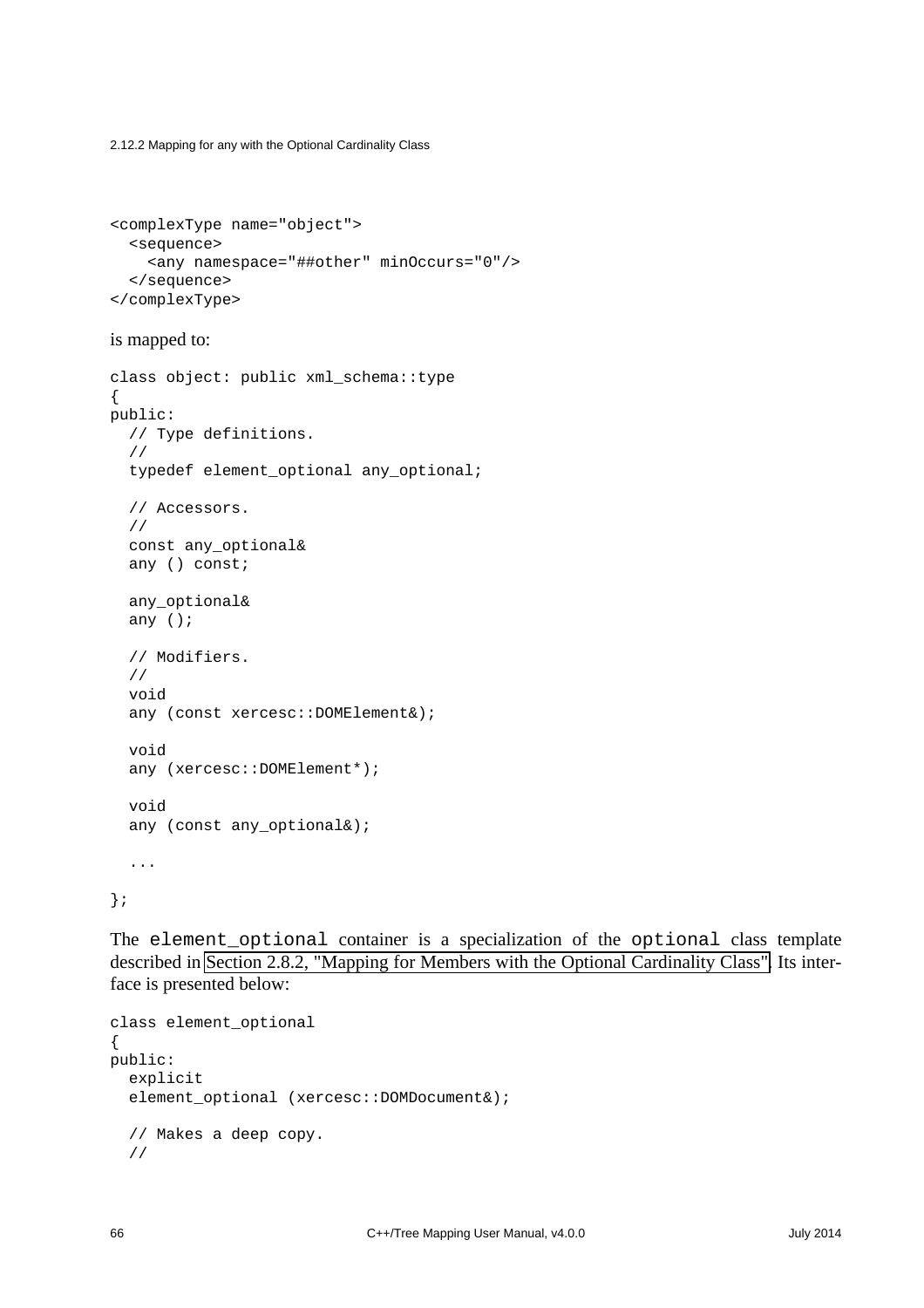#### 2.12.2 Mapping for any with the Optional Cardinality Class

```
element_optional (const xercesc::DOMElement&, xercesc::DOMDocument&);
   // Assumes ownership.
   //
   element_optional (xercesc::DOMElement*, xercesc::DOMDocument&);
  element optional (const element optional&, xercesc::DOMDocument&);
public:
   element_optional&
   operator= (const xercesc::DOMElement&);
   element_optional&
   operator= (const element_optional&);
   // Pointer-like interface.
   //
public:
   const xercesc::DOMElement*
   operator-> () const;
   xercesc::DOMElement*
   operator-> ();
   const xercesc::DOMElement&
   operator* () const;
   xercesc::DOMElement&
   operator* ();
   typedef void (element_optional::*bool_convertible) ();
   operator bool_convertible () const;
   // Get/set interface.
   //
public:
   bool
   present () const;
   const xercesc::DOMElement&
   get () const;
   xercesc::DOMElement&
   get ();
   // Makes a deep copy.
   //
   void
   set (const xercesc::DOMElement&);
   // Assumes ownership.
```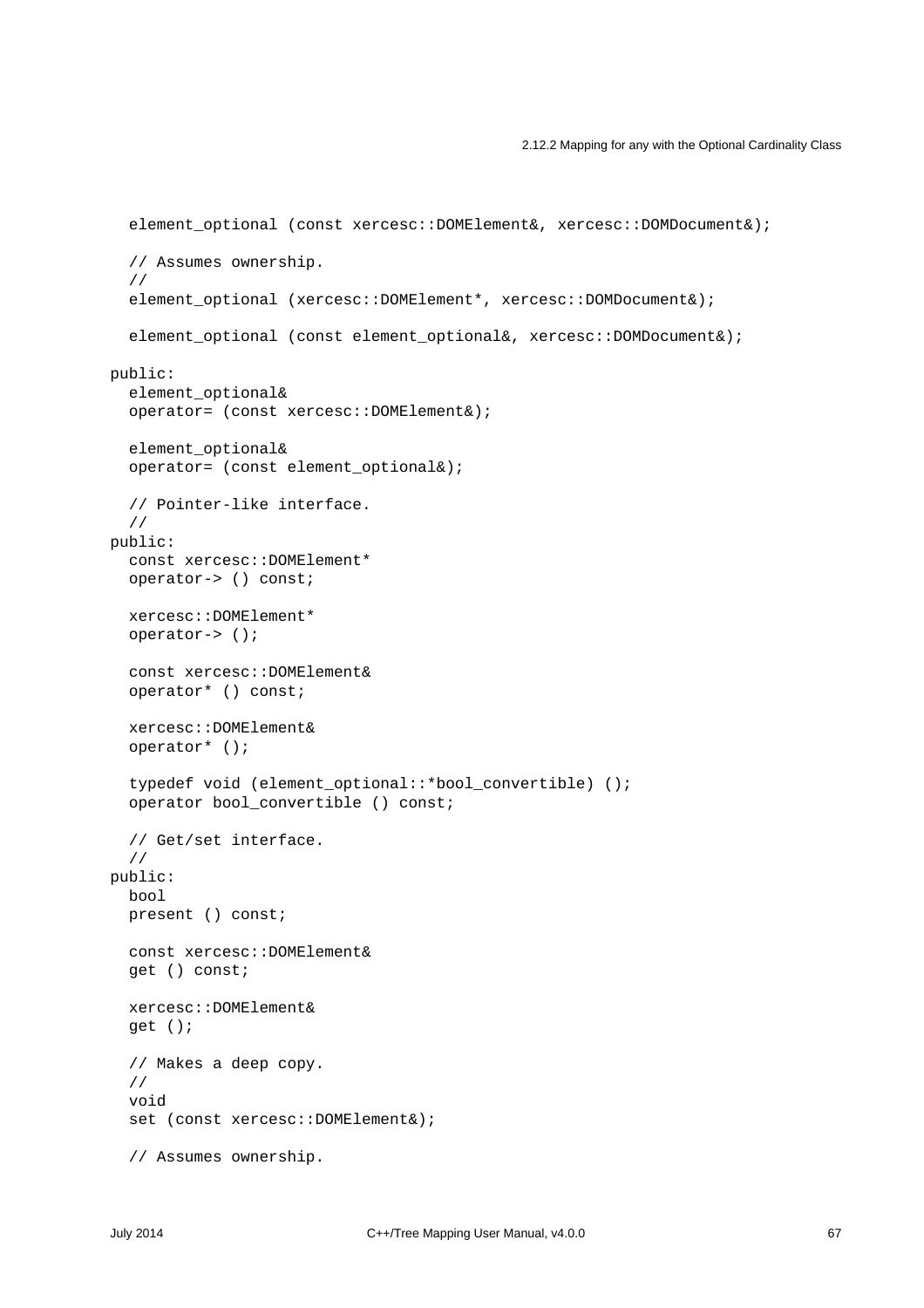```
 //
   void
   set (xercesc::DOMElement*);
   void
   reset ();
};
bool
operator== (const element_optional&, const element_optional&);
bool
```

```
operator!= (const element optional&, const element optional&);
```
The following code shows how one could use this mapping:

```
void
f (object& o, const xercesc::DOMElement& e)
\{using namespace xercesc;
  DOMDocument& doc (o.dom_document ());
 if (o.any () .present () // test
  {
    DOMElement& e1 (o.any ().get ()); // get
   o.any ().set (e); \sqrt{2} // set, deep copy
   o.any ().set (doc.createElement (...)); // set, assumes ownership
   o.any ().reset (); \sqrt{2} // reset
  }
  // Same as above but using pointer notation:
  //
  if (o.member ()) // test
 \{ DOMElement& e1 (*o.any ()); // get
    o.any (e); // set, deep copy
    o.any (doc.createElement (...)); // set, assumes ownership
   o.any ().reset (); // reset
  }
}
```
### **2.12.3 Mapping for any with the Sequence Cardinality Class**

For any with the Sequence cardinality class, the type definitions consist of an alias of the container type with name any\_sequence (or any1\_sequence, etc., for subsequent wildcards in the type definition), an alias of the iterator type with name any\_iterator (or any1\_iterator, etc., for subsequent wildcards in the type definition), and an alias of the constant iterator type with name any\_const\_iterator (or any1\_const\_iterator, etc.,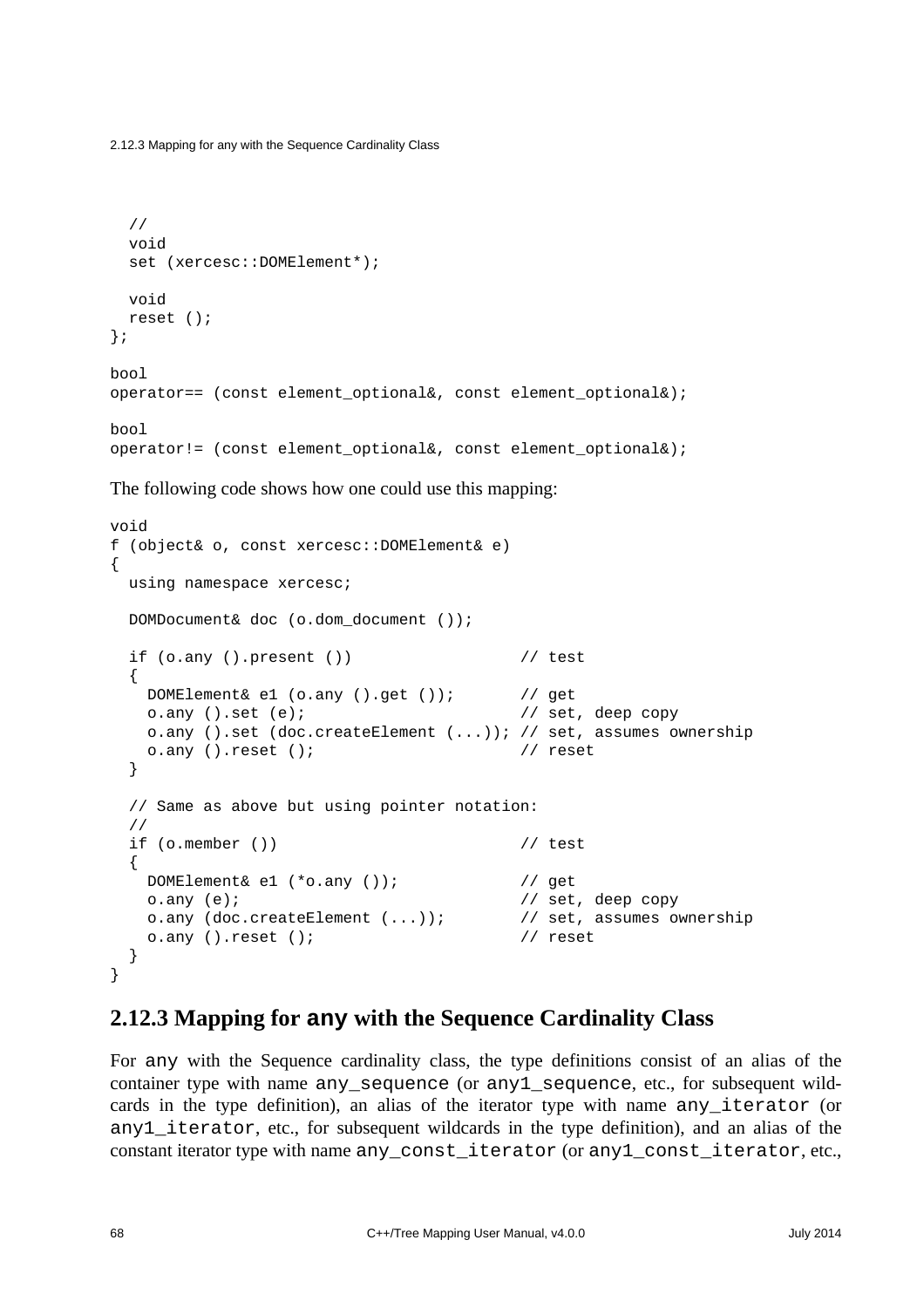for subsequent wildcards in the type definition).

The accessor functions come in constant and non-constant versions. The constant accessor function returns a constant reference to the container and can be used for read-only access. The non-constant version returns an unrestricted reference to the container and can be used for read-write access.

The modifier function expects an argument of type reference to constant of the container type. The modifier function makes a deep copy of its argument. For instance:

```
<complexType name="object">
  <sequence>
    <any namespace="##other" minOccurs="unbounded"/>
   </sequence>
</complexType>
```
is mapped to:

```
class object: public xml_schema::type
{
public:
   // Type definitions.
   //
   typedef element_sequence any_sequence;
   typedef any_sequence::iterator any_iterator;
   typedef any_sequence::const_iterator any_const_iterator;
   // Accessors.
   //
   const any_sequence&
   any () const;
   any_sequence&
   any ();
   // Modifier.
   //
   void
  any (const any sequence&);
   ...
};
```
The element\_sequence container is a specialization of the sequence class template described in [Section 2.8.3, "Mapping for Members with the Sequence Cardinality Class".](#page-50-0) Its interface is similar to the sequence interface as defined by the ISO/ANSI Standard for C++ (ISO/IEC 14882:1998, Section 23.1.1, "Sequences") and is presented below: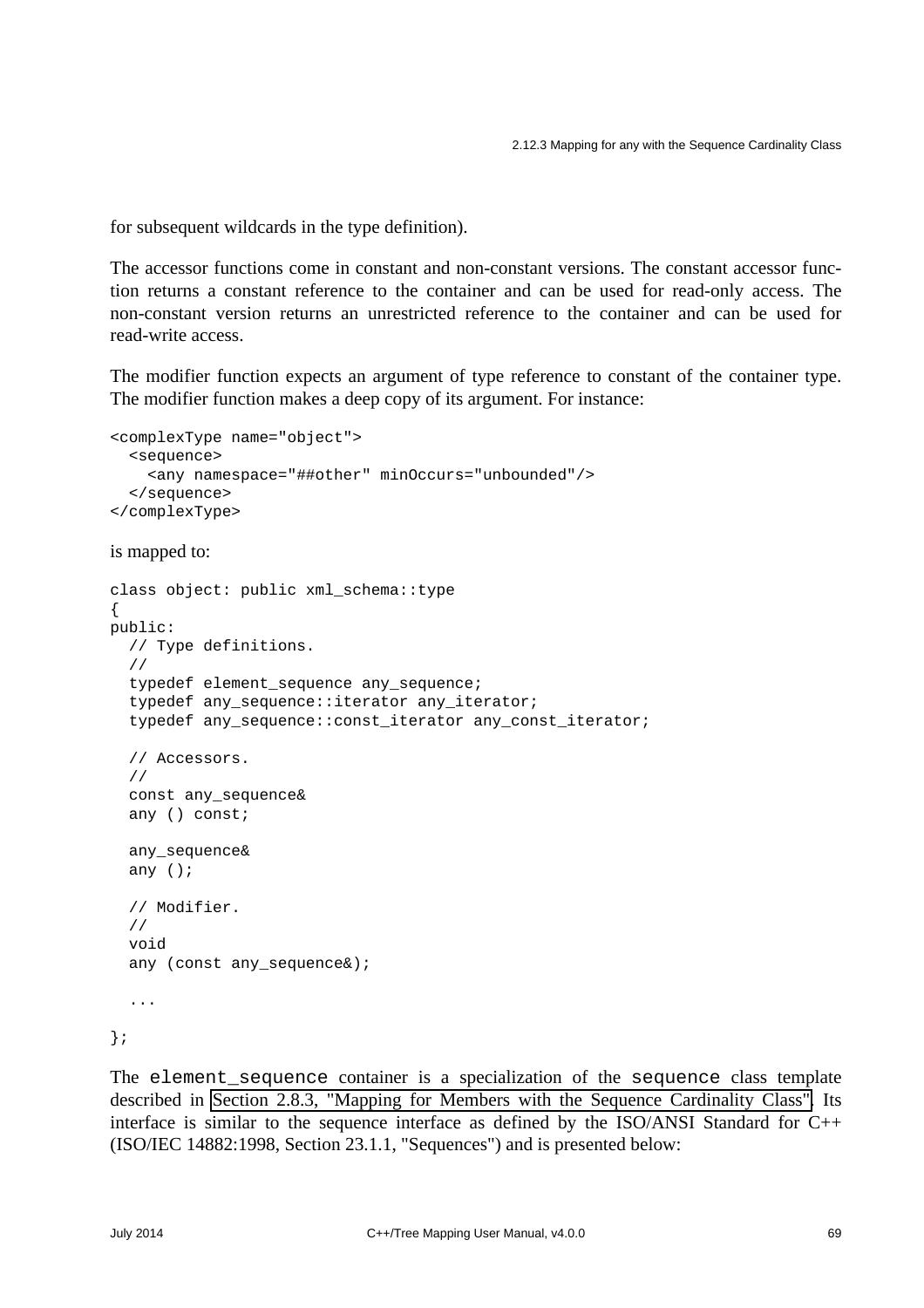```
class element_sequence
{
public:
  typedef xercesc::DOMElement value type;
   typedef xercesc::DOMElement* pointer;
   typedef const xercesc::DOMElement* const_pointer;
   typedef xercesc::DOMElement& reference;
   typedef const xercesc::DOMElement& const_reference;
   typedef <implementation-defined> iterator;
   typedef <implementation-defined> const_iterator;
  typedef <implementation-defined> reverse iterator;
  typedef <implementation-defined> const reverse iterator;
  typedef <implementation-defined> size type;
  typedef <implementation-defined> difference type;
  typedef <implementation-defined> allocator type;
public:
   explicit
  element sequence (xercesc::DOMDocument&);
   // DOMElement cannot be default-constructed.
   //
   // explicit
   // element_sequence (size_type n);
   element_sequence (size_type n,
                     const xercesc::DOMElement&,
                     xercesc::DOMDocument&);
   template <typename I>
   element_sequence (const I& begin,
                     const I& end,
                     xercesc::DOMDocument&);
   element_sequence (const element_sequence&, xercesc::DOMDocument&);
   element_sequence&
   operator= (const element_sequence&);
public:
   void
   assign (size_type n, const xercesc::DOMElement&);
   template <typename I>
   void
   assign (const I& begin, const I& end);
public:
   // This version of resize can only be used to shrink the
```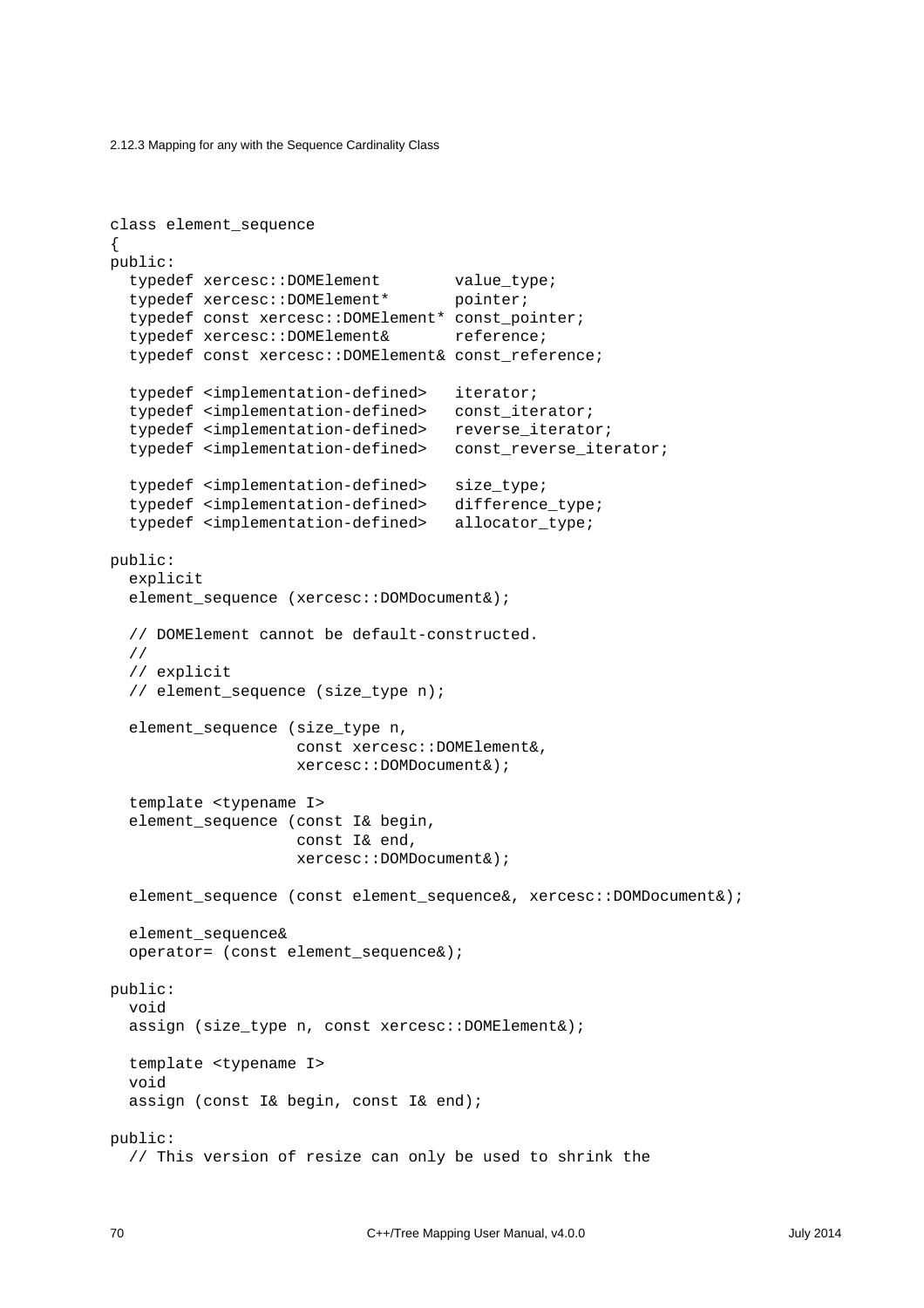```
 // sequence because DOMElement cannot be default-constructed.
   //
   void
   resize (size_type);
   void
   resize (size_type, const xercesc::DOMElement&);
public:
   size_type
   size () const;
   size_type
   max_size () const;
  size type
   capacity () const;
   bool
   empty () const;
   void
   reserve (size_type);
   void
   clear ();
public:
   const_iterator
   begin () const;
   const_iterator
   end () const;
   iterator
   begin ();
   iterator
   end ();
   const_reverse_iterator
   rbegin () const;
   const_reverse_iterator
   rend () const
     reverse_iterator
   rbegin ();
   reverse_iterator
   rend ();
```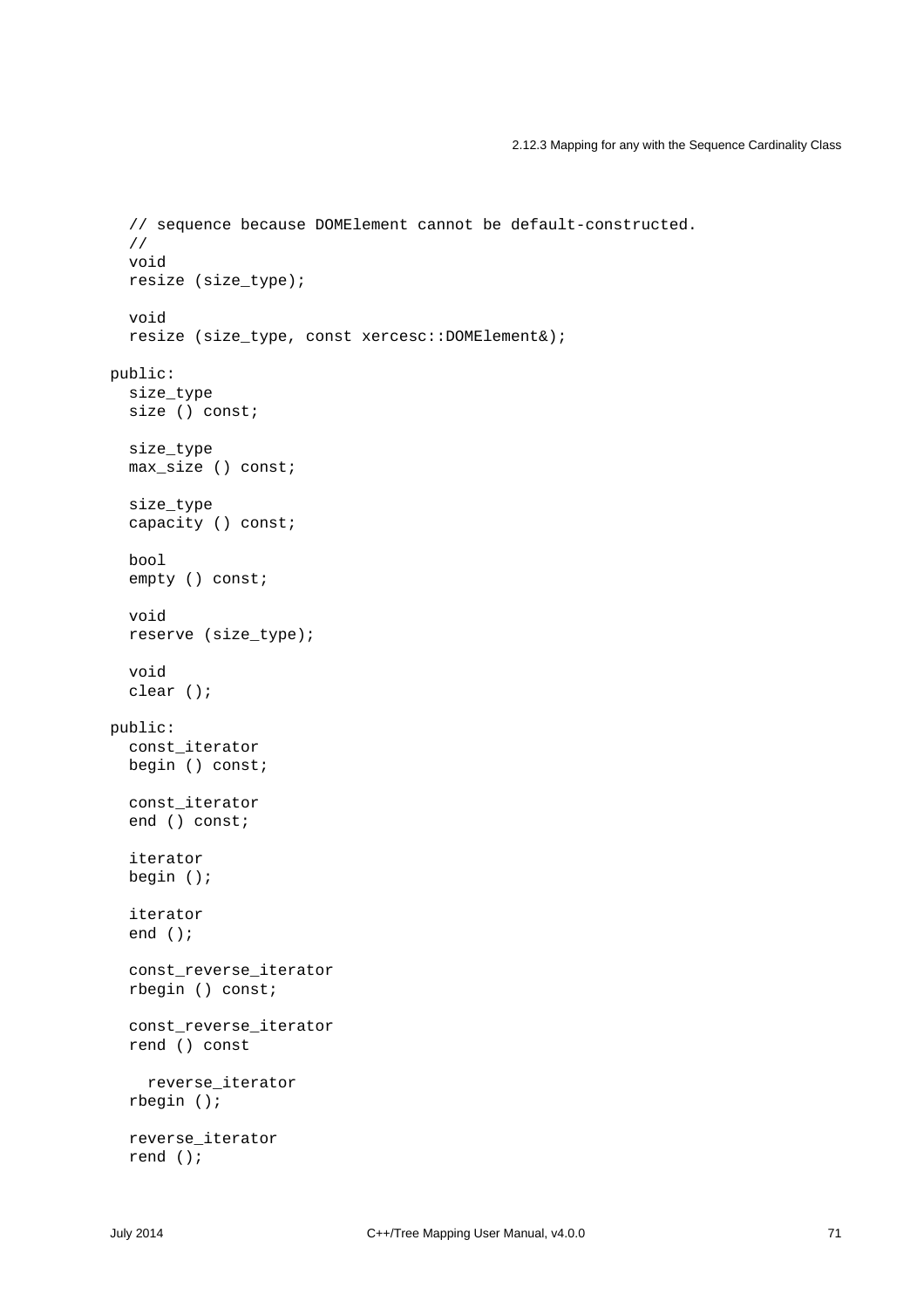```
public:
   xercesc::DOMElement&
   operator[] (size_type);
   const xercesc::DOMElement&
   operator[] (size_type) const;
   xercesc::DOMElement&
   at (size_type);
   const xercesc::DOMElement&
  at (size type) const;
   xercesc::DOMElement&
   front ();
   const xercesc::DOMElement&
   front () const;
   xercesc::DOMElement&
   back ();
   const xercesc::DOMElement&
   back () const;
public:
   // Makes a deep copy.
   //
   void
   push_back (const xercesc::DOMElement&);
   // Assumes ownership.
   //
   void
   push_back (xercesc::DOMElement*);
   void
   pop_back ();
   // Makes a deep copy.
   //
   iterator
   insert (iterator position, const xercesc::DOMElement&);
   // Assumes ownership.
   //
   iterator
   insert (iterator position, xercesc::DOMElement*);
   void
```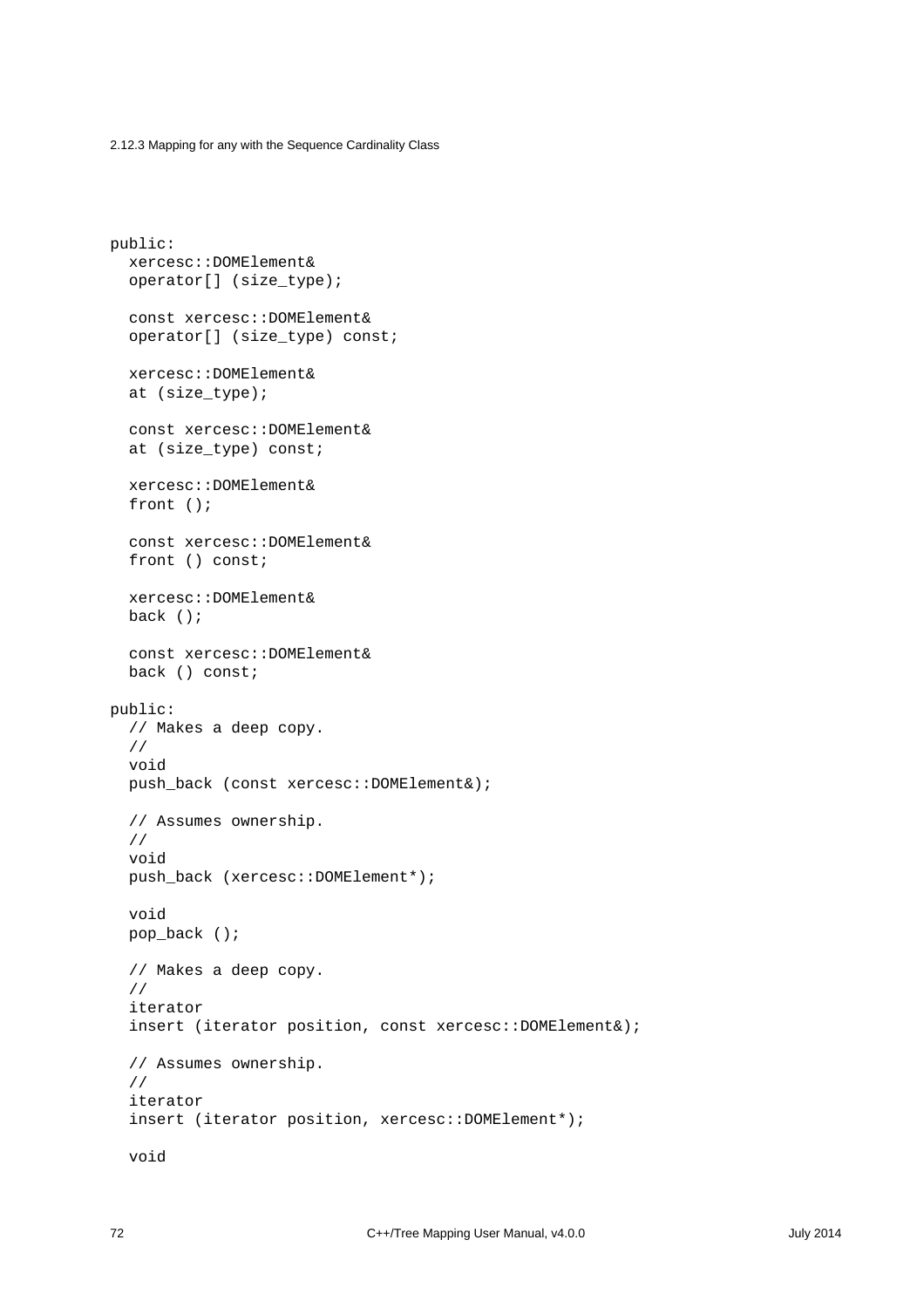```
 insert (iterator position, size_type n, const xercesc::DOMElement&);
   template <typename I>
   void
   insert (iterator position, const I& begin, const I& end);
   iterator
   erase (iterator position);
   iterator
   erase (iterator begin, iterator end);
public:
   // Note that the DOMDocument object of the two sequences being
   // swapped should be the same.
   //
   void
   swap (sequence& x);
};
inline bool
operator== (const element_sequence&, const element_sequence&);
inline bool
operator!= (const element_sequence&, const element_sequence&);
```
The following code shows how one could use this mapping:

```
void
f (object& o, const xercesc::DOMElement& e)
{
  using namespace xercesc;
  object::any_sequence& s (o.any ());
   // Iteration.
   //
 for (object::any_iterator i (s.begin ()); i != s.end (); ++i)
   {
    DOMElement& e (*i);
   }
   // Modification.
   //
 s.push_back (e); \sqrt{2} // deep copy
  DOMDocument& doc (o.dom_document ());
  s.push_back (doc.createElement (...)); // assumes ownership
}
```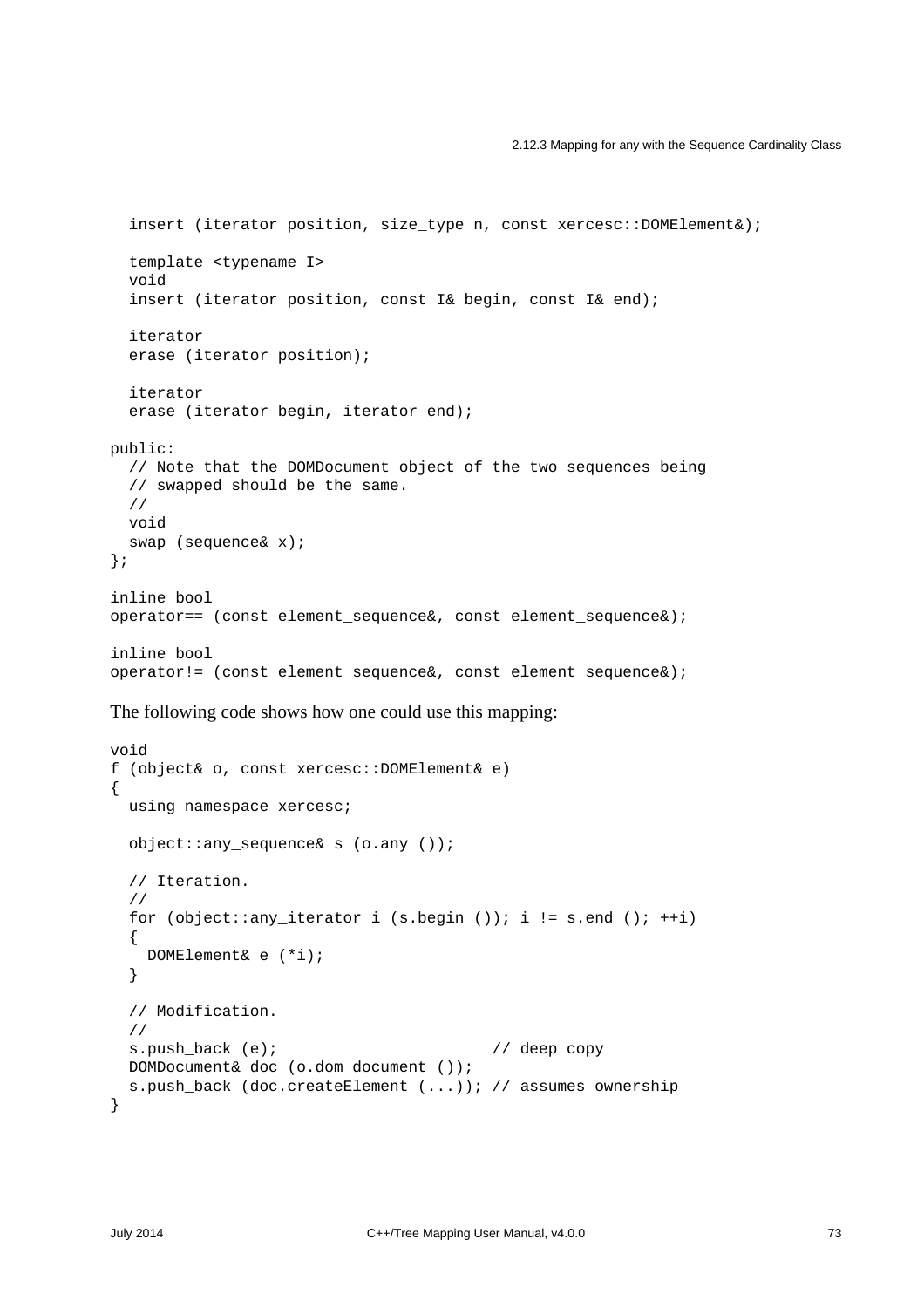2.12.4 Element Wildcard Order

### **2.12.4 Element Wildcard Order**

Similar to elements, element wildcards in ordered types [\(Section 2.8.4, "Element Order"\)](#page-53-0) are assigned content ids and are included in the content order sequence. Continuing with the bank transactions example started in Section 2.8.4, we can extend the batch by allowing custom transactions:

```
<complexType name="batch">
   <choice minOccurs="0" maxOccurs="unbounded">
     <element name="withdraw" type="withdraw"/>
     <element name="deposit" type="deposit"/>
     <any namespace="##other" processContents="lax"/>
   </choice>
</complexType>
```
This will lead to the following changes in the generated batch  $C++$  class:

```
class batch: public xml_schema::type
{
public:
   ...
   // any
   //
   typedef element_sequence any_sequence;
   typedef any_sequence::iterator any_iterator;
   typedef any_sequence::const_iterator any_const_iterator;
  static const std::size t any id = 3UL;
   const any_sequence&
   any () const;
   any_sequence&
   any ();
   void
  any (const any_sequence&);
   ...
};
```
With this change we also need to update the iteration code to handle the new content id:

```
for (batch::content_order_const_iterator i (b.content_order ().begin ());
      i != b.content_order ().end ();
     ++i){
  switch (i->id)
   {
```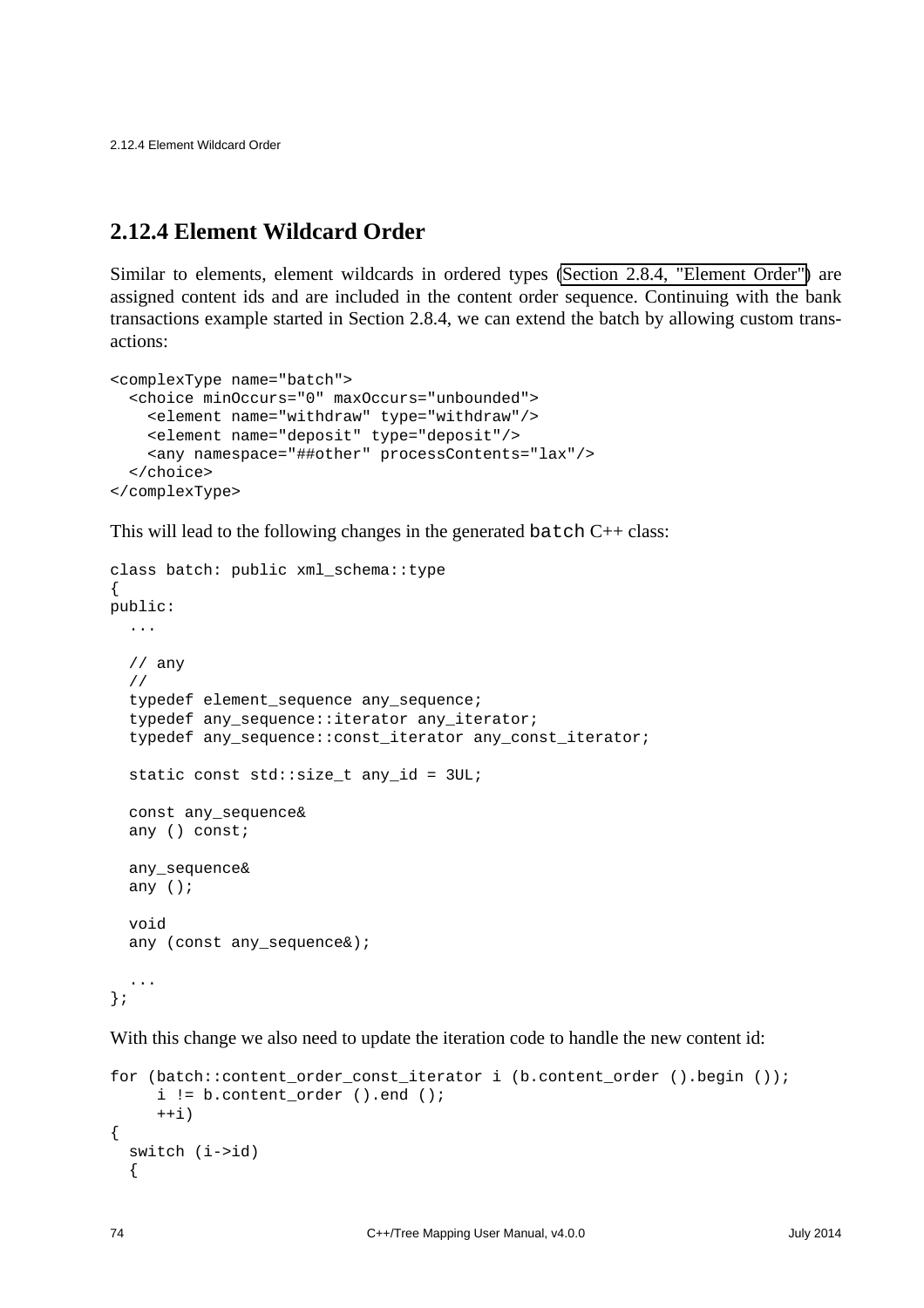```
 ...
   case batch::any_id:
     {
       const DOMElement& e (b.any ()[i->index]);
        ...
       break;
     }
     ...
   }
}
```
For the complete working code that shows the use of wildcards in ordered types refer to the order/element example in the examples/cxx/tree/ directory in the XSD distribution.

#### **2.12.5 Mapping for anyAttribute**

For anyAttribute the type definitions consist of an alias of the container type with name any\_attribute\_set (or any1\_attribute\_set, etc., for subsequent wildcards in the type definition), an alias of the iterator type with name any\_attribute\_iterator (or any1\_attribute\_iterator, etc., for subsequent wildcards in the type definition), and an alias of the constant iterator type with name any\_attribute\_const\_iterator (or any1\_attribute\_const\_iterator, etc., for subsequent wildcards in the type definition).

The accessor functions come in constant and non-constant versions. The constant accessor function returns a constant reference to the container and can be used for read-only access. The non-constant version returns an unrestricted reference to the container and can be used for read-write access.

The modifier function expects an argument of type reference to constant of the container type. The modifier function makes a deep copy of its argument. For instance:

```
<complexType name="object">
   <sequence>
     ...
   </sequence>
   <anyAttribute namespace="##other"/>
</complexType>
```
is mapped to:

```
class object: public xml_schema::type
{
public:
  // Type definitions.
   //
   typedef attribute_set any_attribute_set;
```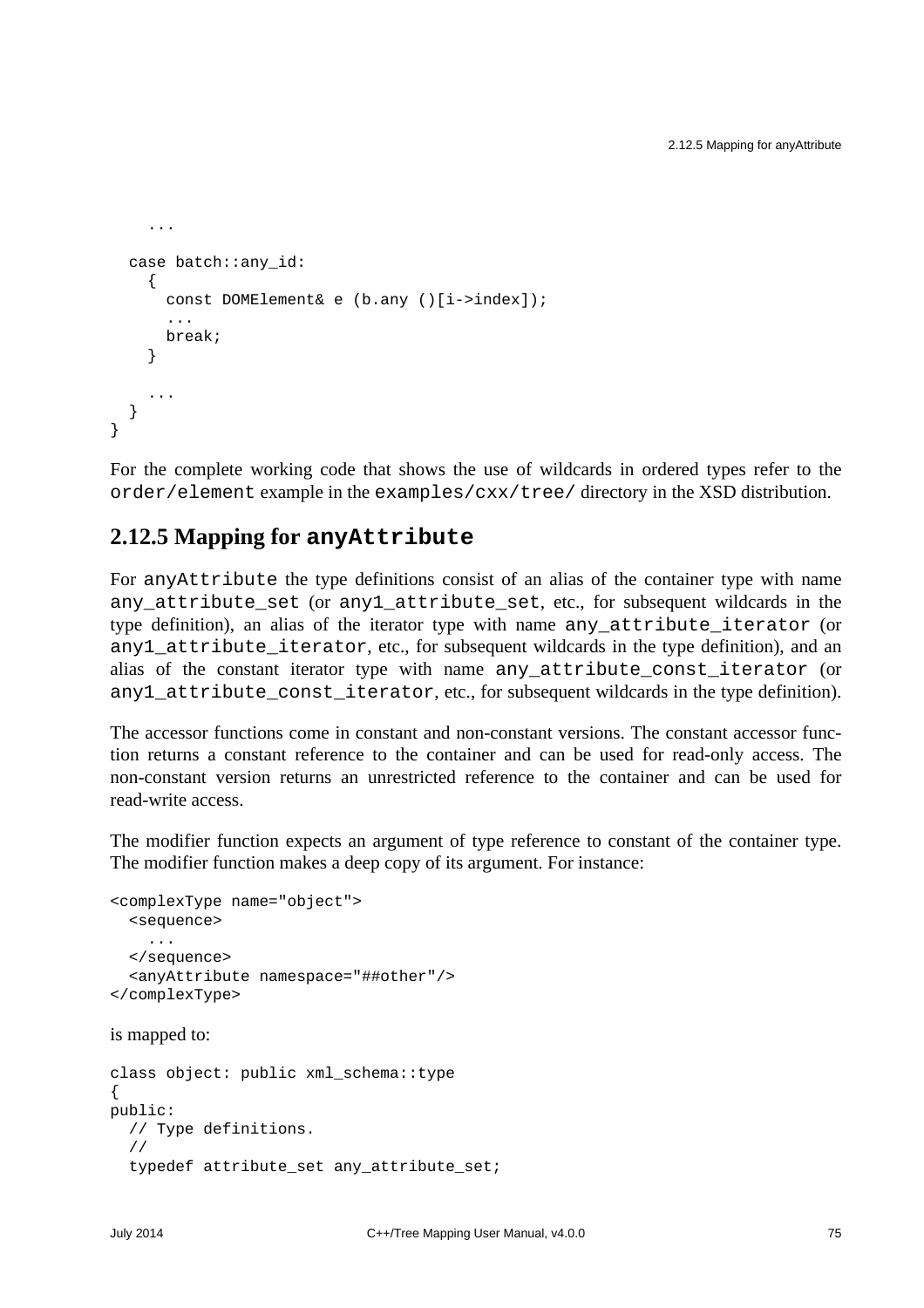```
 typedef any_attribute_set::iterator any_attribute_iterator;
typedef any attribute set:: const_iterator any_attribute_const_iterator;
 // Accessors.
 //
 const any_attribute_set&
any attribute () const;
any attribute set&
any attribute ();
 // Modifier.
 //
 void
any attribute (const any attribute set&);
 ...
```
};

The  $attribute$  set class is an associative container similar to the  $std$ : set class template as defined by the ISO/ANSI Standard for C++ (ISO/IEC 14882:1998, Section 23.3.3, "Class template set") with the key being the attribute's name and namespace. Unlike  $std::set$ , attribute\_set allows searching using names and namespaces instead of xercesc::DOMAttr objects. It is defined in an implementation-specific namespace and its interface is presented below:

```
class attribute_set
{
public:
   typedef xercesc::DOMAttr key_type;
  typedef xercesc::DOMAttr value_type;
   typedef xercesc::DOMAttr* pointer;
   typedef const xercesc::DOMAttr* const_pointer;
  typedef xercesc::DOMAttr& reference;
   typedef const xercesc::DOMAttr& const_reference;
   typedef <implementation-defined> iterator;
   typedef <implementation-defined> const_iterator;
   typedef <implementation-defined> reverse_iterator;
   typedef <implementation-defined> const_reverse_iterator;
   typedef <implementation-defined> size_type;
   typedef <implementation-defined> difference_type;
   typedef <implementation-defined> allocator_type;
public:
   attribute_set (xercesc::DOMDocument&);
   template <typename I>
```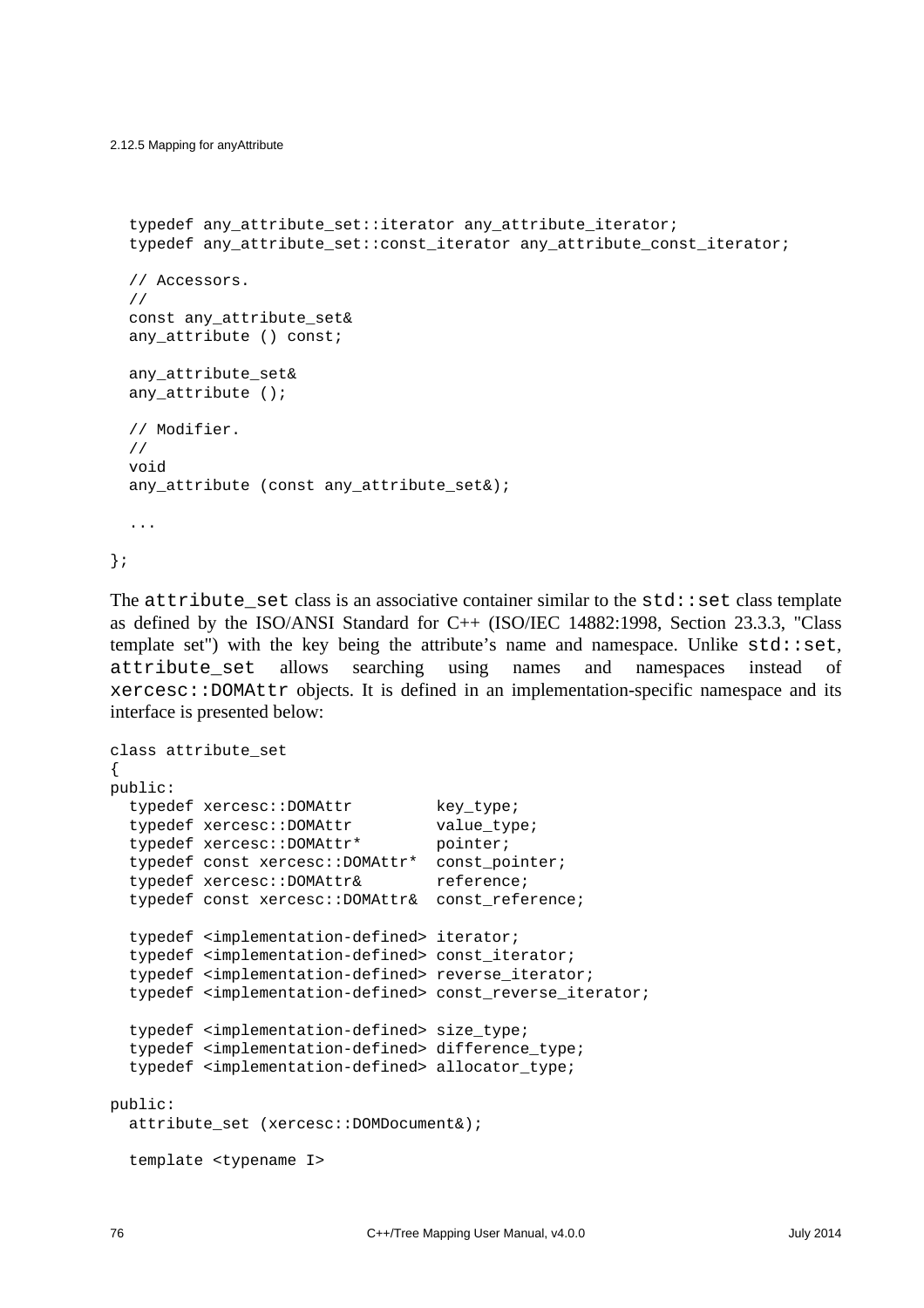```
 attribute_set (const I& begin, const I& end, xercesc::DOMDocument&);
  attribute set (const attribute set&, xercesc::DOMDocument&);
   attribute_set&
   operator= (const attribute_set&);
public:
   const_iterator
   begin () const;
   const_iterator
   end () const;
   iterator
   begin ();
   iterator
   end ();
   const_reverse_iterator
   rbegin () const;
   const_reverse_iterator
   rend () const;
   reverse_iterator
   rbegin ();
   reverse_iterator
   rend ();
public:
   size_type
   size () const;
   size_type
   max_size () const;
   bool
   empty () const;
   void
   clear ();
public:
  // Makes a deep copy.
   //
   std::pair<iterator, bool>
   insert (const xercesc::DOMAttr&);
```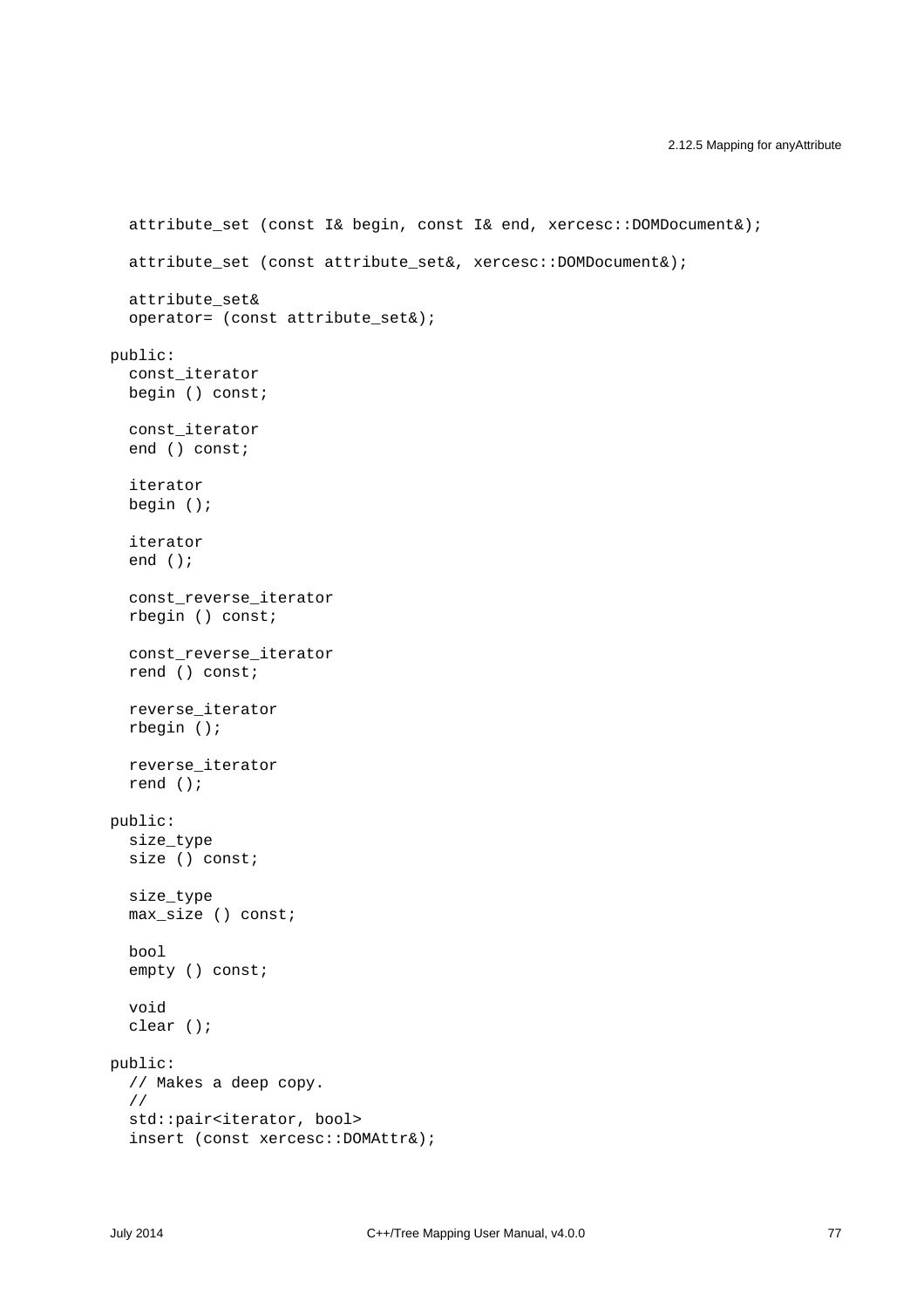```
 // Assumes ownership.
   //
  std::pair<iterator, bool>
   insert (xercesc::DOMAttr*);
   // Makes a deep copy.
   //
   iterator
   insert (iterator position, const xercesc::DOMAttr&);
   // Assumes ownership.
   //
   iterator
   insert (iterator position, xercesc::DOMAttr*);
   template <typename I>
   void
   insert (const I& begin, const I& end);
public:
   void
   erase (iterator position);
   size_type
   erase (const std::basic_string<C>& name);
   size_type
   erase (const std::basic_string<C>& namespace_,
          const std::basic_string<C>& name);
   size_type
  erase (const XMLCh* name);
   size_type
   erase (const XMLCh* namespace_, const XMLCh* name);
   void
   erase (iterator begin, iterator end);
public:
   size_type
   count (const std::basic_string<C>& name) const;
   size_type
   count (const std::basic_string<C>& namespace_,
         const std::basic string<C>& name) const;
   size_type
   count (const XMLCh* name) const;
   size_type
```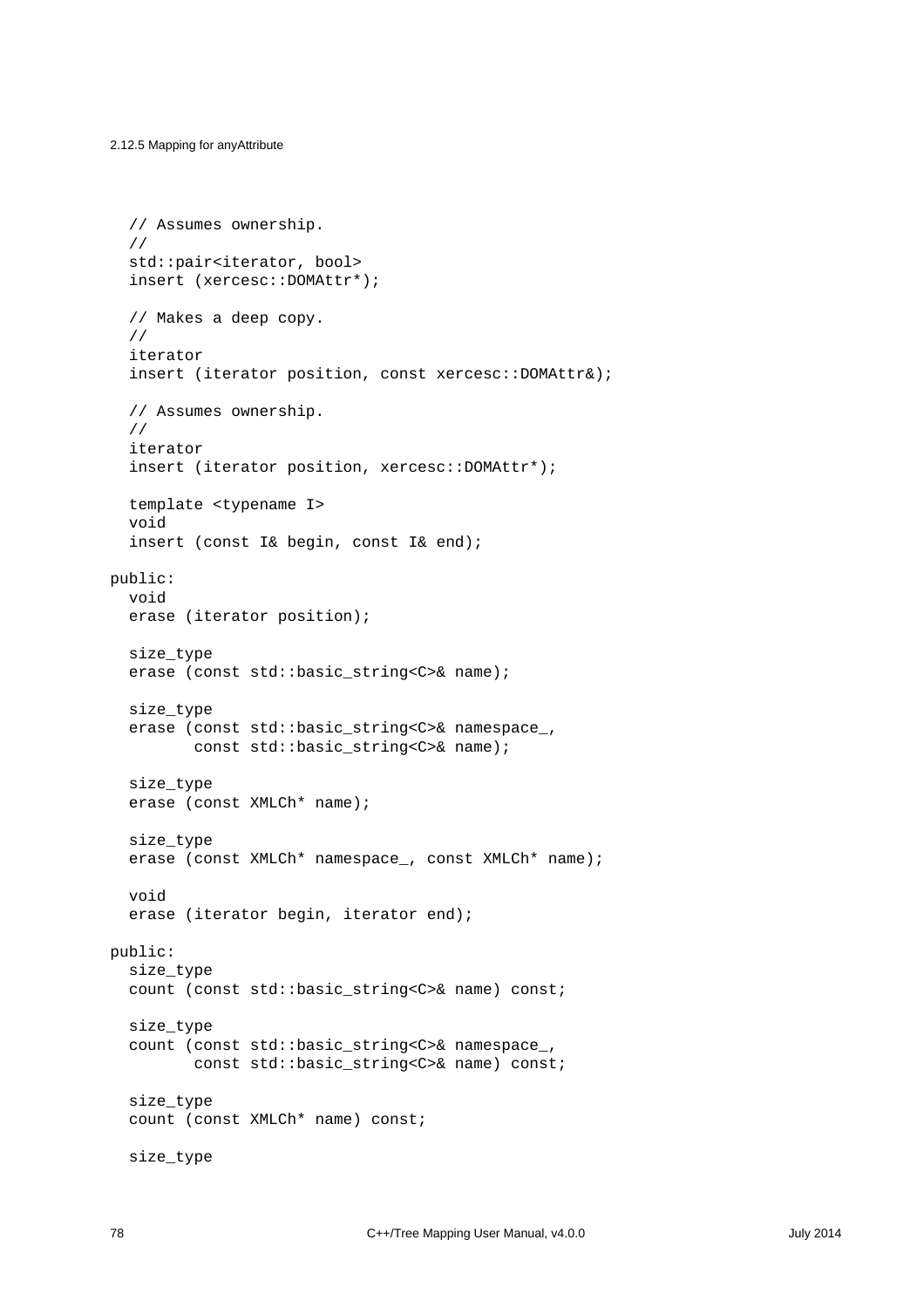```
 count (const XMLCh* namespace_, const XMLCh* name) const;
   iterator
  find (const std::basic string<C>& name);
   iterator
  find (const std::basic string<C>& namespace,
         const std::basic_string<C>& name);
   iterator
   find (const XMLCh* name);
   iterator
   find (const XMLCh* namespace_, const XMLCh* name);
   const_iterator
   find (const std::basic_string<C>& name) const;
   const_iterator
   find (const std::basic_string<C>& namespace_,
        const std::basic string<C>& name) const;
   const_iterator
   find (const XMLCh* name) const;
   const_iterator
   find (const XMLCh* namespace_, const XMLCh* name) const;
public:
   // Note that the DOMDocument object of the two sets being
   // swapped should be the same.
   //
  void
   swap (attribute_set&);
};
bool
operator== (const attribute_set&, const attribute_set&);
bool
operator!= (const attribute_set&, const attribute_set&);
```
The following code shows how one could use this mapping:

```
void
f (object& o, const xercesc::DOMAttr& a)
{
  using namespace xercesc;
  object::any_attribute_set& s (o.any_attribute ());
```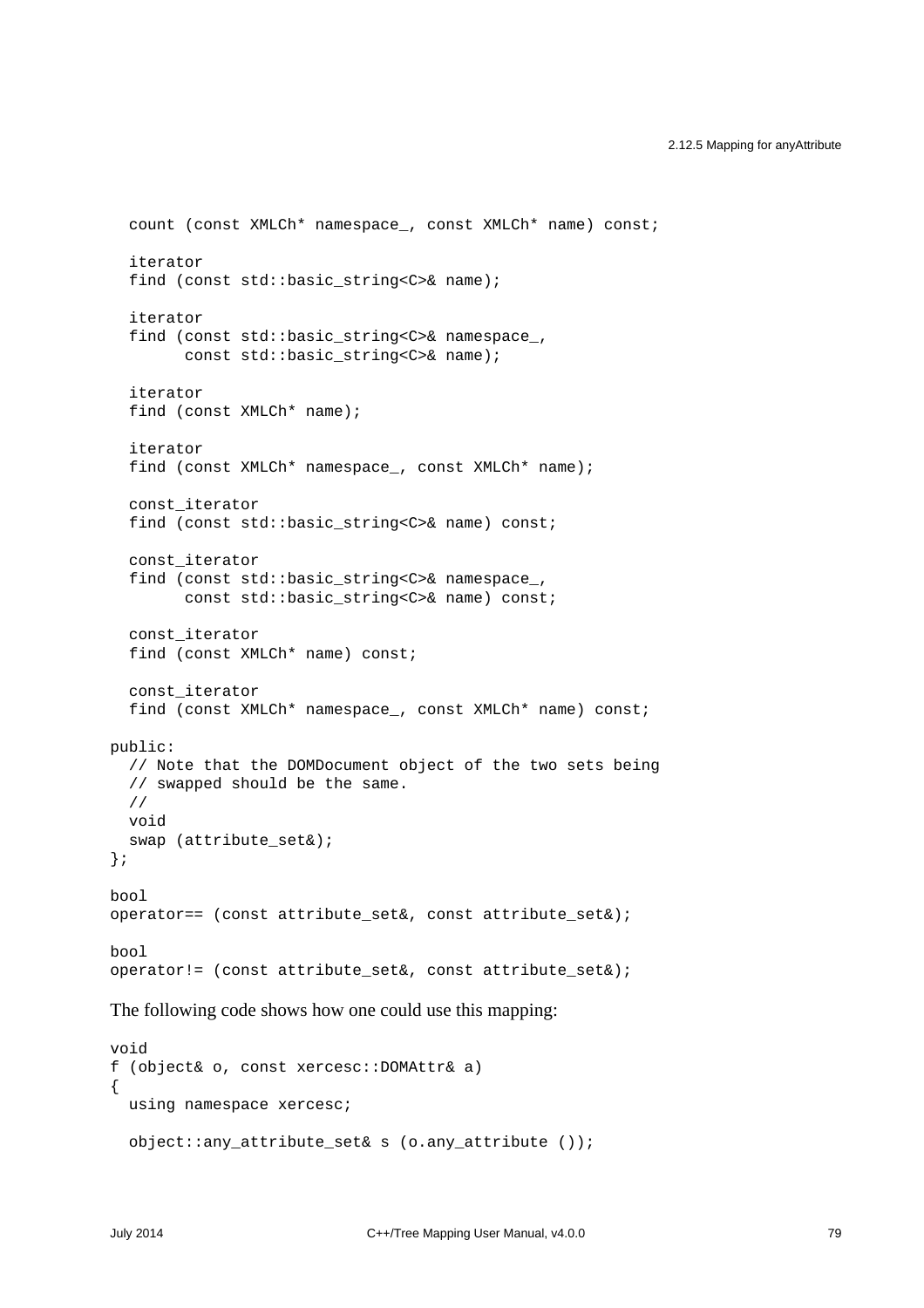```
 // Iteration.
   //
 for (object::any attribute iterator i (s.begin ()); i != s.end (); ++i)
   {
    DOMAttr& a (*i);
  }
  // Modification.
  //
 s.insert (a); \left| \right| // deep copy
  DOMDocument& doc (o.dom_document ());
  s.insert (doc.createAttribute (...)); // assumes ownership
  // Searching.
  //
 object:: any attribute iterator i (s.find ("name"));
  i = s.find('http://www.w3.org/XML/1998/namespace", "lang");}
```
## **2.13 Mapping for Mixed Content Models**

For XML Schema types with mixed content models C++/Tree provides mapping support only if the type is marked as ordered [\(Section 2.8.4, "Element Order"\)](#page-53-0). Use the --ordered-type-mixed XSD compiler option to automatically mark all types with mixed content as ordered.

For an ordered type with mixed content, C++/Tree adds an extra text content sequence that is used to store the text fragments. This text content sequence is also assigned the content id and its entries are included in the content order sequence, just like elements. As a result, it is possible to capture the order between elements and text fragments.

As an example, consider the following schema that describes text with embedded links:

```
<complexType name="anchor">
   <simpleContent>
     <extension base="string">
       <attribute name="href" type="anyURI" use="required"/>
     </extension>
   </simpleContent>
</complexType>
<complexType name="text" mixed="true">
  <sequence>
     <element name="a" type="anchor" minOccurs="0" maxOccurs="unbounded"/>
   </sequence>
</complexType>
```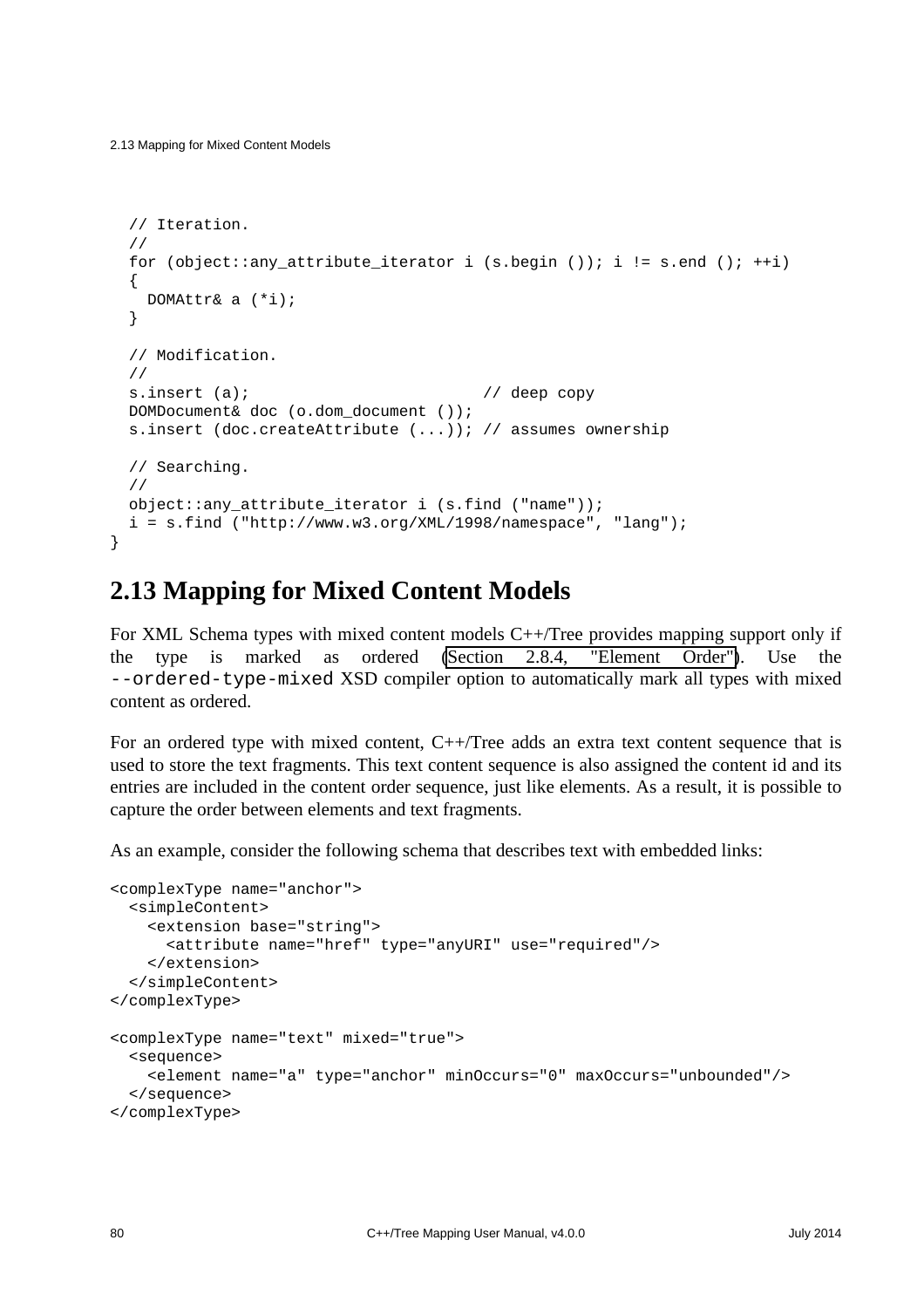The generated text  $C_{++}$  class will provide the following API (assuming it is marked as ordered):

```
class text: public xml_schema::type
{
public:
   // a
   //
   typedef anchor a_type;
   typedef sequence<a_type> a_sequence;
   typedef a_sequence::iterator a_iterator;
   typedef a_sequence::const_iterator a_const_iterator;
   static const std::size_t a_id = 1UL;
   const a_sequence&
   a () const;
   a_sequence&
   a ();
   void
   a (const a_sequence&);
   // text_content
   //
   typedef xml_schema::string text_content_type;
   typedef sequence<text_content_type> text_content_sequence;
   typedef text_content_sequence::iterator text_content_iterator;
   typedef text_content_sequence::const_iterator text_content_const_iterator;
  static const std::size t text content id = 2UL;
   const text_content_sequence&
   text_content () const;
   text_content_sequence&
   text_content ();
   void
   text_content (const text_content_sequence&);
   // content_order
   //
   typedef xml_schema::content_order content_order_type;
   typedef std::vector<content_order_type> content_order_sequence;
   typedef content_order_sequence::iterator content_order_iterator;
   typedef content_order_sequence::const_iterator content_order_const_iterator;
   const content_order_sequence&
   content_order () const;
```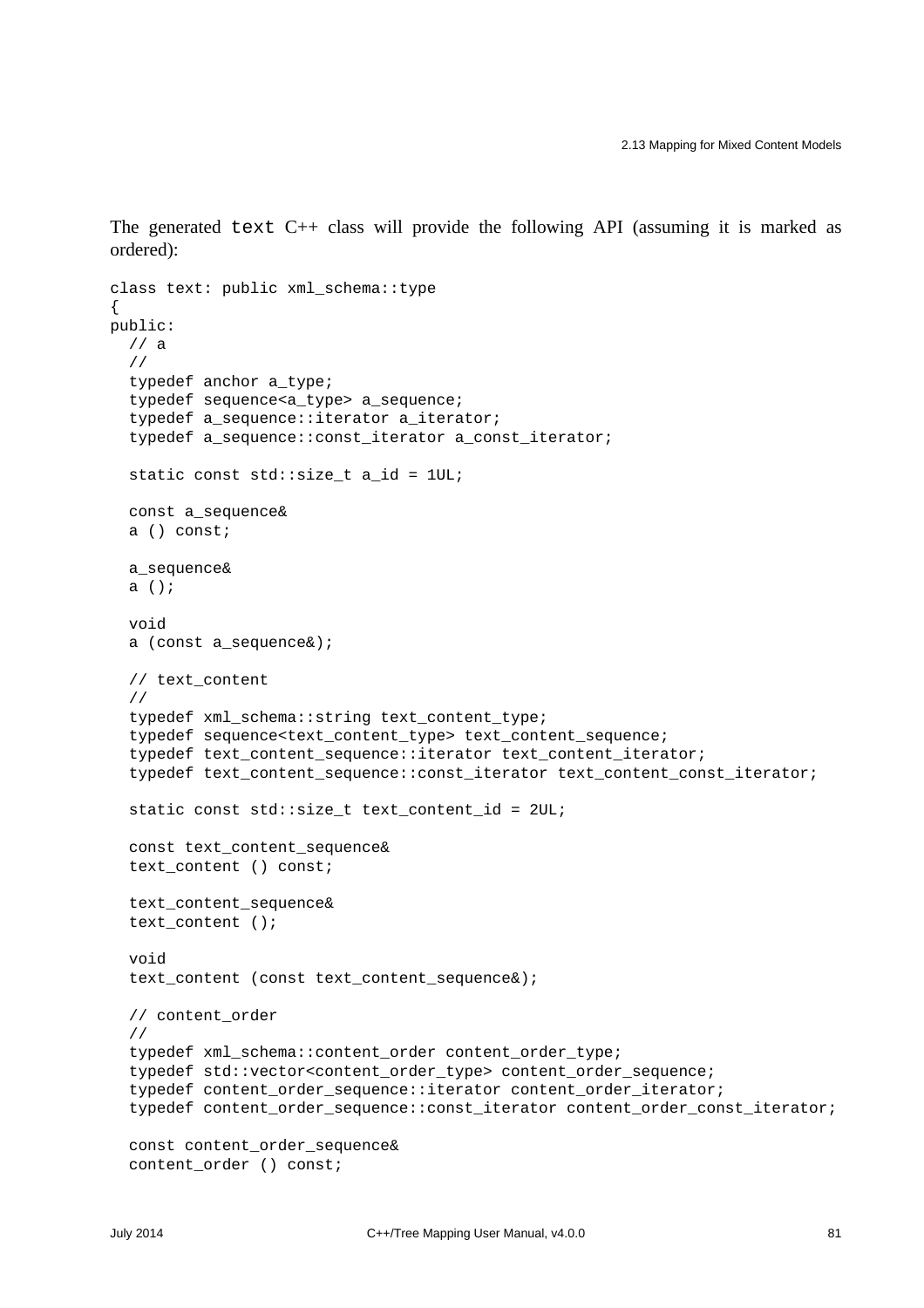3 Parsing

```
 content_order_sequence&
  content order ();
   void
  content order (const content order sequence&);
   ...
\};
```
Given this interface we can iterate over both link elements and text in content order. The following code fragment converts our format to plain text with references.

```
const text& t = ...
for (text::content_order_const_iterator i (t.content_order ().begin ());
     i := t.countent-order () . end ();
     ++i){
   switch (i->id)
   {
   case text::a_id:
     {
      const anchor& a (t.a ()[i->index]);
       cerr << a << "[" << a.href () << "]";
       break;
     }
   case text::text_content_id:
     {
       const xml_schema::string& s (t.text_content ()[i->index]);
       cerr << s;
       break;
     }
   default:
     {
       assert (false); // Unknown content id.
     }
   }
}
```
For the complete working code that shows the use of mixed content in ordered types refer to the order/mixed example in the examples/cxx/tree/ directory in the XSD distribution.

# <span id="page-87-0"></span>**3 Parsing**

This chapter covers various aspects of parsing XML instance documents in order to obtain corresponding tree-like object model.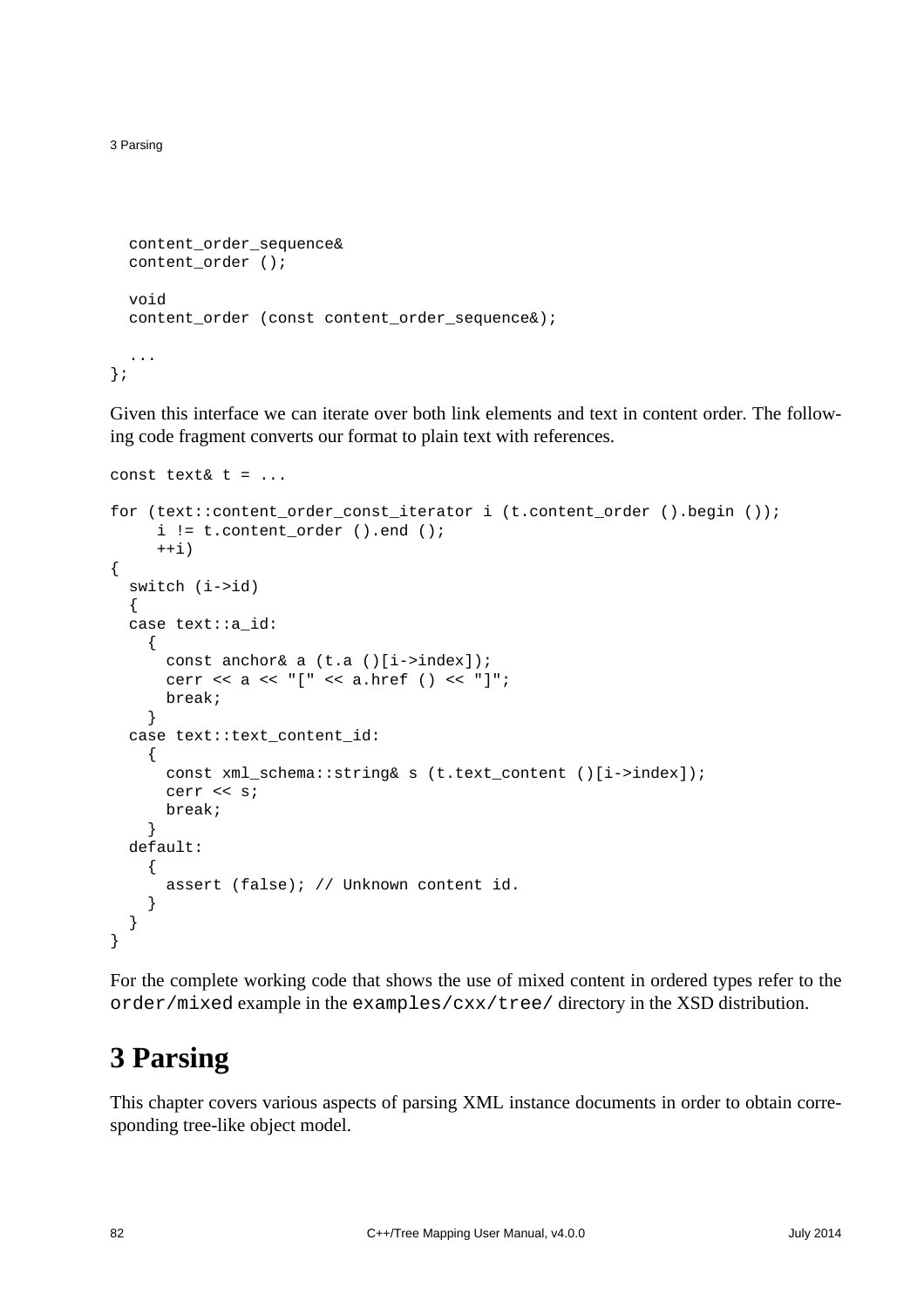Each global XML Schema element in the form:

```
<element name="name" type="type"/>
is mapped to 14 overloaded C++ functions in the form:
// Read from a URI or a local file.
//
std::[auto|unique]_ptr<type>
name (const std::basic_string<C>& uri,
       xml_schema::flags = 0,
       const xml_schema::properties& = xml_schema::properties ());
std::[auto|unique]_ptr<type>
name (const std::basic_string<C>& uri,
       xml_schema::error_handler&,
       xml_schema::flags = 0,
       const xml_schema::properties& = xml_schema::properties ());
std::[auto|unique]_ptr<type>
name (const std::basic string<C>& uri,
       xercesc::DOMErrorHandler&,
       xml_schema::flags = 0,
       const xml_schema::properties& = xml_schema::properties ());
// Read from std::istream.
//
std::[auto|unique]_ptr<type>
name (std::istream&,
      xml schema::flags = 0,
       const xml_schema::properties& = xml_schema::properties ());
std::[auto|unique]_ptr<type>
name (std::istream&,
       xml_schema::error_handler&,
       xml_schema::flags = 0,
       const xml_schema::properties& = xml_schema::properties ());
std::[auto|unique]_ptr<type>
name (std::istream&,
       xercesc::DOMErrorHandler&,
       xml_schema::flags = 0,
       const xml_schema::properties& = xml_schema::properties ());
std::[auto|unique]_ptr<type>
name (std::istream&,
       const std::basic_string<C>& id,
```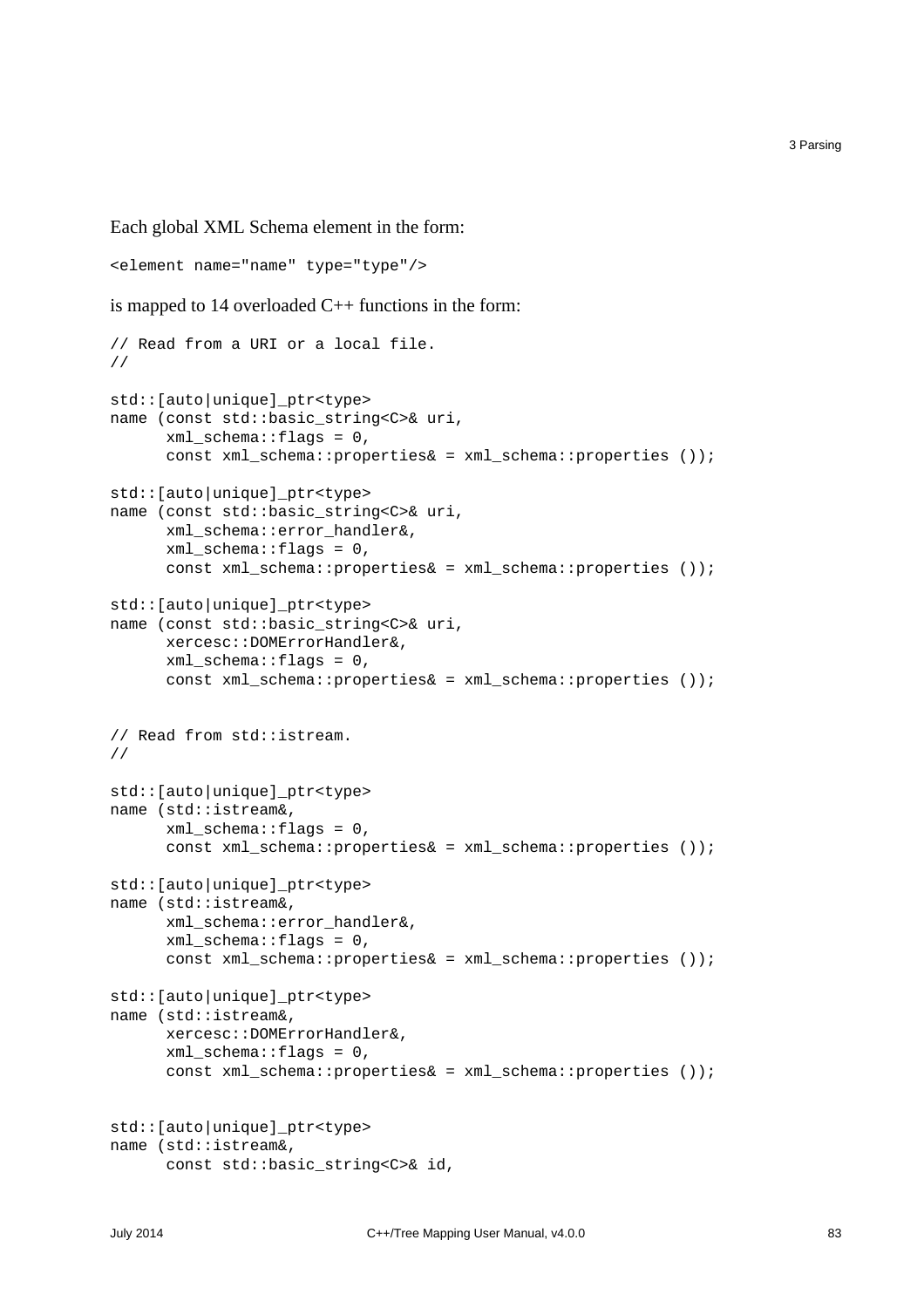#### 3 Parsing

```
xml schema::flags = 0,
      const xml schema::properties& = xml schema::properties ());
std::[auto|unique]_ptr<type>
name (std::istream&,
      const std::basic string<C>& id,
       xml_schema::error_handler&,
      xml_schema::flags = 0, const xml_schema::properties& = xml_schema::properties ());
std::[auto|unique]_ptr<type>
name (std::istream&,
      const std::basic string<C>& id,
       xercesc::DOMErrorHandler&,
      xml schema::flags = 0,
      const xml schema::properties& = xml schema::properties ());
// Read from InputSource.
//
std::[auto|unique]_ptr<type>
name (xercesc::InputSource&,
      xml schema::flags = 0,
       const xml_schema::properties& = xml_schema::properties ());
std::[auto|unique]_ptr<type>
name (xercesc::InputSource&,
       xml_schema::error_handler&,
       xml_schema::flags = 0,
       const xml_schema::properties& = xml_schema::properties ());
std::[auto|unique]_ptr<type>
name (xercesc::InputSource&,
       xercesc::DOMErrorHandler&,
       xml_schema::flags = 0,
       const xml_schema::properties& = xml_schema::properties ());
// Read from DOM.
//
std::[auto|unique]_ptr<type>
name (const xercesc::DOMDocument&,
       xml_schema::flags = 0,
       const xml_schema::properties& = xml_schema::properties ());
std::[auto|unique]_ptr<type>
name (xml_schema::dom::[auto|unique]_ptr<xercesc::DOMDocument>,
       xml_schema::flags = 0,
       const xml_schema::properties& = xml_schema::properties ());
```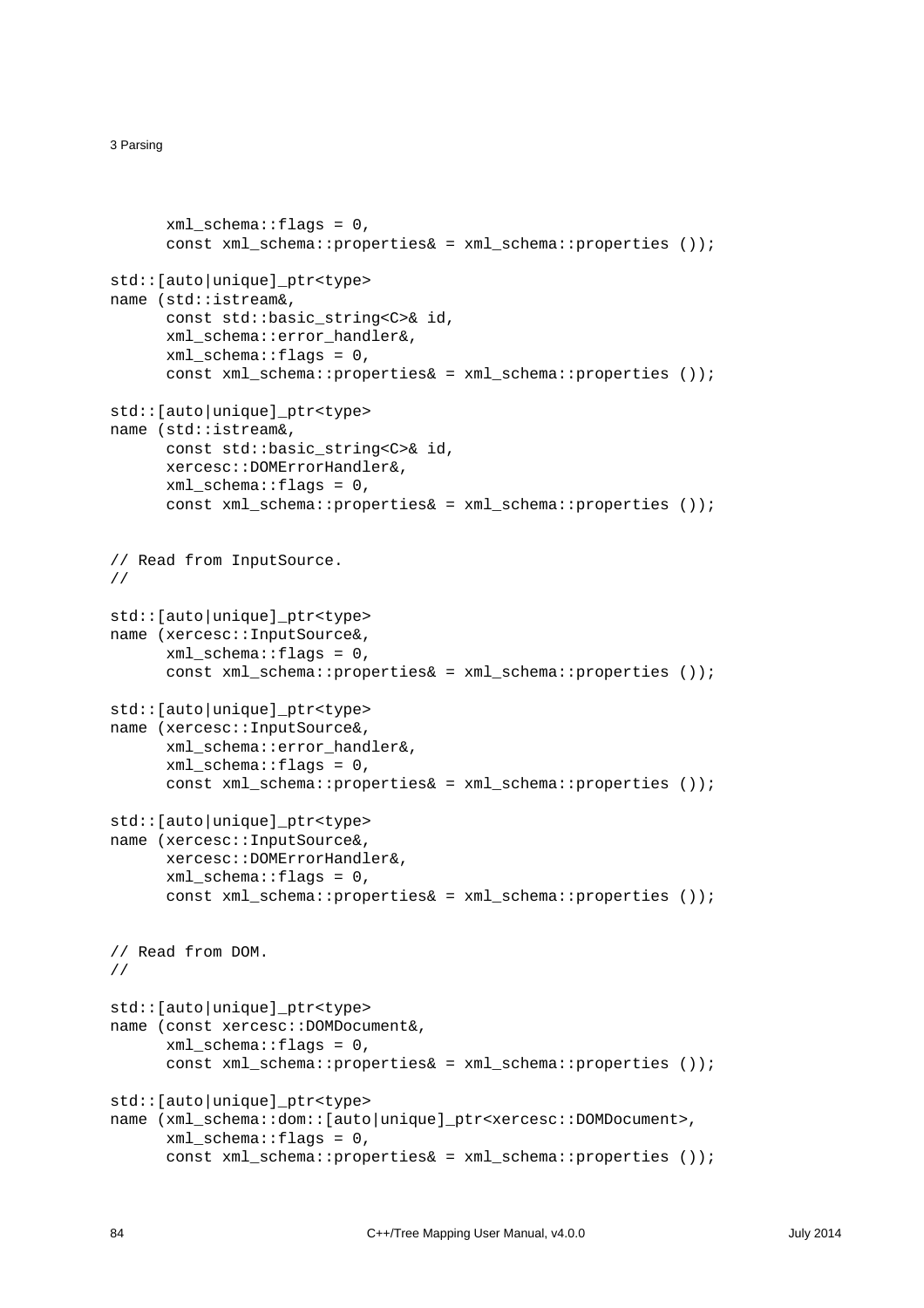You can choose between reading an XML instance from a local file, URI, std::istream, xercesc::InputSource, or a pre-parsed DOM instance in the form of xercesc::DOMDocument. All the parsing functions return a dynamically allocated object model as either std::auto\_ptr or std::unique\_ptr, depending on the C++ standard selected. Each of these parsing functions is discussed in more detail in the following sections.

## <span id="page-90-1"></span>**3.1 Initializing the Xerces-C++ Runtime**

Some parsing functions expect you to initialize the Xerces-C++ runtime while others initialize and terminate it as part of their work. The general rule is as follows: if a function has any arguments or return a value that is an instance of a Xerces-C++ type, then this function expects you to initialize the Xerces-C++ runtime. Otherwise, the function initializes and terminates the runtime for you. Note that it is legal to have nested calls to the Xerces- $C_{++}$  initialize and terminate functions as long as the calls are balanced.

You can instruct parsing functions that initialize and terminate the runtime not to do so by passing the xml schema::flags::dont initialize flag (see Section 3.2, "Flags and [Properties"\)](#page-90-0).

## <span id="page-90-0"></span>**3.2 Flags and Properties**

Parsing flags and properties are the last two arguments of every parsing function. They allow you to fine-tune the process of instance validation and parsing. Both arguments are optional.

The following flags are recognized by the parsing functions:

```
xml_schema::flags::keep_dom
```
Keep association between DOM nodes and the resulting object model nodes. For more information about DOM association refer to [Section 5.1, "DOM Association".](#page-108-0)

xml\_schema::flags::own\_dom

Assume ownership of the DOM document passed. This flag only makes sense together with the keep\_dom flag in the call to the parsing function with the xml\_schema::dom::[auto|unique]\_ptr<DOMDocument> argument.

```
xml_schema::flags::dont_validate
```
Do not validate instance documents against schemas.

```
xml_schema::flags::dont_initialize
```
Do not initialize the Xerces-C++ runtime.

You can pass several flags by combining them using the bit-wise OR operator. For example:

```
using xml_schema::flags;
std::auto_ptr<type> r (
 name ("test.xml", flags::keep_dom | flags::dont_validate));
```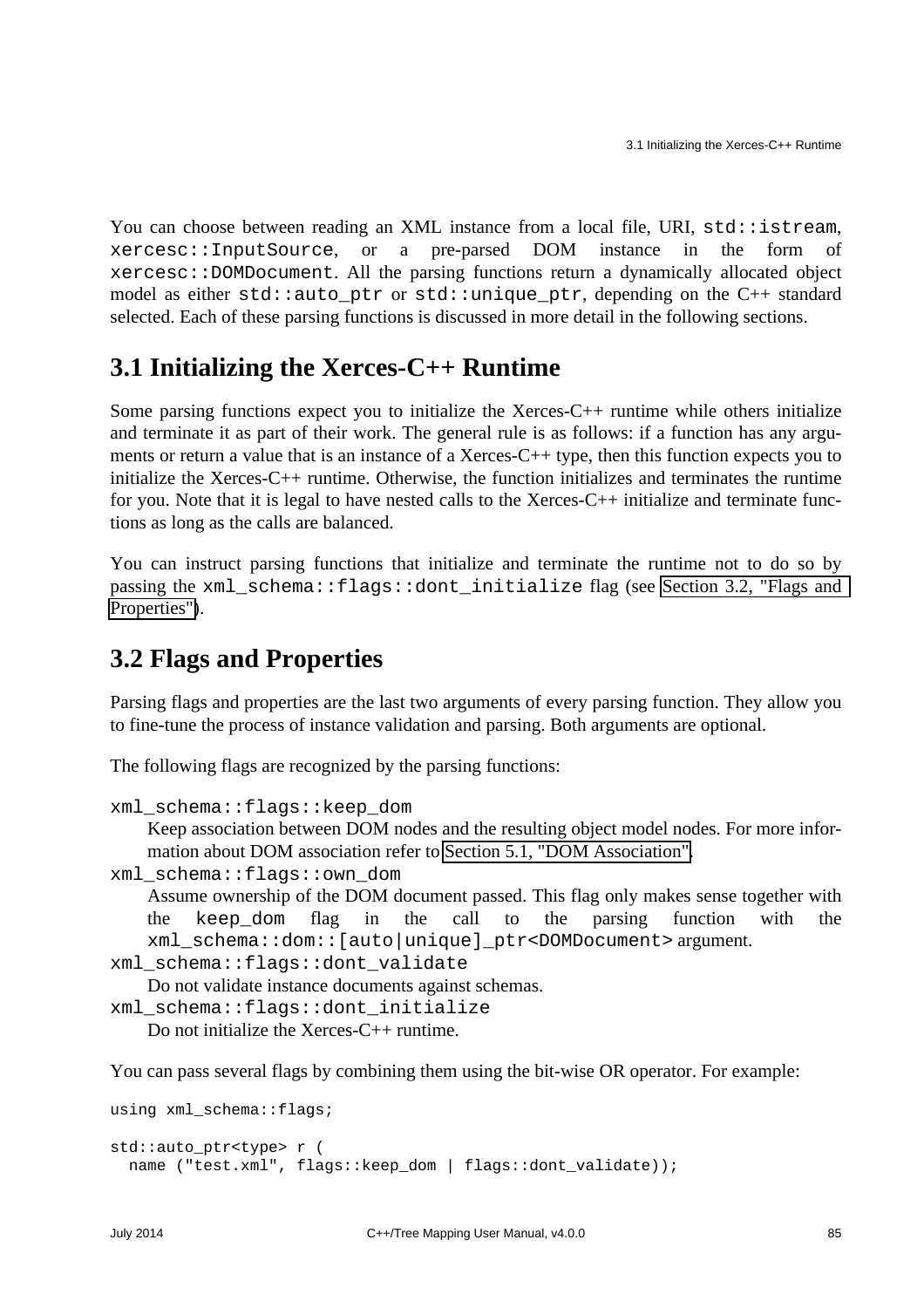3.3 Error Handling

By default, validation of instance documents is turned on even though parsers generated by XSD do not assume instance documents are valid. They include a number of checks that prevent construction of inconsistent object models. This, however, does not mean that an instance document that was successfully parsed by the XSD-generated parsers is valid per the corresponding schema. If an instance document is not "valid enough" for the generated parsers to construct consistent object model, one of the exceptions defined in xml\_schema namespace is thrown (see [Section 3.3, "Error Handling"\)](#page-91-0).

For more information on the Xerces-C++ runtime initialization refer to [Section 3.1, "Initializing](#page-90-1) [the Xerces-C++ Runtime".](#page-90-1)

The xml\_schema::properties class allows you to programmatically specify schema locations to be used instead of those specified with the xsi::schemaLocation and xsi::noNamespaceSchemaLocation attributes in instance documents. The interface of the properties class is presented below:

```
class properties
{
public:
   void
   schema_location (const std::basic_string<C>& namespace_,
                     const std::basic_string<C>& location);
  void
  no_namespace_schema_location (const std::basic_string<C>& location);
};
```
Note that all locations are relative to an instance document unless they are URIs. For example, if you want to use a local file as your schema, then you will need to pass file:///absolute/path/to/your/schema as the location argument.

## <span id="page-91-0"></span>**3.3 Error Handling**

As discussed in [Section 2.2, "Error Handling",](#page-9-0) the mapping uses the C++ exception handling mechanism as its primary way of reporting error conditions. However, to handle recoverable parsing and validation errors and warnings, a callback interface maybe preferred by the application.

To better understand error handling and reporting strategies employed by the parsing functions, it is useful to know that the transformation of an XML instance document to a statically-typed tree happens in two stages. The first stage, performed by Xerces-C++, consists of parsing an XML document into a DOM instance. For short, we will call this stage the XML-DOM stage. Validation, if not disabled, happens during this stage. The second stage, performed by the generated parsers, consist of parsing the DOM instance into the statically-typed tree. We will call this stage the DOM-Tree stage. Additional checks are performed during this stage in order to prevent construction of inconsistent tree which could otherwise happen when validation is disabled, for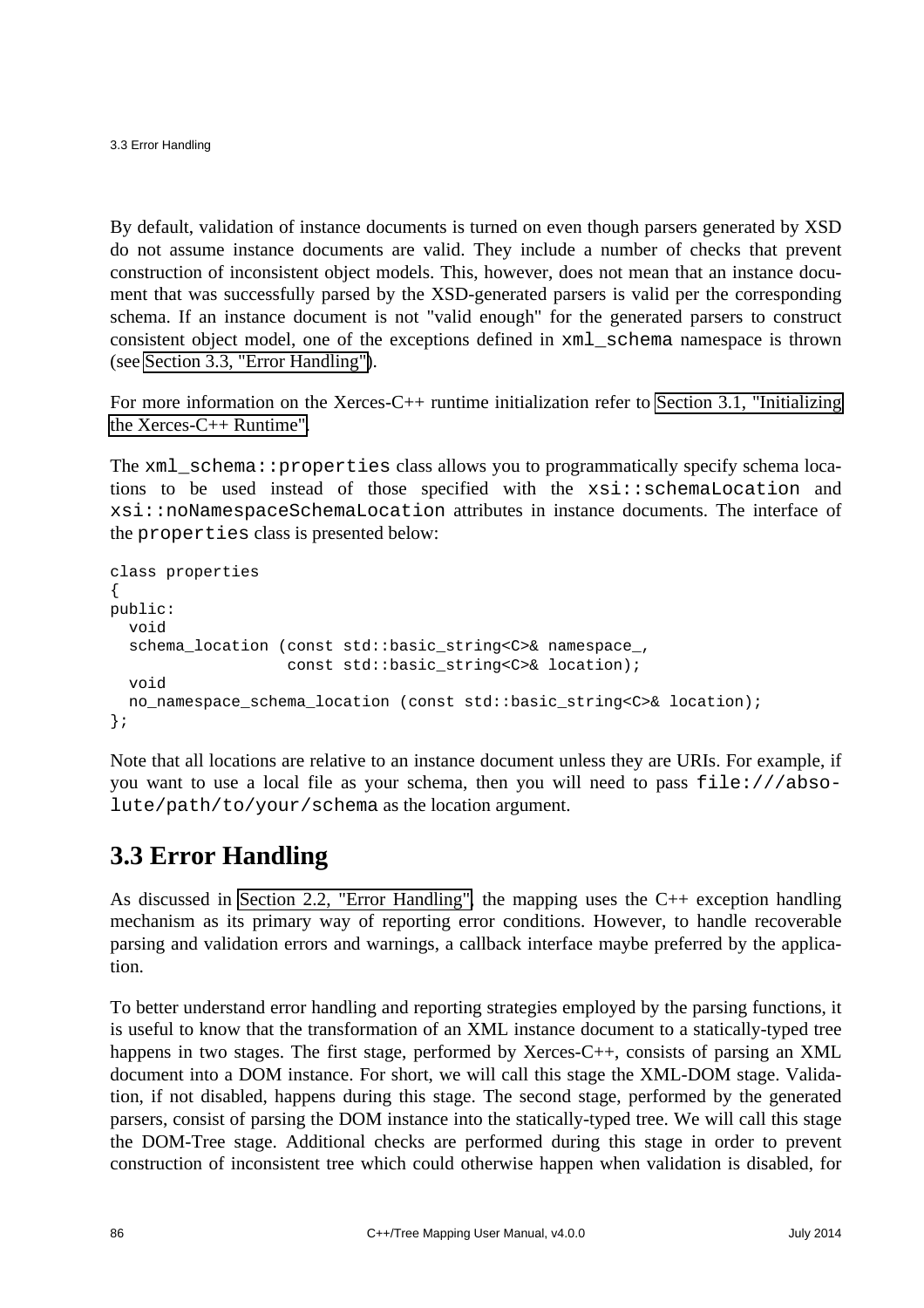example.

All parsing functions except the one that operates on a DOM instance come in overloaded triples. The first function in such a triple reports error conditions exclusively by throwing exceptions. It accumulates all the parsing and validation errors of the XML-DOM stage and throws them in a single instance of the  $xml$  schema:: $parsing$  exception (described below). The second and the third functions in the triple use callback interfaces to report parsing and validation errors and warnings. The two callback interfaces are xml\_schema::error\_handler and xercesc::DOMErrorHandler. For more information on the xercesc::DOMErrorHandler interface refer to the Xerces-C++ documentation. The

xml\_schema::error\_handler interface is presented below:

```
class error_handler
{
public:
   struct severity
   {
     enum value
     {
       warning,
       error,
       fatal
     };
   };
   virtual bool
   handle (const std::basic_string<C>& id,
            unsigned long line,
            unsigned long column,
            severity,
            const std::basic_string<C>& message) = 0;
   virtual
   ~error_handler ();
};
```
The id argument of the error\_handler::handle function identifies the resource being parsed (e.g., a file name or URI).

By returning true from the handle function you instruct the parser to recover and continue parsing. Returning false results in termination of the parsing process. An error with the fatal severity level results in termination of the parsing process no matter what is returned from the handle function. It is safe to throw an exception from the handle function.

The DOM-Tree stage reports error conditions exclusively by throwing exceptions. Individual exceptions thrown by the parsing functions are described in the following sub-sections.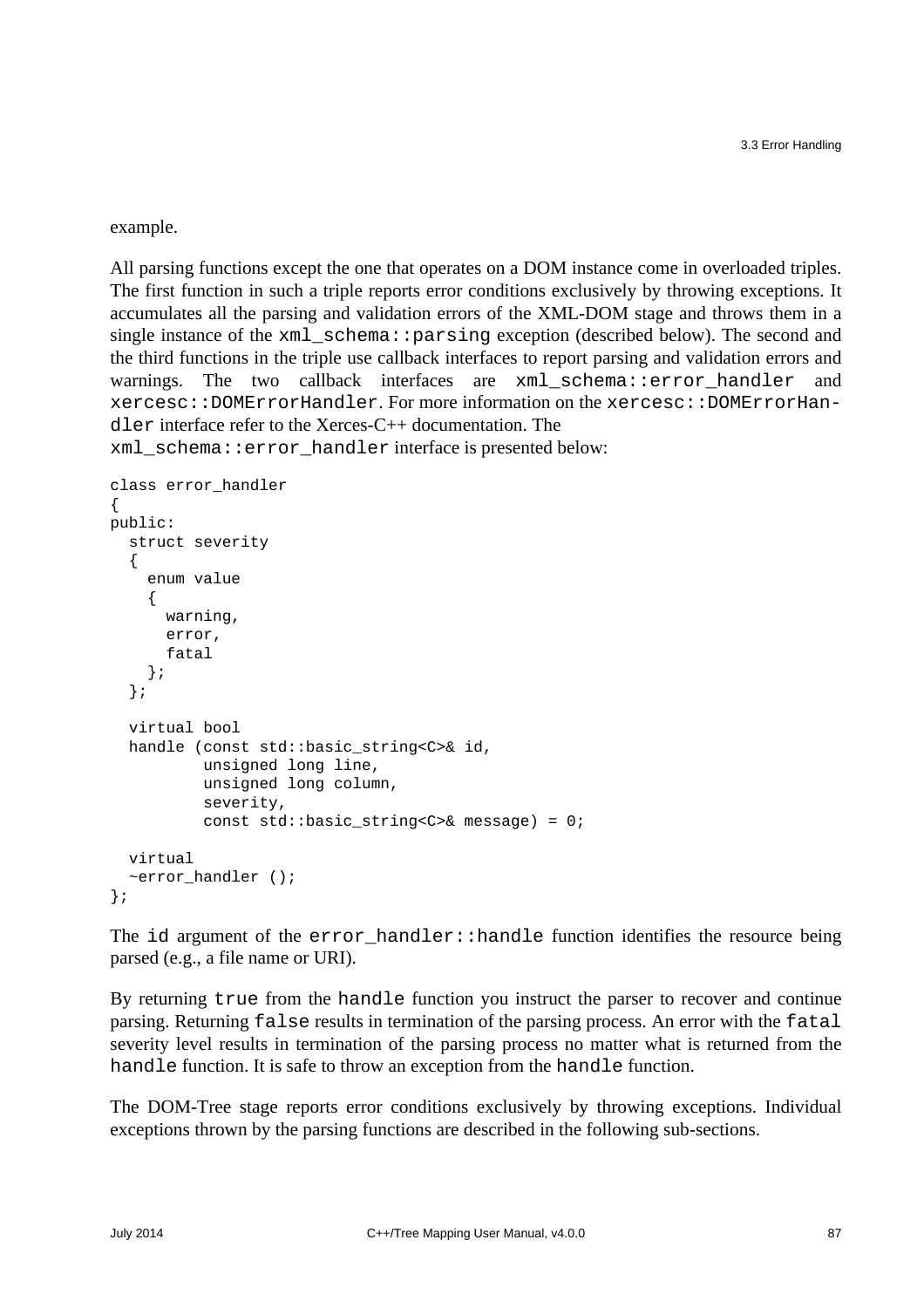3.3.1 xml\_schema::parsing

#### <span id="page-93-0"></span>**3.3.1 xml\_schema::parsing**

```
struct severity
{
   enum value
  \{ warning,
    error
   };
   severity (value);
   operator value () const;
};
struct error
{
   error (severity,
          const std::basic_string<C>& id,
          unsigned long line,
          unsigned long column,
          const std::basic_string<C>& message);
   severity
  severity () const;
   const std::basic_string<C>&
   id () const;
   unsigned long
  line () const;
   unsigned long
   column () const;
   const std::basic_string<C>&
  message () const;
};
std::basic_ostream<C>&
operator<< (std::basic_ostream<C>&, const error&);
struct diagnostics: std::vector<error>
{
};
std::basic_ostream<C>&
operator<< (std::basic_ostream<C>&, const diagnostics&);
struct parsing: virtual exception
{
   parsing ();
```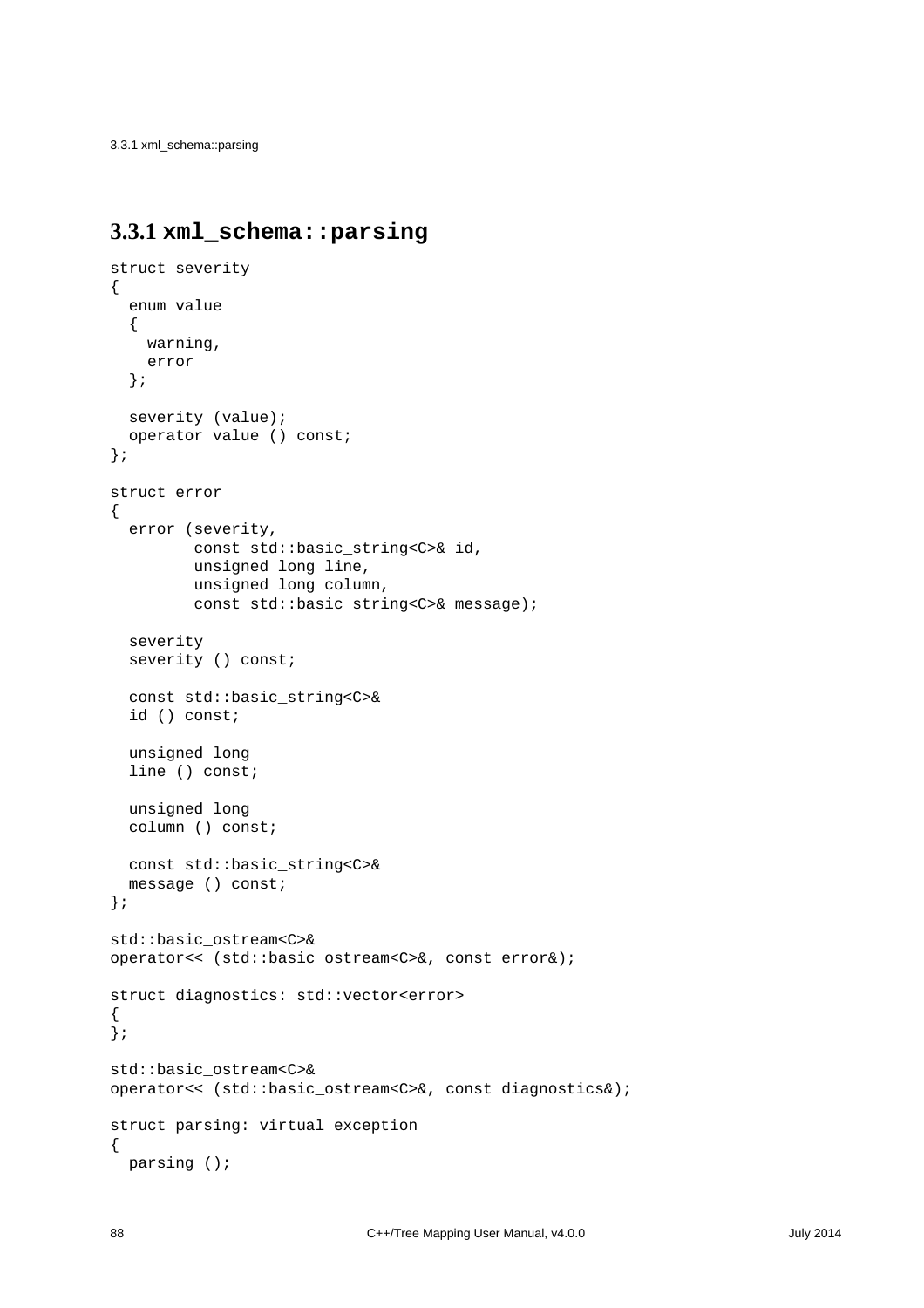```
 parsing (const diagnostics&);
   const diagnostics&
   diagnostics () const;
  virtual const char*
 what () const throw ();
};
```
The xml\_schema::parsing exception is thrown if there were parsing or validation errors reported during the XML-DOM stage. If no callback interface was provided to the parsing function, the exception contains a list of errors and warnings accessible using the diagnostics function. The usual conditions when this exception is thrown include malformed XML instances and, if validation is turned on, invalid instance documents.

#### **3.3.2 xml\_schema::expected\_element**

```
struct expected_element: virtual exception
{
   expected_element (const std::basic_string<C>& name,
                    const std::basic string<C>& namespace );
  const std::basic_string<C>&
  name () const;
  const std::basic_string<C>&
  namespace_ () const;
  virtual const char*
 what () const throw ();
};
```
The xml\_schema::expected\_element exception is thrown when an expected element is not encountered by the DOM-Tree stage. The name and namespace of the expected element can be obtained using the name and namespace\_ functions respectively.

### <span id="page-94-0"></span>**3.3.3 xml\_schema::unexpected\_element**

```
struct unexpected_element: virtual exception
{
 unexpected element (const std::basic string<C>& encountered name,
                       const std::basic_string<C>& encountered_namespace,
                       const std::basic_string<C>& expected_name,
                       const std::basic_string<C>& expected_namespace)
   const std::basic_string<C>&
```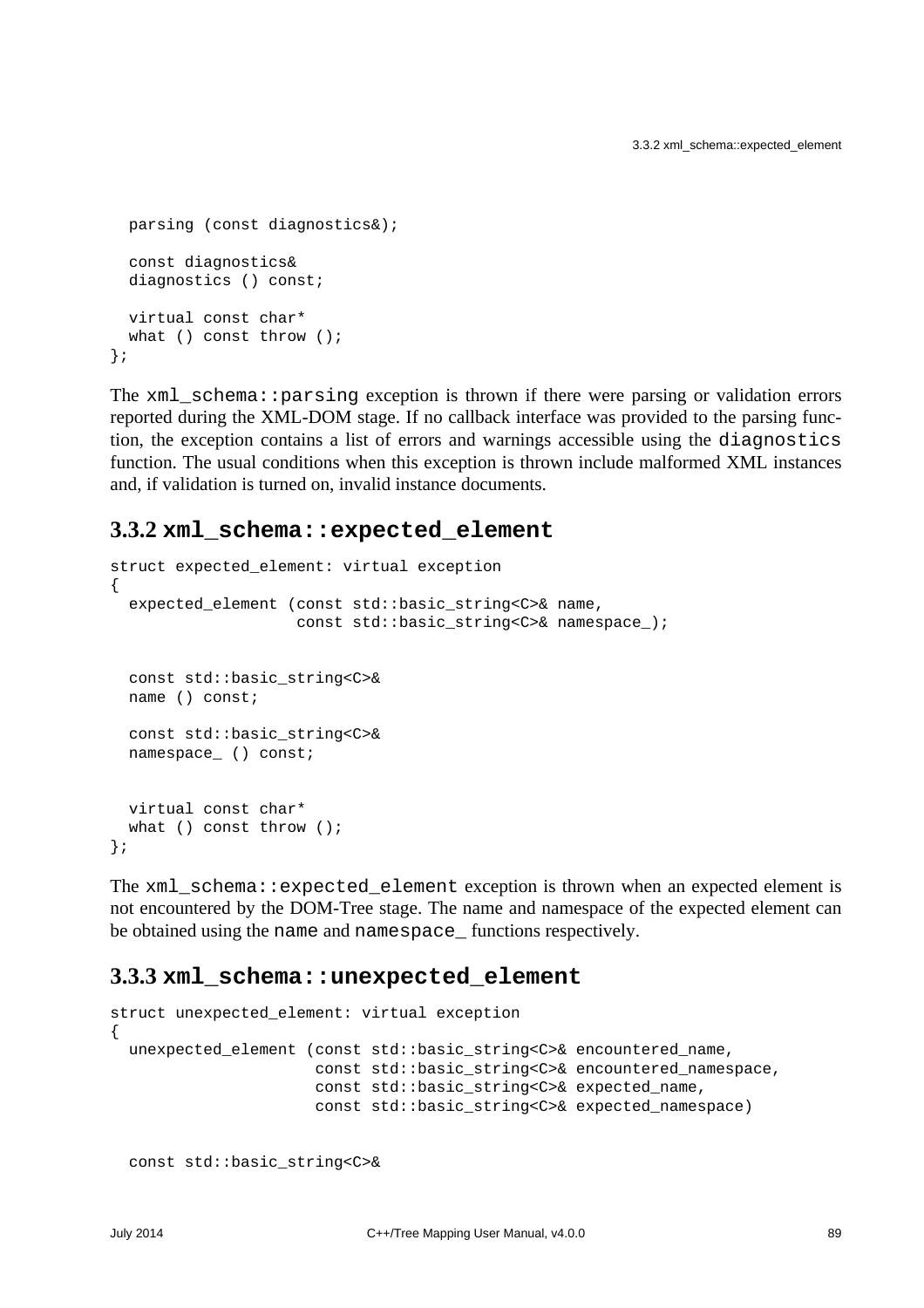3.3.4 xml\_schema::expected\_attribute

```
encountered name () const;
  const std::basic_string<C>&
 encountered namespace () const;
  const std::basic_string<C>&
  expected_name () const;
  const std::basic_string<C>&
 expected namespace () const;
  virtual const char*
 what () const throw ();
};
```
The xml\_schema::unexpected\_element exception is thrown when an unexpected element is encountered by the DOM-Tree stage. The name and namespace of the encountered element can be obtained using the encountered\_name and encountered\_namespace functions respectively. If an element was expected instead of the encountered one, its name and namespace can be obtained using the expected\_name and expected\_namespace functions respectively. Otherwise these functions return empty strings.

### **3.3.4 xml\_schema::expected\_attribute**

```
struct expected_attribute: virtual exception
\{expected attribute (const std::basic string<C>& name,
                      const std::basic string<C>& namespace );
  const std::basic_string<C>&
  name () const;
  const std::basic_string<C>&
  namespace_ () const;
  virtual const char*
 what () const throw ();
};
```
The xml schema: expected attribute exception is thrown when an expected attribute is not encountered by the DOM-Tree stage. The name and namespace of the expected attribute can be obtained using the name and namespace\_ functions respectively.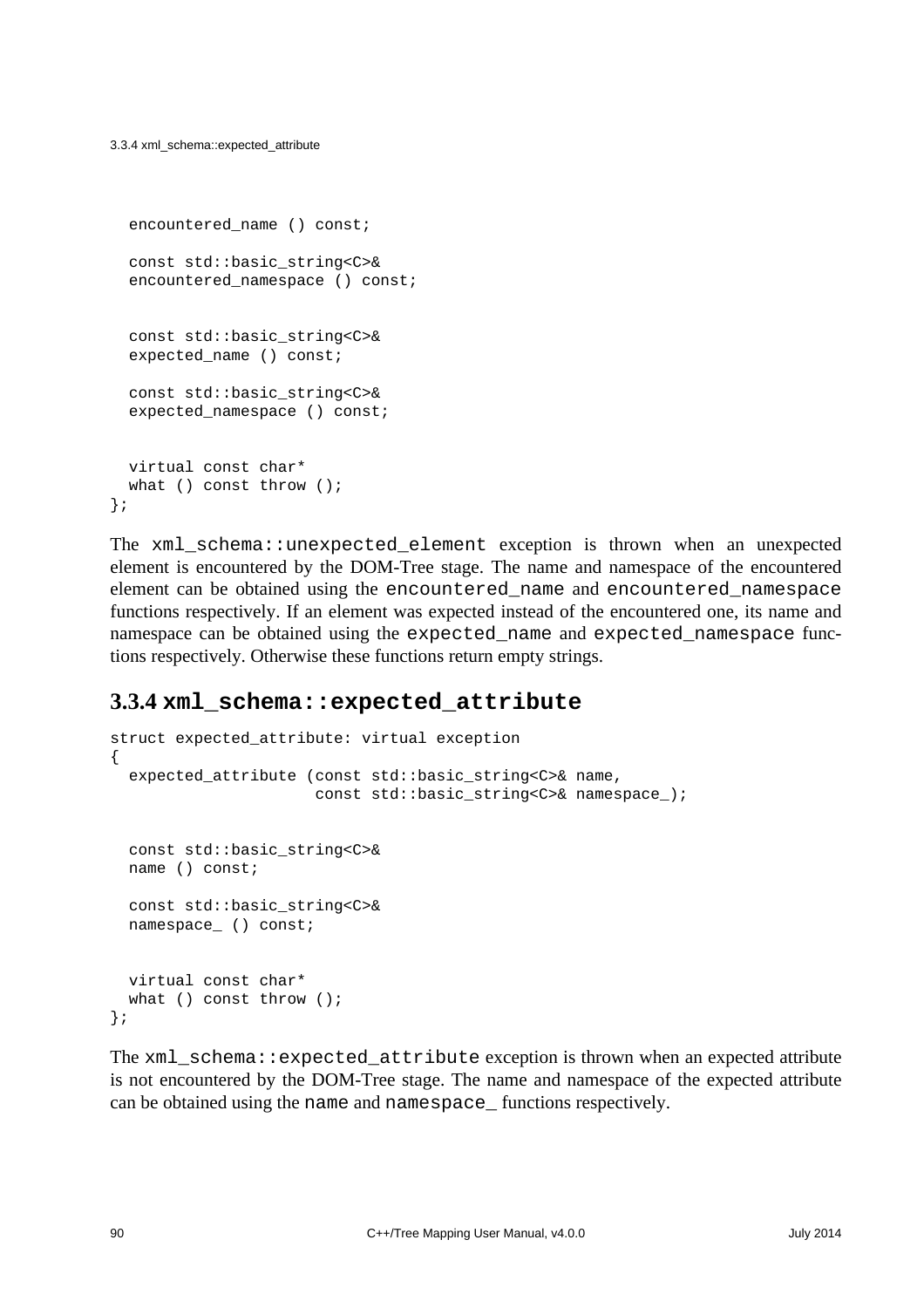#### **3.3.5 xml\_schema::unexpected\_enumerator**

```
struct unexpected_enumerator: virtual exception
{
  unexpected_enumerator (const std::basic_string<C>& enumerator);
  const std::basic_string<C>&
 enumerator () const;
  virtual const char*
 what () const throw ();
};
```
The xml\_schema::unexpected\_enumerator exception is thrown when an unexpected enumerator is encountered by the DOM-Tree stage. The enumerator can be obtained using the enumerator functions.

#### **3.3.6 xml\_schema::expected\_text\_content**

```
struct expected_text_content: virtual exception
{
  virtual const char*
 what () const throw ();
};
```
The xml\_schema::expected\_text\_content exception is thrown when a content other than text is encountered and the text content was expected by the DOM-Tree stage.

#### <span id="page-96-0"></span>**3.3.7 xml\_schema::no\_type\_info**

```
struct no_type_info: virtual exception
{
 no type info (const std::basic string<C>& type name,
                 const std::basic_string<C>& type_namespace);
   const std::basic_string<C>&
  type_name () const;
  const std::basic_string<C>&
   type_namespace () const;
  virtual const char*
 what () const throw ();
};
```
The xml\_schema::no\_type\_info exception is thrown when there is no type information associated with a type specified by the  $xsi:type$  attribute. This exception is thrown by the DOM-Tree stage. The name and namespace of the type in question can be obtained using the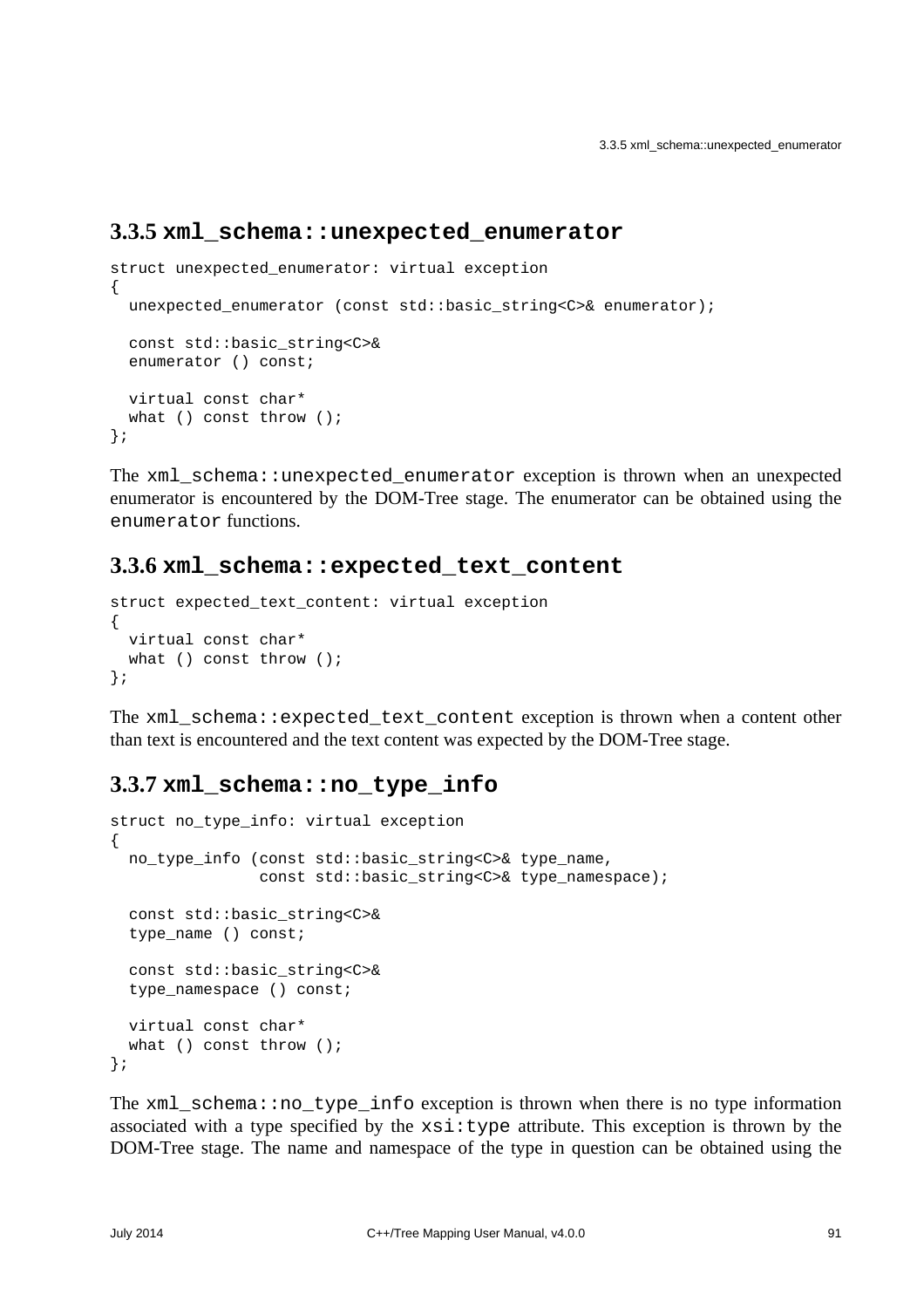type\_name and type\_namespace functions respectively. Usually, catching this exception means that you haven't linked the code generated from the schema defining the type in question with your application or this schema has been compiled without the --generate-polymorphic option.

#### **3.3.8 xml\_schema::not\_derived**

```
struct not_derived: virtual exception
{
  not_derived (const std::basic_string<C>& base_type_name,
                const std::basic_string<C>& base_type_namespace,
               const std::basic string<C>& derived type name,
               const std::basic string<C>& derived type namespace);
  const std::basic_string<C>&
  base_type_name () const;
  const std::basic_string<C>&
  base_type_namespace () const;
  const std::basic_string<C>&
  derived_type_name () const;
  const std::basic_string<C>&
  derived_type_namespace () const;
  virtual const char*
 what () const throw ();
};
```
The  $xml$  schema::not derived exception is thrown when a type specified by the xsi:type attribute is not derived from the expected base type. This exception is thrown by the DOM-Tree stage. The name and namespace of the expected base type can be obtained using the base type name and base type namespace functions respectively. The name and namespace of the offending type can be obtained using the derived\_type\_name and derived\_type\_namespace functions respectively.

#### **3.3.9 xml\_schema::no\_prefix\_mapping**

```
struct no prefix mapping: virtual exception
{
 no prefix mapping (const std::basic string<C>& prefix);
  const std::basic_string<C>&
  prefix () const;
```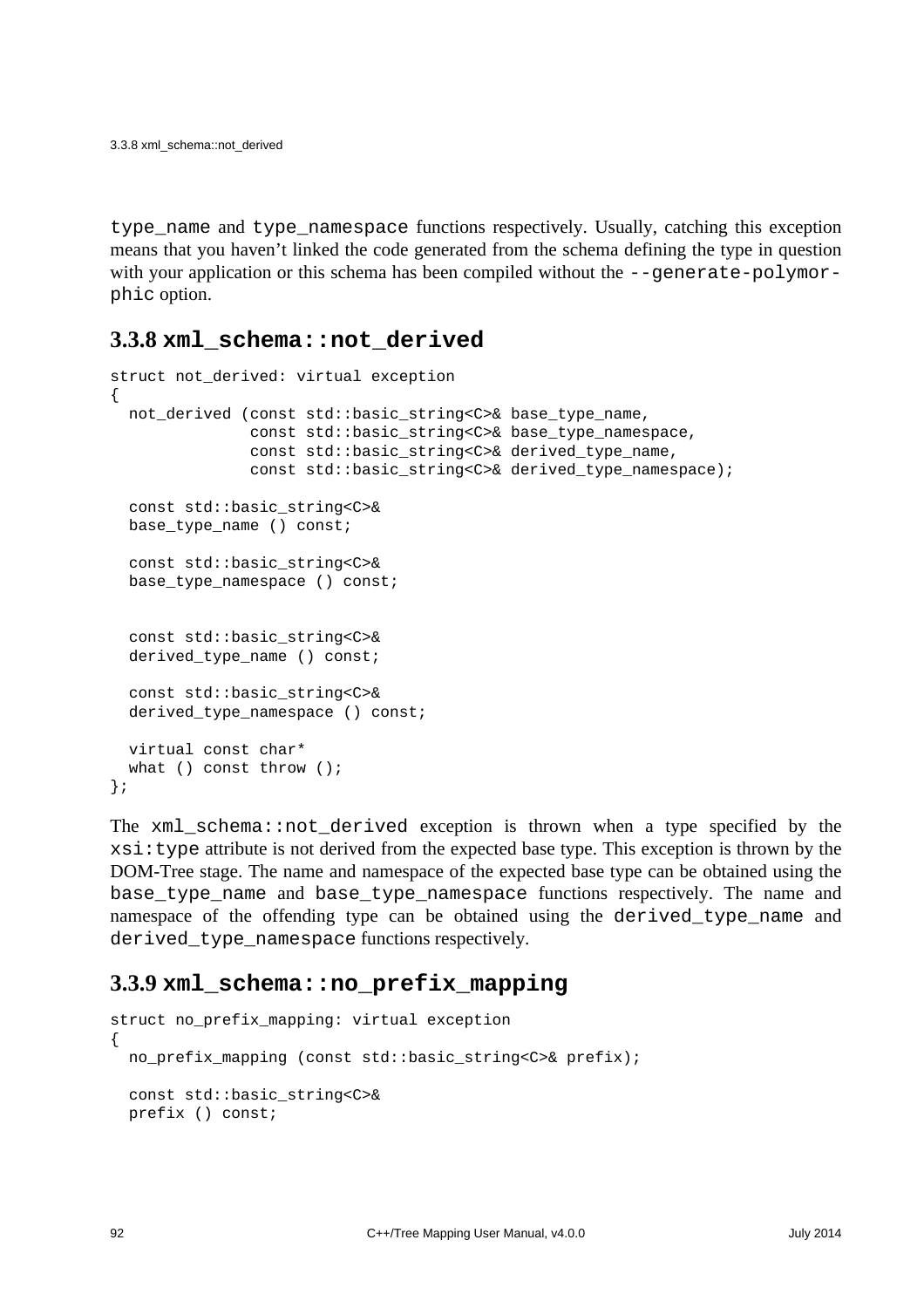```
 virtual const char*
 what () const throw ();
};
```
The xml\_schema::no\_prefix\_mapping exception is thrown during the DOM-Tree stage if a namespace prefix is encountered for which a prefix-namespace mapping hasn't been provided. The namespace prefix in question can be obtained using the  $prefix$  function.

## **3.4 Reading from a Local File or URI**

Using a local file or URI is the simplest way to parse an XML instance. For example:

```
using std::auto_ptr;
auto_ptr<type> r1 (name ("test.xml"));
auto ptr<type> r2 (name ("http://www.codesynthesis.com/test.xml"));
```
Or, in the C++11 mode:

using std::unique\_ptr;

```
unique_ptr<type> r1 (name ("test.xml"));
unique_ptr<type> r2 (name ("http://www.codesynthesis.com/test.xml"));
```
## **3.5 Reading from std::istream**

When using an  $std::istream$  instance, you may also pass an optional resource id. This id is used to identify the resource (for example in error messages) as well as to resolve relative paths. For instance:

```
using std::auto_ptr;
{
  std::ifstream ifs ("test.xml");
  auto_ptr<type> r (name (ifs, "test.xml"));
}
{
  std::string str ("..."); // Some XML fragment.
 std::istringstream iss (str);
   auto_ptr<type> r (name (iss));
}
```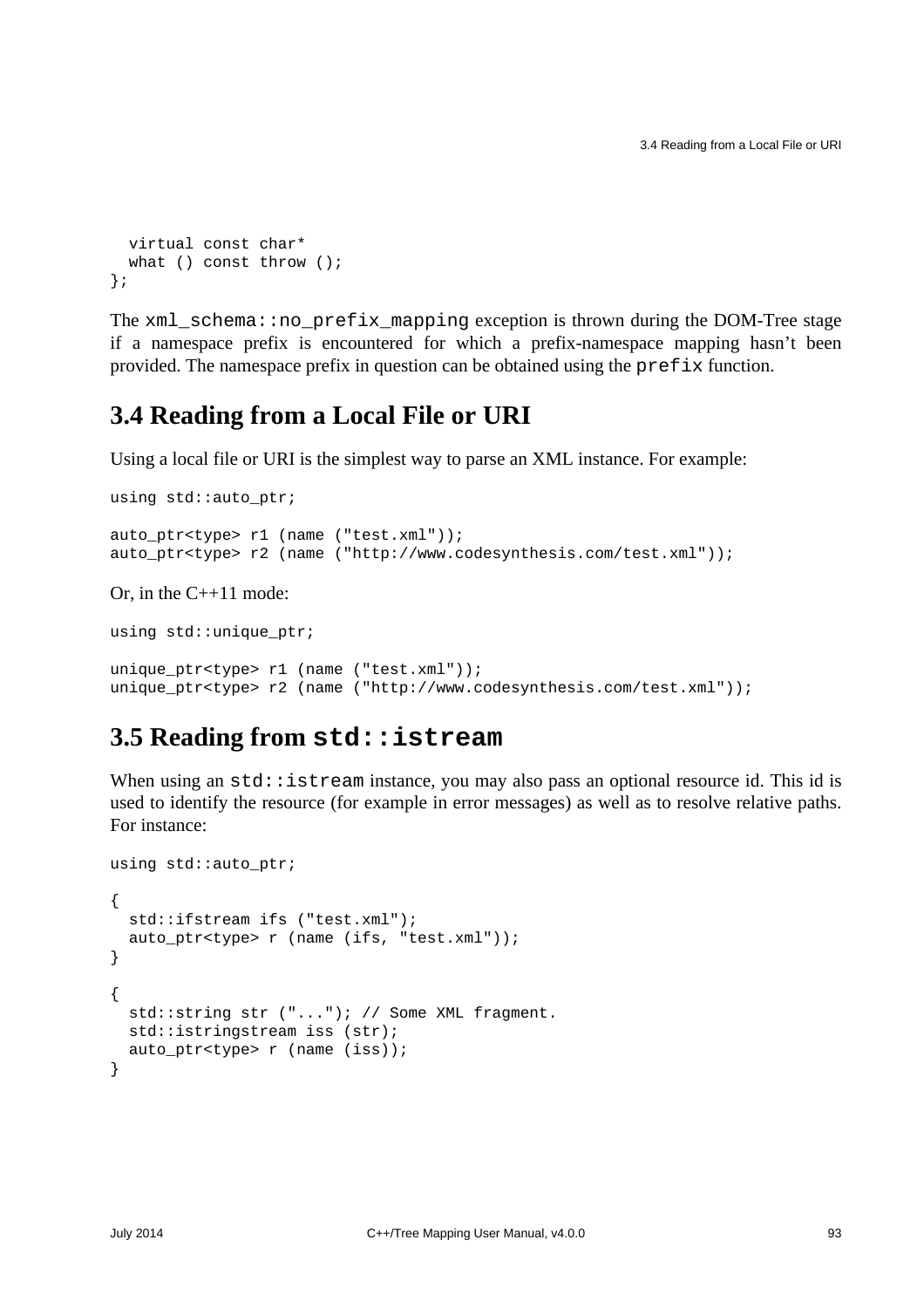4 Serialization

## **3.6 Reading from xercesc::InputSource**

Reading from a xercesc:: InputSource instance is similar to the std:: istream case except the resource id is maintained by the InputSource object. For instance:

```
xercesc::StdInInputSource is;
std::auto_ptr<type> r (name (is));
```
## **3.7 Reading from DOM**

Reading from a xercesc::DOMDocument instance allows you to setup a custom XML-DOM stage. Things like DOM parser reuse, schema pre-parsing, and schema caching can be achieved with this approach. For more information on how to obtain DOM representation from an XML instance refer to the Xerces-C++ documentation. In addition, the [C++/Tree Mapping FAQ](http://wiki.codesynthesis.com/Tree/FAQ) shows how to parse an XML instance to a Xerces-C++ DOM document using the XSD runtime utilities.

The last parsing function is useful when you would like to perform your own XML-to-DOM parsing and associate the resulting DOM document with the object model nodes. The automatic DOMDocument pointer is reset and the resulting object model assumes ownership of the DOM document passed. For example:

```
// C++98 version.
//
xml_schema::dom::auto_ptr<xercesc::DOMDocument> doc = ...
std::auto ptr<type> r (
  name (doc, xml schema::flags::keep dom | xml schema::flags::own dom));
// At this point doc is reset to 0.
// C++11 version.
//
xml_schema::dom::unique_ptr<xercesc::DOMDocument> doc = ...
std:: unique ptr<type> r (
  name (std::move (doc),
         xml_schema::flags::keep_dom | xml_schema::flags::own_dom));
// At this point doc is reset to 0.
```
# **4 Serialization**

This chapter covers various aspects of serializing a tree-like object model to DOM or XML. In this regard, serialization is complimentary to the reverse process of parsing a DOM or XML instance into an object model which is discussed in [Chapter 3, "Parsing".](#page-87-0) Note that the generation of the serialization code is optional and should be explicitly requested with the --gener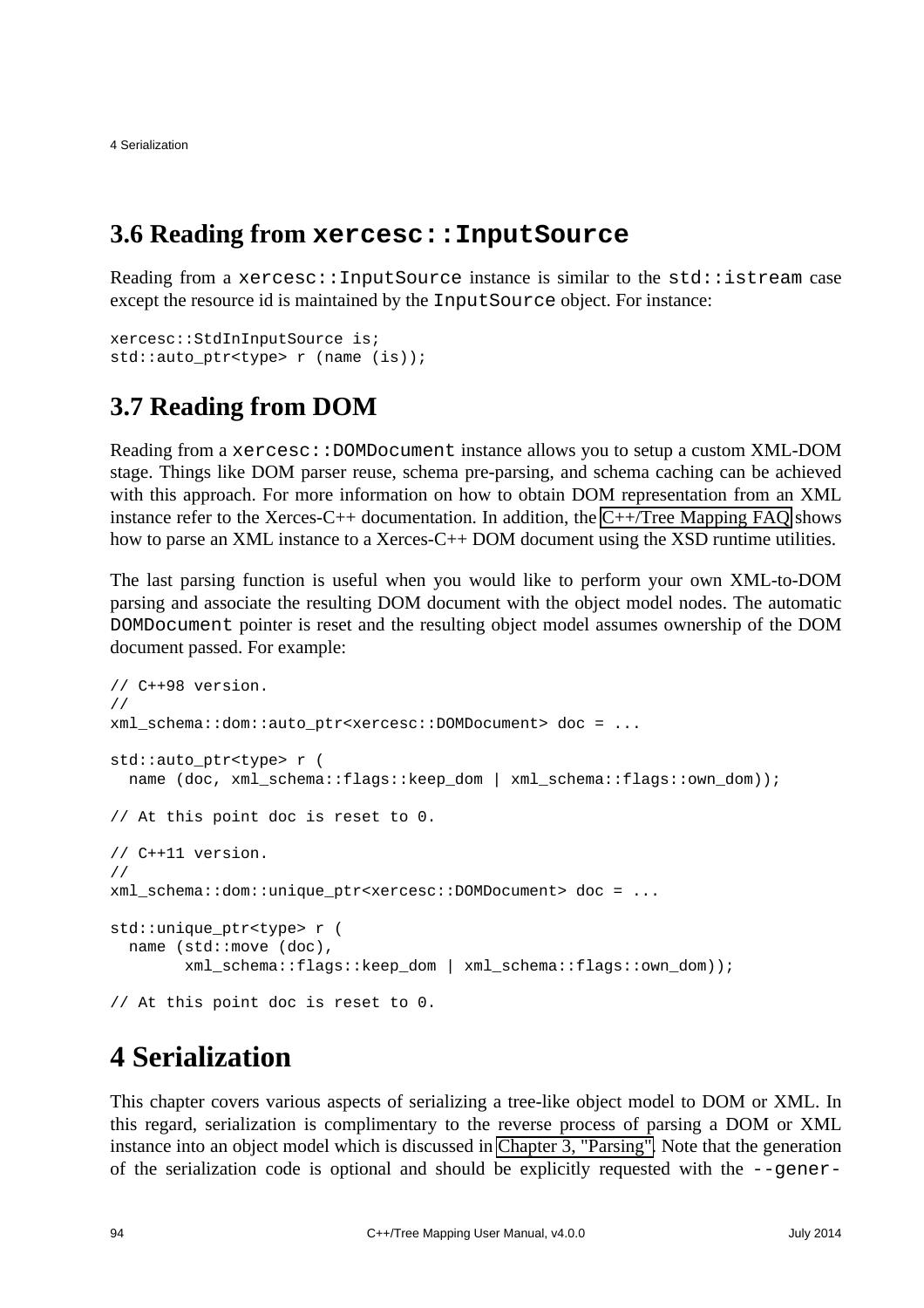ate-serialization option. See the [XSD Compiler Command Line Manual](http://www.codesynthesis.com/projects/xsd/documentation/xsd.xhtml) for more information.

Each global XML Schema element in the form:

```
<xsd:element name="name" type="type"/>
```
is mapped to 8 overloaded  $C++$  functions in the form:

```
// Serialize to std::ostream.
//
void
name (std::ostream&,
       const type&,
       const xml_schema::namespace_fomap& =
         xml_schema::namespace_infomap (),
      const std::basic string<C>& encoding = "UTF-8",
       xml_schema::flags = 0);
void
name (std::ostream&,
       const type&,
       xml_schema::error_handler&,
       const xml_schema::namespace_infomap& =
         xml_schema::namespace_infomap (),
      const std::basic string<C>& encoding = "UTF-8",
      xml schema::flags = 0);
void
name (std::ostream&,
       const type&,
       xercesc::DOMErrorHandler&,
      const xml schema::namespace infomap& =
         xml_schema::namespace_infomap (),
       const std::basic_string<C>& encoding = "UTF-8",
      xml\_schema::flags = 0;
// Serialize to XMLFormatTarget.
//
void
name (xercesc::XMLFormatTarget&,
       const type&,
      const xml schema::namespace infomap& =
         xml_schema::namespace_infomap (),
       const std::basic_string<C>& encoding = "UTF-8",
      xml schema::flags = 0);
void
name (xercesc::XMLFormatTarget&,
```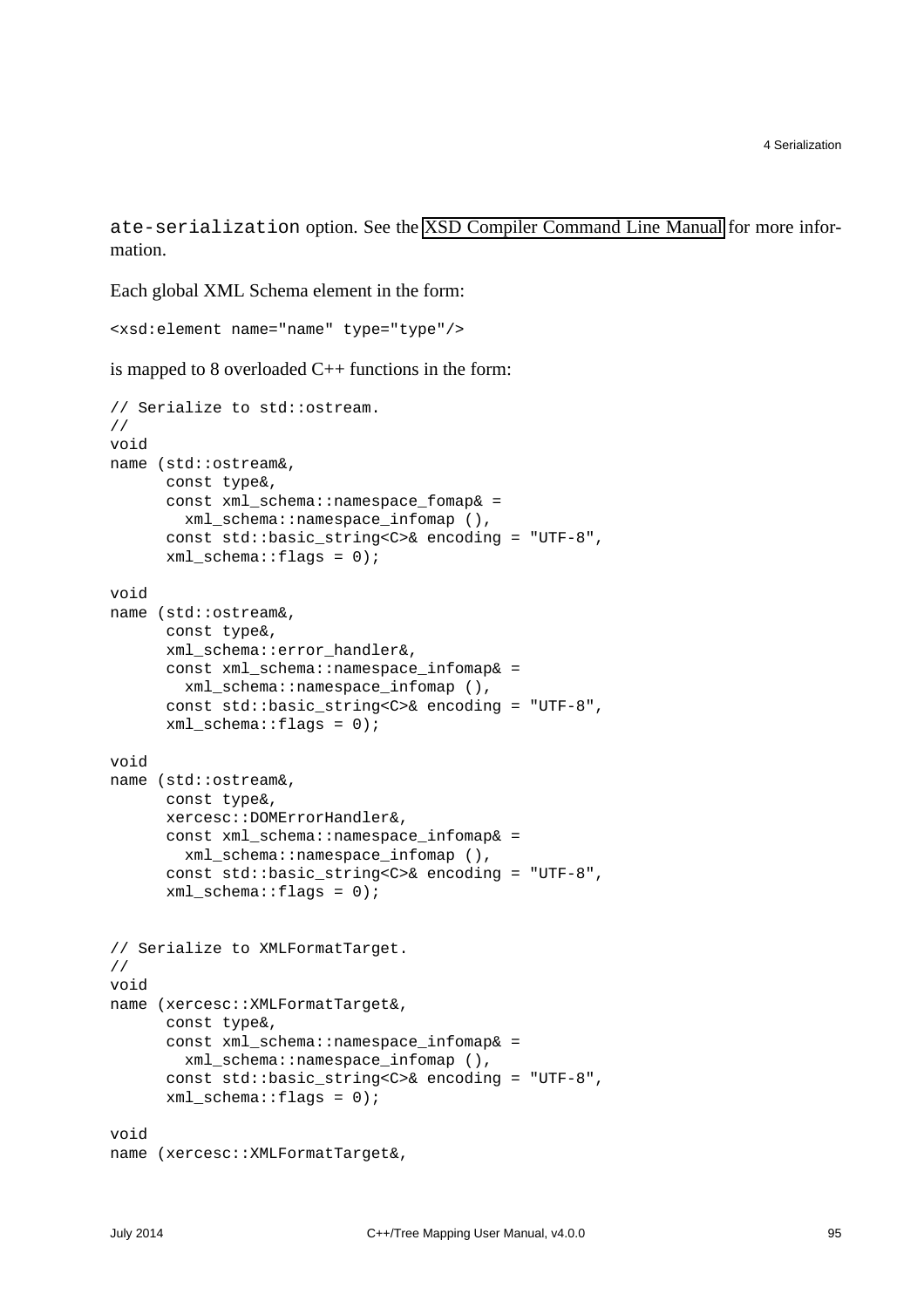```
4.1 Initializing the Xerces-C++ Runtime
```

```
 const type&,
       xml_schema::error_handler&,
      const xml schema::namespace infomap& =
         xml_schema::namespace_infomap (),
      const std::basic string<C>& encoding = "UTF-8",
      xml schema::flags = 0);
void
name (xercesc::XMLFormatTarget&,
      const type&,
       xercesc::DOMErrorHandler&,
      const xml schema::namespace infomap& =
         xml_schema::namespace_infomap (),
       const std::basic_string<C>& encoding = "UTF-8",
      xml schema::flags = 0);
// Serialize to DOM.
//
xml_schema::dom::[auto|unique]_ptr<xercesc::DOMDocument>
name (const type&,
       const xml_schema::namespace_infomap&
         xml_schema::namespace_infomap (),
       xml_schema::flags = 0);
void
name (xercesc::DOMDocument&,
       const type&,
       xml_schema::flags = 0);
```
You can choose between writing XML to std::ostream or xercesc::XMLFormatTarget and creating a DOM instance in the form of xercesc::DOMDocument. Serialization to ostream or XMLFormatTarget requires a considerably less work while serialization to DOM provides for greater flexibility. Each of these serialization functions is discussed in more detail in the following sections.

## <span id="page-101-0"></span>**4.1 Initializing the Xerces-C++ Runtime**

Some serialization functions expect you to initialize the Xerces-C++ runtime while others initialize and terminate it as part of their work. The general rule is as follows: if a function has any arguments or return a value that is an instance of a Xerces- $C_{++}$  type, then this function expects you to initialize the Xerces-C++ runtime. Otherwise, the function initializes and terminates the runtime for you. Note that it is legal to have nested calls to the Xerces-C++ initialize and terminate functions as long as the calls are balanced.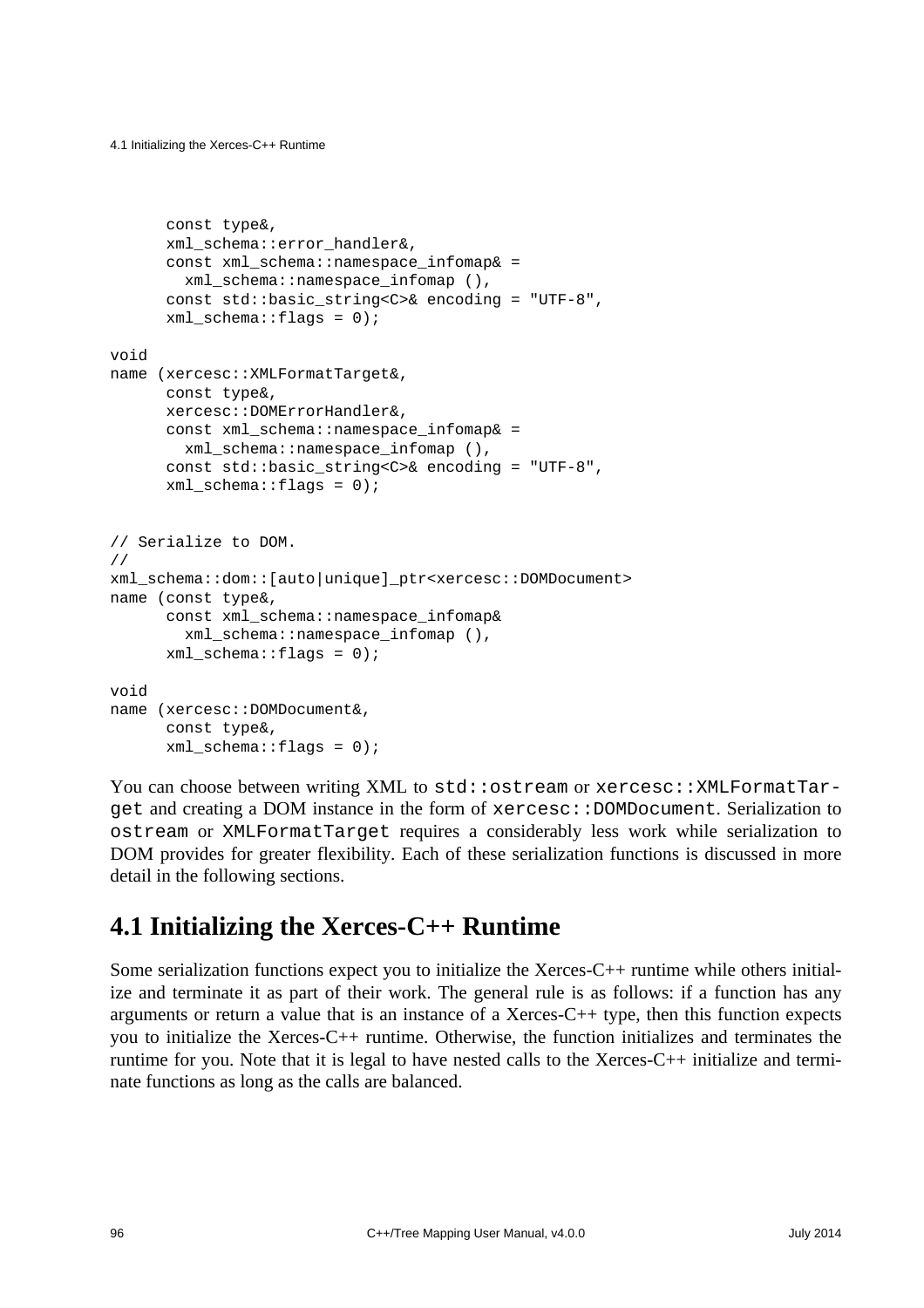You can instruct serialization functions that initialize and terminate the runtime not to do so by passing the xml\_schema::flags::dont\_initialize flag (see [Section 4.3, "Flags"\)](#page-104-0).

## **4.2 Namespace Infomap and Character Encoding**

When a document being serialized uses XML namespaces, custom prefix-namespace associations can to be established. If custom prefix-namespace mapping is not provided then generic prefixes (p1, p2, etc) are automatically assigned to namespaces as needed. Also, if you would like the resulting instance document to contain the schemaLocation or noNamespaceSchemaLocation attributes, you will need to provide namespace-schema associations. The  $xml$  schema::namespace infomap class is used to capture this information:

```
struct namespace info
{
  namespace info ();
  namespace info (const std::basic string<C>& name,
                  const std::basic string<C>& schema);
 std::basic_string<C> name;
 std::basic_string<C> schema;
};
// Map of namespace prefix to namespace_info.
//
struct namespace_infomap: public std::map<std::basic_string<C>,
                                             namespace_info>
{
\big\};
```
Consider the following associations as an example:

```
xml_schema::namespace_infomap map;
map["t"].name = "http://www.codesynthesis.com/test";
map["t"].schema = "test.xsd";
```
This map, if passed to one of the serialization functions, could result in the following XML fragment:

```
<?xml version="1.0" ?>
<t:name xmlns:t="http://www.codesynthesis.com/test"
        xmlns:xsi="http://www.w3.org/2001/XMLSchema-instance"
        xsi:schemaLocation="http://www.codesynthesis.com/test test.xsd">
```
As you can see, the serialization function automatically added namespace mapping for the xsi prefix. You can change this by providing your own prefix: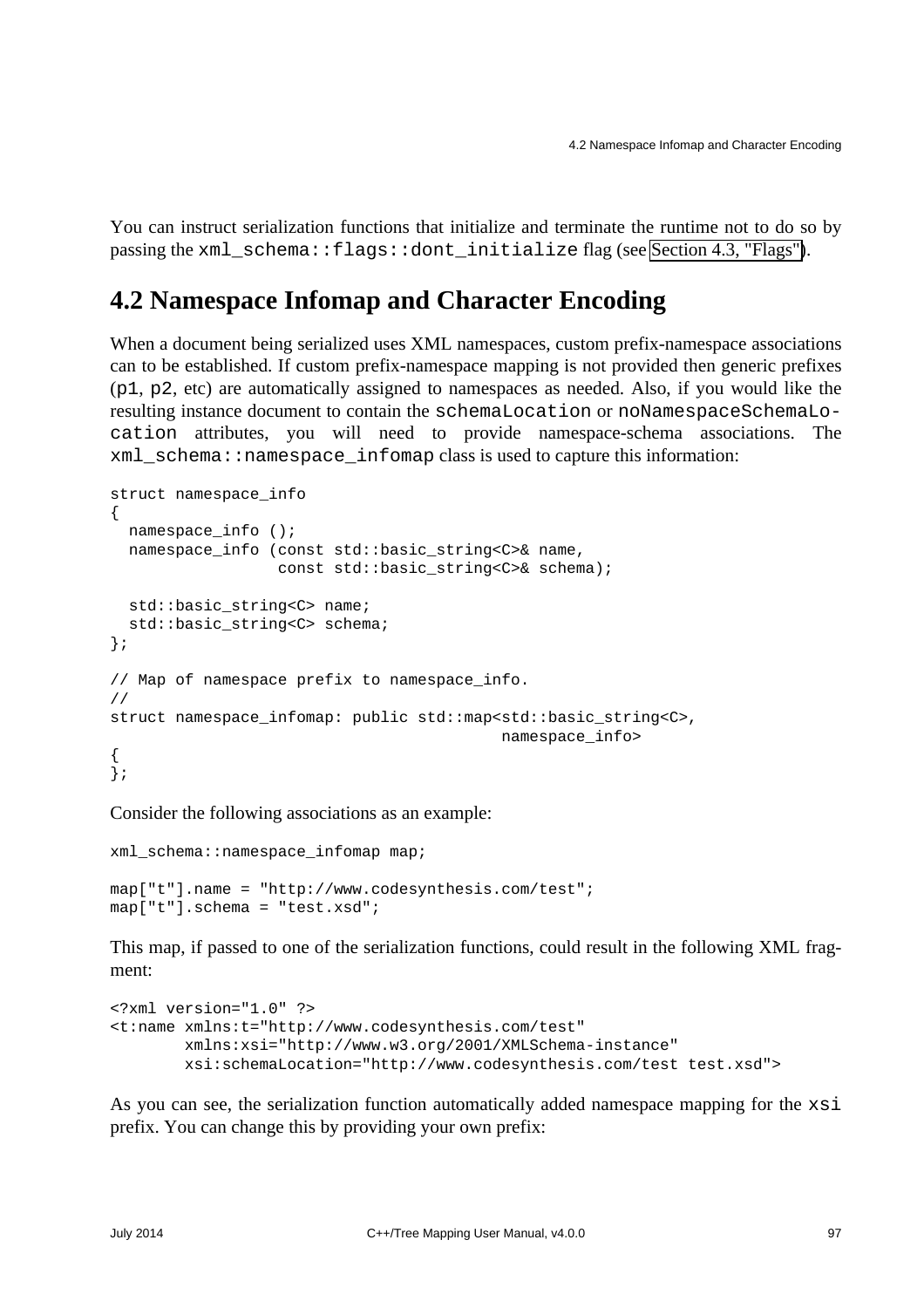4.2 Namespace Infomap and Character Encoding

```
xml_schema::namespace_infomap map;
map["xsn"].name = "http://www.w3.org/2001/XMLSchema-instance";
map["t"].name = "http://www.codesynthesis.com/test";
map["t"].schema = "test.xsd";
```
This could result in the following XML fragment:

```
<?xml version="1.0" ?>
<t:name xmlns:t="http://www.codesynthesis.com/test"
        xmlns:xsn="http://www.w3.org/2001/XMLSchema-instance"
        xsn:schemaLocation="http://www.codesynthesis.com/test test.xsd">
```
To specify the location of a schema without a namespace you can use an empty prefix as in the example below:

```
xml_schema::namespace_infomap map;
```

```
map[""].schema = "test.xsd";
```
This would result in the following XML fragment:

```
<?xml version="1.0" ?>
<name xmlns:xsi="http://www.w3.org/2001/XMLSchema-instance"
       xsi:noNamespaceSchemaLocation="test.xsd">
```
To make a particular namespace default you can use an empty prefix, for example:

```
xml_schema::namespace_infomap map;
map[""].name = "http://www.codesynthesis.com/test";
map[""].schema = "test.xsd";
```
This could result in the following XML fragment:

```
<?xml version="1.0" ?>
<name xmlns="http://www.codesynthesis.com/test"
      xmlns:xsi="http://www.w3.org/2001/XMLSchema-instance"
       xsi:schemaLocation="http://www.codesynthesis.com/test test.xsd">
```
Another bit of information that you can pass to the serialization functions is the character encoding method that you would like to use. Common values for this argument are "US-ASCII", "ISO8859-1", "UTF-8", "UTF-16BE", "UTF-16LE", "UCS-4BE", and "UCS-4LE". The default encoding is "UTF-8". For more information on encoding methods see the ["Charac](http://en.wikipedia.org/wiki/Character_code)[ter Encoding"](http://en.wikipedia.org/wiki/Character_code) article from Wikipedia.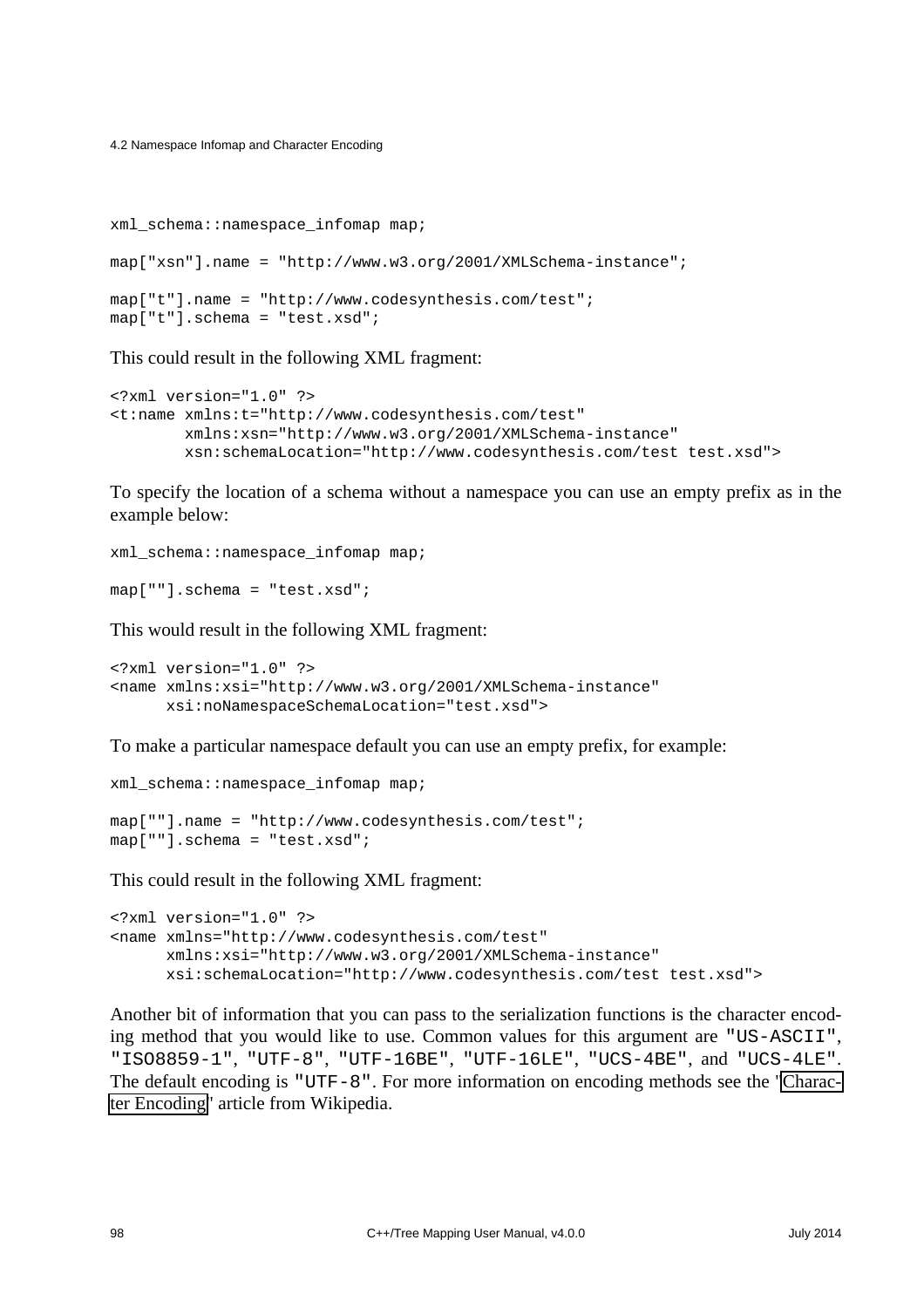### <span id="page-104-0"></span>**4.3 Flags**

Serialization flags are the last argument of every serialization function. They allow you to fine-tune the process of serialization. The flags argument is optional.

The following flags are recognized by the serialization functions:

```
xml_schema::flags::dont_initialize
    Do not initialize the Xerces-C++ runtime. 
xml_schema::flags::dont_pretty_print
    Do not add extra spaces or new lines that make the resulting XML slightly bigger but easier
    to read. 
xml_schema::flags::no_xml_declaration
```

```
Do not write XML declaration \langle \langle 2 \ranglexml ... \langle \rangle.
```
You can pass several flags by combining them using the bit-wise OR operator. For example:

```
std::auto_ptr<type> r = ...
std::ofstream ofs ("test.xml");
xml_schema::namespace_infomap map;
name (ofs,
       *r,
       map,
      "UTF-8".
       xml_schema::flags::no_xml_declaration |
       xml_schema::flags::dont_pretty_print);
```
For more information on the Xerces-C++ runtime initialization refer to [Section 4.1, "Initializing](#page-101-0) [the Xerces-C++ Runtime".](#page-101-0)

## **4.4 Error Handling**

As with the parsing functions (see [Section 3.3, "Error Handling"\)](#page-91-0), to better understand error handling and reporting strategies employed by the serialization functions, it is useful to know that the transformation of a statically-typed tree to an XML instance document happens in two stages. The first stage, performed by the generated code, consist of building a DOM instance from the statically-typed tree . For short, we will call this stage the Tree-DOM stage. The second stage, performed by Xerces-C++, consists of serializing the DOM instance into the XML document. We will call this stage the DOM-XML stage.

All serialization functions except the two that serialize into a DOM instance come in overloaded triples. The first function in such a triple reports error conditions exclusively by throwing exceptions. It accumulates all the serialization errors of the DOM-XML stage and throws them in a single instance of the xml\_schema::serialization exception (described below). The second and the third functions in the triple use callback interfaces to report serialization errors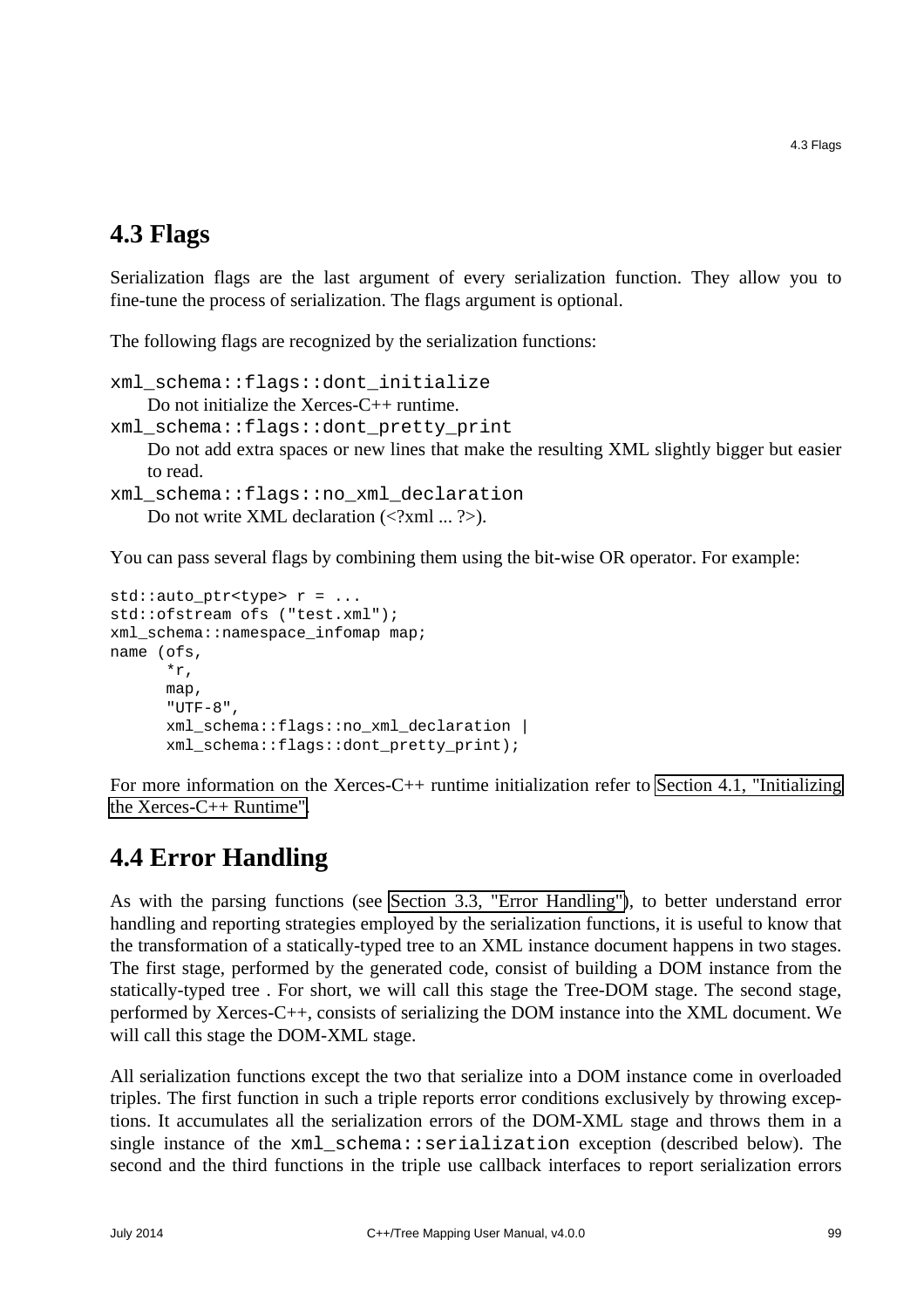and warnings. The two callback interfaces are xml\_schema::error\_handler and xercesc::DOMErrorHandler. The xml\_schema::error\_handler interface is described in [Section 3.3, "Error Handling".](#page-91-0) For more information on the  $x$ e $r$ cesc::DOMErrorHandler interface refer to the Xerces-C++ documentation.

The Tree-DOM stage reports error conditions exclusively by throwing exceptions. Individual exceptions thrown by the serialization functions are described in the following sub-sections.

### **4.4.1 xml\_schema::serialization**

```
struct serialization: virtual exception
{
   serialization ();
 serialization (const diagnostics&);
   const diagnostics&
  diagnostics () const;
  virtual const char*
 what () const throw ();
};
```
The xml\_schema::diagnostics class is described in [Section 3.3.1,](#page-93-0) 

"xml schema::parsing". The xml schema::serialization exception is thrown if there were serialization errors reported during the DOM-XML stage. If no callback interface was provided to the serialization function, the exception contains a list of errors and warnings accessible using the diagnostics function.

#### **4.4.2 xml\_schema::unexpected\_element**

The xml schema::unexpected element exception is described in Section 3.3.3, "xml schema::unexpected element". It is thrown by the serialization functions during the Tree-DOM stage if the root element name of the provided DOM instance does not match with the name of the element this serialization function is for.

### **4.4.3 xml\_schema::no\_type\_info**

The xml\_schema::no\_type\_info exception is described in [Section 3.3.7,](#page-96-0)  "[xml\\_schema::no\\_type\\_info](#page-96-0)". It is thrown by the serialization functions during the Tree-DOM stage when there is no type information associated with a dynamic type of an element. Usually, catching this exception means that you haven't linked the code generated from the schema defining the type in question with your application or this schema has been compiled without the --generate-polymorphic option.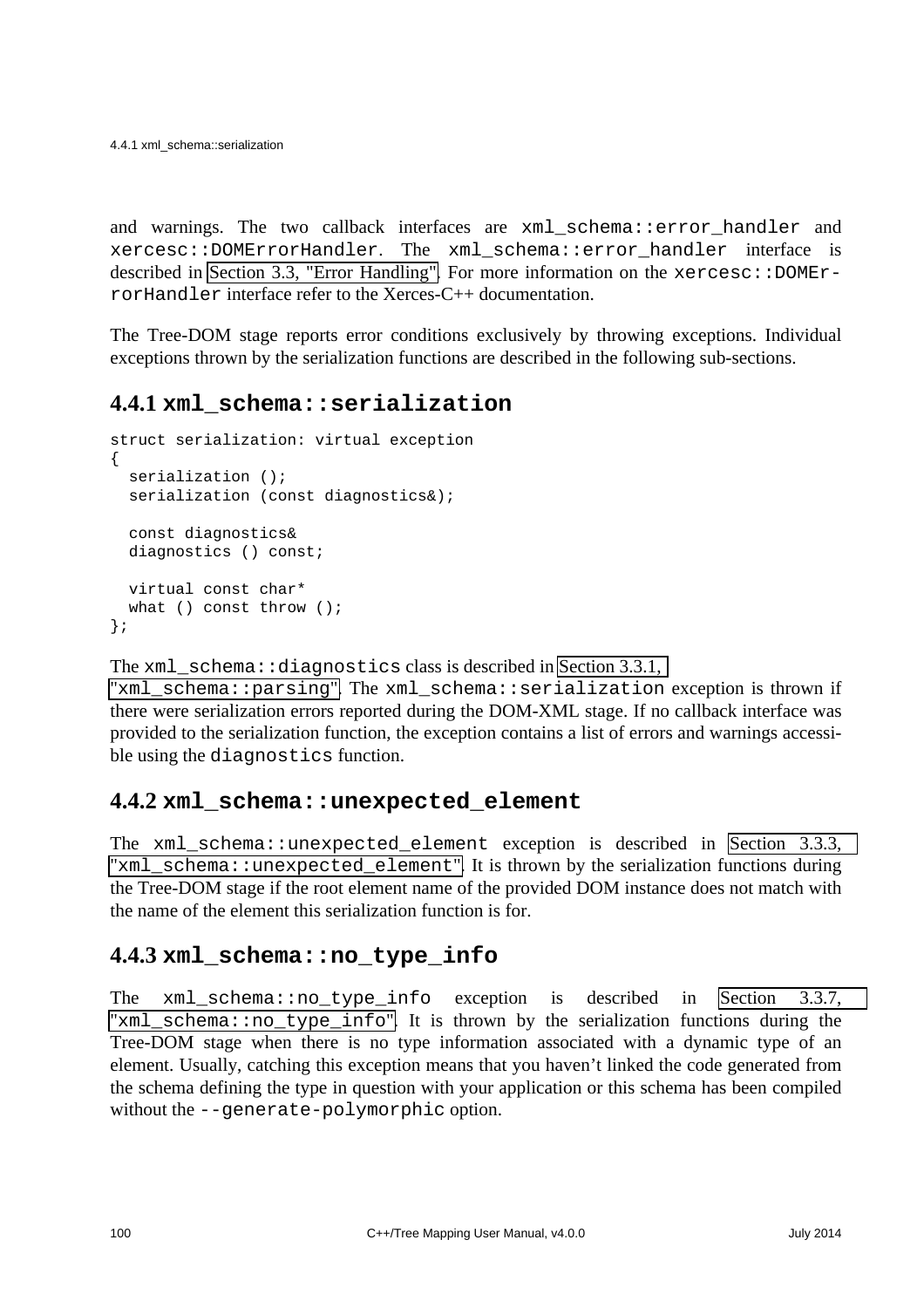### **4.5 Serializing to std::ostream**

In order to serialize to  $std:$  ostream you will need an object model, an output stream and, optionally, a namespace infomap. For instance:

```
// Obtain the object model.
//
std::auto_ptr<type> r = ...
// Prepare namespace mapping and schema location information.
//
xml_schema::namespace_infomap map;
map["t"].name = "http://www.codesynthesis.com/test";
map["t"].schema = "test.xsd";
// Write it out.
//
name (std::cout, *r, map);
```
Note that the output stream is treated as a binary stream. This becomes important when you use a character encoding that is wider than 8-bit char, for instance UTF-16 or UCS-4. For example, things will most likely break if you try to serialize to std: : ostringstream with UTF-16 or UCS-4 as an encoding. This is due to the special value,  $\sqrt{0}$ , that will most likely occur as part of such serialization and it won't have the special meaning assumed by std::ostringstream.

### **4.6 Serializing to xercesc::XMLFormatTarget**

Serializing to an xercesc:: XMLFormatTarget instance is similar the std:: ostream case. For instance:

```
using std::auto_ptr;
// Obtain the object model.
//
auto ptr<type> r = ...// Prepare namespace mapping and schema location information.
//
xml_schema::namespace_infomap map;
map["t"].name = "http://www.codesynthesis.com/test";
map["t"].schema = "test.xsd";
using namespace xercesc;
XMLPlatformUtils::Initialize ();
```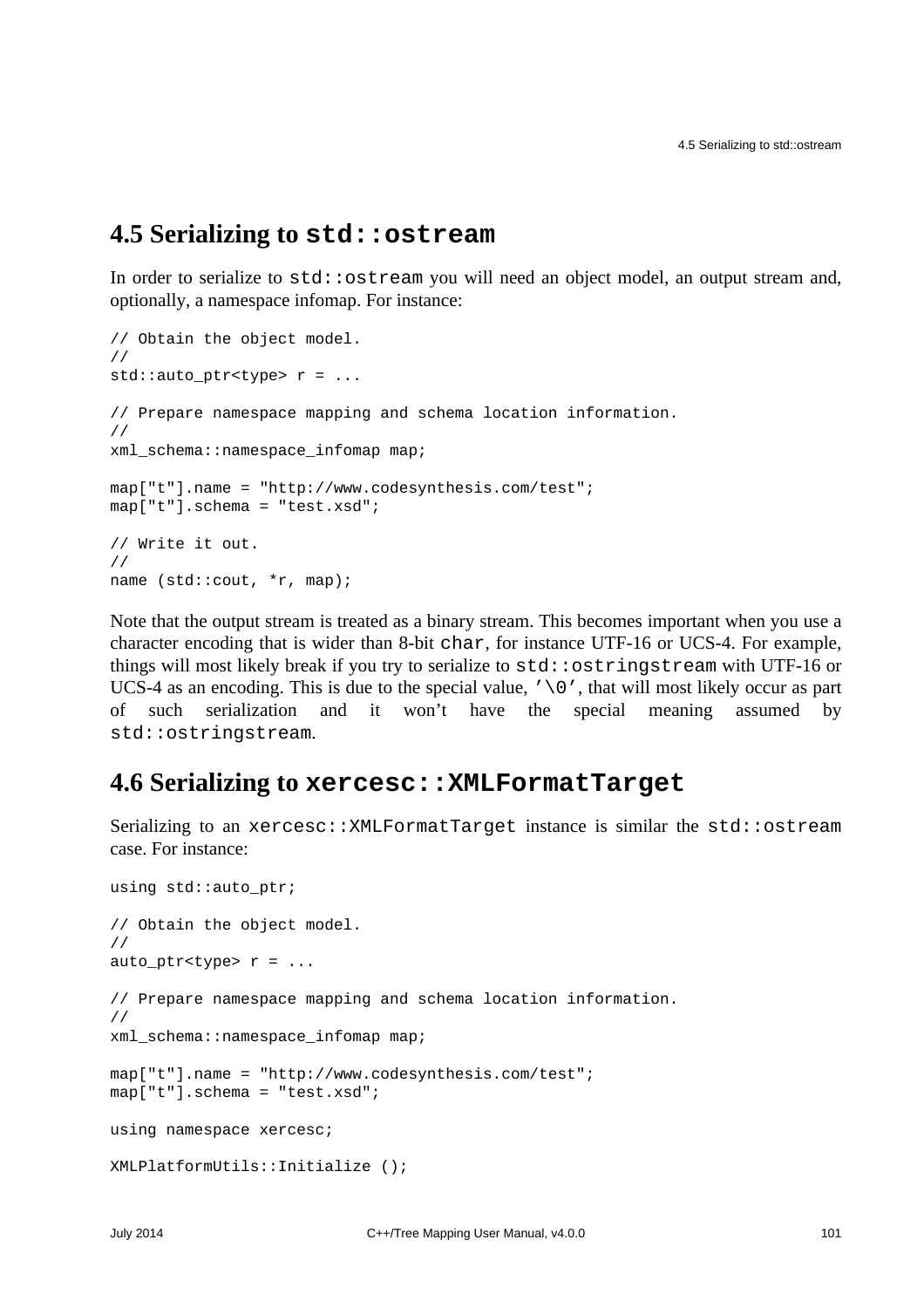```
{
   // Choose a target.
   //
  auto ptr<XMLFormatTarget> ft;
  if (\text{area} != 2) {
     ft = auto_ptr<XMLFormatTarget> (new StdOutFormatTarget ());
   }
   else
   {
     ft = auto_ptr<XMLFormatTarget> (
      new LocalFileFormatTarget (argv[1]));
   }
   // Write it out.
   //
   name (*ft, *r, map);
}
XMLPlatformUtils::Terminate ();
```
Note that we had to initialize the Xerces-C++ runtime before we could call this serialization function.

## **4.7 Serializing to DOM**

The mapping provides two overloaded functions that implement serialization to a DOM instance. The first creates a DOM instance for you and the second serializes to an existing DOM instance. While serializing to a new DOM instance is similar to serializing to  $\text{std}:\text{costream}$  or xercesc::XMLFormatTarget, serializing to an existing DOM instance requires quite a bit of work from your side. You will need to set all the custom namespace mapping attributes as well as the schemaLocation and/or noNamespaceSchemaLocation attributes. The following listing should give you an idea about what needs to be done:

```
// Obtain the object model.
//
std::auto_ptr<type> r = ...
using namespace xercesc;
XMLPlatformUtils::Initialize ();
{
   // Create a DOM instance. Set custom namespace mapping and schema
   // location attributes.
   //
  DOMDocument& doc = ...
```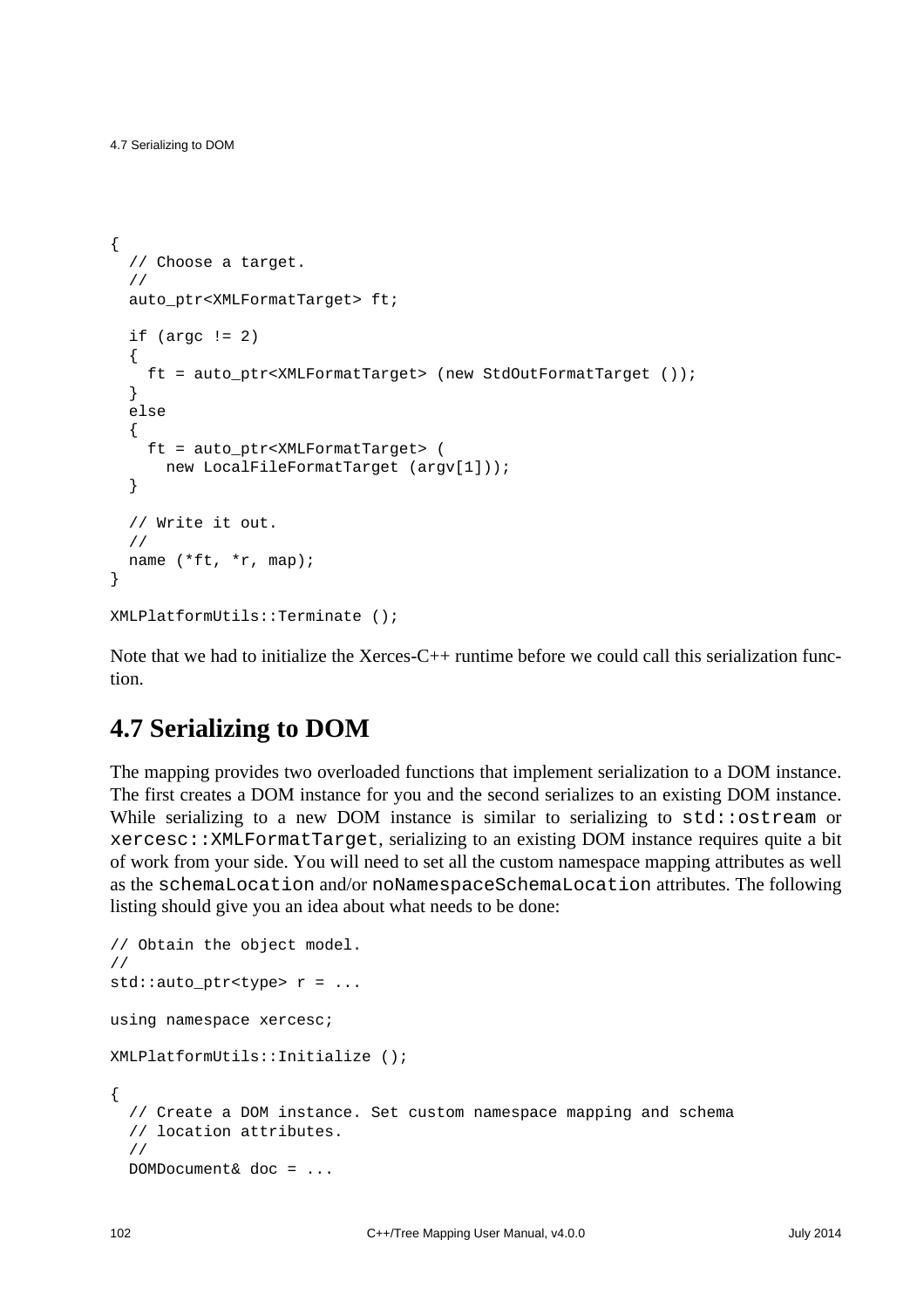```
 // Serialize to DOM.
   //
   name (doc, *r);
   // Serialize the DOM document to XML.
   //
   ...
}
XMLPlatformUtils::Terminate ();
```
For more information on how to create and serialize a DOM instance refer to the Xerces-C++ documentation. In addition, the [C++/Tree Mapping FAQ](http://wiki.codesynthesis.com/Tree/FAQ) shows how to implement these operations using the XSD runtime utilities.

## **5 Additional Functionality**

The C++/Tree mapping provides a number of optional features that can be useful in certain situations. They are described in the following sections.

## **5.1 DOM Association**

Normally, after parsing is complete, the DOM document which was used to extract the data is discarded. However, the parsing functions can be instructed to preserve the DOM document and create an association between the DOM nodes and object model nodes. When there is an association between the DOM and object model nodes, you can obtain the corresponding DOM element or attribute node from an object model node as well as perform the reverse transition: obtain the corresponding object model from a DOM element or attribute node.

Maintaining DOM association is normally useful when the application needs access to XML constructs that are not preserved in the object model, for example, XML comments. Another useful aspect of DOM association is the ability of the application to navigate the document tree using the generic DOM interface (for example, with the help of an XPath processor) and then move back to the statically-typed object model. Note also that while you can change the underlying DOM document, these changes are not reflected in the object model and will be ignored during serialization. If you need to not only access but also modify some aspects of XML that are not preserved in the object model, then type customization with custom parsing constructors and serialization operators should be used instead.

To request DOM association you will need to pass the xml\_schema::flags::keep\_dom flag to one of the parsing functions (see [Section 3.2, "Flags and Properties"](#page-90-0) for more information). In this case the DOM document is retained and will be released when the object model is deleted. Note that since DOM nodes "out-live" the parsing function call, you need to initialize the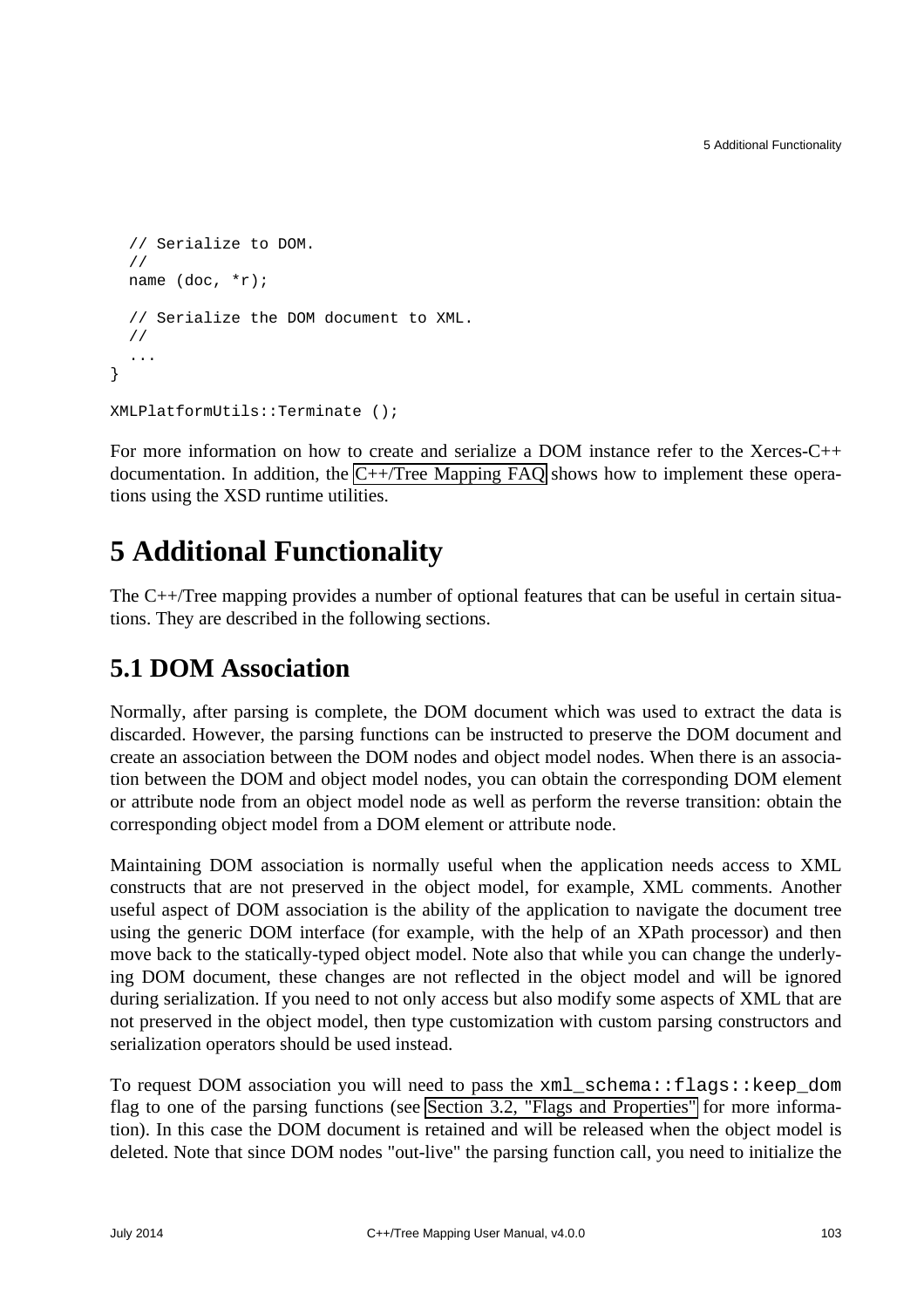5.1 DOM Association

Xerces-C++ runtime before calling one of the parsing functions with the keep\_dom flag and terminate it after the object model is destroyed (see [Section 3.1, "Initializing the Xerces-C++](#page-90-1)  [Runtime"\)](#page-90-1).

If the keep\_dom flag is passed as the second argument to the copy constructor and the copy being made is of a complete tree, then the DOM association is also maintained in the copy by cloning the underlying DOM document and reestablishing the associations. For example:

```
using namespace xercesc;
XMLPlatformUtils::Initialize ();
{
   // Parse XML to object model.
   //
  std::auto ptr<type> r (root (
     "root.xml",
      xml_schema::flags::keep_dom |
      xml_schema::flags::dont_initialize));
    // Copy without DOM association.
    //
    type copy1 (*r);
    // Copy with DOM association.
    //
    type copy2 (*r, xml_schema::flags::keep_dom);
}
XMLPlatformUtils::Terminate ();
```
To obtain the corresponding DOM node from an object model node you will need to call the \_node accessor function which returns a pointer to DOMNode. You can then query this DOM node's type and cast it to either DOMAttr\* or DOMElement\*. To obtain the corresponding object model node from a DOM node, the DOM user data API is used. The xml\_schema::dom::tree\_node\_key variable contains the key for object model nodes. The following schema and code fragment show how to navigate from DOM to object model nodes and in the opposite direction:

```
<complexType name="object">
   <sequence>
     <element name="a" type="string"/>
   </sequence>
</complexType>
<element name="root" type="object"/>
```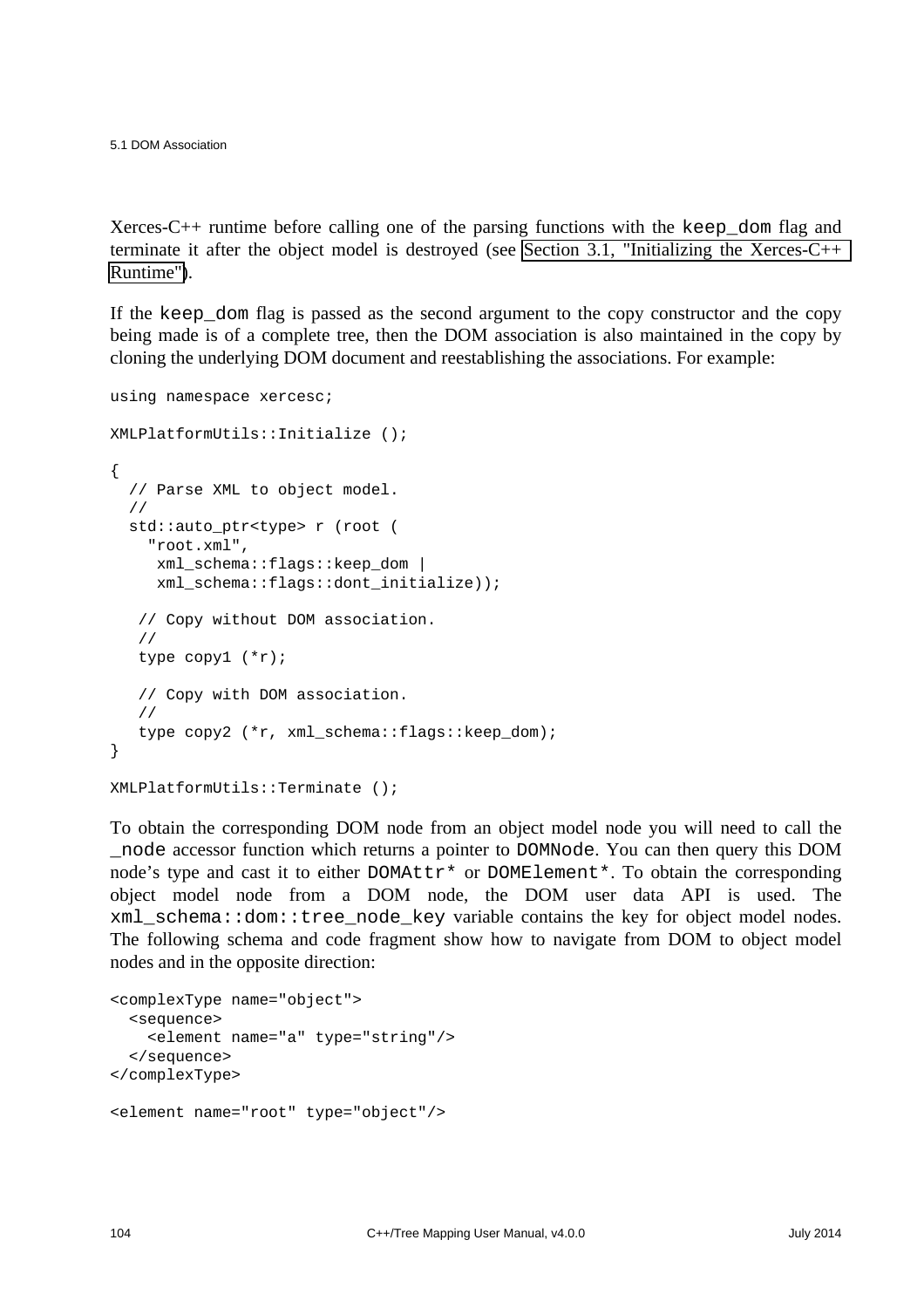```
using namespace xercesc;
XMLPlatformUtils::Initialize ();
{
   // Parse XML to object model.
   //
   std::auto_ptr<type> r (root (
     "root.xml",
      xml_schema::flags::keep_dom |
      xml_schema::flags::dont_initialize));
   DOMNode* n = root->_node ();
  assert (n->qetNodeType () == DOMNode::ELEMENT_NODE);
   DOMElement* re = static_cast<DOMElement*> (n);
   // Get the 'a' element. Note that it is not necessarily the
   // first child node of 'root' since there could be whitespace
   // nodes before it.
   //
  DOMElement* ae;
  for (n = re-)getFirstChild (); n != 0; n = n-)getNextSibling ())
  \mathcal{L} if (n->getNodeType () == DOMNode::ELEMENT_NODE)
     {
      ae = static cast<DOMElement*> (n);
       break;
     }
   }
   // Get from the 'a' DOM element to xml_schema::string object model
   // node.
   //
  xml_schema::type& t (
     *reinterpret_cast<xml_schema::type*> (
        ae->getUserData (xml_schema::dom::tree_node_key)));
  xml_schema::string& a (dynamic_cast<xml_schema::string&> (t));
}
XMLPlatformUtils::Terminate ();
```
The 'mixed' example which can be found in the XSD distribution shows how to handle the mixed content using DOM association.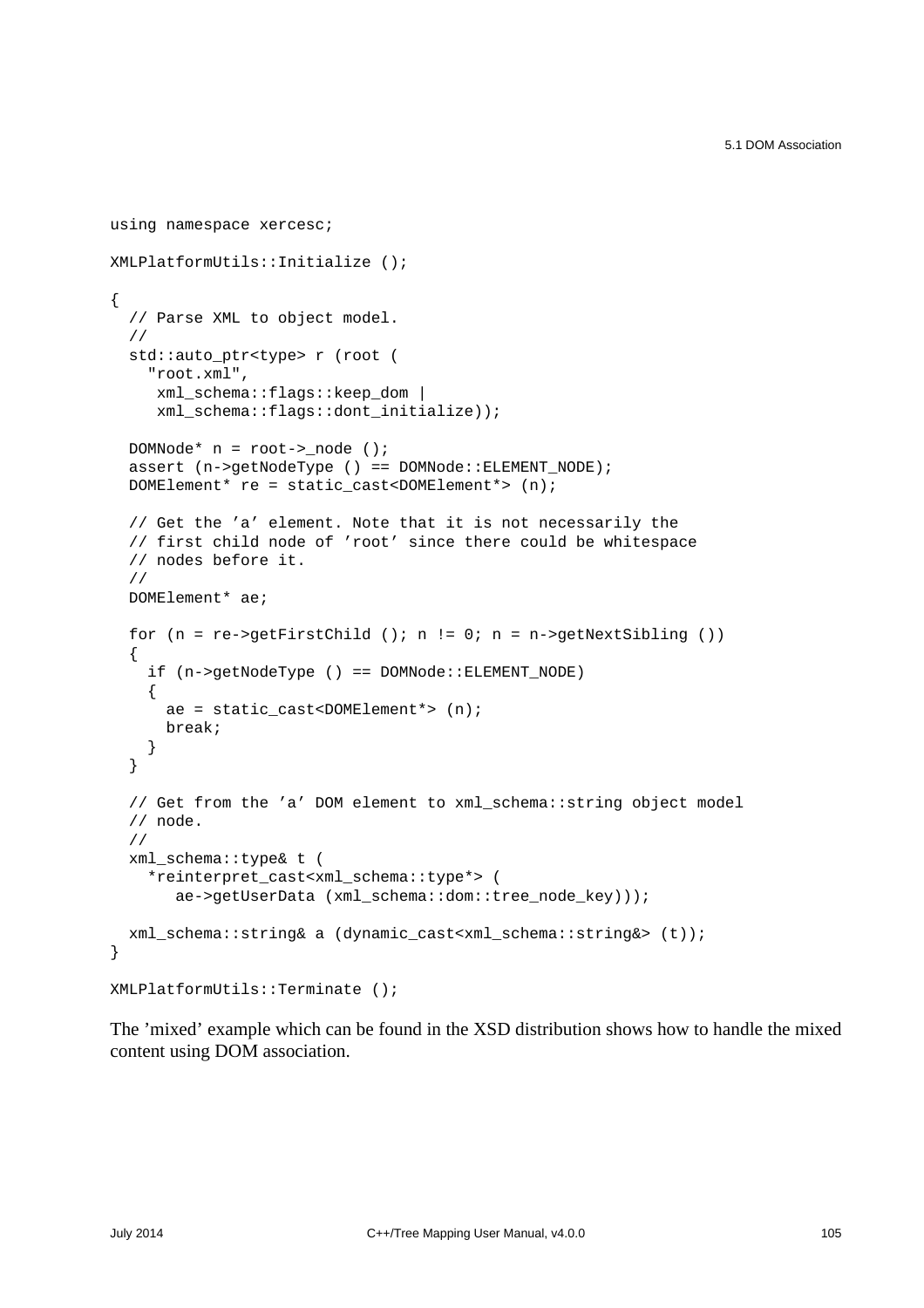## **5.2 Binary Serialization**

Besides reading from and writing to XML, the C++/Tree mapping also allows you to save the object model to and load it from a number of predefined as well as custom data representation formats. The predefined binary formats are CDR (Common Data Representation) and XDR (eXternal Data Representation). A custom format can easily be supported by providing insertion and extraction operators for basic types.

Binary serialization saves only the data without any meta information or markup. As a result, saving to and loading from a binary representation can be an order of magnitude faster than parsing and serializing the same data in XML. Furthermore, the resulting representation is normally several times smaller than the equivalent XML representation. These properties make binary serialization ideal for internal data exchange and storage. A typical application that uses this facility stores the data and communicates within the system using a binary format and reads/writes the data in XML when communicating with the outside world.

In order to request the generation of insertion operators and extraction constructors for a specific predefined or custom data representation stream, you will need to use the --generate-insertion and --generate-extraction compiler options. See the [XSD Compiler](http://www.codesynthesis.com/projects/xsd/documentation/xsd.xhtml) [Command Line Manual](http://www.codesynthesis.com/projects/xsd/documentation/xsd.xhtml) for more information.

Once the insertion operators and extraction constructors are generated, you can use the xml\_schema::istream and xml\_schema::ostream wrapper stream templates to save the object model to and load it from a specific format. The following code fragment shows how to do this using ACE (Adaptive Communication Environment) CDR streams as an example:

```
<complexType name="object">
   <sequence>
     <element name="a" type="string"/>
     <element name="b" type="int"/>
   </sequence>
</complexType>
<element name="root" type="object"/>
// Parse XML to object model.
//
std::auto ptr<type> r (root ("root.xml"));
// Save to a CDR stream.
//
ACE_OutputCDR ace_ocdr;
xml_schema::ostream<ACE_OutputCDR> ocdr (ace_ocdr);
ocdr << *r;
// Load from a CDR stream.
```